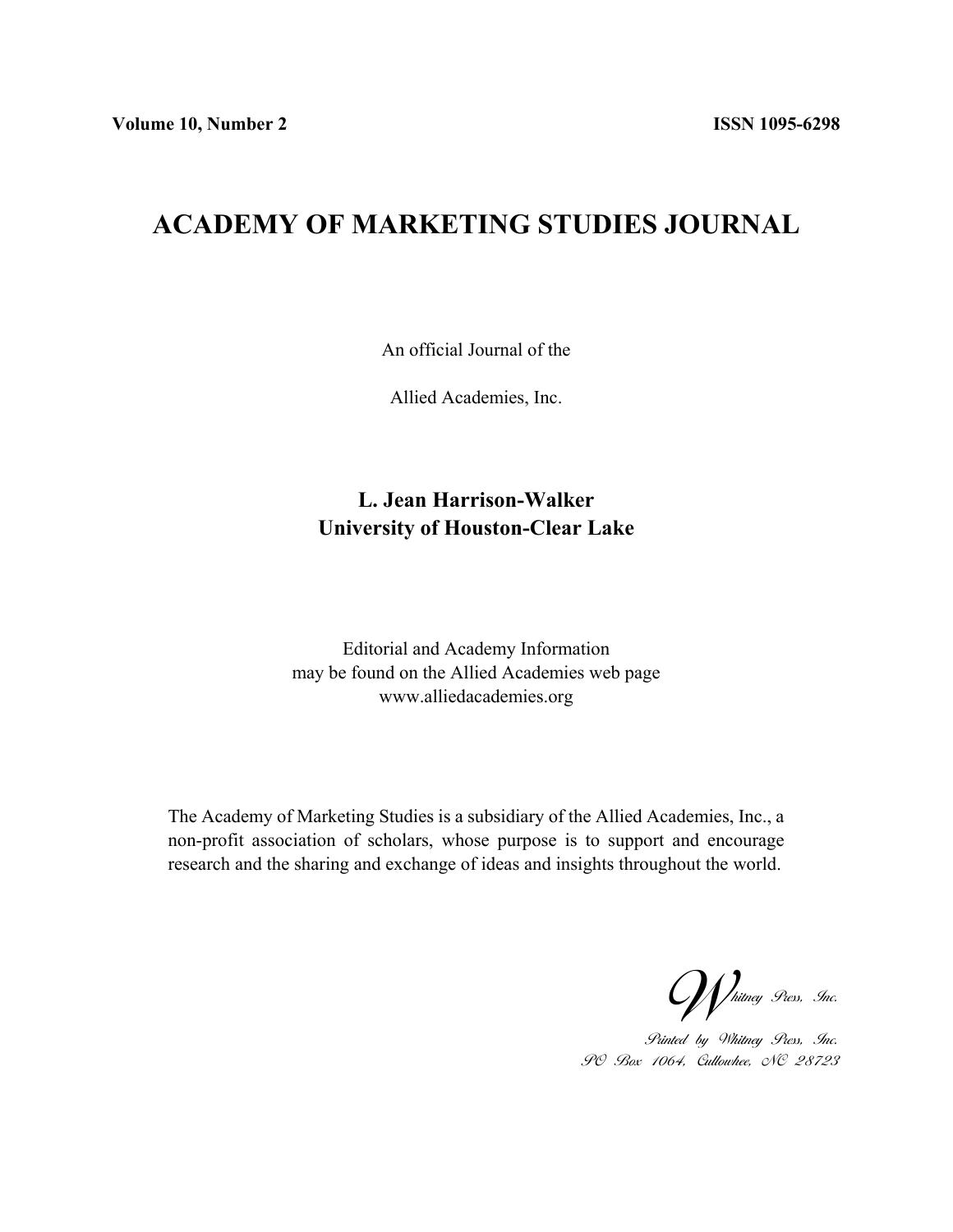Authors provide the Academy with a publication permission agreement. Allied Academies is not responsible for the content of the individual manuscripts. Any omissions or errors are the sole responsibility of the individual authors. The Editorial Board is responsible for the selection of manuscripts for publication from among those submitted for consideration. The Editors accept final manuscripts in electronic form and the Publishers make adjustments solely for the purposes of pagination and organization.

The *Academy of Marketing Studies Journal* is published by the Allied Academies, Inc., PO Box 2689, 145 Travis Road, Cullowhee, NC 28723, (828) 293-9151, FAX (828) 293-9407. Those interested in subscribing to the *Journal,* advertising in the *Journal*, submitting manuscripts to the *Journal*, or otherwise communicating with the *Journal*, should contact the Executive Director at info@alliedacademies.org.

Copyright 2006 by the Allied Academies, Inc., Cullowhee, NC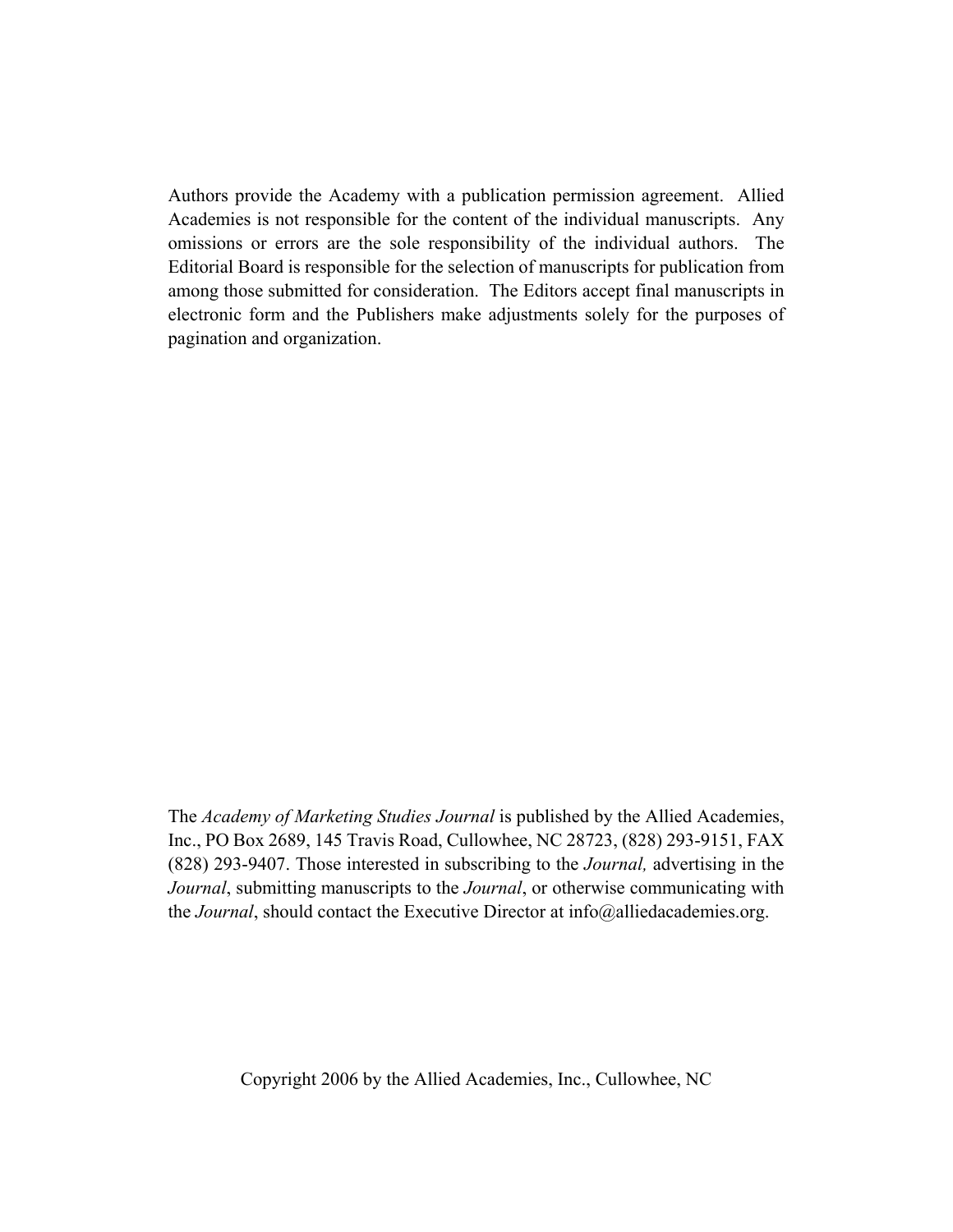## **EDITORIAL BOARD MEMBERS**

Nor Asiah Abdullah Multimedia University, Melaka, Malaysia

Irfan Ahmed Sam Houston State University Huntsville, Texas

M.J. Alhabeeb University of Massachusetts Amherst, Massachusetts

Timothy W. Aurand Northern Illinois University DeKalb, Illinois

Martin Bressler Houston Baptist University Houston, Texas

Kelly Bruning Northwestern Michigan College & Capella University Rogers City, Michigan

Gary J. Brunswick Northern Michigan University Marquette, Michigan

Chauncey Burke Seattle University Seattle, Washington

John Cherry Southeast Missouri State University Cape Girardeau, Missouri

Kevin R. Coulson Emporia State University Emporia, Kansas

Peter J. Gordon Southeast Missouri State University Cape Girardeau, Missouri

Richard A. Hamilton University of Missouri -Kansas City Kansas City, Missouri

Sara Hart Sam Houston State University Huntsville, Texas

Lucy L. Henke University of Louisiana-Lafayette Lafayette, Louisiana

Marlene C. Kahla Stephen F. Austin State University Nacogodoches, Texas

Val Larsen James Madison University Harrisonburg, Virginia

Michael R. Luthy Bellarmine University Louisville, Kentucky

Martin S. Meyers University of Wisconsin at Stevens Point Stevens Point, Wisconsin

Samuel K. Moak Virginia State University Petersburg, Virginia

Linus Osuagwu Federal University of Technology Owerri Nigeria.

Larry P. Pleshko United Arab Emirates University Al-Ain, United Arab Emirates

Laetitia Radder Port Elizabeth Technikon South Africa

Nabil Y. Razzouk California State University, San Bernardino San Bernardino, California

Gregory K. White University of Maine Orono, Maine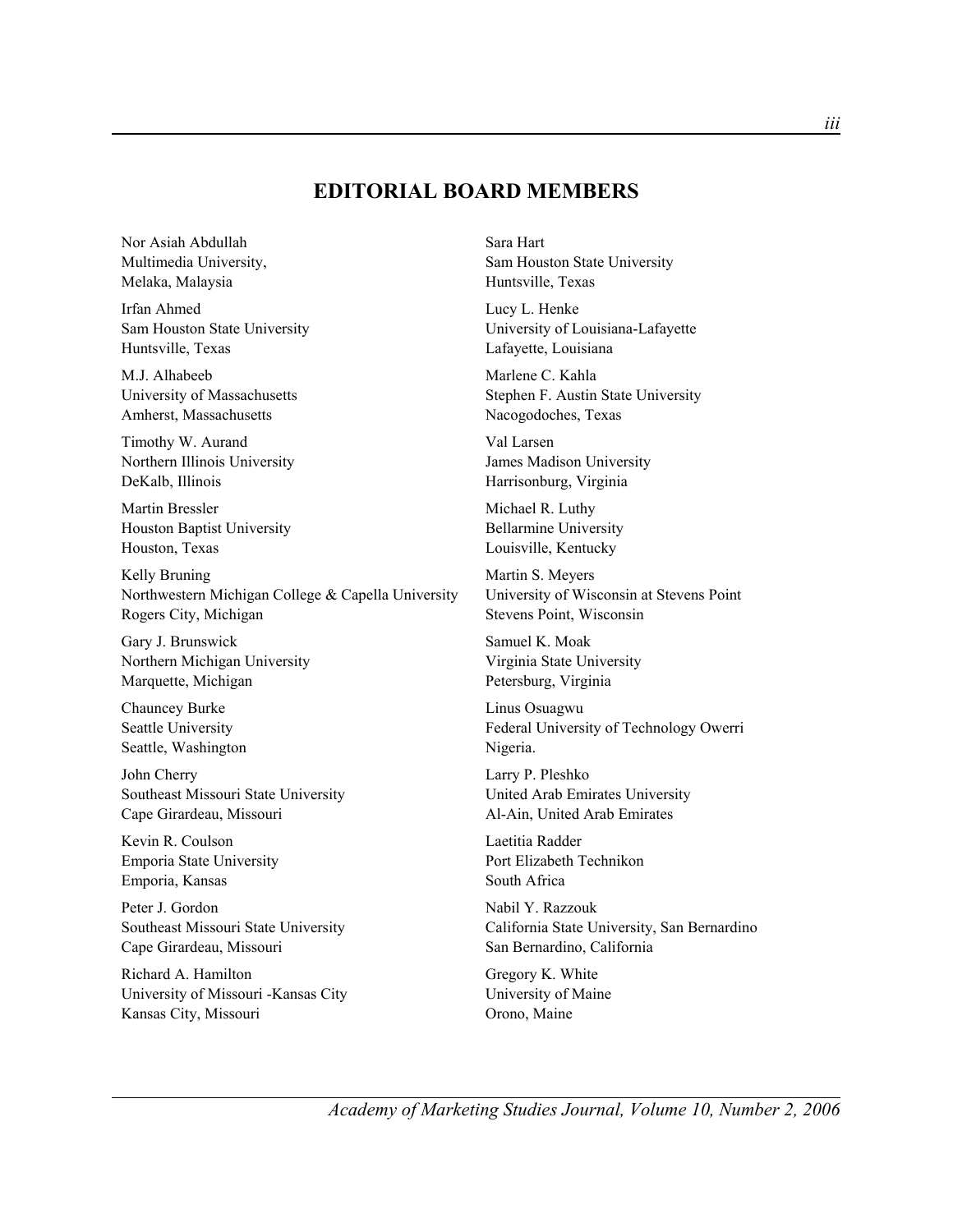# **ACADEMY OF MARKETING STUDIES JOURNAL**

## **TABLE OF CONTENTS FOR VOLUME 10, NUMBER 2**

| THE ROLE OF EXPLICIT CONTRACTS AND                  |  |
|-----------------------------------------------------|--|
| <b>COOPERATIVE NORMS ON FAIRNESS</b>                |  |
|                                                     |  |
| Julie T. Johnson, Western Carolina University       |  |
| A STUDY OF MARKET ORIENTATION IN                    |  |
|                                                     |  |
| Robert L. Webster, Ouachita Baptist University      |  |
| Kevin L. Hammond, University of Tennessee at Martin |  |
| Harry A. Harmon, Central Missouri State University  |  |
| <b>PAY FOR PERFORMANCE:</b>                         |  |
|                                                     |  |
| James H. Turner, Morehead State University          |  |
| EFFECTIVENESS OF SALES PROMOTIONAL                  |  |
| TOOLS IN MALAYSIA: THE CASE OF LOW                  |  |
|                                                     |  |
| Nelson Oly Ndubisi, Monash University Malaysia      |  |
| A TEST OF PROSPECT THEORY IN THE USED CAR           |  |
| MARKET: THE NON-LINEAR EFFECTS OF AGE AND           |  |
| RELIABILITY ON PRICE                                |  |
| Stephen C. Betts, William Paterson University       |  |
| Zinaida Taran, Siena College                        |  |

*Academy of Marketing Studies Journal, Volume 10, Number 2, 2006*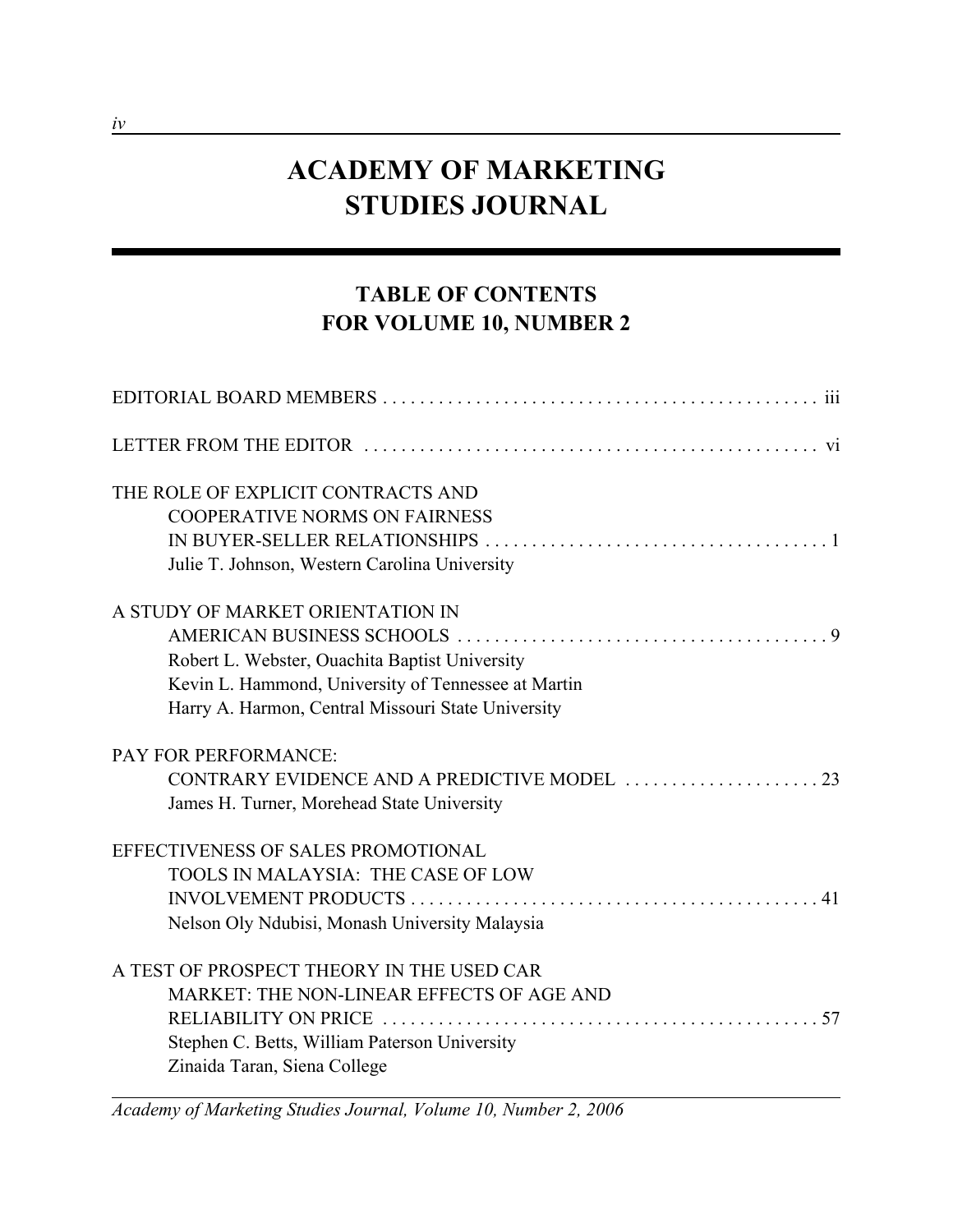| <b>EXAMINING THE EFFECTIVENESS OF PROPOSED</b>     |
|----------------------------------------------------|
| CIGARETTE PACKAGE WARNING LABELS WITH              |
|                                                    |
| DeAnna S. Kempf, Middle Tennessee State University |
| Susan K. Harmon, Pacific Lutheran University       |
| <b>MARKET SEGMENTATION FOR ONLINE COURSES</b>      |
|                                                    |
| Joshua J. Lewer, West Texas A&M University         |
| R. Nicholas Gerlich, West Texas A&M University     |
| Terry Pearson, West Texas A&M University           |
| THE INCOME EFFECT IN PERSONAL SHOPPING             |
| VALUE, CONSUMER SELF-CONFIDENCE, AND               |
| INFORMATION SHARING (WORD OF MOUTH                 |
|                                                    |
| Terrence J. Paridon, Cameron University            |
| <b>Shawn Carraher Cameron University</b>           |
| Sarah C. Carraher Consolidation Enterprises        |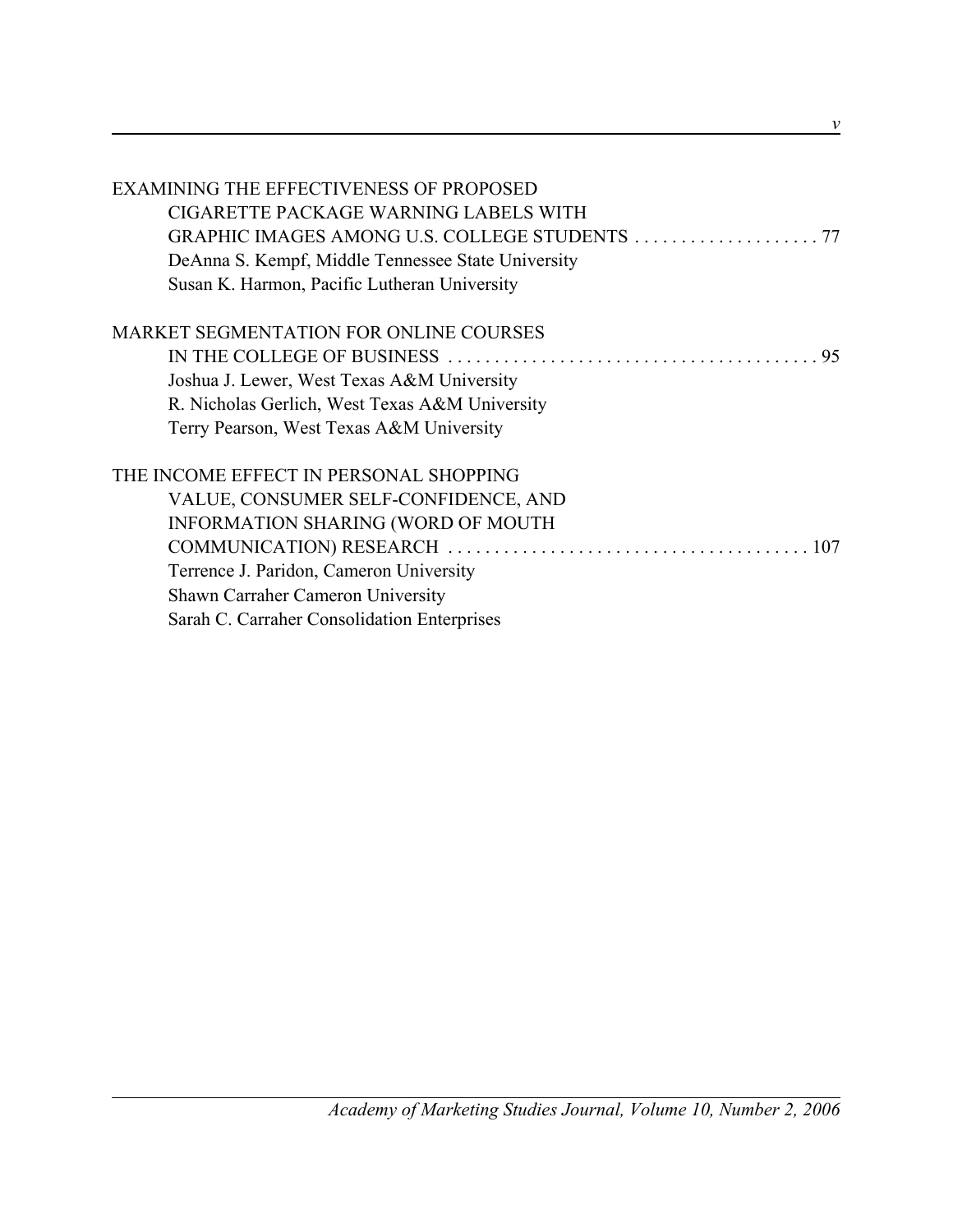## **LETTER FROM THE EDITOR**

Welcome to the *Academy of Marketing Studies Journal.* The Academy of Marketing Studies is an affiliate of the Allied Academies, Inc., a non profit association of scholars whose purpose is to encourage and support the advancement and exchange of knowledge, understanding and teaching throughout the world. The *AMSJ* is a principal vehicle for achieving the objectives of the organization. The editorial mission of this journal is to publish empirical and theoretical manuscripts which advance the discipline, and applied, educational and pedagogic papers of practical value to practitioners and educators. We look forward to a long and successful career in publishing articles which will be of value to the many marketing scholars around the world.

The articles contained in this volume have been double blind refereed. The acceptance rate for manuscripts in this issue, 25%, conforms to our editorial policies.

Our editorial policy is to foster a supportive, mentoring effort on the part of the referees which will result in encouraging and supporting writers. We welcome different viewpoints because in differences we find learning; in differences we develop understanding; in differences we gain knowledge and in differences we develop the discipline into a more comprehensive, less esoteric, and dynamic metier.

The Editorial Policy, background and history of the organization, and calls for conferences are published on our web site. In addition, we keep the web site updated with the latest activities of the organization. Please visit our site and know that we welcome hearing from you at any time.

> L. Jean Harrison-Walker University of Houston-Clear Lake

> > www.alliedacademies.org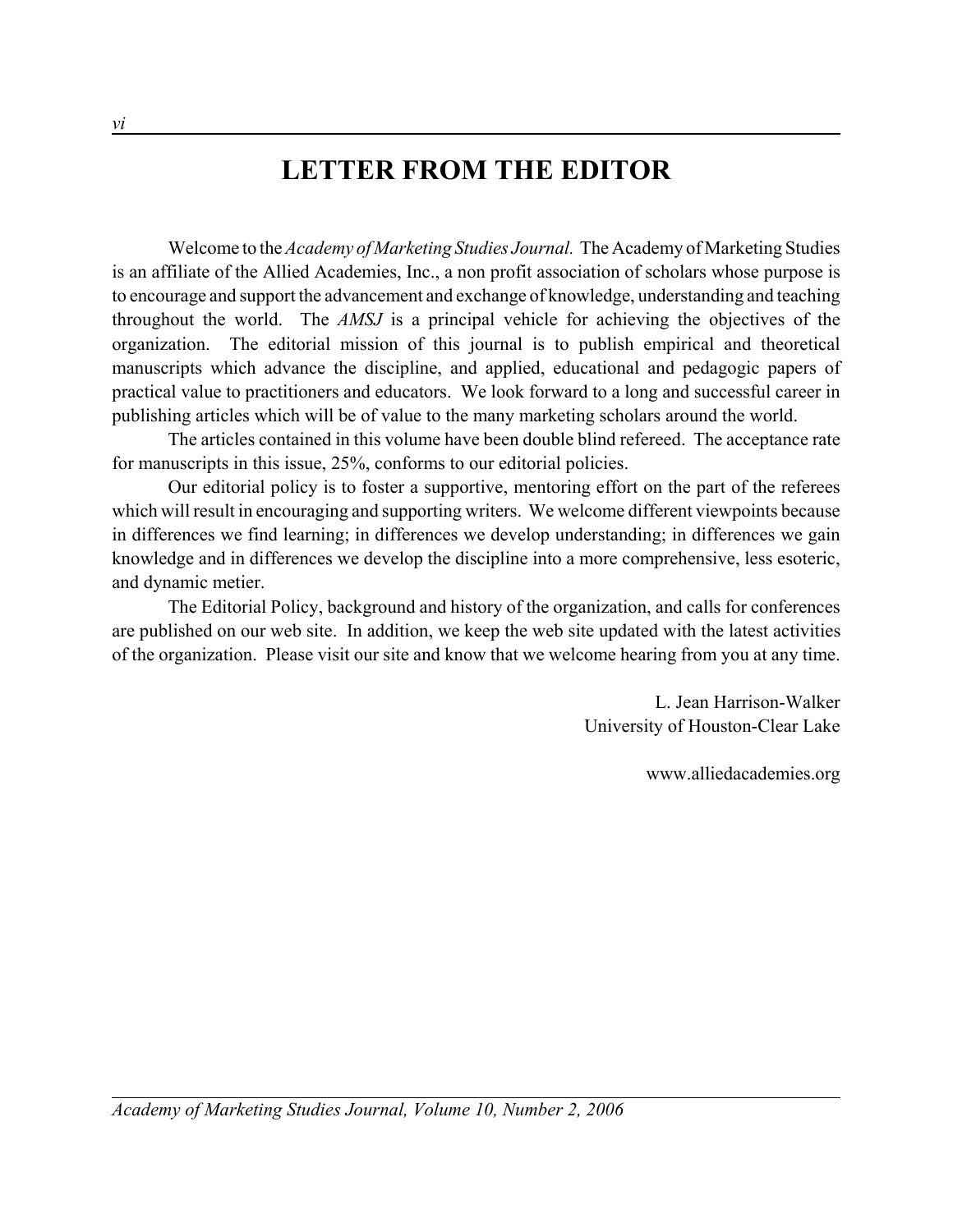**Articles**

*Academy of Marketing Studies Journal, Volume 10, Number 2, 2006*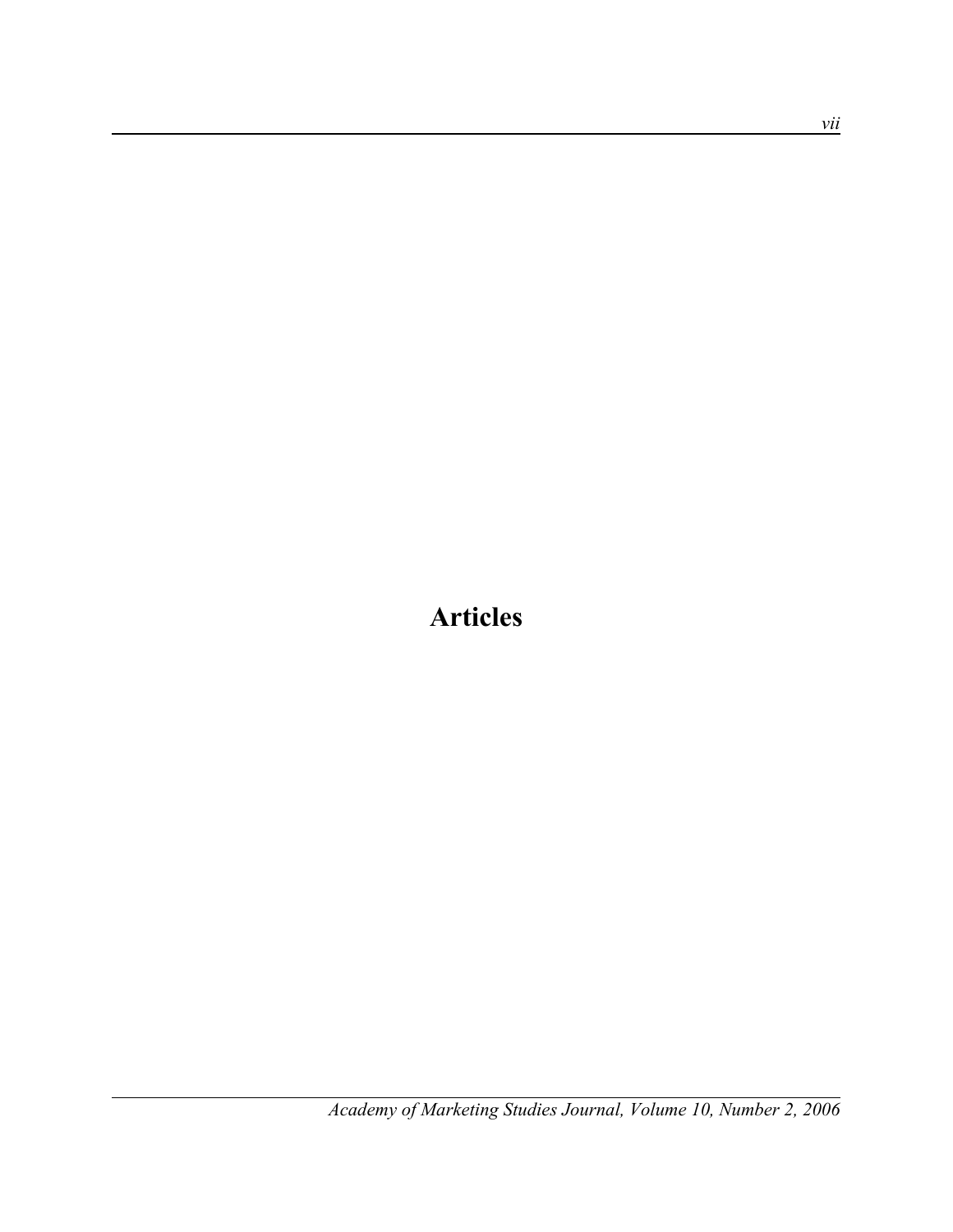**Articles**

*Academy of Marketing Studies Journal, Volume 10, Number 2, 2006*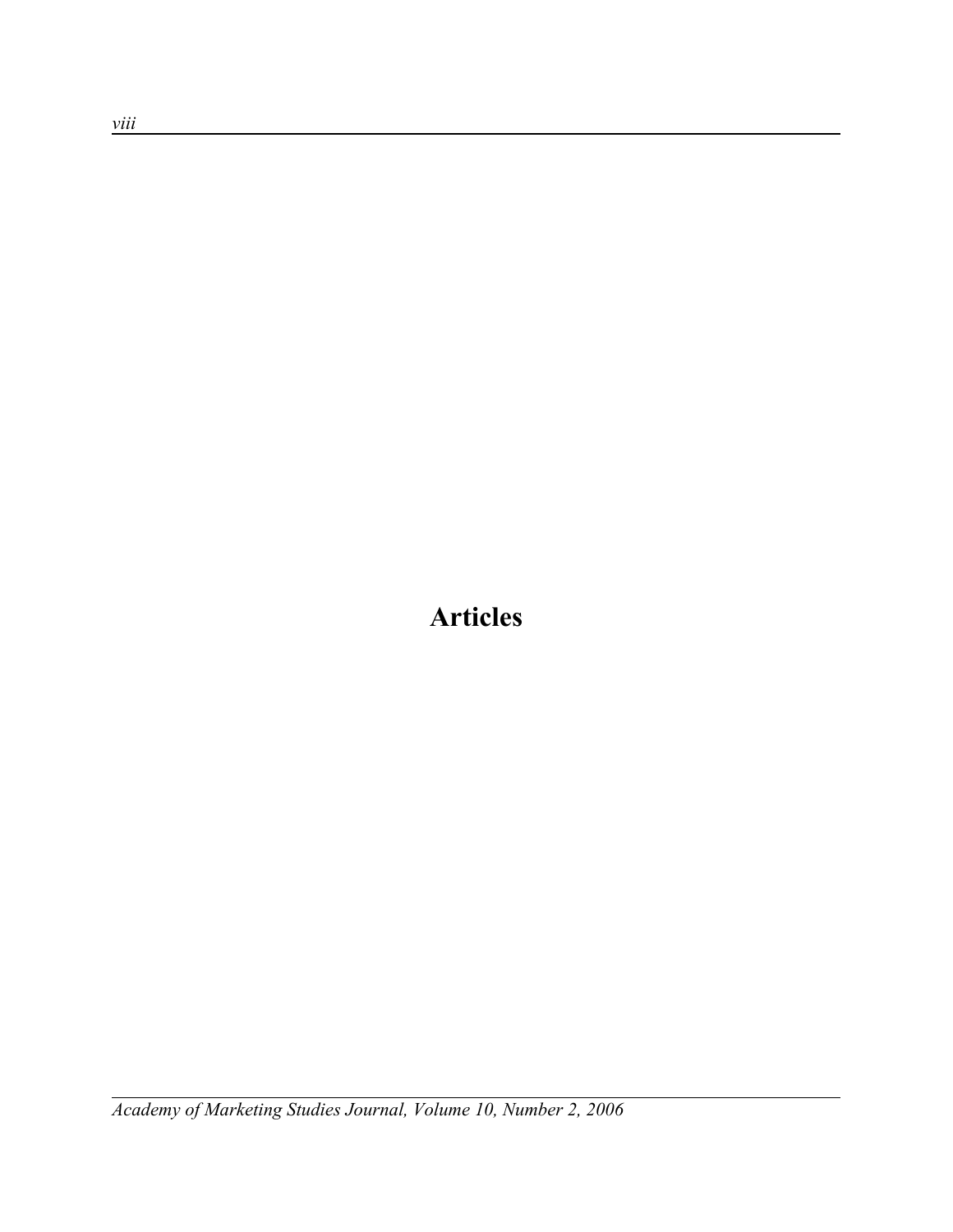# **THE ROLE OF EXPLICIT CONTRACTS AND COOPERATIVE NORMS ON FAIRNESS IN BUYER-SELLER RELATIONSHIPS**

## **Julie T. Johnson, Western Carolina University**

#### **ABSTRACT**

*This research develops and tests a model that examines the effect of explicit contracts and cooperative norms on buyer's perceived fairness in the relationship. Data were collected in a business-to-business setting. Responses were received from 234 key informants. The model was tested using structural equation modeling. Findings indicate that the cooperative norms that develop in a relationship are a key indicator of buyer's perception of fairness in that relationship. However, explicit contractual agreements do not have an effect on buyer's perceived fairness in the relationship*.

#### **INTRODUCTION**

Companies are beginning to focus on maintaining long-term relationships with customers. There are numerous reasons behind this trend. One reason is that long term customer relationships provide a sustainable competitive advantage (Day, 1994). Another reason is that retaining customers is more profitable than obtaining new customers (Curasi & Kennedy, 2002; Kalwani & Narayandas, 1995; Reichheld, 1994). Also, heightened competition has made it more difficult to obtain new customers. It has been suggested that existing customers should be viewed as strategic assets that must be protected (Webster, 1994). Concerted efforts to build and enhance relationships with customers are one way for firms to protect their "strategic customer assets."

Fairness in relationships has been found to be associated with customer satisfaction, commitment and loyalty to the relationship (Patterson, Johnson & Spreng, 1997; Seiders & Berry, 1998; Sindhav, 2001; Brown, Cobb & Lusch, 2005). Whether or not a customer perceives a relationship as fair can be dependent upon the customer's perception that the outcomes they receive are equitable given their contribution to the relationship (Brown, Cobb & Lusch, 2005). Firms often do spell out expectations of both parties by developing detailed explicit contractual agreements. However, it is difficult to contractually provide contingencies and solutions for every possible situation that can arise in a buyer-seller relationship. Consequently, firms develop unwritten and implicit norms that also govern the perception of fairness in the relationship. The purpose of this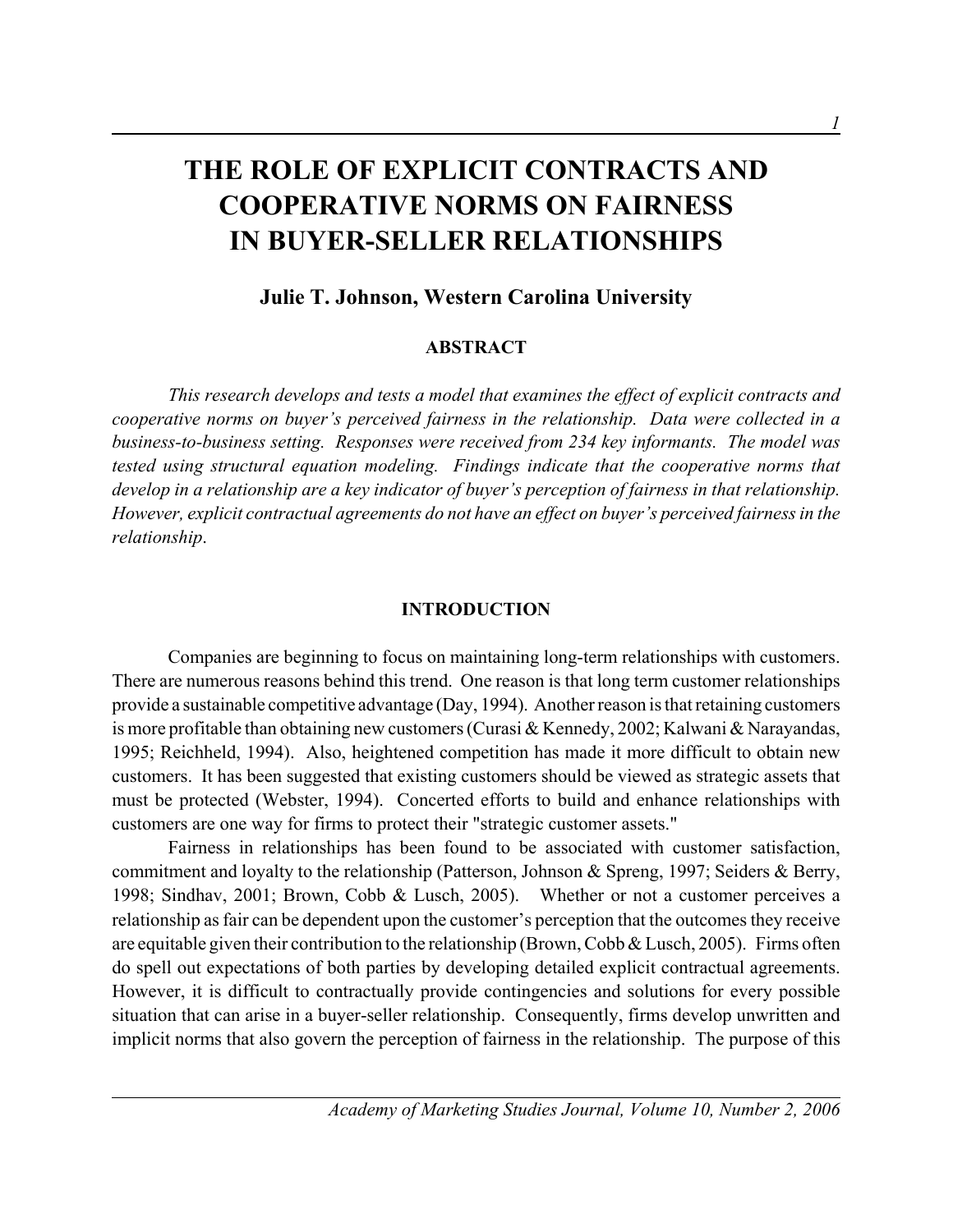research is to examine whether or not customers' perception of fairness can be managed through the use of explicit and implicit contracts in the buyer-seller relationship.

#### **EXPLICIT CONTRACTS**

Explicit contracts are detailed and binding contractual agreements that specify the buying and selling firms' obligations and roles (Cannon & Perreault, 1999). They are important in structuring and controlling relationships between firms (Cannon and Perreault, 1999). Legal contracts are entered into at the corporate level (Cunningham & Turnbull, 1982) but all individuals involved in the buyer-seller relationship are bound by the terms of the contract. Explicit contracts provide two primary benefits to exchanging parties. First, explicit contracts provide the protections available through the legal system should something go wrong (Beale & Dugdale 1975). Second, they regulate the relationship by furnishing a plan for the future (Macneil 1980). For example, Bowersox (1990) notes that contracts pertaining to inter-firm logistics systems should detail contingency plans for dissolution of the relationship.

Explicit contracts may become liabilities if they reduce the flexibility of the relationship partners in adapting to environmental changes (Reve 1986). It is almost impossible for a contract between two firms to account for every possible set of circumstances and interactions that arise. This becomes even more difficult as the relationship evolves over time. Relational contracting literature stresses the importance of norms in addition to legal contracts to operationalize formal and informal governance between firms. The relational contracting paradigm has its roots in the sociology of contracts (Macneil, 1980). With relational exchange, contracts are not able to be specific in terms of every possible specific with regard to fulfillment of obligations. Non-specific contracts leave room for organizations to interpret the requirements differently (Gundlach and Murphy, 1993). When this happens, disputes can arise. Explicit contracts enable the parties to resort to legal means of dispute resolution. However, reliance on legal means to enforce agreements can be costly in terms of time, resources, and stress on the buyer-seller relationship (Gundlach and Murphy, 1993; Kaufmann and Stern, 1988). Fortunately, extra-legal means of governance can be used to maintain relationships (Macaulay, 1963). Cooperative norms are an important mechanism of extra-legal governance (Macneil, 1980).

#### **COOPERATIVE NORMS**

Implicit in relational contracting is the expectation that firms cooperate during the performance of the contract (Collins, 1986, p. 160). Cooperation is necessary in matters which are not explicitly spelled out prior to entering into the contractual agreement (Collins, 1986, p.160). An expectation of cooperation exists over the lifetime of a contract (Collins, 1986, p.160). Cooperative norms are defined as the expectations, attitudes and behaviors the buying and selling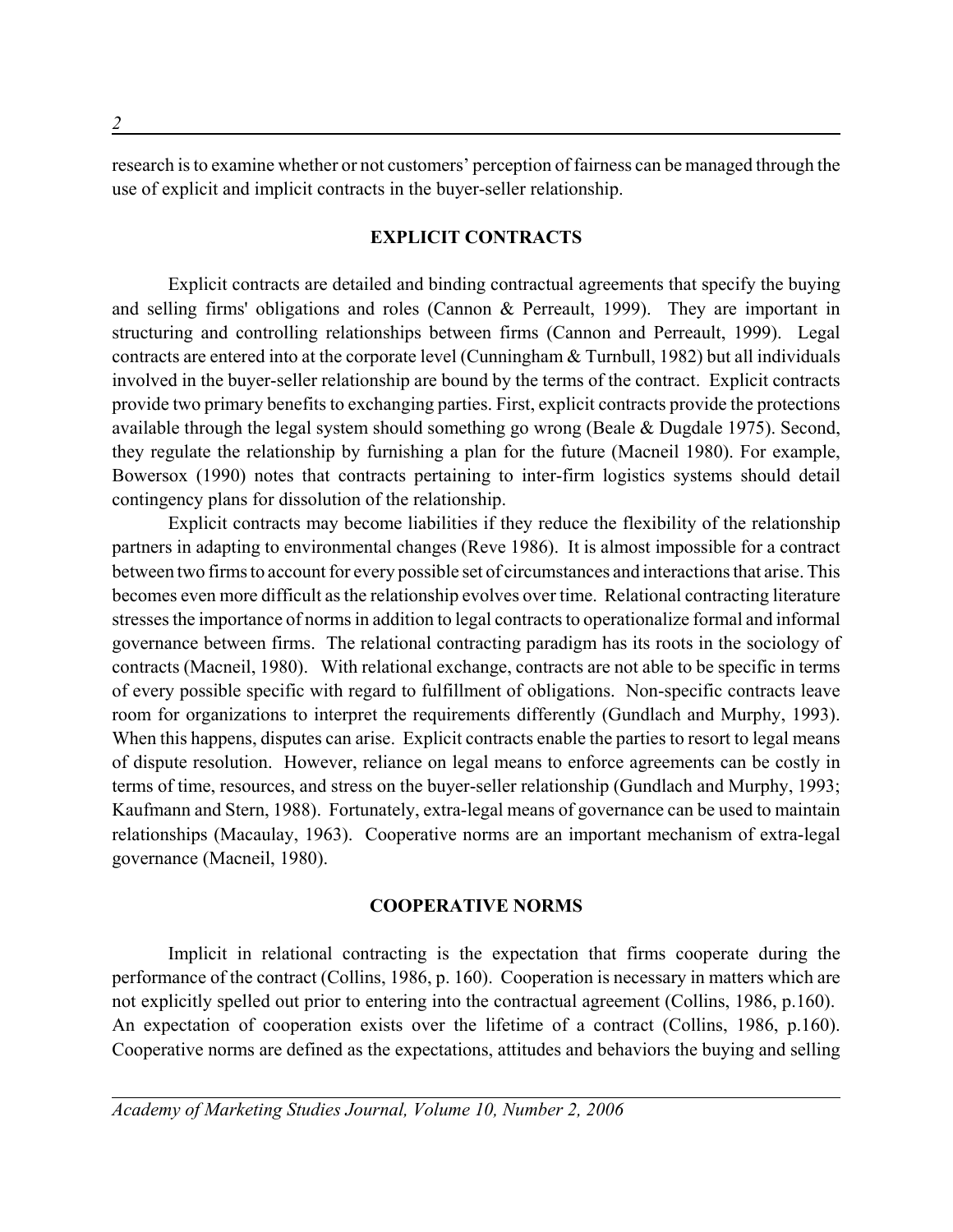firm have about working together to jointly achieve mutual and individual goals (Cannon  $\&$ Perreault, 1999). They are based on mutuality of interest and are designed to enhance the well being of the relationship as a whole (Heide and John, 1992). Cooperative norms are critical for the establishment and maintenance of long-term buyer-seller relationships. They create value in the buyer-seller relationships for both customers and suppliers (Frey and Schlosser, 1993). Cooperative norms reflect expectations the buying and selling firm have about working together to achieve goals. As defined here, cooperative norms do not imply one party's acquiescence to another's needs but rather that both parties behave in a manner that suggests they understand that they must work together to be successful (Anderson & Narus 1990).

## **Fairness**

Fairness theory suggests that when unfairness is perceived by customers, they will try to determine who is to blame for the offense and what the motives and intentions were of the offending party (McColl-Kennedy & Sparks, 2003). Suppliers will perceive fairness if buyers have a process and procedure to resolve disputes that is consistent, accurate, and ethical. Fairness encourages companies to behave well (Ryals & Rogers, 2006). In applying fairness theory to buyer-seller relationships, there are several issues that must be considered. First, does the explicit contract provide details about the performance of both parties? If the contract provides explicit details, and the buyer lives up to those promises, then the customer should perceive the relationship to be fair. When situations arise over which the selling firm is perceived by the customer to have some control, the buyer is likely to hold the selling firm responsible for its actions (McColl-Kennedy & Sparks, 2003). If the selling firm's actions are perceived to be consistent with normative rules of behavior, the buying firm is likely to perceive the selling firm's behavior as being fair. Consequently, the following hypotheses are offered:

- *H1: The greater the extent to which explicit contracts govern the relationship between the buying and selling firm, the more likely the buyers are to perceive the relationship as being fair.*
- *H2: The greater the extent to which cooperative norms govern the relationship between the buying and selling firm, the more likely the buyers are to perceive the relationship as being fair.*

## **RESEARCH DESIGN**

The hypothesized model was tested empirically by gathering data from business customers from a division of a Fortune 100 firm. The division sells a complex product. A customer mailing list was provided by the division of the Fortune 100 company. The lists included names of customers who are in an established relationship with the sponsoring firm.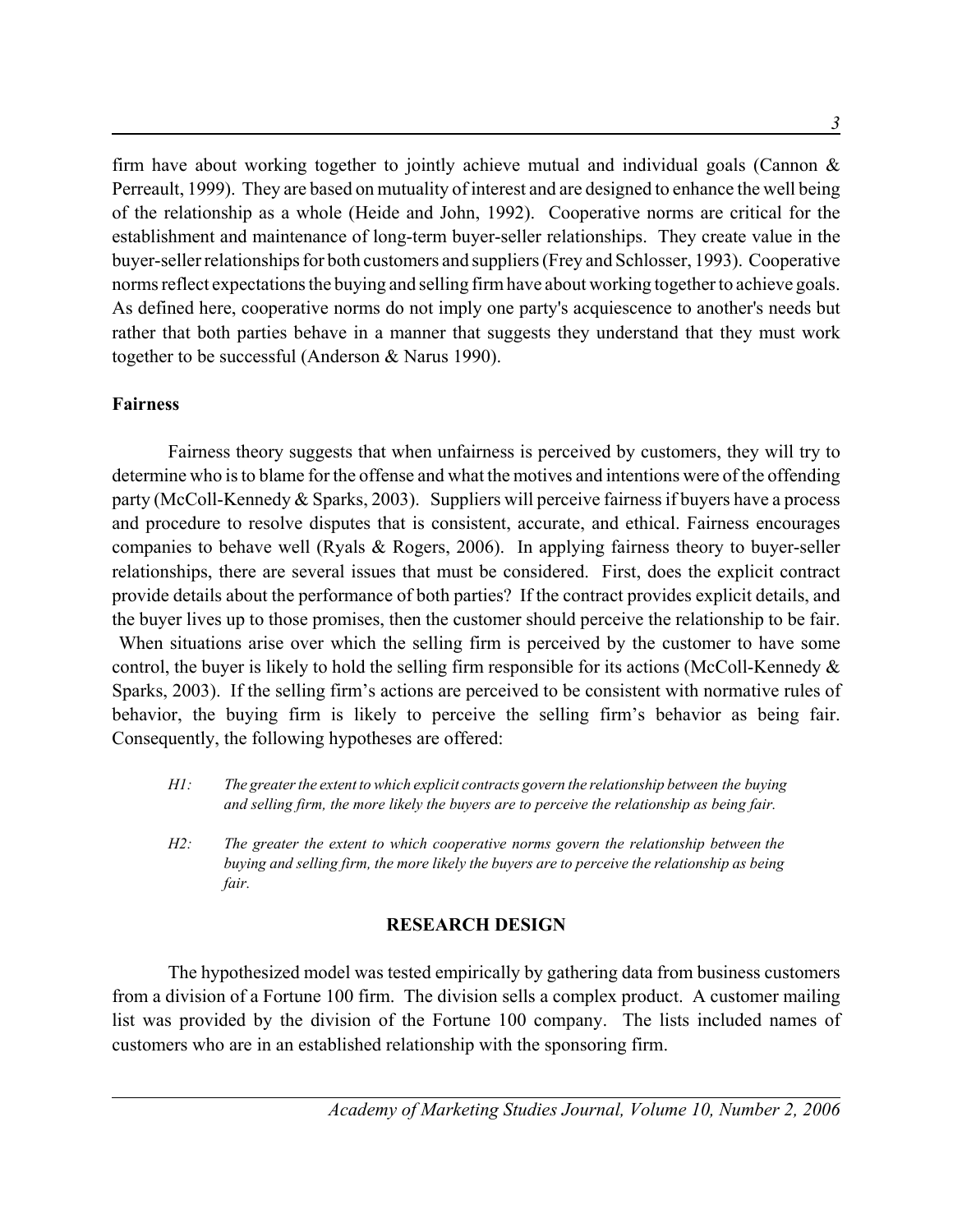Data was gathered using mail questionnaires. Before designing the questionnaire, depth interviews and focus groups were conducted with salespeople, sales managers and staff mangers in the supplier firm. In addition, depth interviews were conducted with customers who purchase the firm's products or services. The questionnaire was pre-tested on several customers prior to the final version being mailed. Changes to the questionnaire were made based on feedback received from the interviewed customers. The final version was sent to four hundred randomly subjects.

In order to increase response rates, the following steps were taken. All customers were sent a prenotification card. Three days later, a questionnaire was mailed. Each questionnaire had a one dollar incentive attached. Questionnaires were coded with the customer's name and business. Nonrespondents were sent a follow-up questionnaire one week after the return deadline. Nonresponse bias was assessed by comparing early respondents with late respondents. Armstrong and Overton (1977) suggest that one way nonresponse bias can be assessed is by comparing the first one-third respondents to the last one-third. No significant differences were found on any of the constructs used in the study  $(p > 0.10)$ . Two hundred and thirty-four individuals responded to the questionnaire, for a 58.5% response rate.

The respondents spent, on average, \$1,000,000 with the Fortune 100 company each year. Most of the respondents' firms conducted business on a national or international basis. Respondents generally had a long-term relationship with their salesperson from the Fortune 100 firm. Over half of the respondents had conducted business with the same salesperson for two years or longer.

#### **Scale Development**

Previously validated scales were adapted to create the measures for this study. All of the scales were measured on a Likert format ranging from (1) "strongly disagree" to (7) "strongly agree". Cooperative norms (scale composite reliability  $= .71$ ) and explicit contract (scale composite reliability  $=$  .78) measures were basaed from Cannon and Perreault (1999). The measure of fairness (scale composite reliability = .92) was based on Anderson & Weitz (1992).

#### **RESULTS**

Analyses were conducted using LISREL 8.5 in accordance with Anderson and Gerbing's (1988) two-step approach. The covariance matrix was computed using PRELIS 2. The measurement model was analyzed using all 9 items. All items performed well and were retained in the model. The chi-square of the measurement model was 28.01 with 24 degrees of freedom ( $p <$ .260). Other goodness-of-fit indices indicated that the model achieved a good fit as well (GFI = .96; AGFI = .92; standardized RMR = .05; CFI = .99; RMSEA = .03).

Results of the structural model indicate the model fits well (Table 1). The chi-square of the structural model was 28.01 with 24 degrees of freedom ( $p < .260$ ). Other goodness-of-fit indices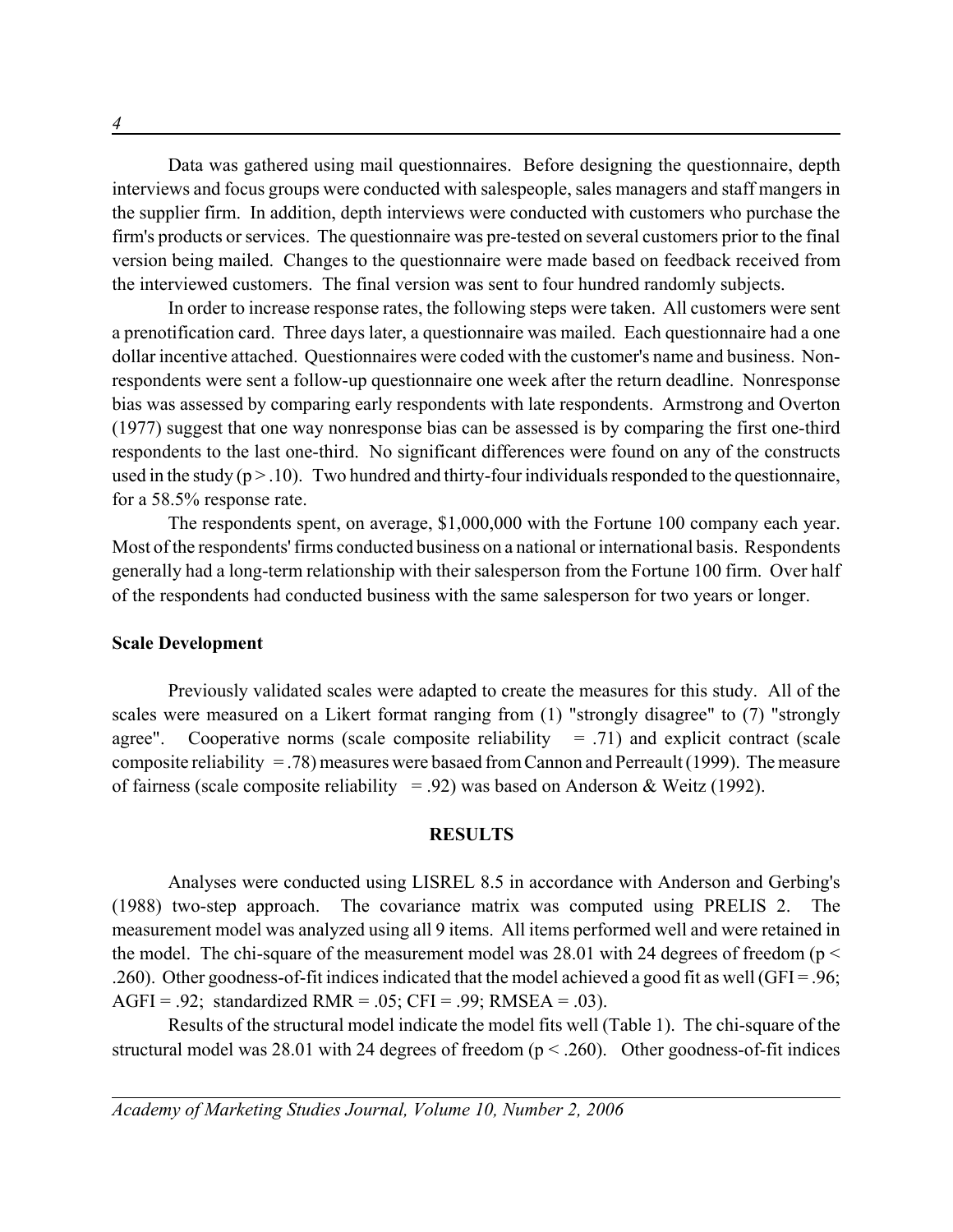also performed well. Specifically, GFI =.96, AGFI = .92, and CFI =.99, RMR =.05, RMSEA=.04. Parameter estimates and t-values for the hypothesized relationships are also shown in Table 1.

| <b>Table 1: Summary of Hypothesized Structural Model</b>              |    |                       |            |      |                          |            |                        |
|-----------------------------------------------------------------------|----|-----------------------|------------|------|--------------------------|------------|------------------------|
| <b>Relationships</b>                                                  |    |                       |            |      | Par.<br><b>Estimates</b> | t-Value    | Н.<br><b>Supported</b> |
| Explicit Contracts $\rightarrow$ Perceived Fairness (H <sub>1</sub> ) |    |                       |            | 0.11 | 1.24                     | No         |                        |
| Cooperative Norms $\rightarrow$ Perceived Fairness (H <sub>2</sub> )  |    |                       |            | 0.59 | 5.50                     | Yes        |                        |
| <b>Model</b>                                                          | df | Chi.<br><b>Square</b> | <b>GFI</b> | AGFI | <b>RMR</b>               | <b>CFI</b> | <b>RMSEA</b>           |
| Hypothesiz<br>ed Model                                                | 24 | 28.01                 | 0.96       | 0.92 | 0.05                     | 0.99       | 0.04                   |

Interestingly, only one of the two hypotheses was supported. H1 which posited that the greater the extent to which explicit contracts govern the relationship between the buying and selling firm, the more likely the buyers are to perceive the relationship as being fair was not supported (t=1.24). H2 which posited that the greater the extent to which cooperative norms govern the relationship between the buying and selling firm, the more likely the buyers are to perceive the relationship as being fair was supported  $(t=5.5)$ .

## **DISCUSSION**

The results indicate that cooperative norms which develop in a buyer-seller relationship are far more important in governing the customer's perception of fairness in the relationship. These norms appear to override any effect that explicit contracts have on customer perceived fairness in the relationship. Sales managers should make sure their salesforce understands the role of cooperative norms in buyer-seller relationships. Salespeople should focus on cooperative behavior by working together to achieve goals that are important to the buying firm, without compromising the business necessities that drive the selling firm. The goal of developing and maintaining cooperative norms is to enhance the overall relationship.

Unexpectedly, explicit contractual agreements do not influence the customer's perception of fairness. One explanation for this is that customers expect performance to be completed in a manner consistent with the language set forth in the legal contracts. Meeting these expectations apparently does not influence the customer's perception of fairness. It appears that fairness in a relationship goes far beyond living up to contractual obligations. The give and take that is developed in the course of cooperation between two parties is far more important. Consequently, the legal language that is developed prior to entering in a relationship appears to set the groundwork for the expectations with the customer. Performing only at the level specified in the contract will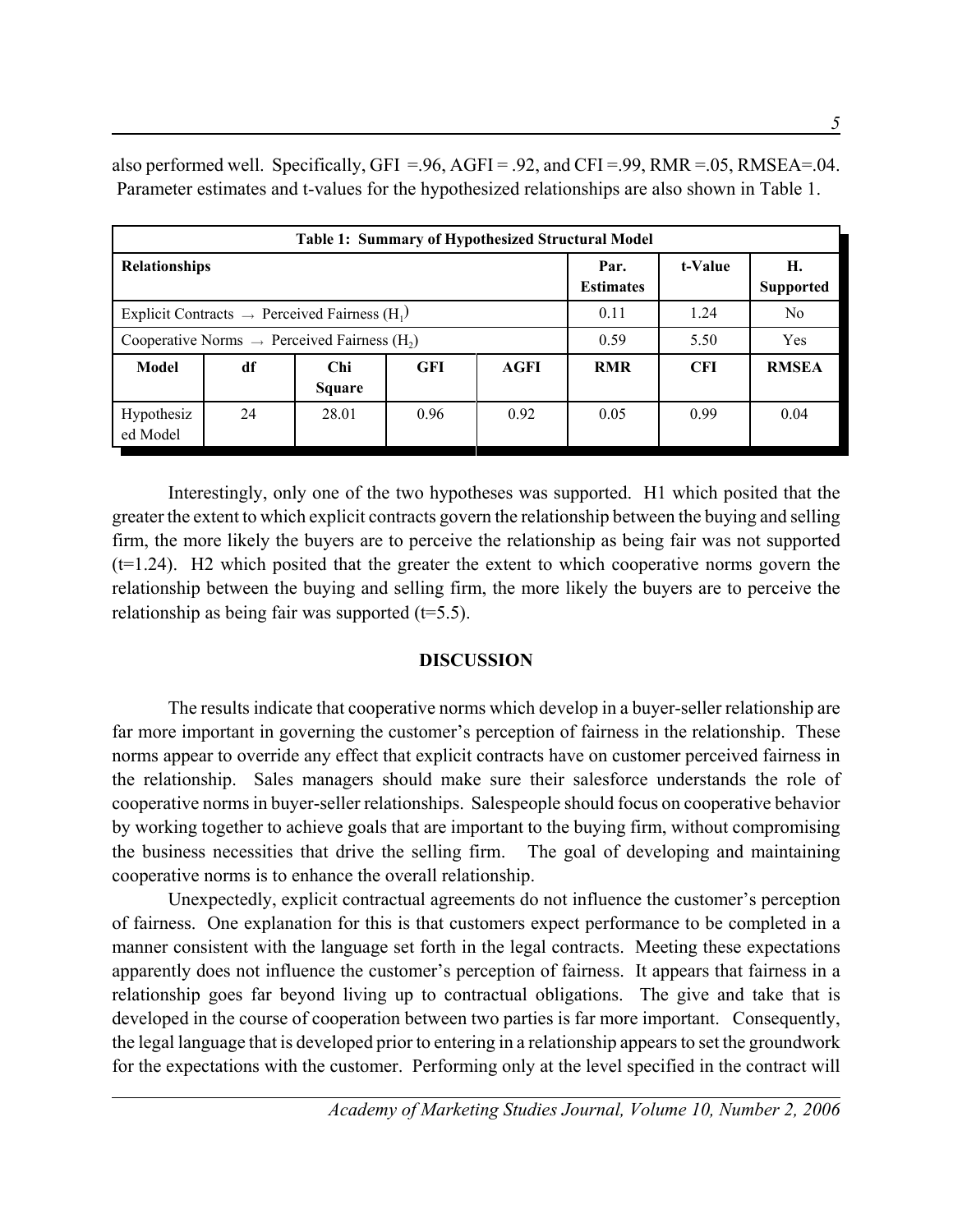not leave the customer with perceptions of being treated fairly, and will likely lead to customer defection over the long run.

## **Study Limitations**

While this study makes helps us to better understand the relationship of explicit contracts and cooperative norms on perceived fairness, it is not without limitations. One limitation of this study is that data were collected from customers of one company. This limits the generalizability of this study. However, respondents represented firms from all industries (28% were in manufacturing, 7% were in wholesaling, 7% were in retailing, 30% were in a service industry, 2% were in agriculture, and 26% were in other industries). While this does not ensure generalizability, it does provide greater confidence that the results represent a cross-section of respondents.

A second limitation of this study is that data were gathered in a cross-sectional survey. Relationships develop over time. A longitudinal study would provide more insight into the formation of inter-firm structure and its subsequent effects on buyer-salesperson behaviors and relationship outcomes.

Another issue that must be addressed is the identification of key informants. They also provide information regarding the properties of the firm relationships. In fact, the key informant method is often used to measure relational properties between organizations (Heide & John, 1991). Key informants should be well positioned to provide information about the research question. While some researchers question the validity of key informants (Phillips, 1981), other researchers maintain that carefully selected informants can give reliable information (John & Reve, 1982). Key informants should be selected on the basis of their knowledge rather than randomly (Heide & John, 1991). Key informants in this study were identified by the salesforce. The salespeople interact with buying firms on a regular basis. The salesforce is in a position to know which key informant can best respond to questions regarding the external environment, inter-firm structure, buyer-salesperson behavior and relationship outcomes. Therefore, the salesforce identified key informants used in this study. Using this approach, the key informants that were targeted were in a position to knowledgeably answer the survey questions.

### **Areas for Future Research**

Future research should focus on variables in addition to cooperative norms that influence customer's perception of fairness in a relationship. While the expectation that firms cooperate during the performance of the contract is implicit, other relational norms such as flexibility and solidarity (Cannon and Perreault, 1999) may also influence firm's perception of fairness in the relationship.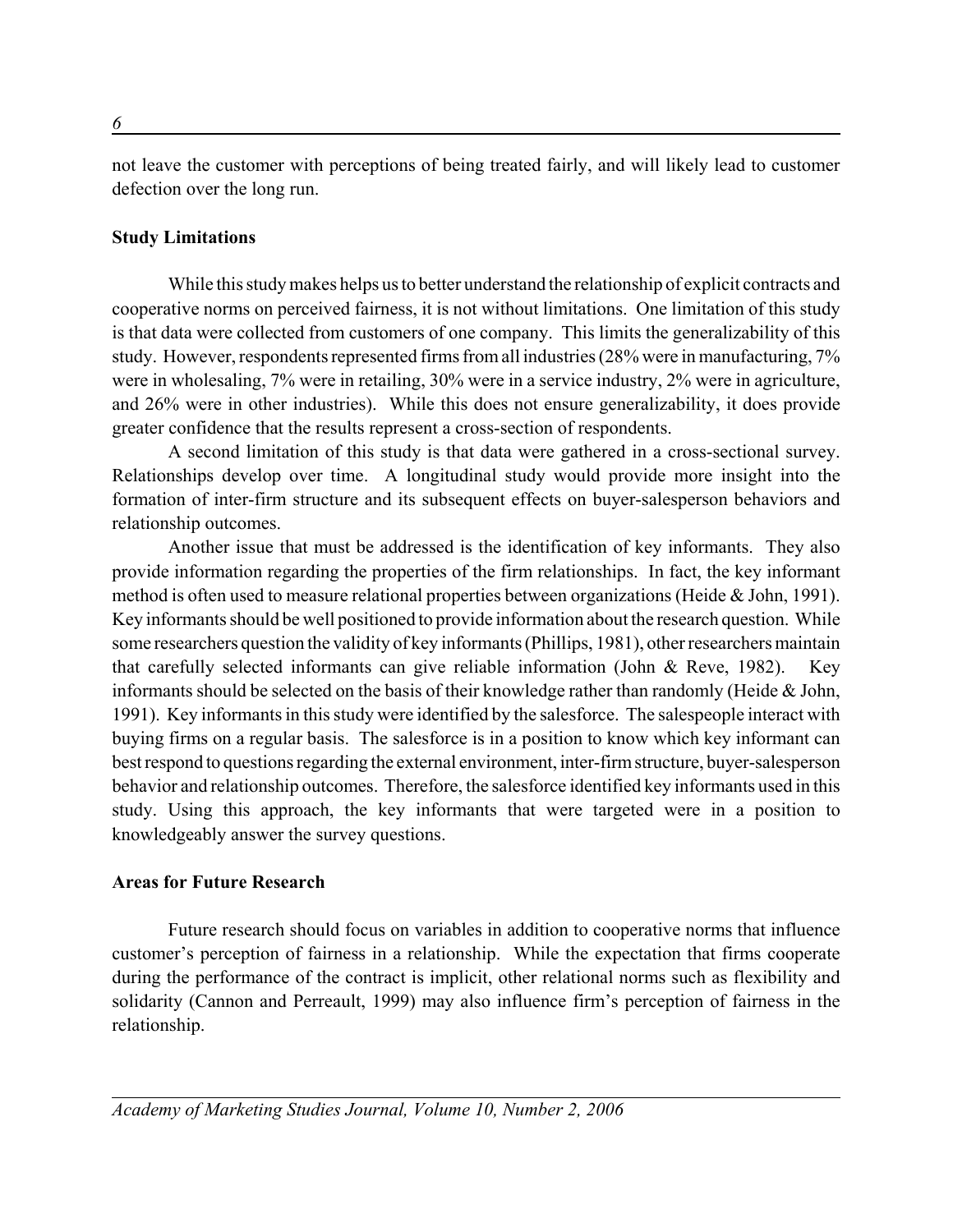#### **REFERENCES**

- Anderson, J. C. & James A. Narus (1990). A Model of Distributor Firm and Manufacturer Firm Working Partnerships. *Journal of Marketing, 5*4 (January), 42-58.
- Anderson, J. C. & D. W. Gerbing (1988). Structural equation modeling in practice: a review and recommended twostep approach. *Psychological Bulletin,* 103(3), 411-23.
- Armstrong, J. S. & T. S. Overton (1977). Estimating nonresponse bias in mail surveys. *Journal of Marketing Research,* 14 (August), 396-402.
- Beale, H. & T. Dugdale (1975). Contract between businessmen: planning and the use of contractual remedies. *British Journal of Law and Society*, 2 (1), 45-60.
- Bowersox, D. J. (1990). The strategic benefits of logistics alliances. *Harvard Business Review*, 68 (July/August), 36-45.
- Brown , J.R., A. T. Cobb & R.F. Lusch (2005). The roles played by interorganizational contracts and justice in marketing channel relationships. *Journal of Business Research*, 59, 166-175.
- Cannon, J.P. & W.D. Perreault, Jr. (1999). Buyer-seller relationships in business markets. *Journal of Marketing Research*, 36 (4), 439-460.
- Cunningham, M. T., & P. W. Turnbull (1982). Inter-organizational personal contact patterns. Hakan Hakansson (Ed.), *International Marketing and Purchasing of Industrial Goods.* Chichester: John Wiley & Sons, 1982.
- Collins, H. (1986). *The Law of Contract*, In Robert Stevens (Ed.), William Twining, and Christopher McCrudden, London, England: Weidenfeld and Nicolson.
- Curasi, C.F. & K.M. Kennedy (2002). From prisionrs to apostles: A typology of repeat buyers and loyal customers in service businesses. *Journal of Services Marketing*, 16 (4), 322-341.
- Day, G. S. (1994). The capabilities of market-driven organizations. *Journal of Marketing* 58, (October), 37-52.
- Frey, Jr. S. C., & M. M. Schlosser (1993). ABB and Ford: creating value through cooperation. *Sloan Management Review* (Fall), 65-72.
- Gundlach, G.T. & P. E. Murphy (1993). Ethical and legal foundations of relational marketing exchanges. *Journal of Marketin*g, 57 (October), 35-46.
- Heide, J. & G. John (1992). Do norms matter in marketing relationships. *Journal of Marketing,* 56 (April), 32-44.
- Heide, J. & G. John (1991). Measurement issues in research on inter-firm relationships. In D. T. Wilson & K. Moller, (Eds.). *Business Marketing: An Interaction and Network Perspective.* Boston, MA: PWS-Kent, 1991.
- John, G.,  $\&$  T. Reve (1982). The reliability and validity of key informant data from dyadic relationships in marketing channels. *Journal of Marketing Research*, 19 (November), 517-24.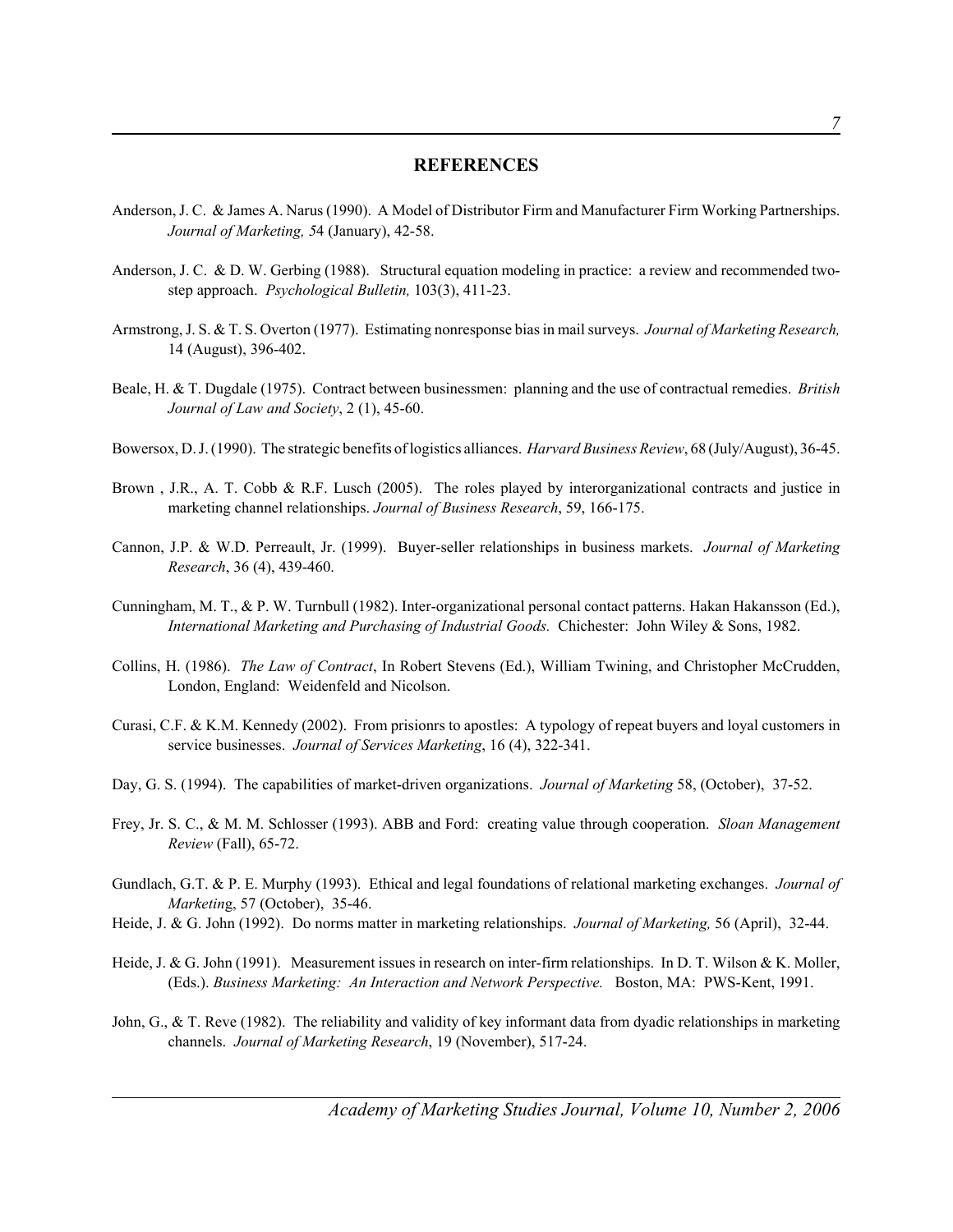- Kalwani, M. U., & N. Narayandas (1995). Long-term manufacturer-supplier relationships: do they pay off for supplier firms? *Journal of Marketing* 59 (January), 1-16.
- Kaufmann P. J. & Louis W. Stern (1988). Relational Exchange Norms, Perceptions of Unfairness, and Retained Hostility in Commercial Litigation. *Journal of Conflict Resolution,* 32, (September), 534-52.
- Macaulay, S. (1963). Non-contractual relations in business: a preliminary study. *American Sociological Review*, 28 (February), 55-67.
- Macneil, I. R. (1980). *The new social contract: an inquiry into modern contractual relations.* New Haven, CT: Yale University Press.
- McColl-Kennedy, J.R. & B.A. Sparks (2003). Application of fairness heory to service failers and service recovery. Journal of Service Research, 5 (3), 251-267.
- Patterson, P. G., L.W. Johnson, R. A. Spreng (1997). Modeling the determinants of customer satisfaction for businessto-business professional services. *Journal of the Academy of Marketing Science*, 25 (1), 4-17.
- Phillips, L. W. (1981). Assessing Measurement Error in Key Informant Reports: a methodological note on organizational analysis in marketing. *Journal of Marketing Research,* 18 (November), 395-415.
- Reve, T. (1986). Organization for distribution, In L.P. Bucklin & J.M. Carman (Eds.), *Research in Marketing* (Vol. 8), Greenwich, CT: JAI Press, 1-26.
- Ryals, L.J. & Rogers, B. (2006). Holding up the mirror: The impact of strategic procurement practices on account management. Business Horizons, 49 (1), 41-50.
- Reichheld, F. F. (1994). Loyalty and the renaissance of marketing. *Marketing Management*, 2 (4), 10-21.
- Seiders, K. & Berry, L. (1998). Service fairness: what it is and why it matters. *Academy of Management Executive*, 12 (2), 8-20.
- Sindhav B. (2001). The role of organizational justice in managing change within marketing channels. *Journal of Marketing Channels*, 9, 65-91.
- Webster Jr., F. E. (1994). Defining the new marketing concept. *Marketing Management,* 2 (4), 23-31.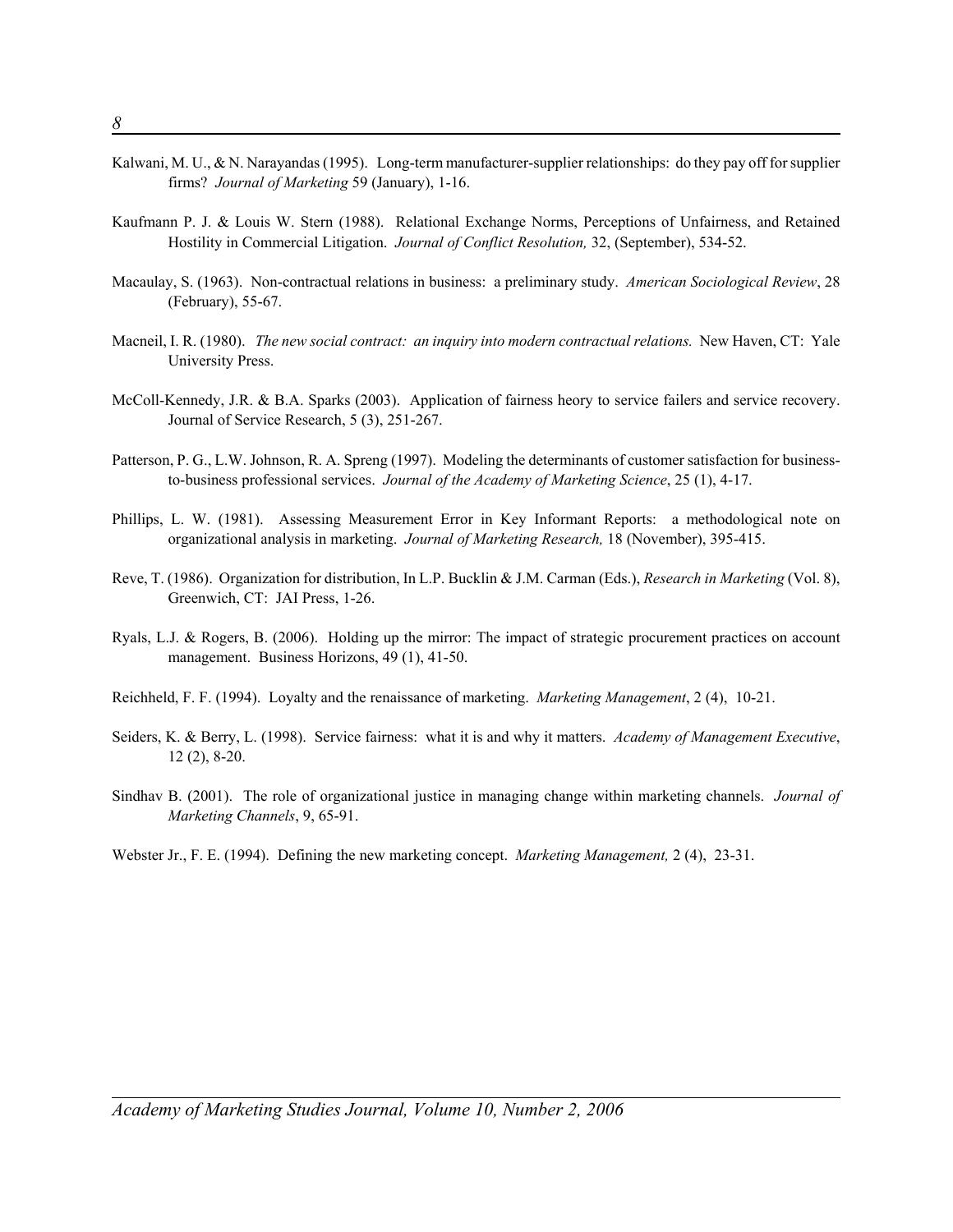## **A STUDY OF MARKET ORIENTATION IN AMERICAN BUSINESS SCHOOLS**

**Robert L. Webster, Ouachita Baptist University Kevin L. Hammond, University of Tennessee at Martin Harry A. Harmon, Central Missouri State University**

#### **ABSTRACT**

*The market orientation strategy is based upon the acceptance and adoption of the marketing concept. The market-oriented business recognizes the importance of coordinating the activities of all departments, functions, and individuals in the organization to satisfy customers by delivering superior value. Theory and empirical research suggest that greater levels of market orientation result in a greater ability of the organization to reach its objectives, in other words, higher levels of market orientation suggests better performance. The literature on market orientation however is quite sparse in the area of market orientation in the nonprofit sector. This paper extends the current research on the use of the market orientation strategy by investigating market orientation levels within college and university schools of business in the United States and comparing their levels of market orientation to levels of previously studied for profit businesses. Academic vice presidents and deans of business schools in the United States were surveyed by way of a national mail survey. All of the academic officers (VPs and Deans) were from colleges or universities that held membership in either the Association to Advance Collegiate Schools of Business (AACSB-International) or the Association of Collegiate Business Schools and Programs (ACBSP). These two organizations are both accreditation sources for schools of business. The national survey was responded to by 462 officials. Of the respondents, 223 were business school deans and 239 were academic vice presidents. The market orientation scores of these officials were compared to scores reported in the literature for business managers and also comparisons were made between various groups of the VPs and Deans by position and accreditation affiliation. Each respondent was asked to provide market orientation information about three specific customer or stakeholder groups which included students, parents of students, and employers of students. Overall, 84 different hypotheses were tested. The results of the research indicated that market orientation was significantly higher in the business organizations than in the schools of business. The paper presents details of the research process, findings, and discusses the implications of the research for schools of business.*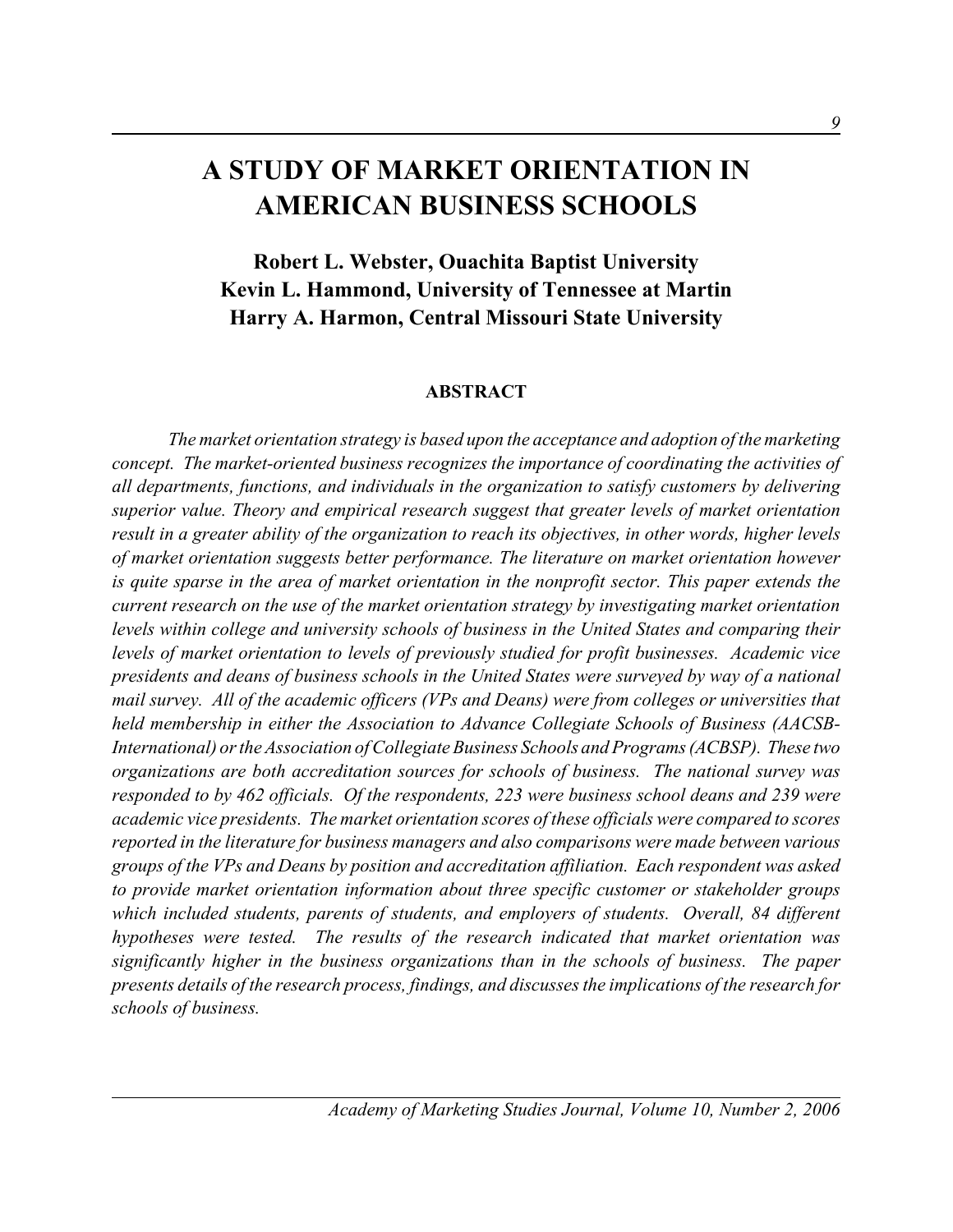## **INTRODUCTION AND DEFINITIONS**

Can a particular organizational culture lead to improved organizational performance? If so, can a sought after culture be described and then be measured quantitatively? And, if measurements can be made will comparisons in measurements between organizations be advantageous in helping organizations improve their performance?

This paper investigates these questions, measures a specific component of organizational culture, and compares two types of organizations. The component of organization culture measured is market orientation. The quantitative measurement is accomplished by way of a scaled instrument used in a national survey. The comparisons described in this research are between commercial businesses (for profit entities) and schools of business administration (non-profit entities).

In marketing literature, numerous similar sounding terms are often encountered. These terms are not synonymous and should not be used interchangeably. To help avoid confusion the following descriptions and definitions are provided:

- 1. The *marketing concept* is a philosophy that advocates that a successful organization begins with identifying customer needs and wants, decides which needs to meet, and involves all employees in the process of satisfying customers.
- 2. *Marketing orientation* implies that the marketing function is the most important function within the organization and that all other functional areas are driven by the demands of the marketing department.
- 3. *Market orientation* refers to an organizational culture in which everyone in the organization is committed to the customer and adapts in a timely manner to meeting the changing needs of the customer. Market orientation blends a company culture dedicated to providing superior value with successfully achieving a customer focus, acquiring competitor intelligence, and maintaining interfunctional coordination. It is viewed as the implementation of the marketing concept.

### **DISCUSSION AND LITERATURE REVIEW**

The marketing concept advocates that all activities of a firm should be directed toward satisfying the customer. The market orientation construct has been developed, defined and measured to operationalize the implementation of the marketing concept. Narver & Slater (1990) and Kohli & Jaworski (1993) concluded that market orientation is the type of business culture and climate that can be created within an organization that will most effectively lead to the behaviors and actions necessary to achieve a sustainable competitive advantage. The degree that the marketing concept has been implemented is manifested in the behaviors and actions of the organization. This degree is the level of market orientation. Or simply, the methods and strategies utilized by a firm to succeed.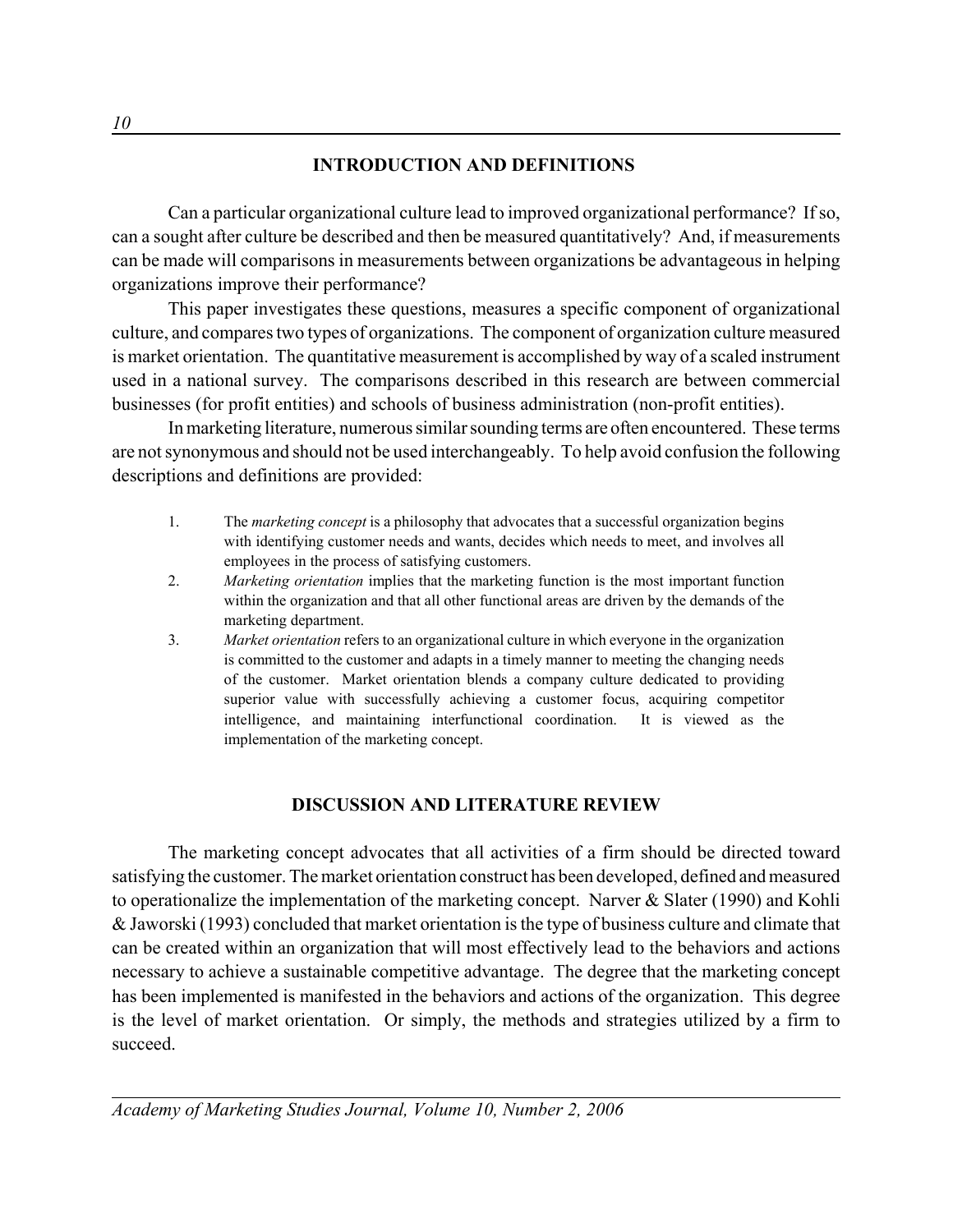Narver and Slater (1990) describe a firm that is market oriented as one whose culture is systematically and entirely committed to the continuous creation of superior value for its customers. Others characterize a market orientation culture as one in which a business focuses on customer wants and needs, continuously analyzes its competition, and coordinates all organizational activities toward customer satisfaction (Kotler 1980; Narver, Park & Slater 1992; Slater & Narver 1994; Siguaw, Brown &Widing 1994). Theory suggests and empirical research has found that greater levels of market orientation within a business result in a greater ability of the organization to achieve its objectives (Barksdale & Darden 1971; Houston 1986; Kohli & Jaworski 1990; Narver & Slater 1990; Jaworski & Kohli 1993; Siguaw, Brown & Widing 1994). Research to date however has only begun to address market orientation measurements in non-profit organizations such as universities (Harmon, Webster, & Hammond 2003).

A high degree of market orientation indicates that individuals in the organization are committed to customer satisfaction and remain so over time by recognizing changes in customer needs and wants, and reacting and adapting in a satisfactory manner to those changes. The process is dynamic and subject to forces external to the organization such as its competitors and the general state of the economy, and it is a process that should be viewed on a continuum. In other words, it is not a culture that a business either has or does not have, but is rather a matter of degree. Slater & Narver (1994) note that market conditions and competitive threats are never static; and, a high degree of market orientation is not achieved overnight but rather over time given adequate commitment from the firm's management and time for a supportive culture to develop.

Frequently market orientation is confused with marketing orientation. A firm that has a marketing orientation recognizes the importance of the marketing function in the organization and advocates satisfying the customer. Such a firm might, for instance, place more importance on the marketing department than it does on the accounting department, or the production department. Conversely, the market oriented organization recognizes the importance of coordinating the activities of all departments, functions, and individuals in the organization to satisfy customers by delivering superior value to the customer. The market oriented organization continually monitors customer information, competitor information, and marketplace information to design and provide superior value to the customer.

Marketing literature has numerous examples of successful market oriented firms. For example, Wal-Mart's success is attributable to its level of market orientation (Slater & Narver 1994). Specifically, Wal-Mart's ability to recognize changes in the retailing industry and the subsequent development of an efficient information sharing system to manage the flow of products from the manufacturer to its many retail outlets contribute heavily to its growth. Slater & Narver (1994) also note that Western Union failed to monitor the competitive environment and detect important technological changes. They subsequently lost a significant portion of their market share.

For decades the philosophy expressed by managers was a belief in the practical importance of a successful marketing function as an effective way to help the organization to achieve its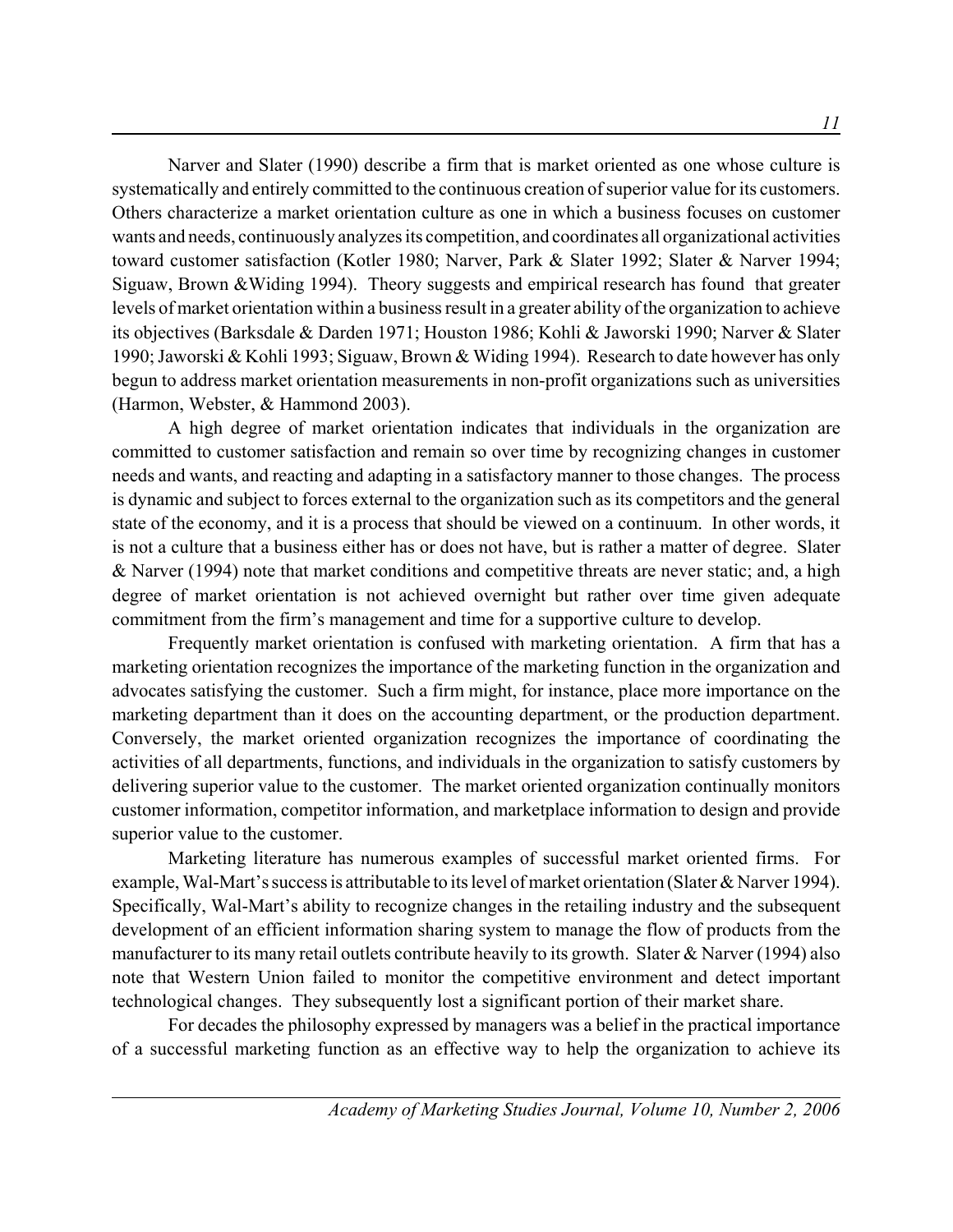*12*

objectives (Felton 1959; Levitt 1969; McNamara 1972). More recently, researchers have found that greater levels of market orientation result in a greater organizational ability to achieve its objectives (Houston 1986; Narver & Slater 1990; Jaworski & Kohli 1993; Kohli & Jaworski 1993; Siguaw, Brown, & Widing 1994). The measurement of market orientation in the business organization was pioneered by Narver & Slater (1990). Drawing from theoretical research, they operationalized the market orientation construct as consisting of three separate and equally important components: (1) customer orientation, (2) competitor orientation, and (3) interfunctional coordination. Narver & Slater (1990) reported market orientation scores for three separate types of businesses: commodity, specialty, and distribution. The commodity and distribution businesses produced and sold generic products designed for a wide range of customers. The specialty business firms produced and sold products that were individualized (relative to the commodity products) for specific customer orders. By adapting its generic or base product, the specialty products firm creates superior value and thereby provides more benefit to the customer. They created multiple item scales for the measurement of each of the components. The scales included antecedent variables, moderator variables, and consequence variables, e.g., performance. Finally, the scale measured overall market orientation by averaging the three components or dimensions of the measurement scale.

Empirical research on the market orientation culture has focused on the business enterprise and has not addressed specific applications in non-profit organizations. Non-profit organizations such as churches, civic organizations, universities, and hospitals focus on customers or clientele wants and needs just as the business concern does. Given that successful businesses report higher levels of market orientation, we might expect a similar situation to be present in non-profit organizations as well. From a large group of potential non-profit organizations, we chose certain schools of business administration to research because of their seeming similarities to business enterprises. Specifically, a school of business has a number of constituencies to serve, it must determine wants and needs of its clientele, it operates to provide value to its constituencies, it is influenced by external factors, and it is an organization with many interfunctional areas and departments. Although a school of business administration does not exist to create profit or shareholder wealth, it does seek to achieve organizational goals such as surviving as an organization, increasing its professional reputation, improving its facilities and faculty, and growing its enrollment and endowment. Additionally, business schools teach the principles, methods, and techniques used by businesses in their pursuit of success and business school deans and faculty often have a business background. These factors tend to suggest that business school leaders (deans) and business leaders (managers) may possess similar managerial mindsets, values, and temperaments as well as implementing similar leadership styles, methods and techniques.

Recalling that the philosophy of providing superior value to customers (relative to competitors) is the marketing concept, this philosophy should be applicable to universities as they too have customers, competitors, external influences, and seek to accomplish organizational goals. Although the primary objective for the business enterprise is profitability, Slater & Narver (1994)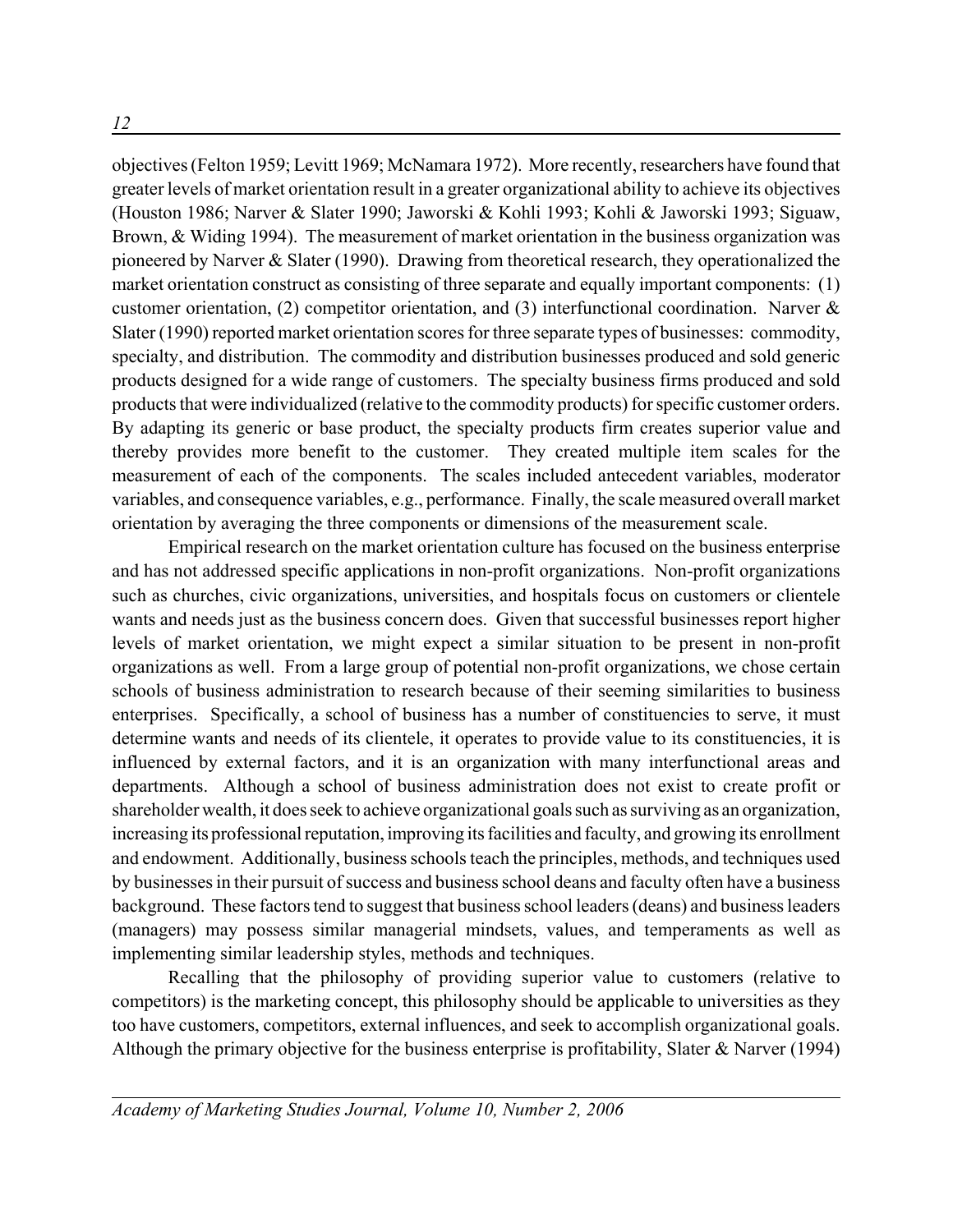argue that in the non-profit organization, survival is analogous to profit in a business enterprise. Specifically, to satisfy constituencies in the long run requires that revenues must be adequate to cover long-run expenses and therefore survive. Like the business enterprise, the non-profit entity has organizational objectives that is seeks to achieve.

As in the profit-seeking business, quality, performance, and continuous improvement are objectives of schools of business administration both in the short-term and the long-term. Progress in achieving such objectives is part of the evaluative process addressed by the Baldridge Education Pilot Criteria (Karathanos & Karathanos 1996) and the AACSB—International Standards. Also, *U.S. News and World Report* (Morse and Flanigan 2000), *Peterson's* (2000) and other publications issue annual college guides that provide various measures of performance to assist students and parents in the college selection process. Consequently, the leaders of schools of business administration should be interested in an organizational culture that could positively impact the quality and performance of their schools. This research collects, analyzes and reports on the market orientation culture within schools of business administration that are members of AACSB-International and ACBSP. Member schools of these two organizations all choose to join the accreditation organizations, volunteer to undergo the accreditation process, and must meet accreditation standards on a continuing basis.

The target populations of this research were business school deans and academic vice presidents of member schools of the AACSB-International and the ACBSP. These schools were selected for study because the accrediting organizations hold to a commitment of continuous improvement in business education. Schools that are accredited by AACSB-International or ACBSP have undergone a series of reviews over time, have demonstrated success at achieving organizational goals, and therefore may exhibit an organizational culture with a bent toward market orientation, much like that of successful businesses.

### **RESEARCH QUESTIONS AND HYPOTHESIS**

Although there are numerous customers or stakeholders that could be addressed in the university setting, we limited our examination to three distinct stakeholder groups, i.e., students, parents of students, and employers. The objectives of the study are to answer the following research questions:

1. What are the mean levels of market orientation of schools of business administration as perceived by the following university administrators?

Academic vice presidents Business school deans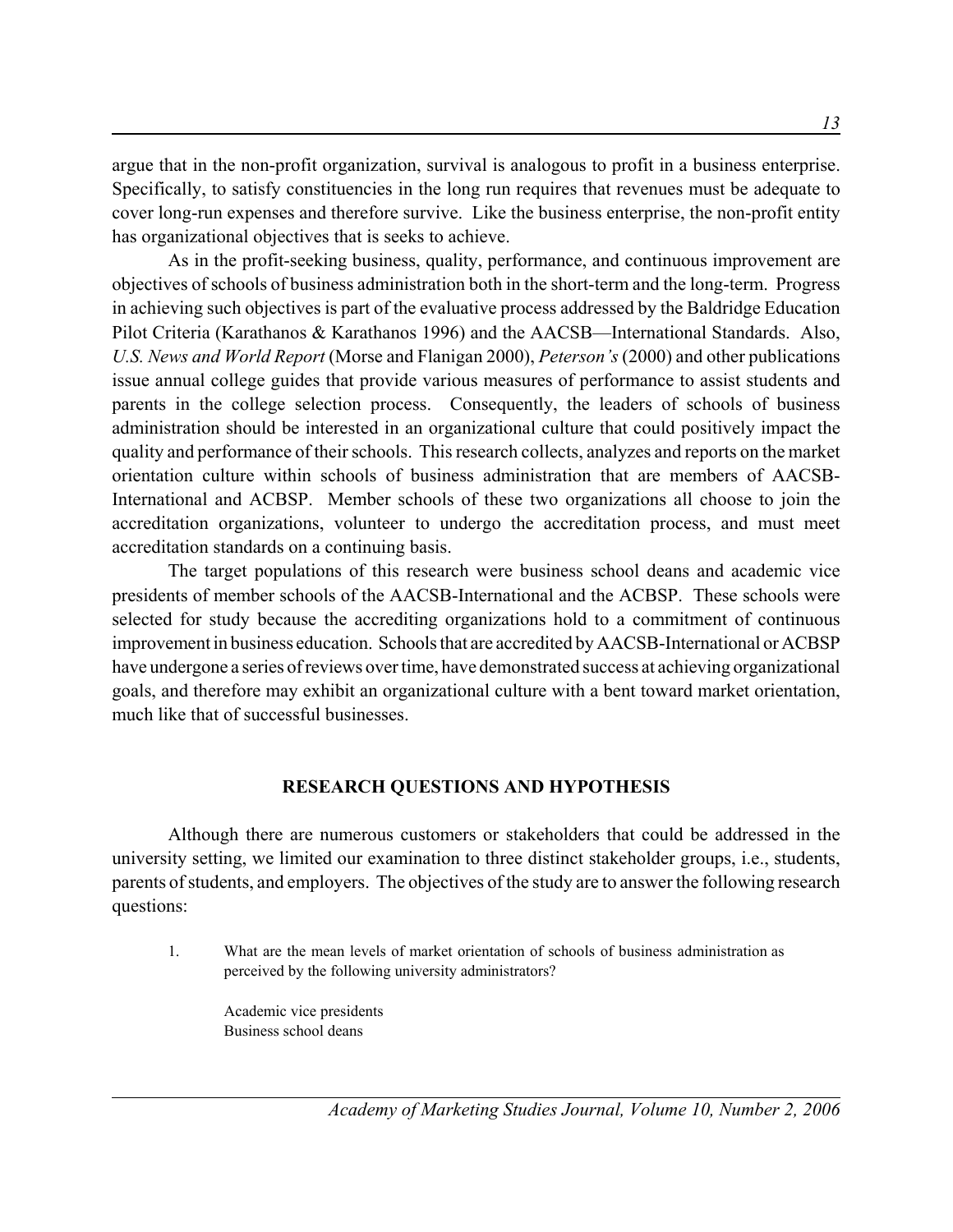2. How do these mean levels of market orientation compare to the reported levels by business managers from previous research on commercial businesses?

To answer question one, the reported market orientation mean scores of the deans and vice presidents were calculated and placed in seven groupings for each of the three customer groups. For each of the groups, the mean market orientation scores for each of the four dimensions of market orientation (customer orientation, competitor orientation, internal coordination, and overall market orientation) were computed for each of the three stakeholder groups (students, parents of students, and employers of students). The seven groups are:

- 1 All administrators (Deans and Vice Presidents)
- 2. All Deans
- 3. All Vice Presidents
- 4. AACSB Deans
- 5. ACBSP Deans
- 6. AACSB Vice Presidents
- 7. ACBSP Vice Presidents

To answer research question two, the mean scores of the academic administrators were compared to the mean scores of specialty business managers as reported by Narver and Slater (1990). The general hypothesis was that there was no difference between the market orientation mean scores of the business mangers and the academic administrators. This general hypothesis was tested by way of a series of t-tests that compared mean scores of the academic administrators by the seven groups noted above to those of the business managers. For each of the seven groups, t-tests were conducted separately on the four components of market orientation for the three stakeholder groups (students, parents and employers). This process required the use of 84 t-tests in all (seven groups times four market orientation components times three stakeholder groups).

### **METHODOLOGY**

A cover letter, survey instrument, and business reply envelope were mailed to deans of 1052 schools of business and to the academic vice presidents of the same schools. Schools were selected based on their membership in either the AACSB-International or ACBSP. After a follow-up letter and questionnaire, 462 usable responses were received from the 2104 survey instruments, a response rate of 22%. Each key informant (Campbell 1995; Phillips 1981) was asked to complete the survey and return it in the business reply envelope. Copies of the survey results were offered and confidentiality was assured. Adequate cell size for analyzing each group is indicated by the number of responses by each membership group as shown in Table 1.

*14*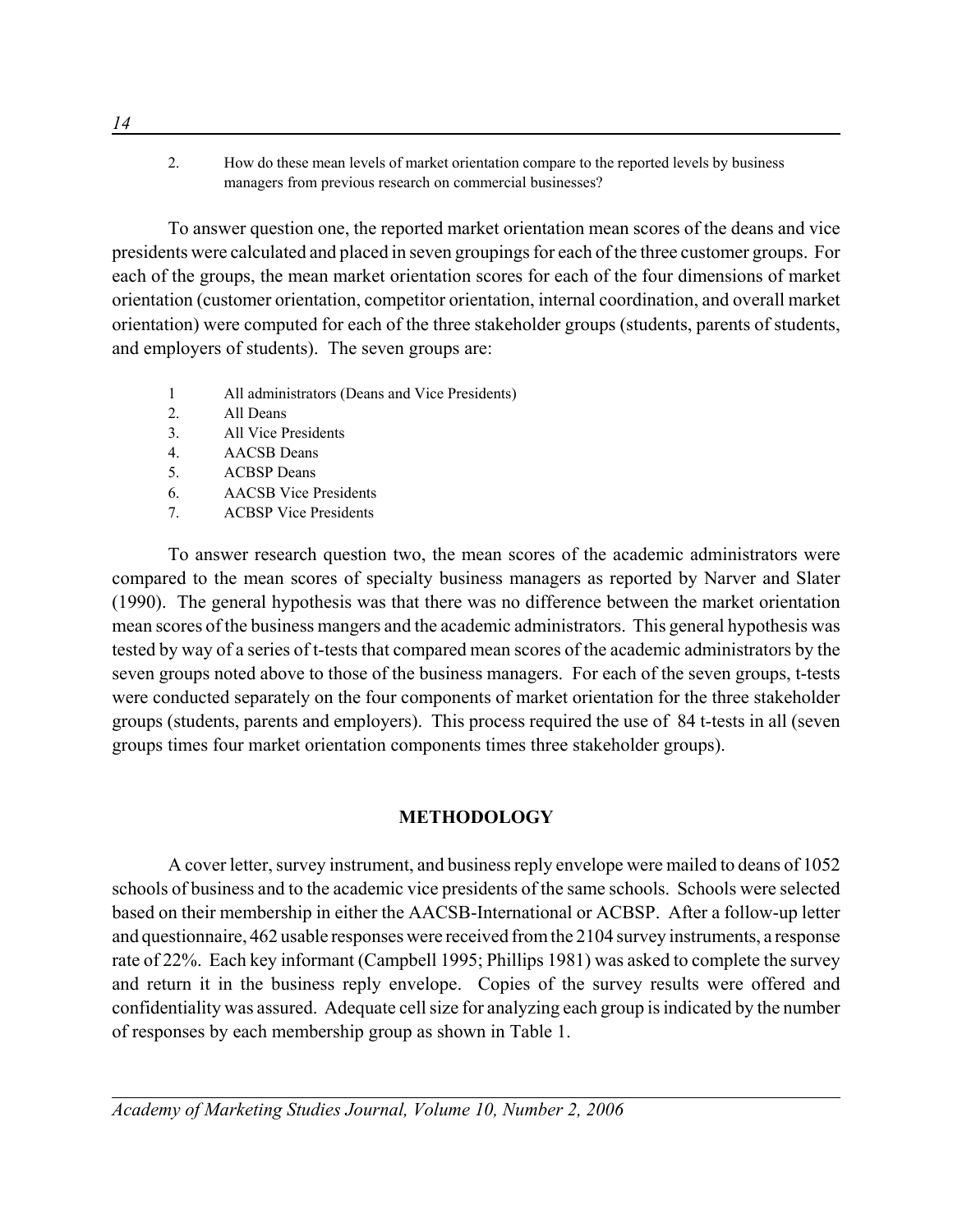| <b>Table 1: Composition of Respondents</b><br><b>School of Business Deans and Academic Vice Presidents</b> |              |              |       |  |  |  |
|------------------------------------------------------------------------------------------------------------|--------------|--------------|-------|--|--|--|
|                                                                                                            | <b>AACSB</b> | <b>ACBSP</b> | Total |  |  |  |
| Dean                                                                                                       | 139          | 84           | 223   |  |  |  |
| Vice President                                                                                             | 102          | 137          | 239   |  |  |  |
| Total                                                                                                      | 241          | 221          | 462   |  |  |  |

The questions to measure the three subscales (competitor orientation, customer orientation, and organizational coordination) in the Narver and Slater original scale were modified somewhat to conform to the vocabulary and the types of stakeholders prevalent in academic institutions. For example, two of Narver and Slater's questions were:

- 1. Our objectives are driven by satisfaction of our customers.
- 2. We measure satisfaction of our customers systematically and frequently.

The questions were amended for the current research and were worded as follows:

- 1. Our objectives are driven by satisfaction of our students.
- 2. We measure satisfaction of our students systematically and frequently.

Churchill (1979) suggests that the appropriateness of scales borrowed from other studies needs to be addressed before survey research is accomplished. Therefore, all our scale items were pre-tested before mailed to the deans. We first consulted with several deans and other university administrators. These consultations resulted in a cover letter that more clearly defined the purpose of the research and rewording of several questionnaire items.

Forty-five (45) questions were used in the collection of the data. Each of the questions were to be answered using a seven (7) point scale that was anchored with "not at all" (1) and "to an extreme extent" (7) so that the higher numbers represented a higher (or greater) level of market orientation. The scales were subjected to reliability analysis, exploratory factor analysis and confirmatory factor analysis prior to use (Wheaton, Muthen, Alwin, & Summers 1997; Bentler & Bonett 1980; Marsh & Hocevar 1985; Bentler 1990; Browne & Mels 1992; and Browne & Cudeck 1993). Results of these analyses indicated satisfactory reliabilities (ranges from .75 to .91), satisfactory item-to-total correlations (ranges from 0.4 to 0.8), exploratory factor loadings ranging from 0.4 to 0.9, and confirmatory factor loading ranging from 0.5 to 0.8. Additionally, the confirmatory factor analysis demonstrated generally acceptable fit. These test results included comparative fit index measures ranging from .992 to 1.000, a Tucker-Lewis index ranging from .970 to 1.000, and the CMIN/DF ranging from 1.011 to 4.573. The RMSEA low values at the 90% confidence interval fell below 0.10 for all scales.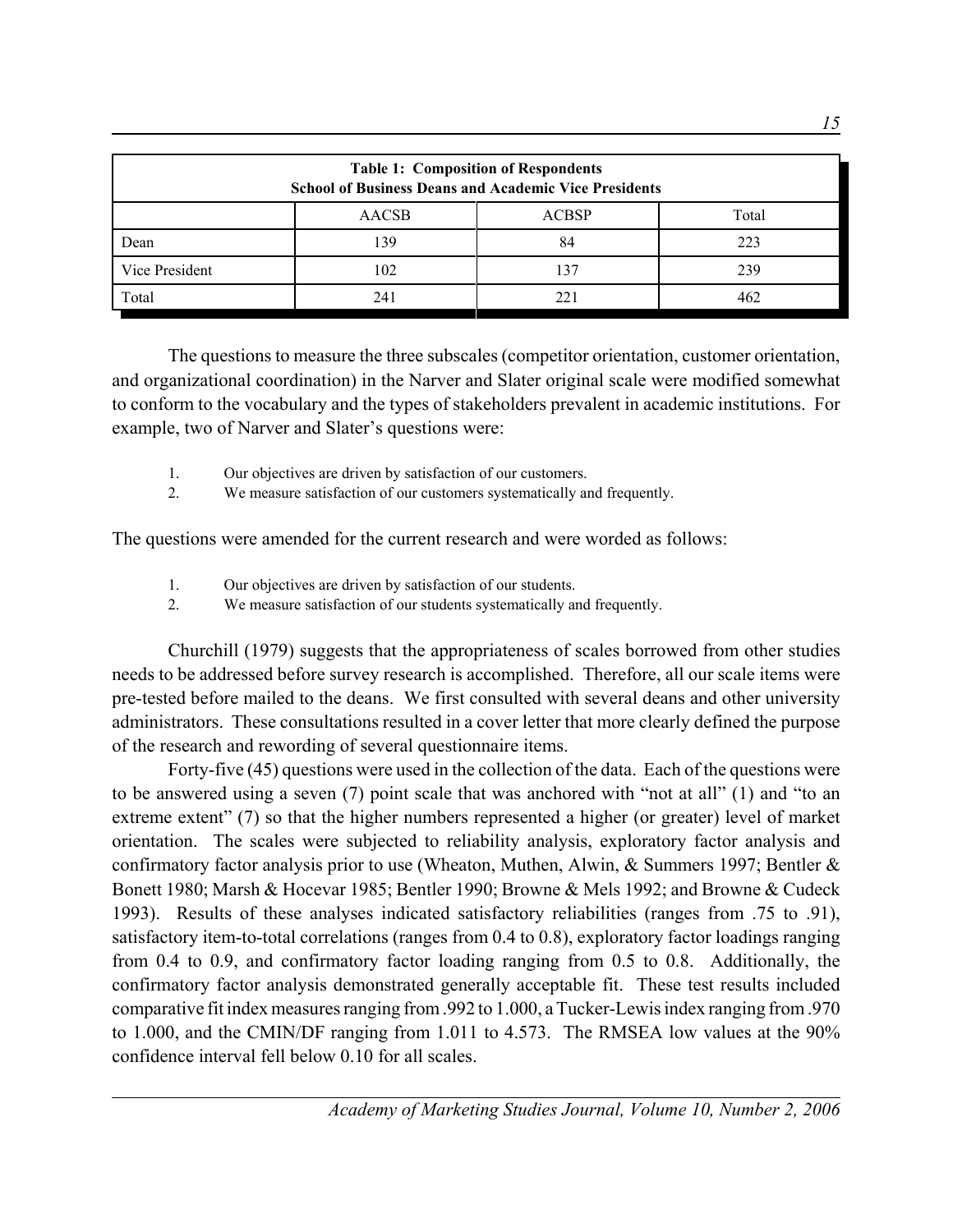Although the literature indicates (e.g., Berdie 1989) that the presence of nonresponse bias in mail surveys does not necessarily alter the survey findings, we nonetheless proceeded to test for nonresponse bias. We used Larson and Catton's (1959) proxy methodology wherein potential nonresponse bias between early and late respondents is examined. These tests indicated no statistically significant difference.

Then, following the methodology of Narver and Slater, we combined the three subscales to form an overall, or composite, measure of market orientation. We then conducted separate t-tests for each of the four dimensions of market orientation to determine if a statistically significant difference existed between the various market orientation mean scores of the deans and vice presidents and the mean scores of certain business managers.

In their 1990 research, Narver and Slater reported market orientation scores for three separate types of businesses: commodity, specialty, and distribution. We believe schools of business demonstrate more of the characteristics of specialty businesses than the characteristics of the commodity or distribution businesses. The commodity and distribution businesses in the Narver and Slater study produced and sold generic products designed for a wide range of customers. The specialty business firms produced and sold products that were individualized (relative to the commodity products) for specific customer orders. By adapting its generic or base product, the specialty products firm creates superior value and thereby provides more benefit to the customer. This type of firm is challenged to constantly monitor the competitive environment and to be vigilant for changes in the customer's requirements. Likewise an AACSB-International and ACBSP schools of business seek to provide a product that is individualized through its programs of study or majors. The AACSB-International or ACBSP schools would argue that a superior product (relative to nonmember schools) is provided that would benefit its customers (or constituencies). We therefore used the market orientation scores for specialty business as reported by Narver and Slater (1990) for our comparisons.

#### **RESULTS**

Because of the many separate t-tests performed, the data and tests results are summarized in three tables that follow. The three summary tables labeled tables 2, 3, and 4, show the mean scores of the specialty business managers and the mean scores of the academic administrators by the seven groups described earlier. The tables also provide the results of the t-tests.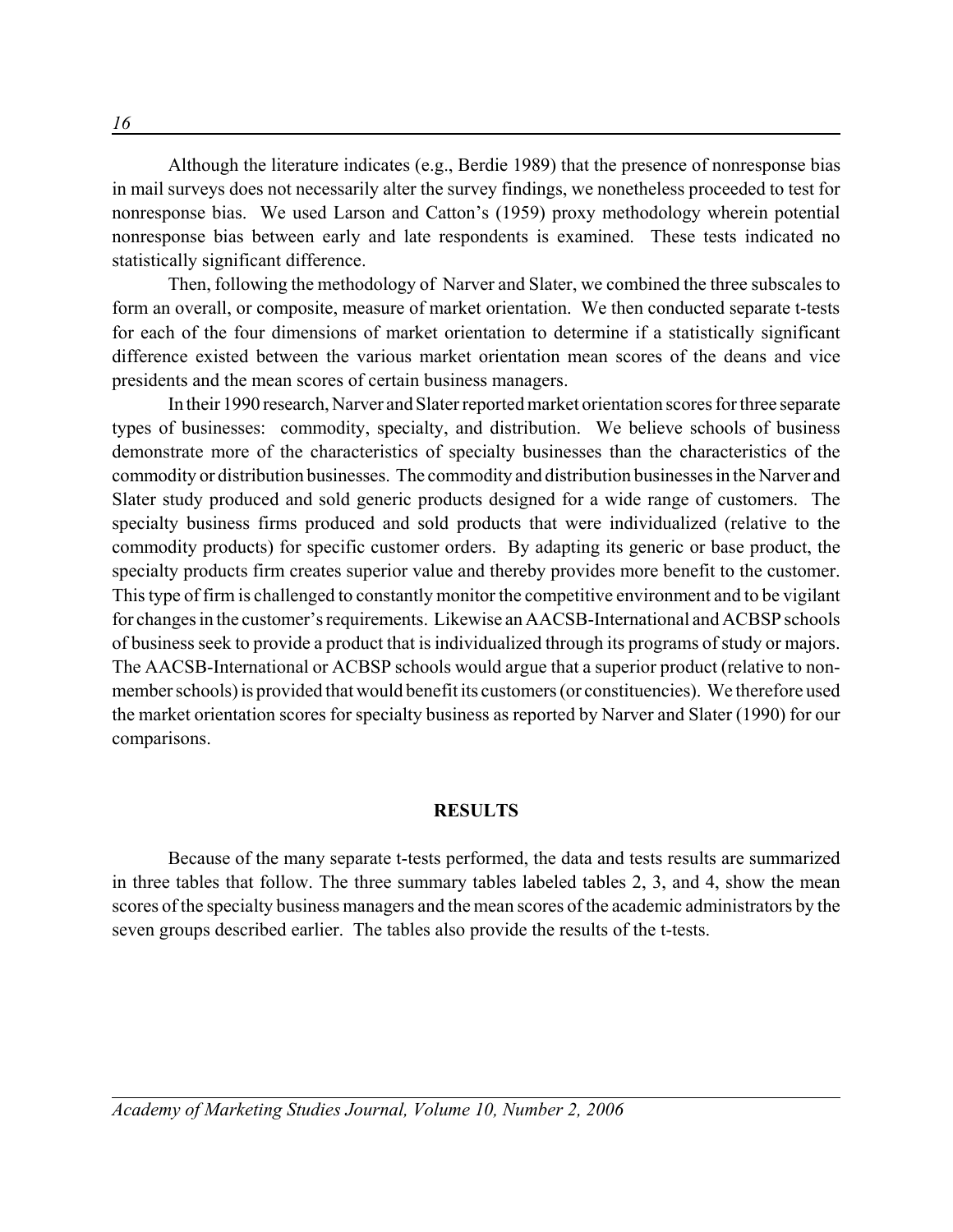| Table 2: Mean Market Orientation Scores and t-test Results University Administrators<br><b>Compared to Specialty Businesses (Narver and Slater, 1990)</b> |                                                                                                                                                          |          |                 |          |  |  |  |
|-----------------------------------------------------------------------------------------------------------------------------------------------------------|----------------------------------------------------------------------------------------------------------------------------------------------------------|----------|-----------------|----------|--|--|--|
|                                                                                                                                                           | <b>Stakeholder: Students</b><br>Internal<br><b>Overall Market</b><br>Customer<br>Competitor<br>Orientation<br>Orientation<br>Coordination<br>Orientation |          |                 |          |  |  |  |
| Narver and Slater                                                                                                                                         |                                                                                                                                                          |          |                 |          |  |  |  |
| Specialty Businesses n=75                                                                                                                                 | 5.05                                                                                                                                                     | 4.71     | 4.53            | 4.77     |  |  |  |
| All Administrators (Deans                                                                                                                                 |                                                                                                                                                          |          |                 |          |  |  |  |
| And VPs)                                                                                                                                                  | $4.76**$                                                                                                                                                 | $3.97**$ | $4.40**$        | $4.38**$ |  |  |  |
| Sample - cell size                                                                                                                                        | 462                                                                                                                                                      | 462      | 462             | 462      |  |  |  |
| All Deans                                                                                                                                                 | $4.57**$                                                                                                                                                 | $3.72**$ | 4.18**          | $4.16**$ |  |  |  |
| Sample - cell size                                                                                                                                        | 223                                                                                                                                                      | 223      | 223             | 223      |  |  |  |
| All Vice Presidents                                                                                                                                       | $4.91**$                                                                                                                                                 | $4.18**$ | $4.57^{\circ}$  | $4.55**$ |  |  |  |
| Sample - cell size                                                                                                                                        | 239                                                                                                                                                      | 239      | 239             | 239      |  |  |  |
| <b>AACSB</b> Deans                                                                                                                                        | $4.55**$                                                                                                                                                 | $3.71**$ | $4.13**$        | $4.12**$ |  |  |  |
| Sample - cell size                                                                                                                                        | 139                                                                                                                                                      | 139      | 139             | 139      |  |  |  |
| <b>ACBSP</b> Deans                                                                                                                                        | $4.60**$                                                                                                                                                 | $3.72**$ | $4.25**$        | $4.23**$ |  |  |  |
| Sample - cell size                                                                                                                                        | 84                                                                                                                                                       | 84       | 84              | 84       |  |  |  |
| <b>AACSB</b> Vice Presidents                                                                                                                              | $4.77**$                                                                                                                                                 | $4.17**$ | $4.44^{\wedge}$ | $4.46**$ |  |  |  |
| Sample - cell size                                                                                                                                        | 102                                                                                                                                                      | 102      | 102             | 102      |  |  |  |
| <b>ACBSP</b> Vice Presidents                                                                                                                              | $5.02^{\wedge}$                                                                                                                                          | $4.19**$ | $4.67^{\circ}$  | $4.62*$  |  |  |  |
| Sample - cell size                                                                                                                                        | 137                                                                                                                                                      | 137      | 137             | 137      |  |  |  |
| (Scale 1-7; $1 =$ low market orientation; $7 =$ high market orientation)<br>*significance .05; ** Significance .01; ^ Not Significant                     |                                                                                                                                                          |          |                 |          |  |  |  |

Table two shows the results of the market orientation scores reported toward the students. Table three reports the results of market orientation toward parents of students. Table four reports the results of market orientation toward employers of students. In 80 of the 84 separate t-tests conducted, levels of market orientation were found to be significantly higher in the business setting than in schools of business. All results in the twenty-one tests that measured differences in the dimension of overall market orientation indicated statistically significant differences, with businesses demonstrating the higher level of market orientation.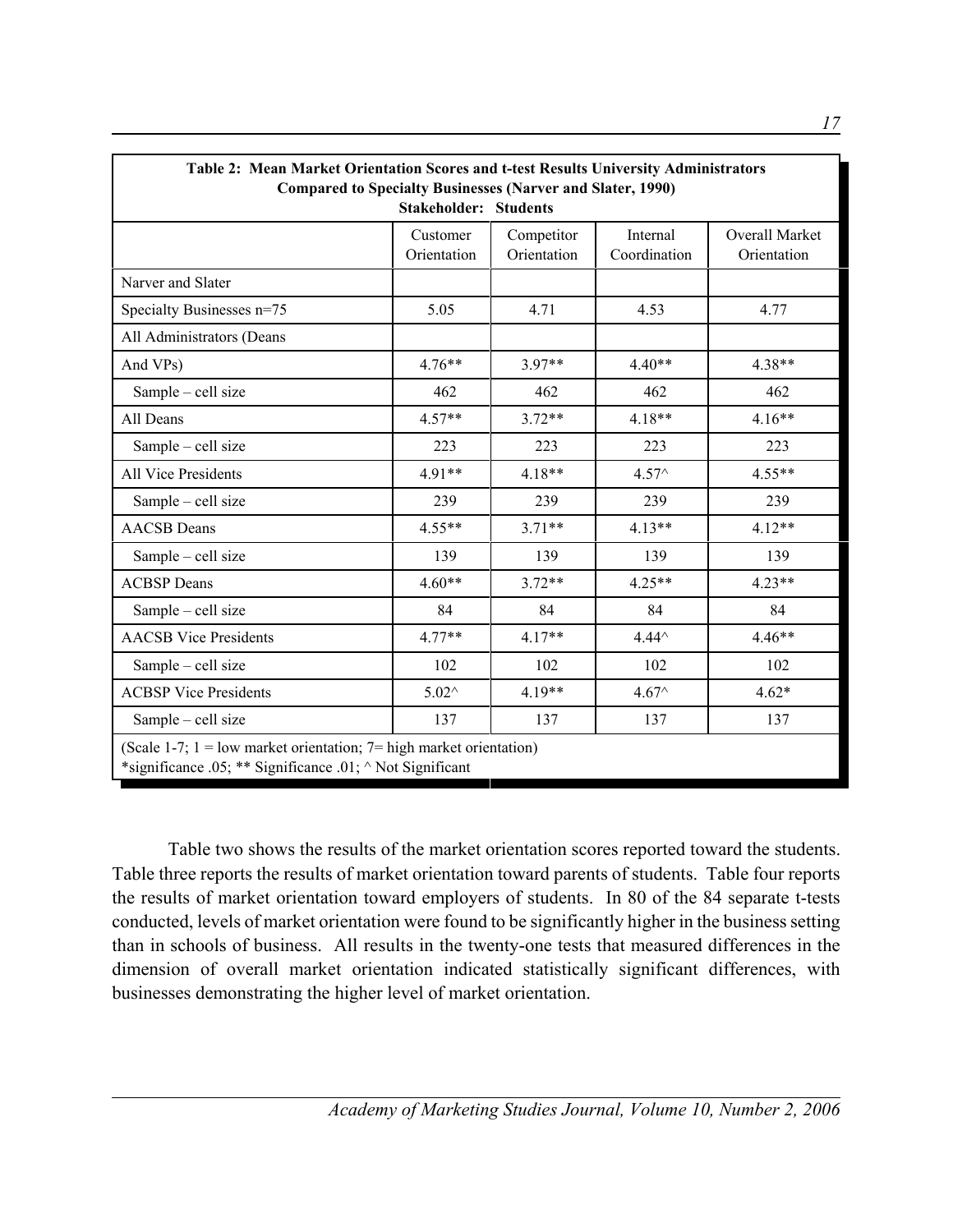| Table 3: Meant market Orientation Scores and t-test Results University Administrators<br><b>Compared To Specialty Businesses (Narver and Slater, 1990)</b><br><b>Stakeholder: Parents of Students</b> |                         |                           |                          |                               |  |
|-------------------------------------------------------------------------------------------------------------------------------------------------------------------------------------------------------|-------------------------|---------------------------|--------------------------|-------------------------------|--|
|                                                                                                                                                                                                       | Customer<br>Orientation | Competitor<br>Orientation | Internal<br>Coordination | Overall Market<br>Orientation |  |
| Narver and Slater                                                                                                                                                                                     |                         |                           |                          |                               |  |
| Specialty Businesses n=75                                                                                                                                                                             | 5.05                    | 4.71                      | 4.53                     | 4.77                          |  |
| All Administrators (Deans                                                                                                                                                                             |                         |                           |                          |                               |  |
| And VPs)                                                                                                                                                                                              | $2.65**$                | $3.66**$                  | $3.70**$                 | $3.35**$                      |  |
| Sample - cell size                                                                                                                                                                                    | 462                     | 462                       | 462                      | 462                           |  |
| All Deans                                                                                                                                                                                             | $2.57**$                | $3.40**$                  | $3.56**$                 | $3.20**$                      |  |
| Sample - cell size                                                                                                                                                                                    | 223                     | 223                       | 223                      | 223                           |  |
| All Vice Presidents                                                                                                                                                                                   | $2.72**$                | $3.85**$                  | $3.82**$                 | $3.46**$                      |  |
| Sample - cell size                                                                                                                                                                                    | 239                     | 239                       | 239                      | 239                           |  |
| <b>AACSB</b> Deans                                                                                                                                                                                    | $2.59**$                | $3.41**$                  | $3.55**$                 | $3.20**$                      |  |
| Sample - cell size                                                                                                                                                                                    | 139                     | 139                       | 139                      | 139                           |  |
| <b>ACBSP</b> Deans                                                                                                                                                                                    | $2.54**$                | $3.39**$                  | $3.57**$                 | $3.21**$                      |  |
| Sample - cell size                                                                                                                                                                                    | 84                      | 84                        | 84                       | 84                            |  |
| <b>AACSB</b> Vice Presidents                                                                                                                                                                          | $2.80**$                | $3.87**$                  | $3.81**$                 | $3.49**$                      |  |
| Sample - cell size                                                                                                                                                                                    | 102                     | 102                       | 102                      | 102                           |  |
| <b>ACBSP Vice Presidents</b>                                                                                                                                                                          | $2.65**$                | $3.85**$                  | $3.83**$                 | $3.44**$                      |  |
| Sample - cell size                                                                                                                                                                                    | 137                     | 137                       | 137                      | 137                           |  |
| (Scale 1-7; $1 =$ low market orientation; $7 =$ high market orientation)<br>*significance .05; ** Significance .01; $\land$ Not Significant                                                           |                         |                           |                          |                               |  |

## **IMPLICATIONS**

These findings indicate that businesses perceive a greater importance and have made greater progress in the implementation of the marketing concept vis-à-vis university schools of business as perceived by deans and academic vice presidents. If, as previous research has found, organizations can improve their effectiveness by increasing levels of market orientation, university schools of business would seem to have ample opportunity to improve.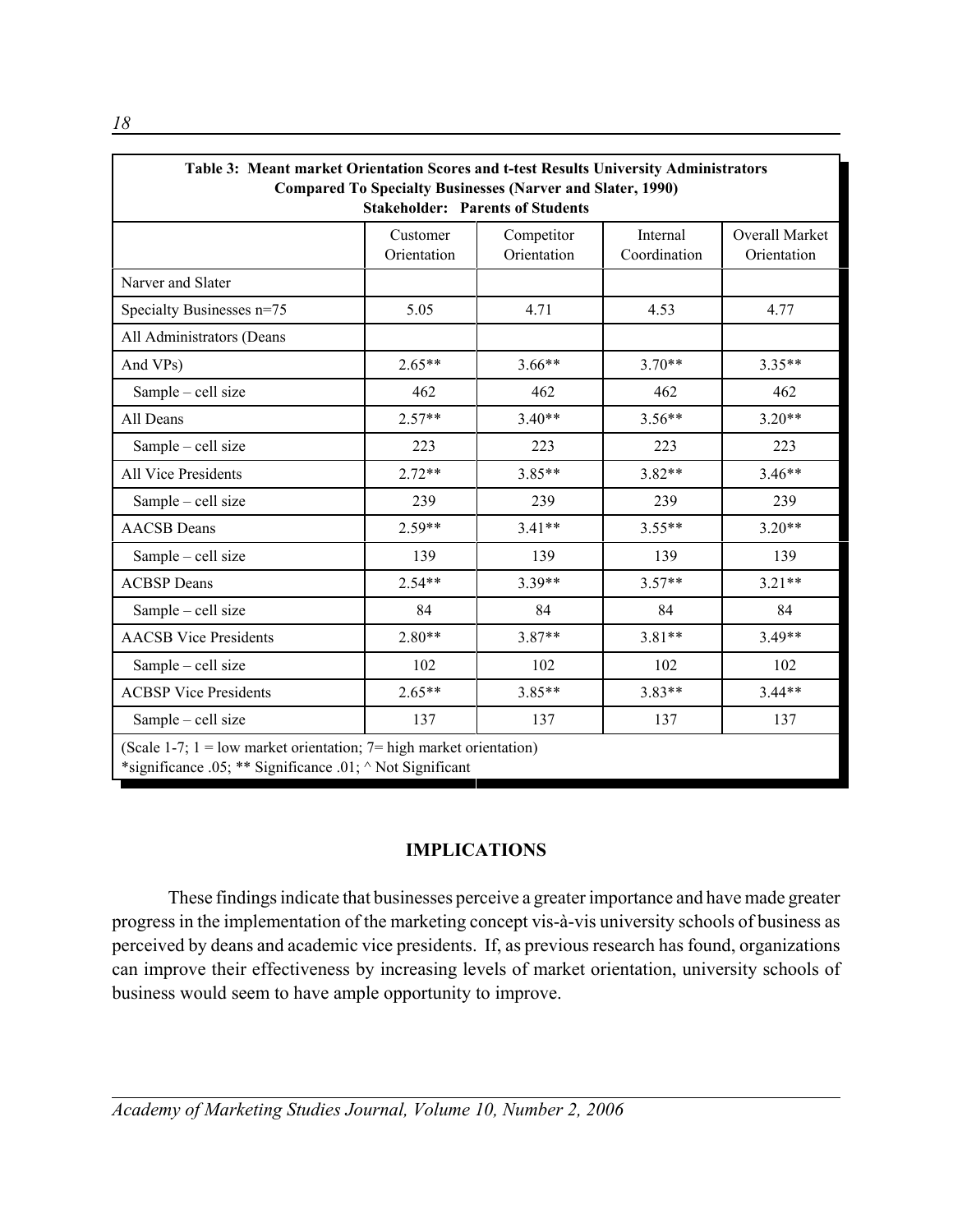| Table 4: Mean Market orientation Scores and t-test Results University Administrators<br><b>Compared to Specialty Business (Narver and Slater, 1990)</b><br>Stakeholder:<br><b>Employers of Students</b> |                         |                           |                          |                               |  |  |
|---------------------------------------------------------------------------------------------------------------------------------------------------------------------------------------------------------|-------------------------|---------------------------|--------------------------|-------------------------------|--|--|
|                                                                                                                                                                                                         | Customer<br>Orientation | Competitor<br>Orientation | Internal<br>Coordination | Overall Market<br>Orientation |  |  |
| Narver and Slater                                                                                                                                                                                       |                         |                           |                          |                               |  |  |
| Specialty Businesses n=75                                                                                                                                                                               | 5.05                    | 4.71                      | 4.53                     | 4.77                          |  |  |
| All Administrators (Deans                                                                                                                                                                               |                         |                           |                          |                               |  |  |
| And VPs)                                                                                                                                                                                                | $4.37**$                | $3.770**$                 | $4.14**$                 | $4.14**$                      |  |  |
| Sample - cell size                                                                                                                                                                                      | 462                     | 462                       | 462                      | 462                           |  |  |
| All Deans                                                                                                                                                                                               | $4.20**$                | $3.70**$                  | 3.99**                   | 3.98**                        |  |  |
| Sample - cell size                                                                                                                                                                                      | 223                     | 223                       | 223                      | 223                           |  |  |
| All Vice Presidents                                                                                                                                                                                     | 4.49**                  | $4.08**$                  | $4.26**$                 | $4.27**$                      |  |  |
| Sample - cell size                                                                                                                                                                                      | 239                     | 239                       | 239                      | 239                           |  |  |
| <b>AACSB</b> Deans                                                                                                                                                                                      | $4.06**$                | $3.69**$                  | $3.91**$                 | 3.89**                        |  |  |
| Sample - cell size                                                                                                                                                                                      | 139                     | 139                       | 139                      | 139                           |  |  |
| <b>ACBSP</b> Deans                                                                                                                                                                                      | $4.44**$                | $3.72**$                  | $4.11**$                 | $4.12**$                      |  |  |
| Sample - cell size                                                                                                                                                                                      | 84                      | 84                        | 84                       | 84                            |  |  |
| <b>AACSB</b> Vice Presidents                                                                                                                                                                            | $4.51**$                | $4.11**$                  | $4.22**$                 | $4.28**$                      |  |  |
| Sample - cell size                                                                                                                                                                                      | 102                     | 102                       | 102                      | 102                           |  |  |
| <b>ACBSP Vice Presidents</b>                                                                                                                                                                            | 4.48**                  | $4.06**$                  | $4.29**$                 | $4.27**$                      |  |  |
| Sample - cell size                                                                                                                                                                                      | 137                     | 137                       | 137                      | 137                           |  |  |
| (Scale 1-7; $1 =$ low market orientation; $7 =$ high market orientation)<br>*significance .05; ** Significance .01; ^ Not Significant                                                                   |                         |                           |                          |                               |  |  |

As virtually all of the academic responders to the survey perceived a lower level of market orientation than did their business counterparts, a significant opportunity would seem to exist for schools that will put more effort into their market orientation. As students of the university may be viewed as the most visible of the numerous markets served, market orientation efforts focused at students would seem to have the potential for the fastest and highest payoff. Examples of such payoffs might include:

- 1. An increase in enrollment
- 2. An increase in the hit rate (increase in percent of applicants that actually enroll)
- 3. An increase in the retention rate of current students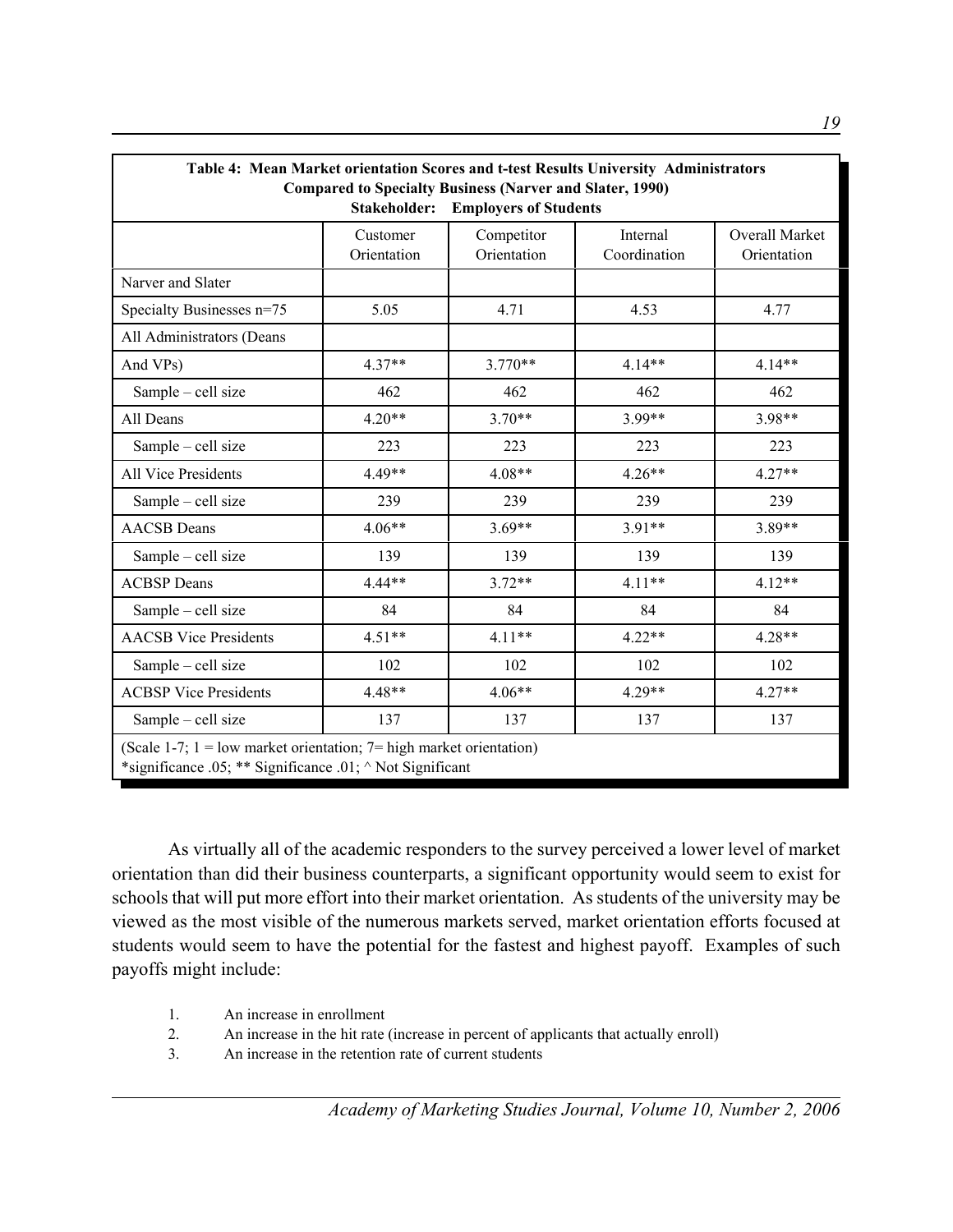- 4. An increase in future giving by alumni
- 5. An improvement in rankings by outside organizations

The enhancement of market orientation toward the parent group could also pay dividends to the university. Additional parental involvement with the university should lead to the following:

- 1. Increased participation in the educational process with their students
- 2. A building of goodwill that might benefit the school in future recruiting and retention efforts
- 3. Willingness of parents to give more freely to the programs of the school
- 4. Increase feedback from another stakeholder group of the school
- 5. Enhanced parental impact on the purchase decision when a student selects a college

Improved market orientation toward employers of students might also benefit the school in a number of ways such as:

- 1. Engaged employers would be more likely to consider hiring school graduates as such employers would recognize themselves as school stakeholders
- 2. Academic programs might benefit from employer involvement and feedback thereby enhancing the educational 3. and pre-professional aspects of the college experience for students
- 4. Closer employer ties should benefit school graduates by providing more opportunities for employment
- 5. Involved employers would be more likely to assist in intern programs

In view of Narver and Slater (1990) and Kohli and Jaworski (1993) findings that enhanced levels of market orientation will improve the competitive advantage of organizations, business schools appear to be organizations ripe to take advantage of the market orientation concept. Focus on creating market orientation culture should serve both schools and their various stakeholders in more effectively achieving the school mission.

Our conclusions are tempered by the finding of Noble, Sinha, & Kumar (2002) that there appears to be no single strategic orientation that leads to superior performance in every case and as previously stated, building a market orientation culture within an organization is not a quick fix but rather a continuous process.

## **FUTURE RESEARCH**

The research we report suggests several needs for additional research. For example, research should be undertaken to examine the impact or influence that variables such as size of a school, school affiliation (public or private), admission standards, placement efforts, or recruiting efforts have on market orientation. Such research would further our understanding of the market orientation construct and its application to higher education.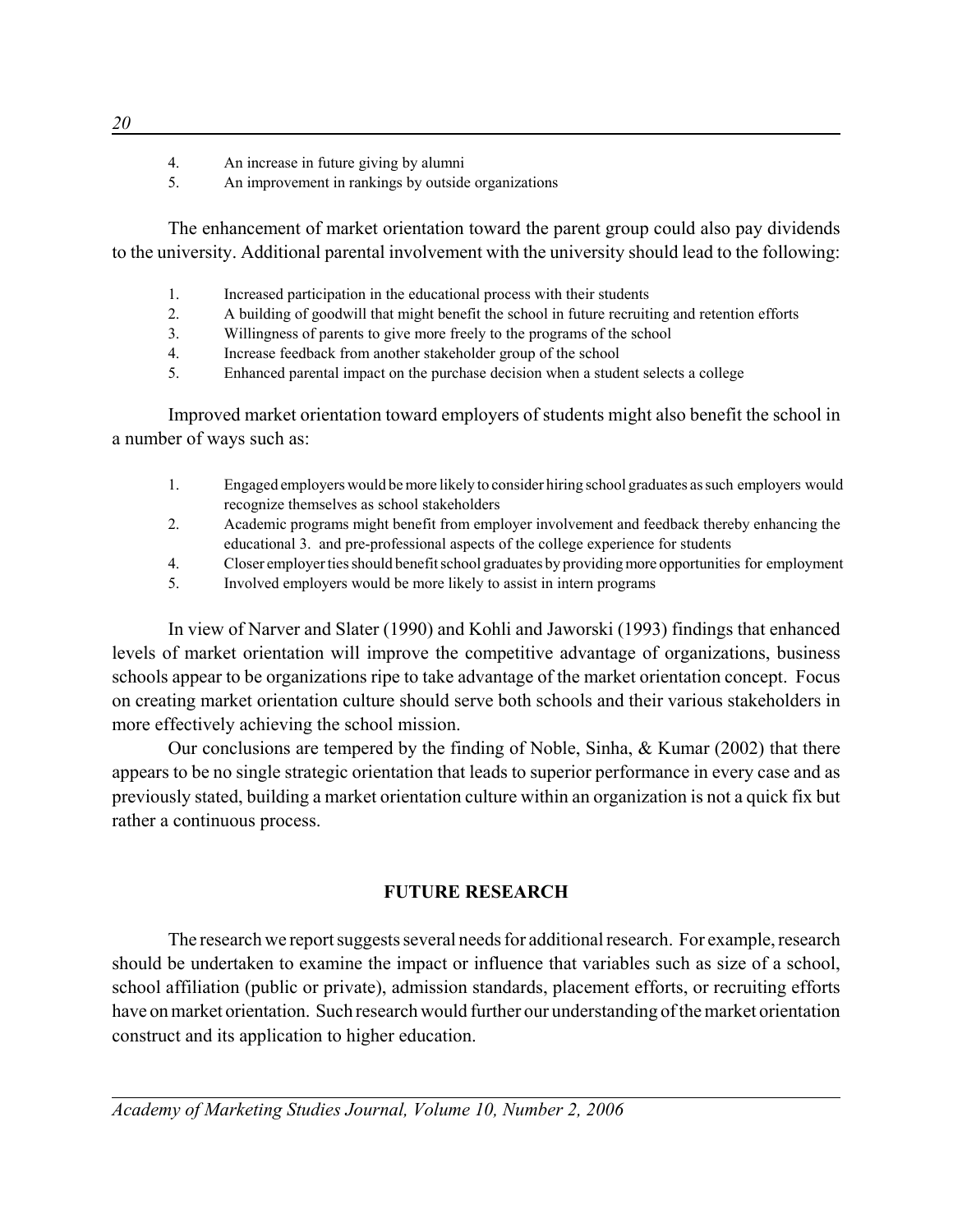*21*

Additional research in organizational culture including that of market orientation should be conducted in other non-profit organizations. Of particular interest would be an expansion of this line of research into other areas of higher education, into governmental agencies that provide services to the public, and into the non-profit side of the healthcare industry. Also, research that investigates if differences exist between the sexes in the building of a market orientation culture would be a contribution to the literature.

#### **REFERENCES**

- Armstrong, J. S. & Overton, T. S. (1977) Estimating nonresponse bias in mail surveys. *Journal of Marketing Research,* 14 (August), 396-402.
- Barksdale, H. C. & Darden, B. (1971) Marketers attitude toward the marketing concept. *Journal of Marketing*, 35 (October), 29-36.
- Bentler, P. M. (1990) Comparative fit indexes in structural models. *Psychological Bulletin*, 107, 238-246.
- Bentler, P. M. & Bonett, D. G. (1980) Significance tests and goodness of fit in the analysis of covariance structures. *Psychological Bulletin*, 88, 588-606.
- Berdie, D. (1989) Reassessing the value of high response rates to mail surveys. *Marketing Research*, 1, 52-64.
- Browne, M. W. & Cudeck, R. (1993) Alternate ways of assessing model fit. In Bollen, K. A. & Long, K. S. (Eds.) *Testing structural equation models*. Newbury Park, California: Sage, 136-162.
- Browne, M. W. & Mels, G. (1992) *RAMONA User's Guide*. The Ohio State University, Columbus, Ohio.
- Churchill, G. A. (1979) A paradigm for developing better measures of marketing constructs. *Journal of Marketing Research*, 16 (February), 64-73.
- Dwyer, F. R., & Welsh, M. A., (1985) Environmental relationships of the internal political economy of marketing channels. *Journal of Marketing Research*, 22, (November), 397-414.
- Felton, A. P. (1959) Making the marketing concept work. *Harvard Business Review*, 37, (July-August), 55-65.
- Harmon, H.A., Webster, R. L., & Hammond, K.L. (2003) Pilot study comparing market orientation culture of businesses and schools of business. *Psychological Reports*, 93, 241-250.
- Houston, F. S. (1986) The marketing concept: what it is and what it is not. *Journal of Marketing*, 50 (April), 81-87.
- Hunt, S. (1990) Commentary on an empirical investigation of a general theory of marketing ethics. *Journal of the Academy of Marketing Science*, 18, (Spring), 173-177.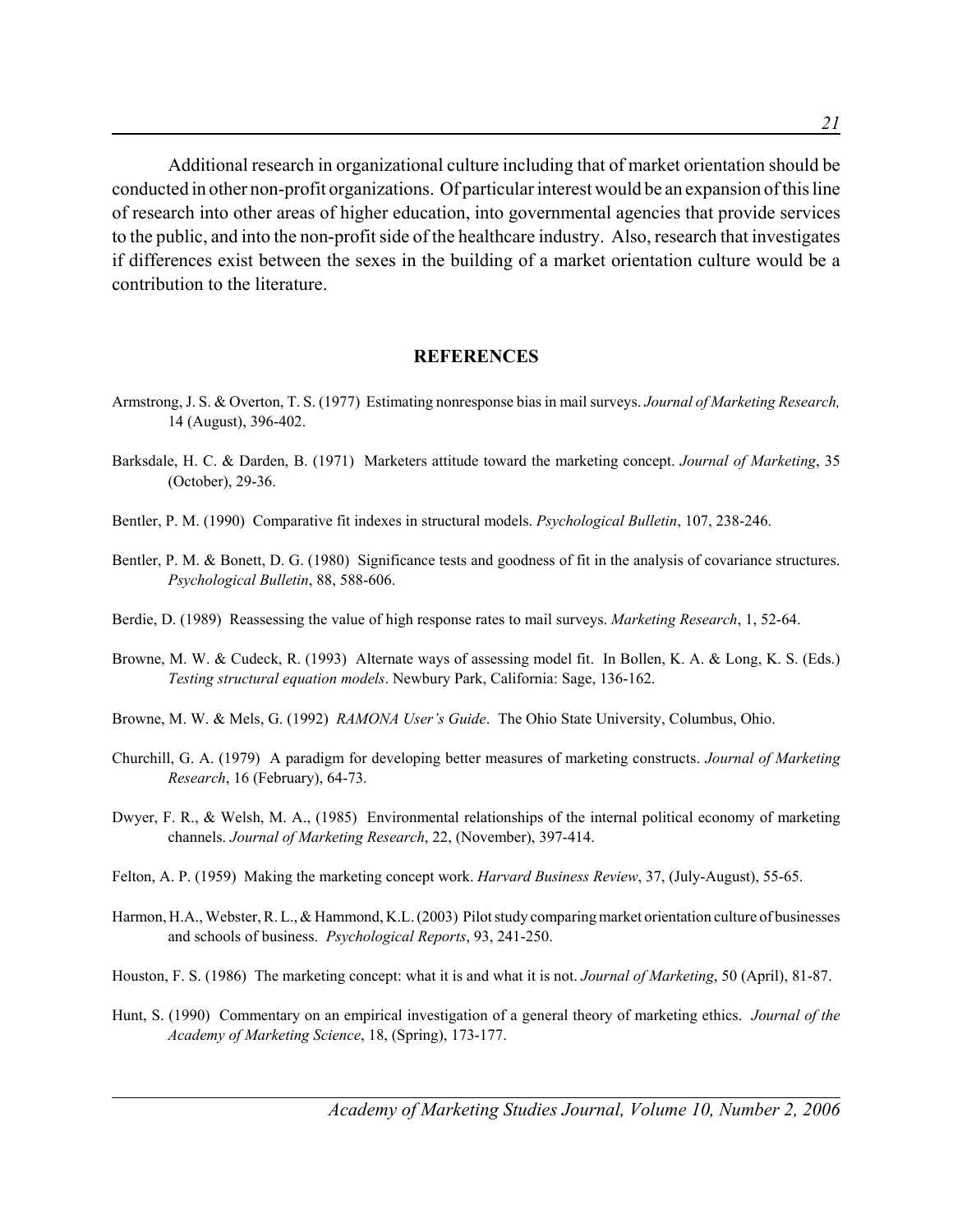- Jaworski, B. J. & Kohli, A. K. (1993) Market orientation: antecedents and consequences. *Journal of Marketing*, 57 (July), 53-70.
- Karathanos, D. & Karathanos, P. (1996) The Baldridge education pilot criteria 1995: An integrated approach to continuous improvement in education. *Journal of Education for Business*, 71 (May/June), 272-276.
- Kohli, A. K. & Jaworski, B. J. (1993) Market orientation: the construct, research proposition, and managerial implications. *Journal of Marketing*, 54 (April), 1-18.
- Kotler, P. (1980) *Marketing Management: Analysis. Planning and Control*, (4<sup>th</sup> ed.) Englewood Cliffs, NJ: Prentice-Hall, Inc.
- Larson, R. & Catton, W., Jr. (1959) Can the mail-back bias contribute to a study's validity? *American Sociological Review*, XXIV, 243-245.
- Levitt, T. (1969) *The Marketing Mode*. New York: McGraw-Hill Book Company.
- Marsh, H. W. & Hocevar, D. (1985) Applications of confirmatory factor analysis to the study of self-concept: first –and higher-order factor models and their invariance across groups. *Psychological Bulletin*, 97, 562-582.
- McNamara, C. P. (1972) The present status of the marketing concept. *Journal of Marketing*, 36 (January), 50-57.
- Morse, R. J. & Flanigan, S. M. (2000) America's best colleges-how we rank them. *U.S. News and World Report*, (September 11), 104-105.
- Narver, J. C., Park, S. Y. & Slater, S. F. (1992) Market orientation, information, and marketing strategies. American Marketing Association Summer Educators Conference.
- Narver, J. C. & Slater, S. F. (1990) The effect of a market orientation on business profitability. *Journal of Marketing*, 54 (October), 20-35.
- Noble, C. H., Sinha, R. J., & Kumar, A. (2002) Market orientation and alternative strategic orientations: a longitudinal assessment of performance implications. *Journal of Marketing,* 66 (October), 25-39.
- Peterson's Guide to Four Year Colleges, 2001, 31<sup>st</sup> ed. (2000) Lawrenceville, NJ: Peterson's/Thomson Learning.
- Siguaw, J. A., Brown, G. & Widing, R. E., II, (1994) The influence of the market orientation of the firm on sales force behavior and attitudes. *Journal of Marketing Research,* 31 (February), 106-116.
- Slater, S. F. & Narver, J. C. (1994) Does competitive environment moderate the market orientation-performance relationship? *Journal of Marketing, 58* (January), 46-55.
- Wheaton, B., Muthen, B., Alwin, D. F., & Summers, G. F. (1977) Assessing reliability and stability in panel models. In Heise, D. R. (Ed.) *Sociological Methodology 1977*. San Francisco: Jossey-Bass, 84-136.

*Academy of Marketing Studies Journal, Volume 10, Number 2, 2006*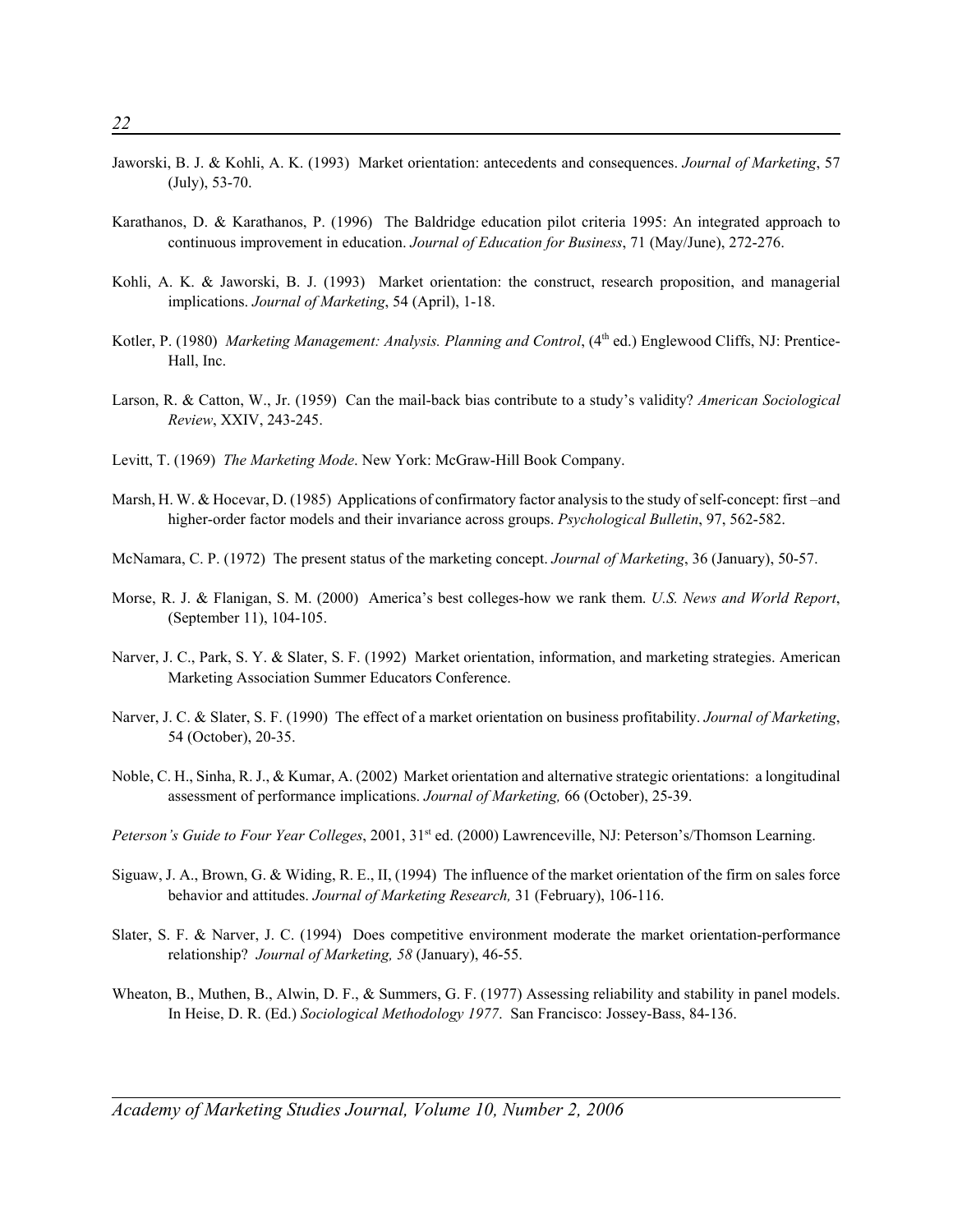## **PAY FOR PERFORMANCE: CONTRARY EVIDENCE AND A PREDICTIVE MODEL**

**James H. Turner, Morehead State University**

### **ABSTRACT**

*This paper presents research from various disciplines and various settings revealing counter-intuitive results deriving from the use of rewards. It is hypothesized that these results obtain by virtue of the salience of the reward – contrary to models such as expectancy theory which suggest that to be effective, rewards must be salient. A salient reward distracts the subject from fully engaging in the process required to obtain the reward: shortcutting. The reward also seems to interfere with a person's need for autonomy. A model is proposed for understanding the effects of incentives as major components of compensation systems. This model relates the negative effects of reward contingency on three organizational outcomes: in-role performance, extra-role performance, and turnover.* 

#### **INTRODUCTION**

Motivating employees by using performance-contingent rewards is a long-established management practice. Pay-for-performance is used to promote two ends. First, it is expected that these systems will motivate employees to increase their effort and thereby their performance. Expectancy theory clearly posits that effort is increased when meaningful rewards are offered (Vroom, 1964; Porter & Lawler, 1968). "Managers try different methods of incentives or fear to get productivity out of their subordinates. …However, there is a burgeoning literature suggesting that the use of incentives and attempts to cajole may be experienced by employees … as controlling or pressuring and that such attempts to manipulate people have a significant downside" (Baard, 2002, p. 256). Second, these compensation plans are often introduced to better align the efforts of employees with organizational goals and objectives set by management. According to Barnard, alignment of individual self-interest with the interests of the organization is the basis of organizational efficiency. "... [T]he efficiency of a cooperative system is its capacity to maintain itself by the individual satisfactions it affords." (Barnard, 1938, p. 57)

Expectancy theory describes worker motivation as a function of the individual's expectancy of successful performance (expectancy), the valence or salience of the reward (valence), and the belief that performance will lead to reward (instrumentality). Following expectancy theory,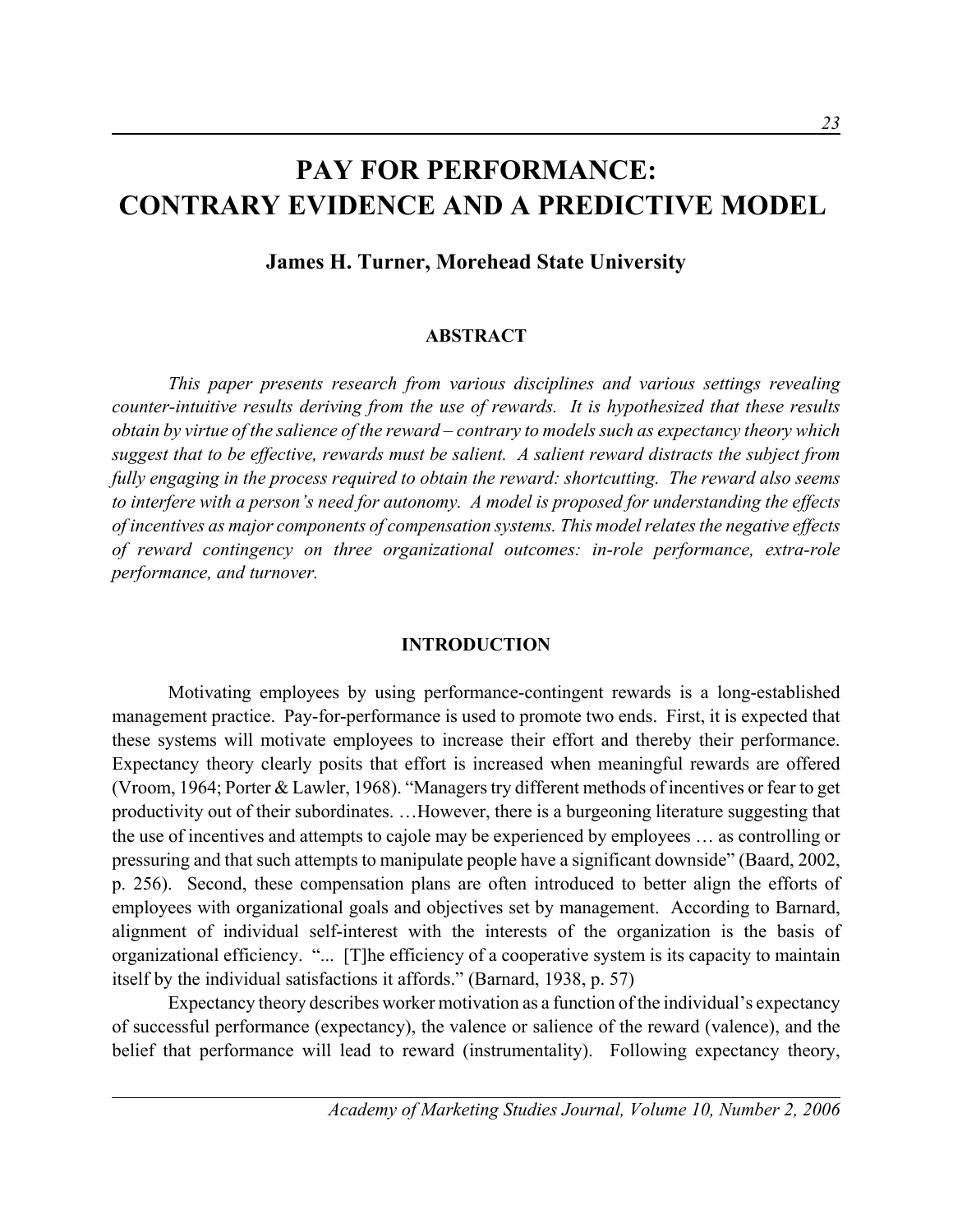compensation planning should be based, at least in part, on establishing the proper goal and reward combinations that will effectively motivate employee performance.

Several researchers and theorists have raised serious questions, however, about the efficacy of carrot-and-stick techniques of motivation. Herzberg (1959) and Levinson (1973) were among the first to seriously question the use of incentives as a management tool. Festinger (1967) believed rewards would affect the attitude of individuals toward their work and their understanding of why they are working. Following his theory of cognitive dissonance, Festinger predicted rewards would reduce intrinsic motivation.

In order to test the relationship between monetary rewards and intrinsic motivation, Deci (1971) conducted one laboratory study and one field study. In the laboratory experiment, 24 undergraduate psychology students were divided into two twelve-person groups – one experimental and one control. The subjects were given the Parker Brothers game called Soma and diagrams showing configurations they were asked to reproduce. In three thirteen-minute trials, they were asked to complete as many as possible.

The experimental group was paid \$1 for each configuration successfully reproduced in trial two. These subjects were told there was only enough money to pay them for one trial and thus they could not be paid for the third trial. To measure intrinsic motivation, the experimenter left the room for eight minutes in the middle of each session. A guise was used to explain the interruption. During the eight-minute break the subjects were free to play with the game, read magazines, which were provided, or simply wait. The amount of time each subject spent playing the game during the interruption was the measure of intrinsic motivation.

The test used was whether the difference in time spent playing Soma between the second and first interruption) was different for the experimental group when compared to the control group. The difference was significant at the 0.10 level. The introduction of rewards in trial two for the experimental group significantly reduced the amount of time spent playing the game in the second free-choice period when compared to the control group.

In a field replication designed to test the same effect, Deci (1971) utilized eight students working on the college newspaper. Here the measure of intrinsic motivation was time spent writing headlines. Using a four-person experimental group and a four-person control group with four trial periods, the students were assigned to write headlines. It was assumed that the more highly motivated students would require less time to write a headline. As before, the experimental group was paid in trial two (\$.50 per headline) and the test was the difference between pre and post trial time for the experimental group compared to the difference for the control group. This test achieved significance at .01 for the trial-three difference and .10 for the trial-four difference. The introduction of a monetary incentive increased the post-reward trial times for writing headlines.

The headline-writing time difference for trial two – the reward trial – compared to trial one was nominally lower for the experimental (reward) group than for the control group but Deci did not test the significance of this result.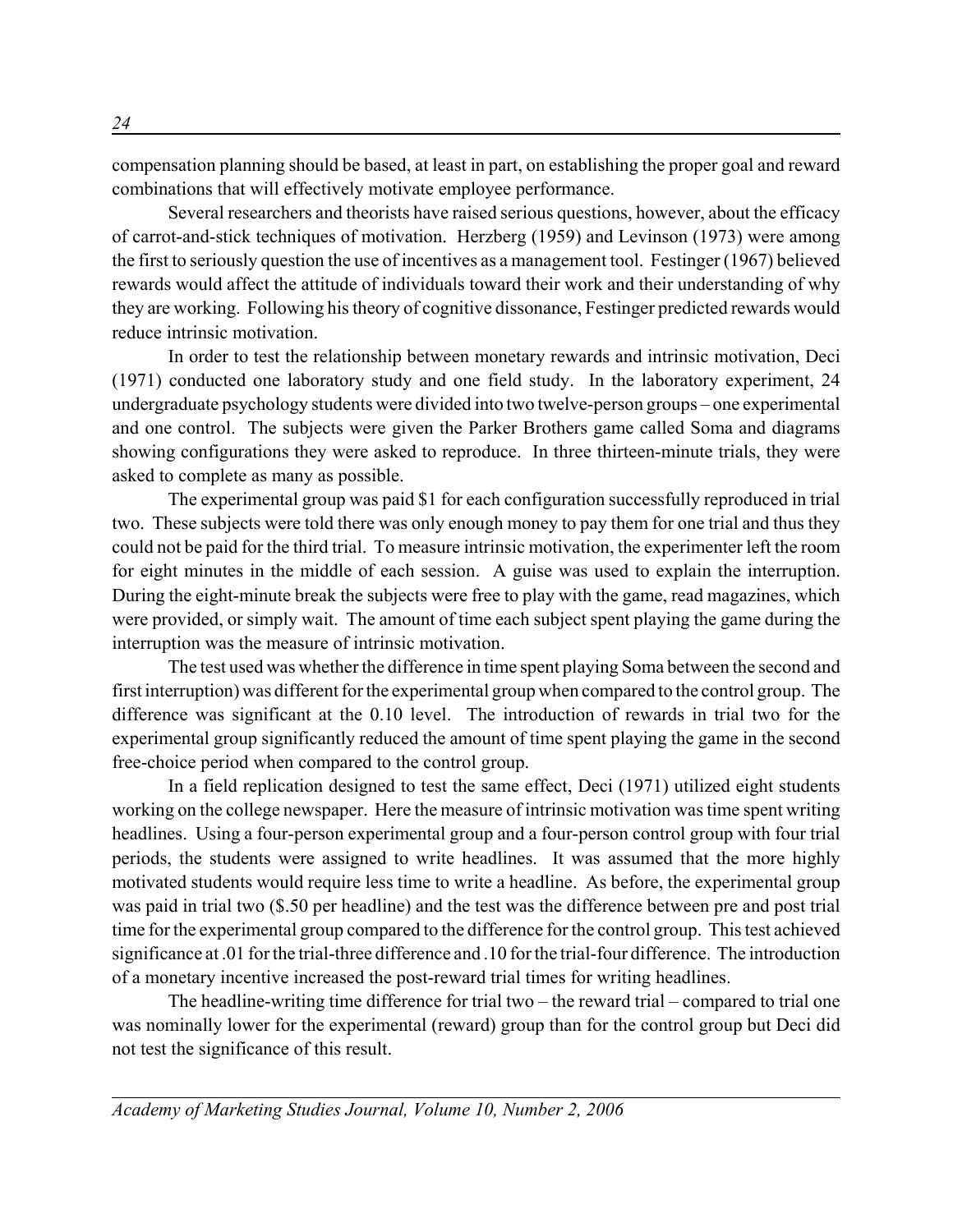Deci (1972) replicated the Soma experiment using a sample of 96 undergraduate students. In this replication Deci sought to relate not only the relationship between monetary reward and intrinsic motivation, but also to relate verbal reinforcements and intrinsic motivation. Deci predicted that, as before, the use of monetary rewards would diminish intrinsic motivation. He also hypothesized that verbal reinforcements would serve to increase motivation. This study also developed, however, a non significant but interesting suggestion that even praise, when seen as controlling, can lead to a reduction in intrinsic motivation. Deci proposed that verbal reinforcements in particular, may exhibit an inverted-U shaped relationship with intrinsic motivation. At low levels verbal reinforcements would tend to increase intrinsic motivation, while at higher levels, when they are seen as controlling, they would actually serve to reduce it.

This result led Deci to conclude: "There are at least two aspects to any reward, a "controlling" aspect and an "informational" or feedback aspect. The controlling aspect leads to a decrease in intrinsic motivation by changing the perceived locus of causality, while the feedback aspect leads to an increase in intrinsic motivation by increasing the person's sense of competence and self-determination." (Deci, 1972 p. 118)

In yet another replication of this effect Pritchard, Campbell, & Campbell (1977) used a sample of undergraduate psychology students who were experienced chess players and an intrinsically interesting (for this sample) chess problem to solve. The control (non-rewarded) group consisted of 8 male and 3 female members. The experimental group consisted of 14 male and 3 female members. Pritchard, et al., used a free choice period during which intrinsic motivation was measured as the amount of time spent on a chess problem. They also, however, used a self-report instrument to measure task satisfaction. The groups were studied in two periods one week apart such that one measure of intrinsic motivation was taken before any reward was offered to the experimental group and a second measure was taken one week later at the second non-reward session. The experimental group was aware that there would be no reward prior to the second session. This study produced three significant results. First, intrinsic motivation was reduced after the introduction of a monetary reward contingent upon performance. This was true for both the time measure for intrinsic motivation as well as the self-report instrument (although the self-report was only marginally significant). Second, the effect of offering a reward was powerful enough to produce results one week after its introduction – in a group of chess players. Third, there was no performance difference for the group that was paid when compared to the control group. In other words, one might expect that the increase in extrinsic motivation would more than offset the reduction in intrinsic motivation. If this were true, performance would have shown improvement in the presence of contingent reward. It did not.

One principal effect of using monetary rewards (extrinsic motivation) to induce and direct (control) behavior is the reduction of intrinsic motivation, the interest, or motivation one derives from the task itself. Deci's research has led him to conclude that contingent rewards interfere with the individual's need for self-determination, i.e., the need to feel autonomous. The intended effect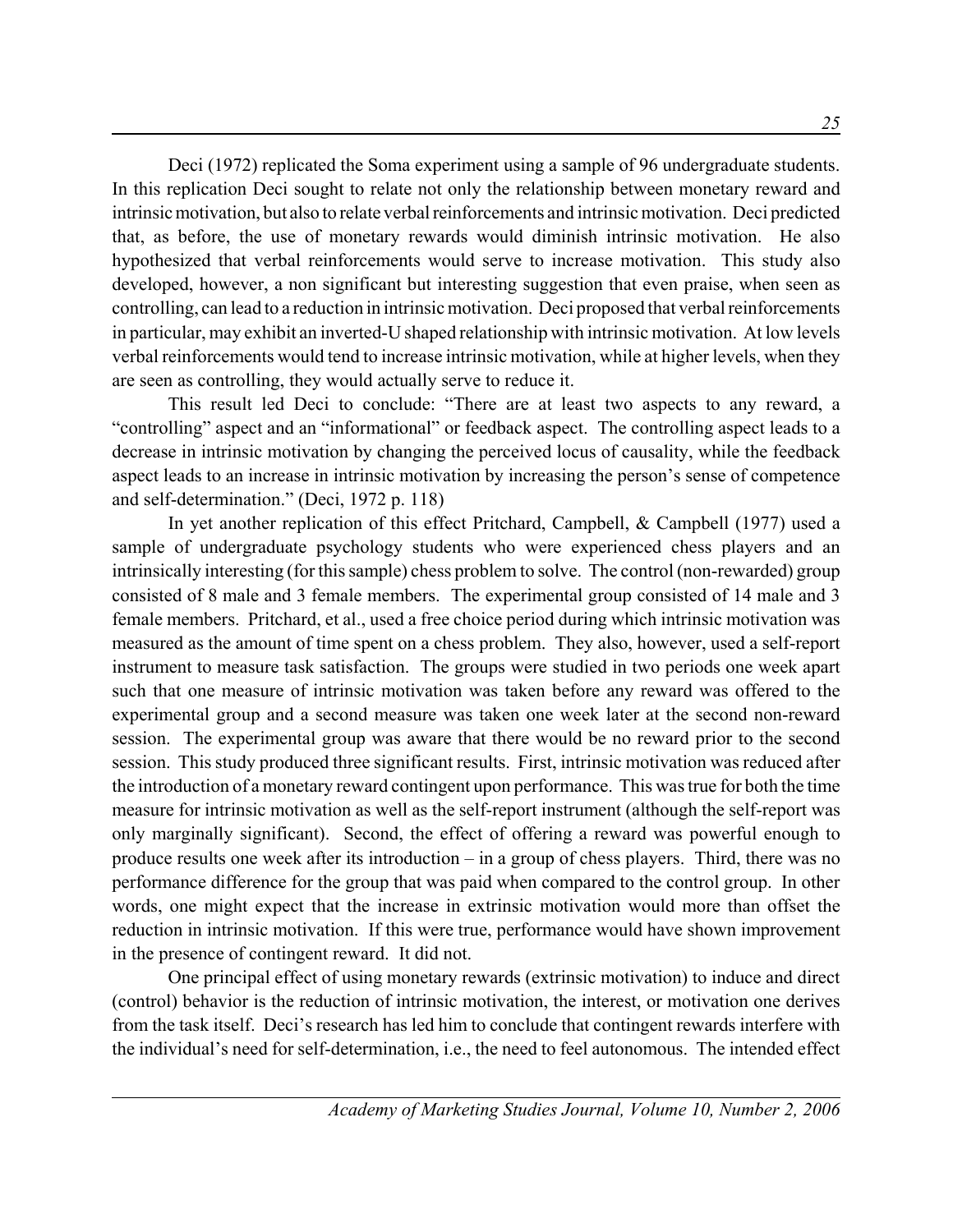of contingent rewards is, of course, to control and direct the motivation, and thereby the behavior, of those individuals. This constraint on individual self-determination serves to reduce the individual's intrinsic motivation in the task itself. Offering a reward induces the individual to focus on ends instead of means; outcome instead of process. This alone may be sufficient to reduce the individual's intrinsic motivation, or interest, in the means (or the process) of the task itself.

#### **PAY FOR PERFORMANCE**

Baker, Jensen, & Murphy (1988) reviewed aspects of compensation where economic theory and actual practice seem to disagree. They summarized empirical evidence revealing inconsistencies between the use of incentives in practice and the use of incentives as predicted by economic theory. After reviewing Deci's criticisms of the motivational effect of monetary incentives they concluded that " ... careful examination of the criticisms of monetary pay-for-performance systems indicates not that they are ineffective but rather that they are too effective: strong pay-for-performance motivates people to do exactly what they are told to do. Large monetary incentives generate unintended and sometimes counterproductive results because it is difficult to adequately specify what people should do and therefore how their performance should be measured (p. 597)." They found a wide discrepancy between what would be expected if compensation and reward schemes were derived purely from economic theory and the reality of compensation and reward systems in general use. They attributed this discrepancy to problems with performance evaluation systems, lack of employee trust in management to provide the promised rewards, and management's distaste for conflict that might arise should accurate appraisals be given.

If human motivation is described by economic theory, i.e. expectancy theory, then incentives and reward schemes should be extremely common elements of compensation plans and they should govern a relatively large proportion of remuneration. Employees who are rated as top performers should receive compensation amounts proportionate to their performance levels. Evidence from two large manufacturing firms, (reported in Medoff & Abraham, 1980) however, shows the pay differential in these firms for being evaluated as outstanding or excellent as opposed to not acceptable is 7.8% for one firm and 6.2% for the other. Baker, et al., concluded: "ultimately it may be that the psychologists, behaviorists, human resource consultants, and personnel executives understand something about human behavior and motivation that is not captured in our economic models" (p. 615).

Guzzo, Jette, and Katzell (1985) performed a meta-analysis of the effects of psychologically based interventions, including monetary rewards, on worker productivity. This analysis was based on 98 workplace studies of planned change that included objective measures of the consequences of the change. These 98 studies produced 37,371 measurements of worker productivity in companies providing goods and services. The results of this meta-analysis produced no significant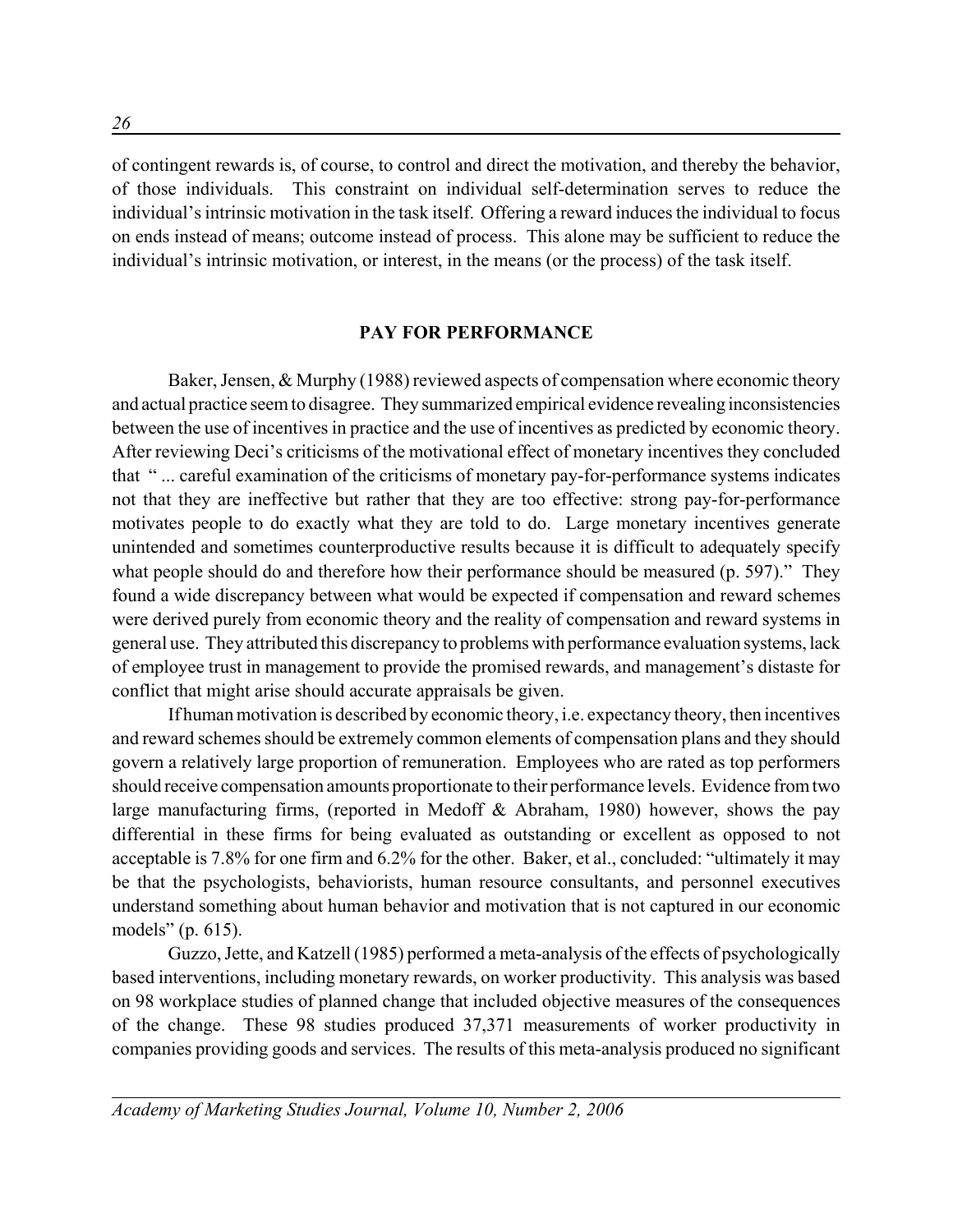effects for financial incentives. The non-significant result for financial incentives suggests that, on average, the motivational value of incentives across these studies was zero. The use of financial incentives did not produce performance improvement.

In another meta-analysis of the effects of organizational behavior modification on performance, Stajkovic and Luthans (1997) arrived at similar conclusions. This meta-analysis was based on 19 studies with a total sample size of 2,818 subjects. It specifically included only studies based on contingent reinforcements (money, feedback, social praise) administered as an external intervention by a manager or researcher.

Separating the studies into manufacturing and service categories allowed them to look at the effects of various organizational behavior modification techniques on each sector. For manufacturing businesses, Stajkovic and Luthans determined that financial incentives for factory workers were not effective, i.e., the relationship of financial incentives to performance was not significant. For service businesses, which of course would include sales-related businesses, customer-service departments, and other white-collar employees, even though the effects of financial incentives on performance were statistically significant and positive, the results of combining nonfinancial incentives, e.g. social reinforcement, with performance feedback were found to produce much larger effects and, as the authors pointed out, are less expensive.

Darmon (1974) studied a sample of 23 salesmen working for the International Harvester Company. This study encompassed four years – two years before and two years after a change in their compensation plan. Darmon proposed five hypothetical responses of salespeople to financial incentives. They might: (1) persist in prior habit patterns unaffected by the change in incentive, (2) strive to maximize the sales results regardless of earnings, (3) change their behavior in order to reach some acceptable level of income, (4) change their behavior to maximize income, or (5) change behavior so as to maximize satisfaction. Darmon built nine models that focused on allocation of selling time by product line and work intensity level. He then validated the model by forecasting the results for each salesperson for each year in the study. By ranking the models from best fit to worst fit for each period and summing the ranks for each model, Darmon was able to select the model with the lowest sum as the best model to describe the response of the salesmen to the compensation (commission structure) change. He concluded that salespeople seek to perform at a level that produces a desired income level – model number 3 above. In his words: "This study has provided additional evidence to support the proposition that financial incentives have some effect on human behavior. ...In addition, this study has shown that if financial incentives do have some impact on salesman behavior, these effects may not always be those generally assumed by marketing practitioners and theorists" (Darmon, 1974, p. 424).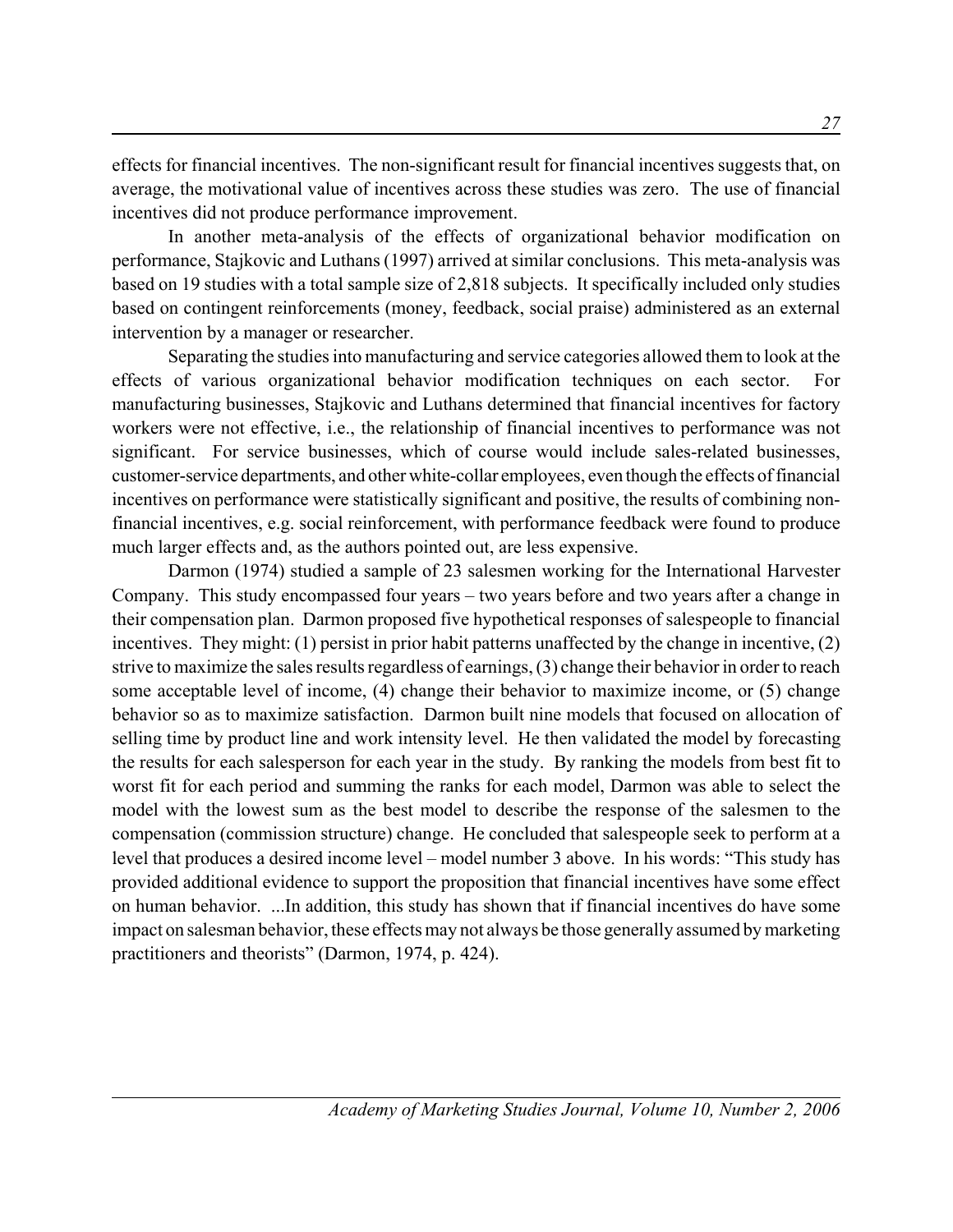## **AUTONOMY, CONTROL, AND MOTIVATION**

Woodworth (1918) proposed that even though an action or behavior of an organism can be initiated by extrinsic means, "only when it is running by its own drive ... can it run freely and effectively" (p. 70).

Harlow, Harlow, and Meyer (1950) noted that monkeys learned to solve puzzle mechanisms for no other reward than the apparent pleasure they derived from the task itself. These researchers may have been the first to use the term *intrinsic motivation* to describe this phenomenon. In subsequent research, Harlow (1950) demonstrated that monkeys performed some problem-solving tasks better when they were intrinsically motivated than when they were being rewarded for their behavior.

Woodworth (1958) and White (1959) proposed that a need for effectance is a basic drive. Being able to affect the environment in such a manner as to produce results that effectively provide for the maintenance of an organism is the definition of competence. Competence motivation, i.e., the drive to become autonomous and self-sustaining, is the basis for learning (Deci and Ryan, 1985). The reward for competence-motivated behavior is the feeling of effectiveness or competence that results. An interesting characteristic of this type of motivation is that mastery or competence, once achieved, does not result in satiation of the drive – as hunger is satisfied by food. The attainment of competence or mastery can only lead to the need to stretch, to attain the next challenge, and to reach for higher and higher levels of competence (Deci and Ryan, 1985).

The George and Weitz (1989). model of adaptive selling is based on just such an intrinsic orientation. Of course, sales representatives are generally rewarded vased on their performance in selling and servicing their products. The question of interest, then, is what happens to intrinsic motivation and performance in the face of extrinsic rewards?

deCharms (1968) proposed that when a person is rewarded for intrinsically motivated behavior, he or she will perceive a shift in the locus of control, i.e., a loss of autonomy, and will feel manipulated by the rewards. Deci (1971) confirmed that when monetary rewards are given in order to encourage or direct behavior, intrinsic motivation is reduced. In subsequent research, Deci (1972) proposed that rewards of any kind are comprised of at least two elements, a controlling element as described by deCharms (1968) and an informational element. While the informational element provides information about competence and tends to increase intrinsic motivation, the controlling element, at the same time, tends to reduce intrinsic motivation. When money or other salient rewards are offered, the controlling element overpowers the informational element resulting in a net reduction in intrinsic motivation.

It would seem that intrinsic motivation is inextricably linked to the experience of selfdetermination, the feeling of being autonomous in one's actions (Ryan & Deci, 2000). The need to develop competence and to become self-determining is fundamental, but in order to be selfdetermining one must experience control over one's actions (Deci, 1989).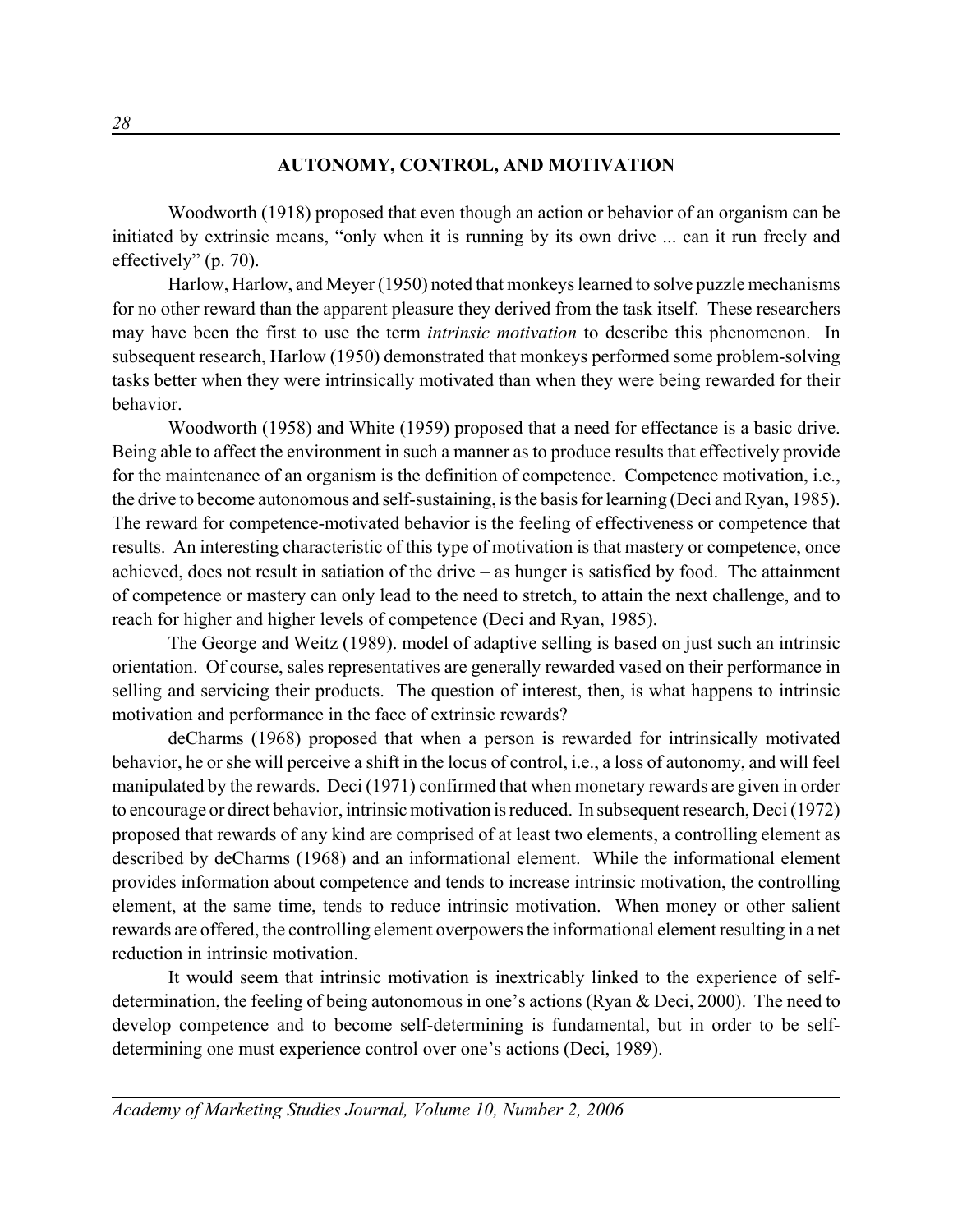## **RELATED RESEARCH**

Many researchers have established the connection between intrinsic motivation and performance in non-work settings. For example, Miller (1961) asked 72 nine-year-old boys to distinguish between simple drawings of faces. Some were paid when they succeeded, others were simply given informational feedback, i.e., whether they were correct or not. Those boys who were paid made more mistakes than those who weren't. Amabile (1983) was able to show that intrinsic motivation in school children leads to greater creativity. Janet Spence (1970) found that children rewarded with candy performed less well than children given no reward when asked to remember which of two words was designated by the experimenter as "right."

In other studies with school children, (Deci, Schwartz, Sheinman, & Ryan, 1981; Ryan and Connell, 1989; Ryan and Grolnick, 1986) it has been shown that teachers who were generally supportive of the self-determination of their students "had a positive effect on the intrinsic motivation, self-esteem, and perceived competence of their students" (Deci, 1989 p. 581).

The counter-intuitive effects of rewards have also been found in studies of adults. For example, Schwatrz (1982) found that adults who were asked to observe a game and decipher the rules of the game were less successful when offered a reward than in a non-reward trial. Amabile, in an unpublished research in 1992, found that professional artists who were commissioned to create a work produced a less creative work than another group working without a commission. Creativity was judged by the artists themselves and by peers with the same result.

In a workplace study, Deci (1989) was able to further test the efficacy of these concepts. Using data from 23 managers and their subordinates, Deci was able to show that managers who support self-determination have an effect similar to that of the teachers in the earlier studies. Specifically, Deci, Connell, and Ryan were able to develop an intervention based on teaching managers to support self-determination in their subordinates. This intervention, over time, produced significant improvement in several work climate variables. Improvements occurred in feeling nonpressured and in general satisfaction. In addition, several items included in the job satisfaction measure also showed significant improvements, i.e., quality feedback, opportunity for inputs, security, trust in the corporation, and potential advancement.

The intervention/training program focused on three elements critical to self-determination: choice, non-controlling feedback, and acceptance and acknowledgement of the others perspective. By training managers in the importance of self-determination in workers, it was expected that creativity, learning, self-esteem, and the emotional character of the workforce would all be positively impacted. While there was support for this outcome, it also became apparent that when workers are fearful of pay and security issues, the gains from supporting self-determination are likely to be inconsequential – just as Maslow might have predicted. Perhaps the first and strongest response to the intervention supporting self-determination was in trust. It is important to note that trust can be regained through the effort to support self-determination.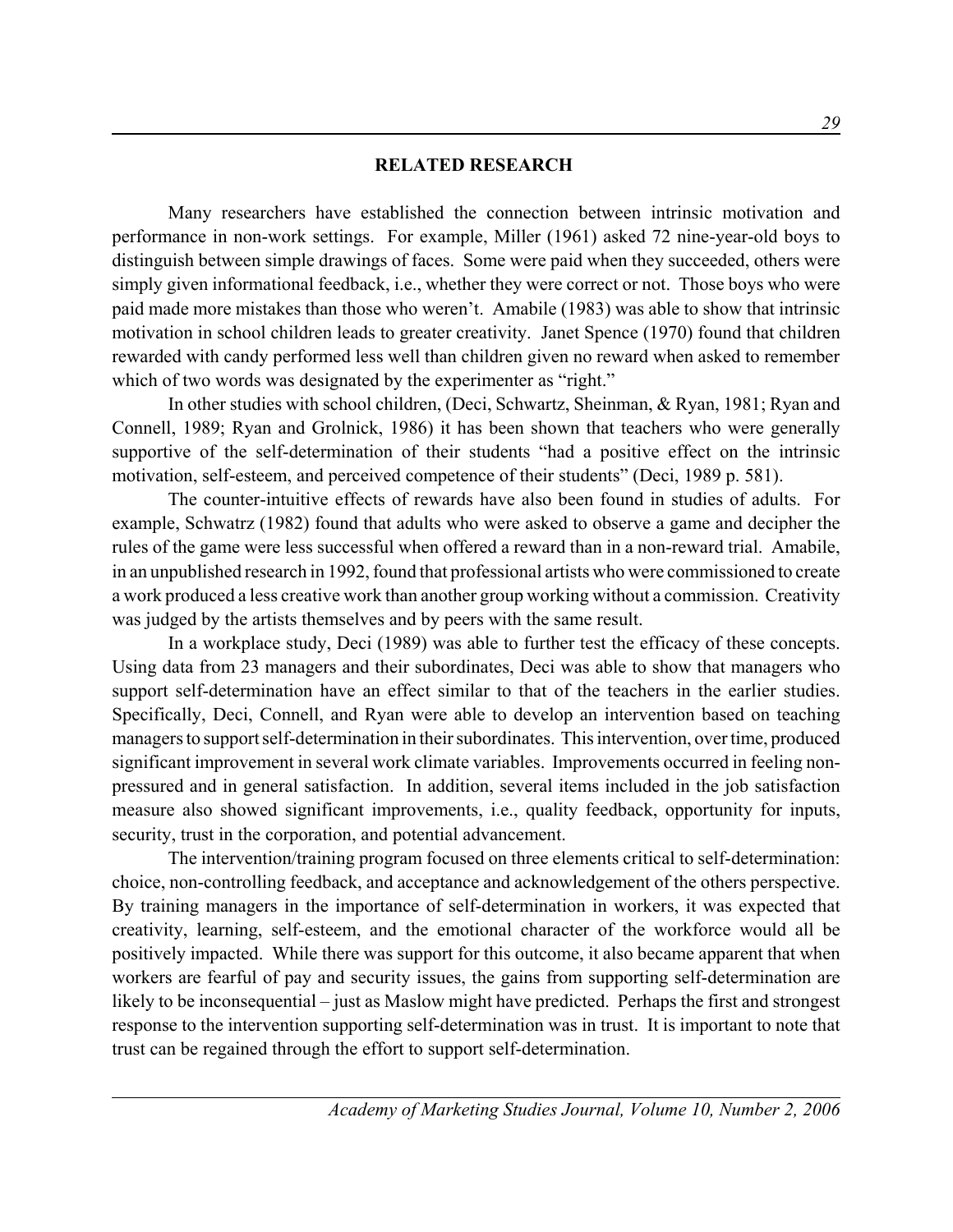# **SALES REPRESENTATIVES AND INTRINSIC MOTIVATION**

# **Control Systems**

Paying sales representatives by commission serves not only as a means of compensation, but also as a mechanism to motivate and direct their efforts (Darmon, 1974). Building on this concept and on the Deci (1971, 1972, 1985) research into self-determination and intrinsic motivation, Anderson and Oliver (1987) re-characterized contingent compensation schemes as outcome based control systems. Defining a control system as a "set of procedures for monitoring, directing, evaluating, and compensating its employees" (p.1), they propose that there are two general forms of control systems. Commissions identify the outcome-based control system, which is characterized by:

- ' relatively little monitoring of salespeople by management,
- ' relatively little direction by management, and
- ' straightforward objective measures of results (outcomes) used to evaluate and compensate the sales force.

An alternative control system is the behavior-based control system. This type of control system is characterized by:

- 1. considerable monitoring of salespeople's activities and results
- 2. high levels of management direction of and intervention in the activities of salespeople, and
- 3. evaluation and compensation of sales personnel based on subjective and more complex methods incorporating the skills and talents of the salesperson, activities, and sales strategies rather than outcomes.

Incorporating agency theory (Eisenhardt, 1985), transaction cost analysis (Williamson, 1985), organization theory (Ouchi, 1979), and cognitive evaluation theory (Deci and Ryan, 1972) Anderson & Oliver (1987) developed a series of hypotheses about the likely results of each type of control system.

A central premise of agency theory is that agents and principals have different goals. Where the principal desires increased profit, the agent desires increased personal income; where the individual is seen as risk averse, the firm is seen as risk neutral. In order to align these diverging goals effectively, commission compensation (outcome-based control) may seem the most effective and efficient control system. Anderson and Oliver point out, however, that this solution ignores several factors. The time lag between effort and sale, factors other than effort that influence sales, interrelated demand for multiple products, and the need for the sales representative to perform nonselling functions, are all important management concerns that are difficult to account for in an outcome-based control system.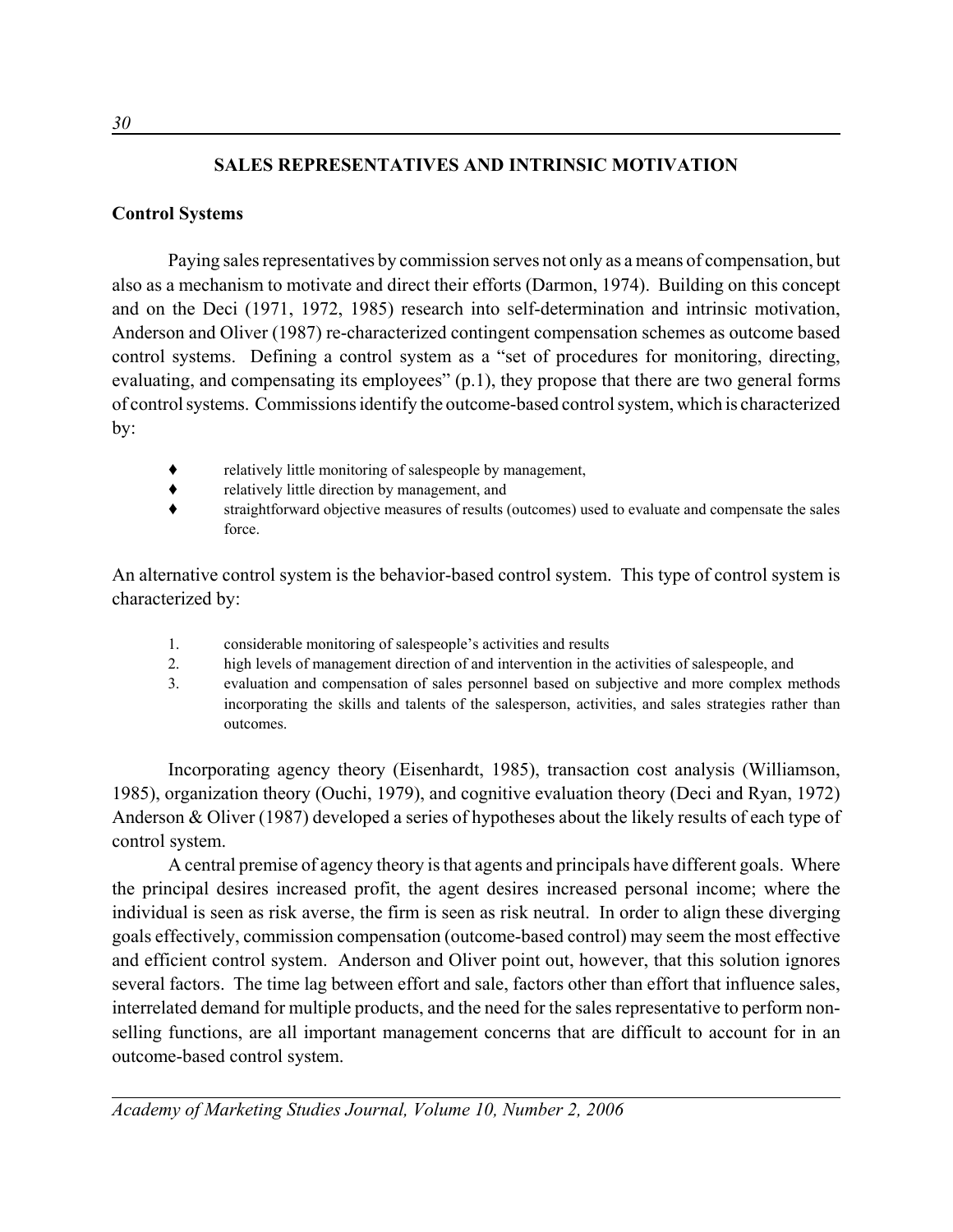Organization theory proposes that the divergent goals of workers and the firm can be reconciled through a process of socialization. This process results in workers identifying their goals with the goals of the organization. In addition, organization theory suggests that measuring the inputs or outputs as required in agency theory, may be impossible. The control system incorporating socialization and identification is a third type of control system, the clan system described by Ouchi (1979). In this system, neither inputs (behaviors) nor outcomes (results) are used to control. Rather, a humanistic socialization process encourages loyalty and identification with the firm and its goals.

Transaction cost analysis generally supports the use of outcome-based compensation and control systems. This system relies on the efficiencies of market driven economics to serve as a control mechanism. Even here, however, adherents of transaction cost analysis allow for situations in which behavior-based control systems are preferable, such as for salespeople who possess valuable customer knowledge and relationships, brand applications, etc.

Anderson and Oliver adapted a matrix (see Figure 2.1) based on the hypotheses of organization theory to describe the relationship of measurement of inputs and outputs and knowledge of the transformation process with the appropriate control system.

Only when feedback can be given in an informative manner does it increase intrinsic motivation (deCharms, 1969; Deci, 1972). Interestingly, one of the tools used by manufacturing businesses to improve quality and productivity was statistical process control, specifically Shewhart control charts. These control charts provide accurate, non-controlling information to machine operators. It might be instructive to measure the intrinsic motivation levels of workers before and after the introduction of control charts. Perhaps control charts could be used by sales representatives to record and monitor facets of their activity and to alleviate or overcome some of the controlling character of the commission compensation structure.

The result of the control-system considerations by Anderson and Oliver was a series of seven hypotheses. These hypotheses proposed, among other things that behavior-based control systems will be characterized by: sales representatives with more product knowledge and sales expertise, better customer satisfaction, and higher levels of intrinsic motivation and commitment to the sales agency.

Based largely on the theoretical work of Anderson and Oliver (A&O), Cravens, Ingram, LaForge, and Young, (1993), tested the A&O hypothesized relationships between compensationcontrol systems and cognitions, attitudes, motivation, sales strategies, and performance. They sampled sales managers ( $n = 144$ ) in a diverse set of industries to test the relationships at the sales force level. Their results indicate that the type of control system, i.e., management control versus commission control, is correlated, in the hypothesized direction, to each of these elements. Performance in achieving sales objectives was more affected by commission-control than by management-control, as hypothesized by Anderson and Oliver (coefficients were .19 vs. .12). Customer satisfaction, however, was enhanced by management control (coefficients were .05 vs.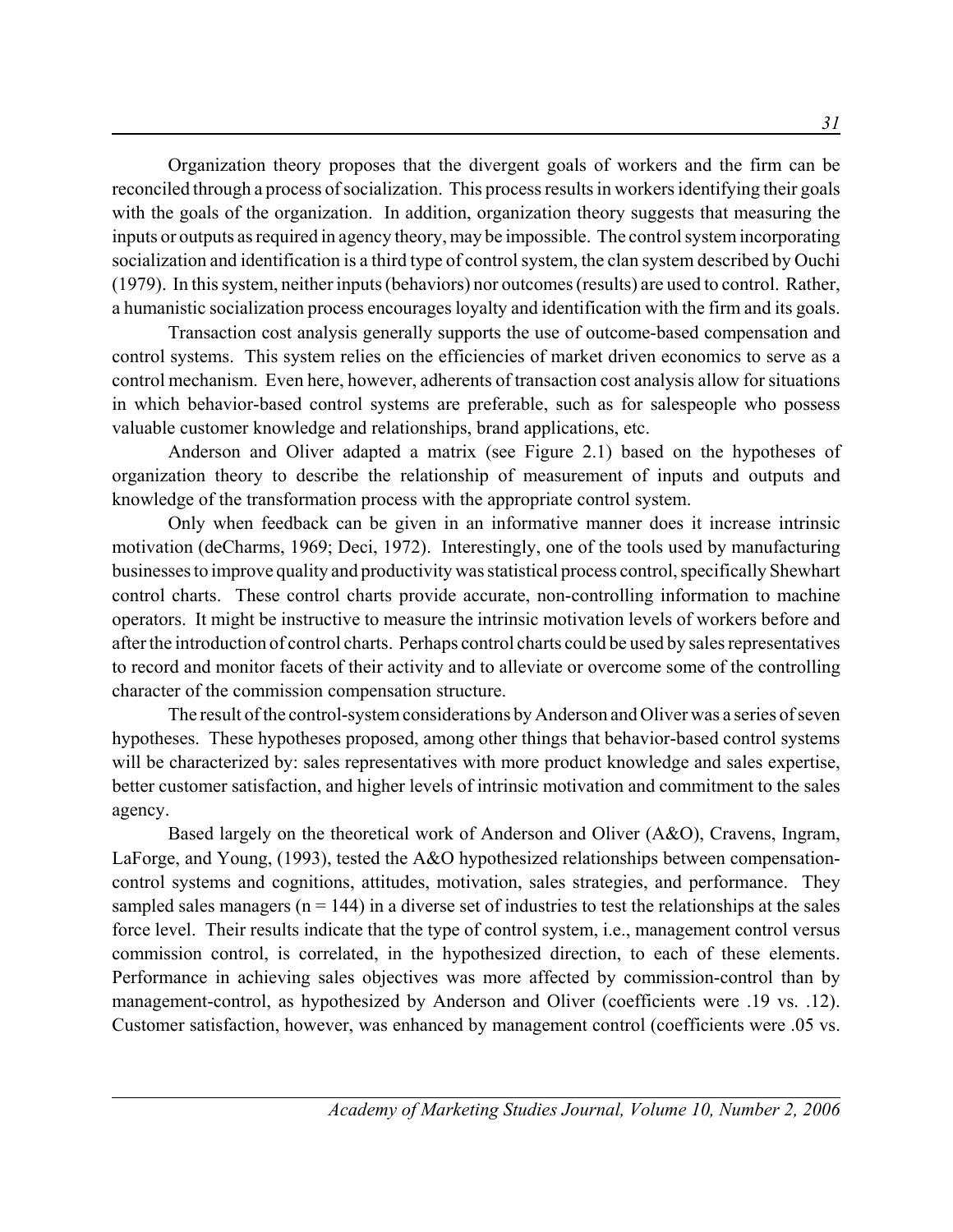.13). Other areas also enhanced by management control were: competence, teamwork, motivation, and planning. All were in accord with the hypothesized relationships of Anderson and Oliver.

| Figure 1.1<br>Knowledge of Process by Which Behavior is Transformed into Outcomes     |                                    |                                 |  |  |
|---------------------------------------------------------------------------------------|------------------------------------|---------------------------------|--|--|
|                                                                                       | <b>Process</b><br>Perfect          | Knowledge<br>Imperfect          |  |  |
| <b>High</b><br><b>Ability to Measure Outcomes</b><br><b>Accurately and Completely</b> | <b>Behavior or Outcome Control</b> | <b>Outcome Control</b>          |  |  |
| Low                                                                                   | <b>Behavior Control</b>            | Socialization or "clan" control |  |  |
| From Anderson and Oliver, 1987 p. 81.                                                 |                                    |                                 |  |  |

# **CONCLUSION**

What appears at first to be a straightforward process of alignment, commission-based compensation is more broadly a system of control. When the contingent rewards result in a loss of self-determination, they also result in a reduction in intrinsic motivation (Deci 1972). Note, however, as described by Anderson and Oliver (1987) under outcome-based control systems, the sales process is not being actively controlled or managed. As Anderson and Oliver (1987) describe it, this system of outcome control is characterized by little monitoring of salespeople and little managerial direction of salespeople. Only results are important, not methods. Management of this crucial function has been transferred to the sales representative via a mechanism that reduces intrinsic motivation. This transfer of this responsibility occurs most commonly and completely in businesses where the high turnover rate (another characteristic of commission-based control, Weeks, 1966) results in a sales force with little experience. In the life insurance industry, for example, less than 50% of its field force has five years of experience (LIMRA, 1997).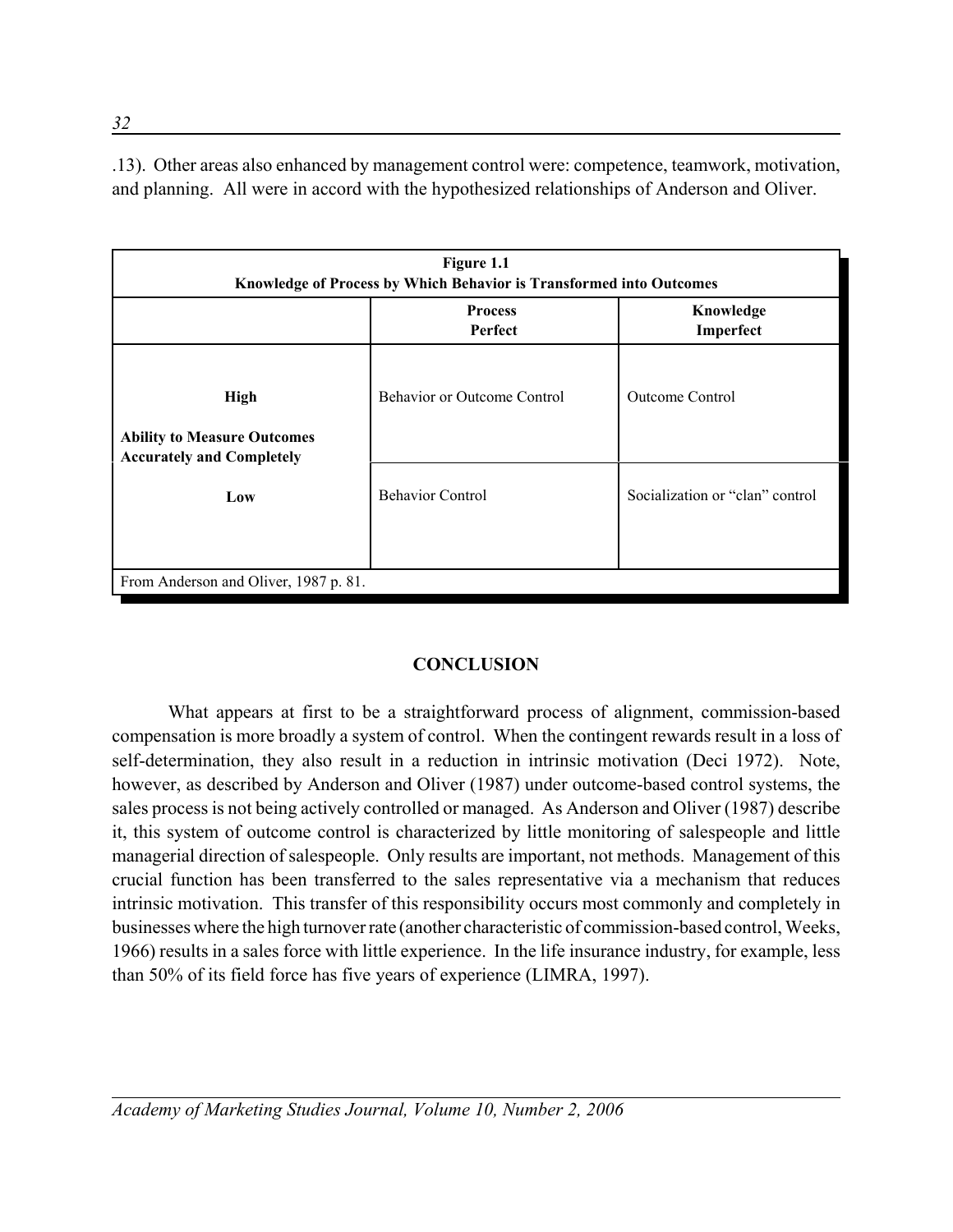

**Figure 1.2 Model relating compensation contingency to organizational outcomes.**

Oliver and Anderson (1994) provided their own empirical test of their propositions, this time at the salesperson level. They sampled a group of manufacturers' representatives from the electronics components industry. The sample was made up of 216 managers and 347 sales representatives. Using this sample, they were able to show significant positive relationships between the use of behavior-based control systems and several hypothesized outcomes. Notably these included the innovativeness and supportiveness dimensions of organizational culture, job satisfaction, participative decision-making, organizational commitment, accepting authority, and sales competence. Interestingly, and contrary to their expectations, however, perceived control systems did not appear to affect the salesperson's behavioral strategy, i.e., the sales representatives did not ignore long-term strategies in favor of activities which might have produced immediate sales, even when compensated by commission. This might also be a manifestation of an inherited moral sense (Rushton, 1986) in addition to a rational need to plan and prepare for the future. Providing what is best for the customer makes good long-term economic sense and is good moral judgment as well.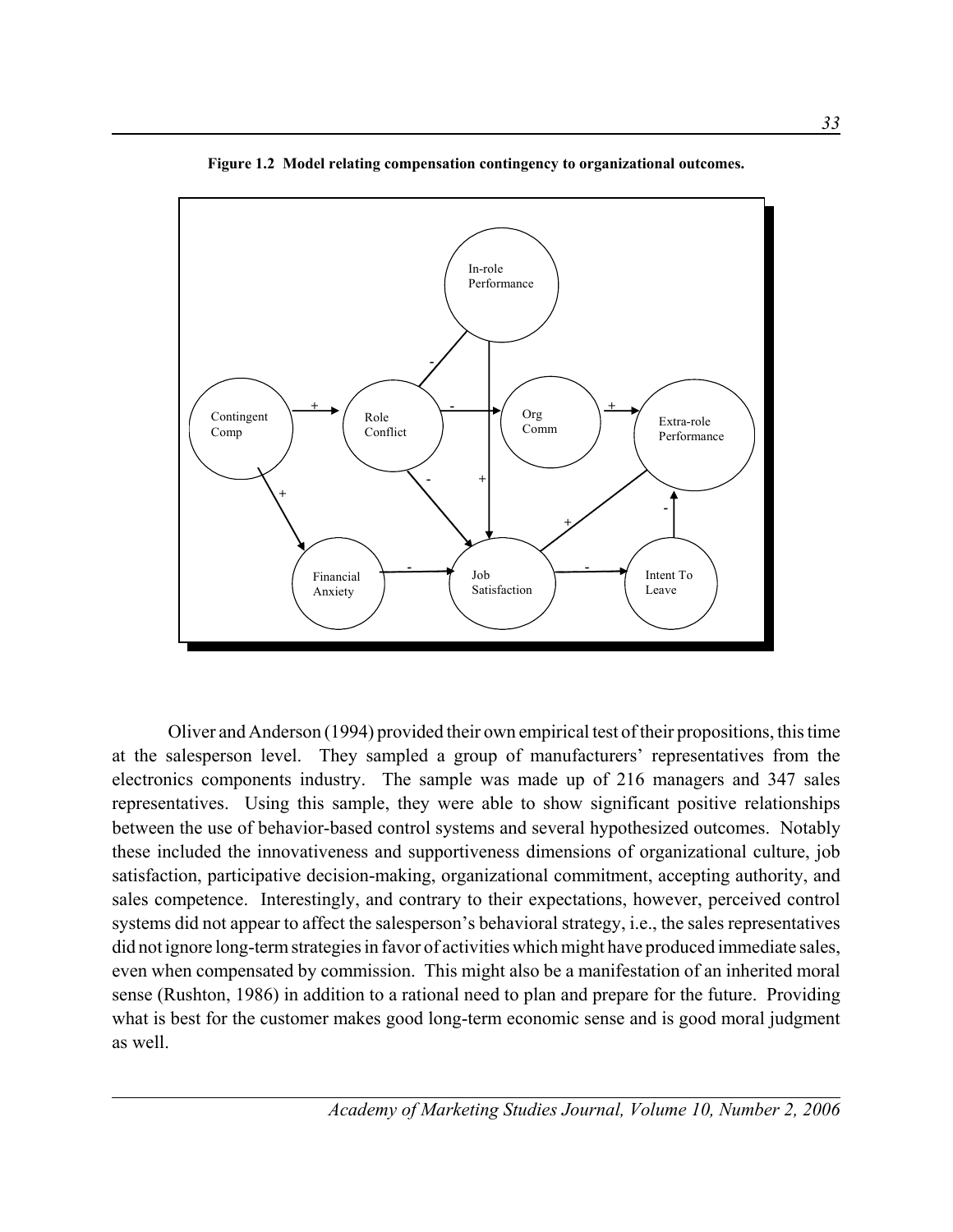#### **REFERENCES**

- Amabile, Teresa M., William DeJong, & Mark R. Lepper (1976). "Effects of Externally Imposed Deadlines on Subsequent Intrinsic Motivation." *Journal of Personality and Social Psychology,* 34 (1), 92-98.
- Anderson, Erin, & Richard L. Oliver (1987). "Perspectives on Behavior-Based Versus Outcome-Based Salesforce Control Systems." *Journal of Marketing,* 51 (October), 76-88.
- Anderson, E. & R. Oliver (1987). "Perspectives on Behavior-Based Versus Outcome-Based Sales Force Control Systems." *Journal of Marketing*, 51, 76-88.
- Baard, Paul P (2002). Intrinsic Need Satisfaction in Organizations: A Motivational Basis of Success in For-Profit and Not-For-Profit Settings, in E. Deci & R. Ryan (Eds.) *Handbook of Self-Determination Research*, 255-275, Rochester, NY, The University of Rochester Press.
- Babakus, Emin, David W. Cravens, Ken Grant, Thomas N. Ingram, & Raymond W. LaForge (1996). "Investigating the Relationships among Sales, Management Control, Sales Territory Design, Salesperson Performance, and Sales Organization Effectiveness." *International Journal of Research in Marketing,* 13, 345-363.
- Bagozzi, Richard P. (1997). "Goal-Directed Behaviors in Marketing: The Role of Emotion, Volition, and Motivation." *Psychology & Marketing,* 14 (4), 309-313.
- Baker, George P., Michael C. Jensen, & Kevin J. Murphy (1988). "Compensation and Incentives: Practice vs. Theory." *The Journal of Finance,* XLIII (3), 593-616.
- Barksdale, W. Kevin, & Robert W. Renn (1997). "Earnings-at-Risk Pay Plans: A Longitudinal Assessment and Evaluation." Presented at the Human Resources Division of The Academy of Management Meetings, 1997, Boston.
- Barnard, Chester I., (1938). *The Functions of the Executive.* Cambridge, Ma.: Harvard University Press,
- Basu, Amiya K., & Gurumurthy Kalyanaram (1990). "On the Relative Performance of Linear Versus Nonlinear Compensation Plans." *International Journal of Research in Marketing,* 7, 171-178.
- Bello, Daniel C., & David I. Gilliland (1997). "The Effect of Output Controls, Process Controls, and Flexibility on Export Channel Performance." *Journal of Marketing,* 61 (January), 22-38.
- Blessington, Mark (1992). "Designing a Sales Strategy With the Customer in Mind." *Compensation & Benefits Review,* (March-April), 30-42.
- Blau, Peter M. (1964). *Exchange and Power in Social Life.* New York: John Wiley & Sons, Inc.

Boulding, Kenneth E. (1969). "Economics As A Moral Science." *American Economic Review,* 59 (1) (March), 1-12.

*Academy of Marketing Studies Journal, Volume 10, Number 2, 2006*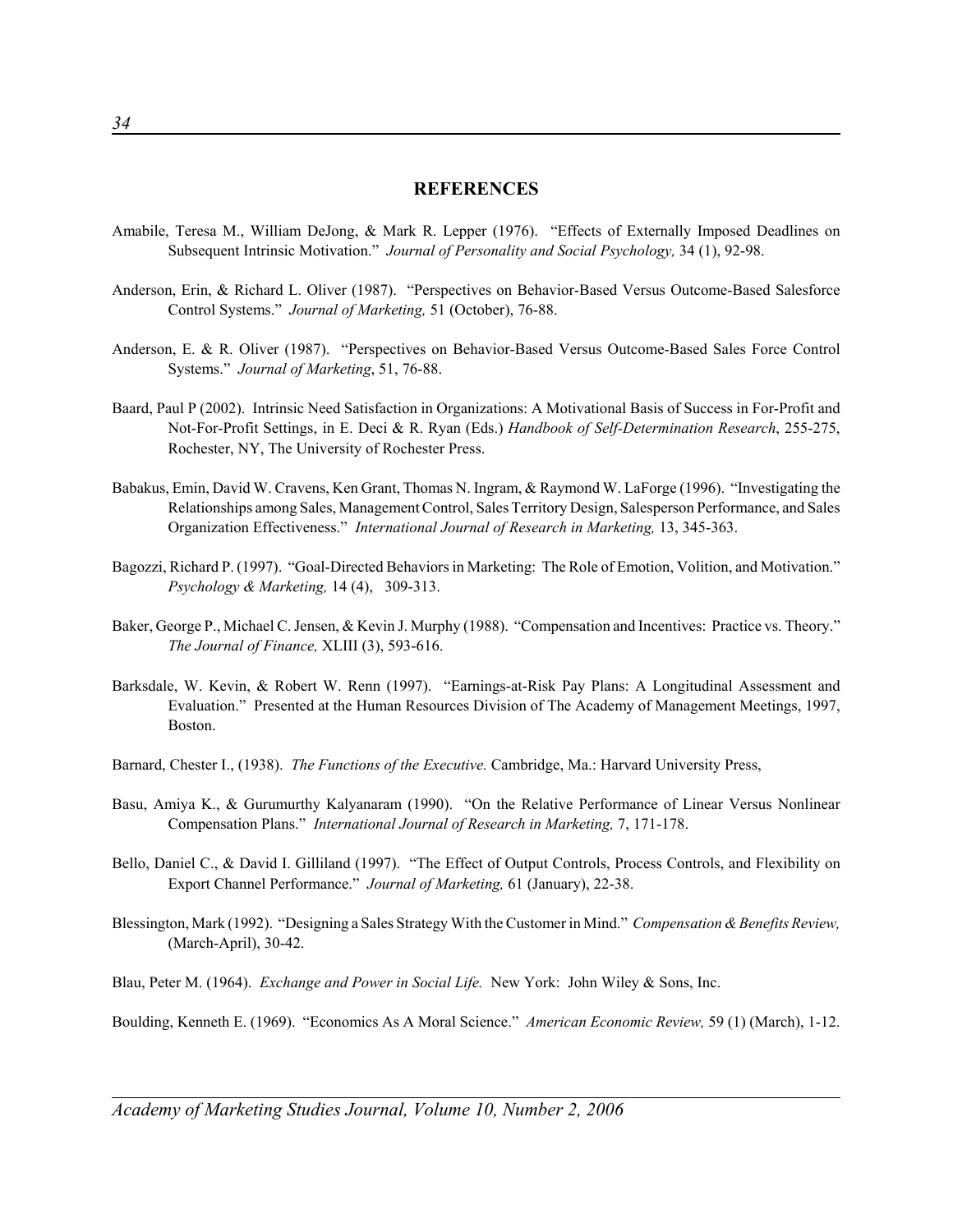- Celly, Kirti Sawhney, & Gary L. Frazier (1996). "Outcome-Based and Behavior-Based Coordination Efforts in Channel Relationships." *Journal of Marketing Research,* XXXIII, 200-210.
- Challagalla, Goutam N., & Tasadduq A. Shervani (1996). "Dimensions and Types of Supervisory Control: Effects on Salesperson Performance and Satisfaction." *Journal of Marketing,* 60, 89-105.
- Chowdhury, Jhinuk (1993). "The Motivational Impact of Sales Quotas on Effort." *Journal of Marketing Research,* XXX (February), 28-41.
- Cofsky, Kathryn M. (1993). "Critical Keys to Competency-Based Pay." *Compensation & Benefits Review,* (November-December), 46-52.
- Condry, John (1977). "Enemies of Exploration: Self-Initiated Versus Other Initiated Learning." Journal of Personality and Social Psychology, 35 (July), 459-477.
- Cooper J., and R. H. Fazio (1984). "A New Look at Dissonance Theory." In L. Berkowitz (Ed.) *Advances in Experimental Social Psychology,* 17, 229.266. San Diego, CA: Academic Press.
- Cravens, David, Thomas N. Ingram, Raymond LaForge, & Clifford Young (1993). "Behavior-Based and Outcome-Based Sales Force Control Systems." *Journal of Marketing*, 57 (October), 47-59.
- Darmon, Rene′ Y. (1974). "Salesmen's Response to Financial Incentives: An Empirical Study." *Journal of Marketing Research,* XI (November), 418-426.
- Dearden, James A., & Gary L. Lilien (1990). "On Optimal Salesforce Compensation in the Presence of Production Learning Effects." *International Journal of Research in Marketing, (7), 179-188.*
- deCharms, R. (1968). Enhancing Motivation: Change in the Classroom. New York: Academic Press.
- Deci, Edward. L. (1971). "Effects of Externally Mediated Rewards on Intrinsic Motivation." *Journal of Personality and Social Psychology*, 18, 105-115.
- Deci, Edward L. (1972). "Intrinsic Motivation, Extrinsic Reinforcement, and Inequity." *Journal of Personality and Social Psychology*, 22, 113-120.
- Deci, Edward L., L. Sheinman, & R. M. Ryan (1981). "An Instrument to Assess Adults' Orientations Toward Control Versus Autonomy With Children: Reflections on Intrinsic Motivation and Perceived Competence*." Journal of Educational Psychology*, 73, 642-650.
- Deci, Edward L., & R. Flaste (1995*). Why We Do What We Do, The Dynamics of Personal Autonomy.* New York: G. P. Putnam's Sons.
- Deci, Edward L., & R. M. Ryan (1985). *Intrinsic Motivation And Self-Determination In Human Behavior*. New York: Plenum Press.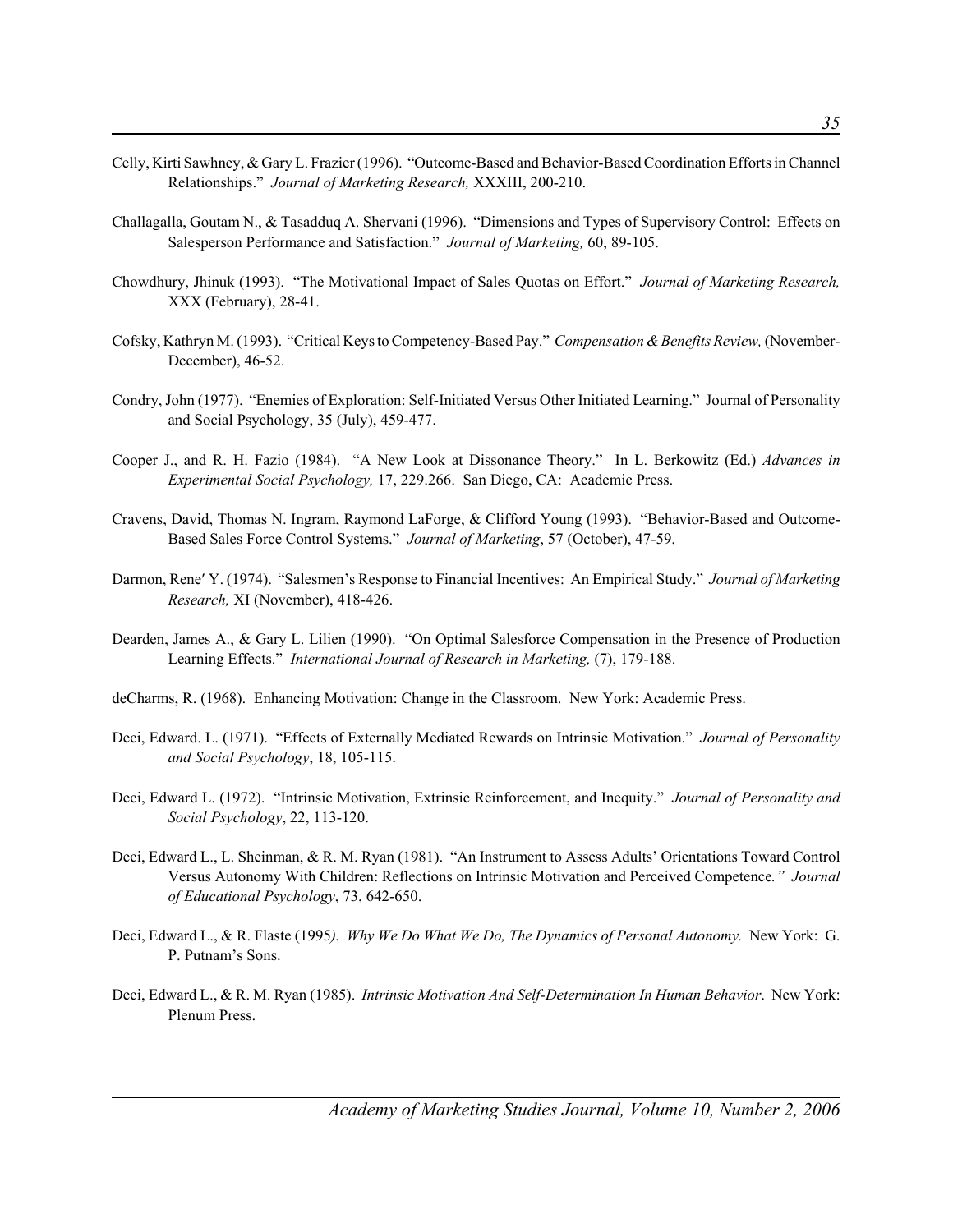- Deci, Edward L., James P. Connell, & Richard M. Ryan (1989). "Self-Determination in a Work Organization." *Journal of Applied Psychology*, 74 (4), 580-590.
- Deci, Edward. L., Haleh Eghrari, Brian C. Patrick, & Dean R. Leone (1994). "Facilitating Internalization: The Self-Determination Theory Perspective." *Journal of Personality*, 62 (1), 119-142.
- Deci, Edward and Ryan, Richard, (1985). Intrinsic Motivation and Self-Determination In Human Behavior, Plenum Press, New York.
- Etzioni, Amitai (1964). *Modern Organizations.* Englewood Cliffs, New Jersey: Prentice-Hall.
- Fama, Eugene (1980), "Agency Problems and the Theory of the Firm." *Journal of Political Economy,* 88, 288-307.
- Festinger, Leon (1957). *A Theory of Cognitive Dissonance,* Stanford, California: Stanford University Press.
- Eisenhardt, Kathleen M. (1985), "Control: Organizational and Economic Approaches." *Management Science*, 31 (February), 134-149.
- Folger, Robert, & Mary A. Konovsky (1988). "Effects of Procedural Justice and Distributive Justice on Reactions to Pay Raise Decisions*." Academy of Management Journal*, Vol. 33, No. 1, 115-130.
- Griesinger, Donald W. (1990). "The Human Side of Economic Organization." *Academy of Management Review,* 15 (3), 478-499.
- Guzzo, R. A., Richard D. Jette, & Raymond Katzell (1985). "The Effects Of Psychologically Based Intervention Programs On Worker Productivity: A Meta-Analysis." *Personnel* Psychology, 38.
- Hall, Douglas T., and Khalil E. Nougaim (1968). "An Examination of Maslow's Need Hierarchy in an Organizational Setting." *Organizational Behavior and Human Performance,* 3, 12-35.
- Harlow, H. F., M. K. Harlow, & D. R. Meyer (1950). "Learning Motivated by a Manipulation Drive." *Journal of Experimental Psychology,* 40, 228-234.
- Harrison, David A., Meghna Virick, & Sonja William (1996). "Working Without a Net: Time, Performance. and Turnover Under Maximally Contingent Rewards." *Journal of Applied Psychology,* 81 (4), 331-345.
- Heneman, Robert L. (1990). "Merit Pay Research." Gerald R. Ferris & Kendrith M. Rowland (Eds.), *Research in Personnel and Human Resources Management,* (pp. 203-263), Greenwich, Connecticut: JAI Press Inc.
- Hershberger, Wayne A. (1990). "Control Theory and Learning Theory." *American Behavioral Scientist,* 34, 55-66.
- Hertzberg, F., B. Mausner, & B. Snyderman (1959). *The Motivation to Work.* Wiley, New York.

Hertzberg, F. (1966). *Work and the Nature of Man.* World, Cleveland.

*Academy of Marketing Studies Journal, Volume 10, Number 2, 2006*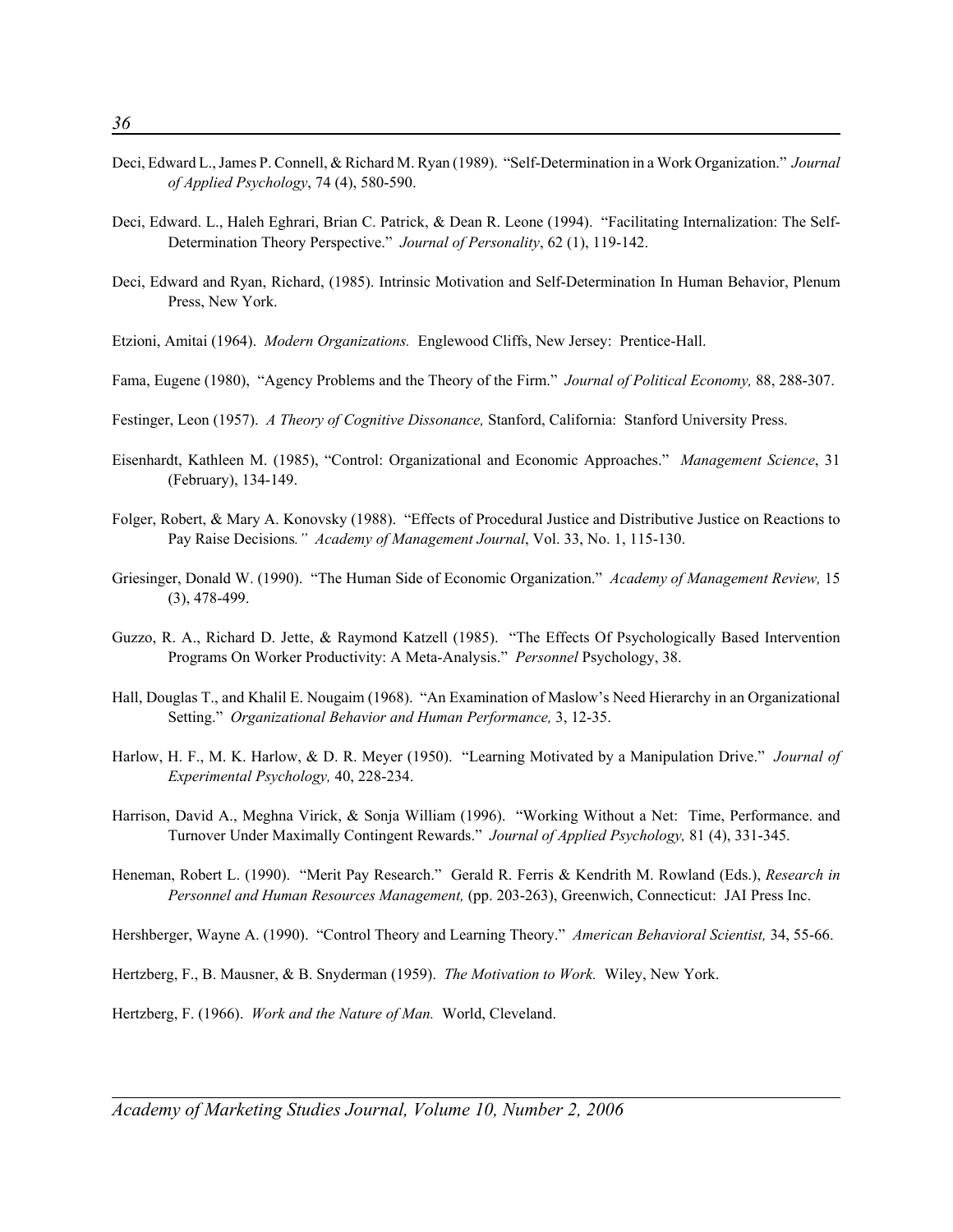- Iaffaldo, Michelle T., & Paul M. Muchinsky (1985). "Job Satisfaction and Job Performance: A Meta-Analysis." *Psychological Bulletin*, 97( 2), 251-273.
- John, George, & Weitz, Barton (1989). Salesforce Compensation: An Empirical Investigation of Factors Related to Use of Salary Versus Incentive Compensation. *Journal of Marketing Research,* XXVI, 1-14.
- Johnson, Sam T. (1993). "Sales Compensation: In Search of a Better Solution." *Compensation & Benefits Review,* (November-December), 53-60.
- Katz, Daniel (1964). "The Motivational Basis of Organizational Behaviour." *Behavioral Science,* 9, 131-133.
- Kerr, Steven (1975). "On the Folly of Rewarding A, while Hoping for B." *Academy of Management Journal,* 18, 769- 783.
- Kohn, Alfie (1993). "Why Incentive Plans Cannot Work." *Harvard Business Review*, (September-October), 54-63.
- Kohn, Alfie (1993). *Punished by Rewards.* New York: Houghton Mifflin Company.
- Kohn, Alfie, G. Bennett Stewart, Jerry McAdams, et al. (1993) "Rethinking Rewards." *Harvard Business Review*, (September-October), 54-63.
- Konovsky, Mary A., & S. Douglas Pugh (1994). "Citizenship Behavior and Social Exchange." *Academy of Management Journal,* 37 (3), 656-669.
- Kurland, Nancy B. (1995). "Ethics, Incentives, and Conflicts of Interest: A Practical Solution." *Journal of Business Ethics,* 14, 465-475.
- Kurland, Nancy B. (1991). "The Ethical Implications of the Straight-Commission Compensation System -- An Agency Perspective." *Journal of Business Ethics*, 10, 757-766.
- LeDoux, Joseph (1996). *The Emotional Brain.* New York: Touchstone.
- Levinson, H. (1973) *The Great Jackass Fallacy.* Division of Research, Graduate School of Business Administration, Harvard University, Boston, Massachusetts.
- Lieberman, Philip (1991). *Uniquely Human: The Evolution of Speech, Thought, and Selfless Behavior.* Cambridge: Harvard University Press.
- March, J., & H. Simon (1958). *Organizations.* New York: Wiley.
- Markham, Steven E., K. Dow Scott, & Walter G. Cox, Jr. (1992). "The Evolutionary Development of a Scanlon Plan." *Compensation & Benefits Review,* (March-April), 50-56.
- Maslow, Abraham H. (1943). "A Theory of Human Motivation." *Psychological Review,* (50) 370-396.

Maslow. Abraham H. (1971) *The Farther Reaches Of Human Nature,* New York: Penguin Books.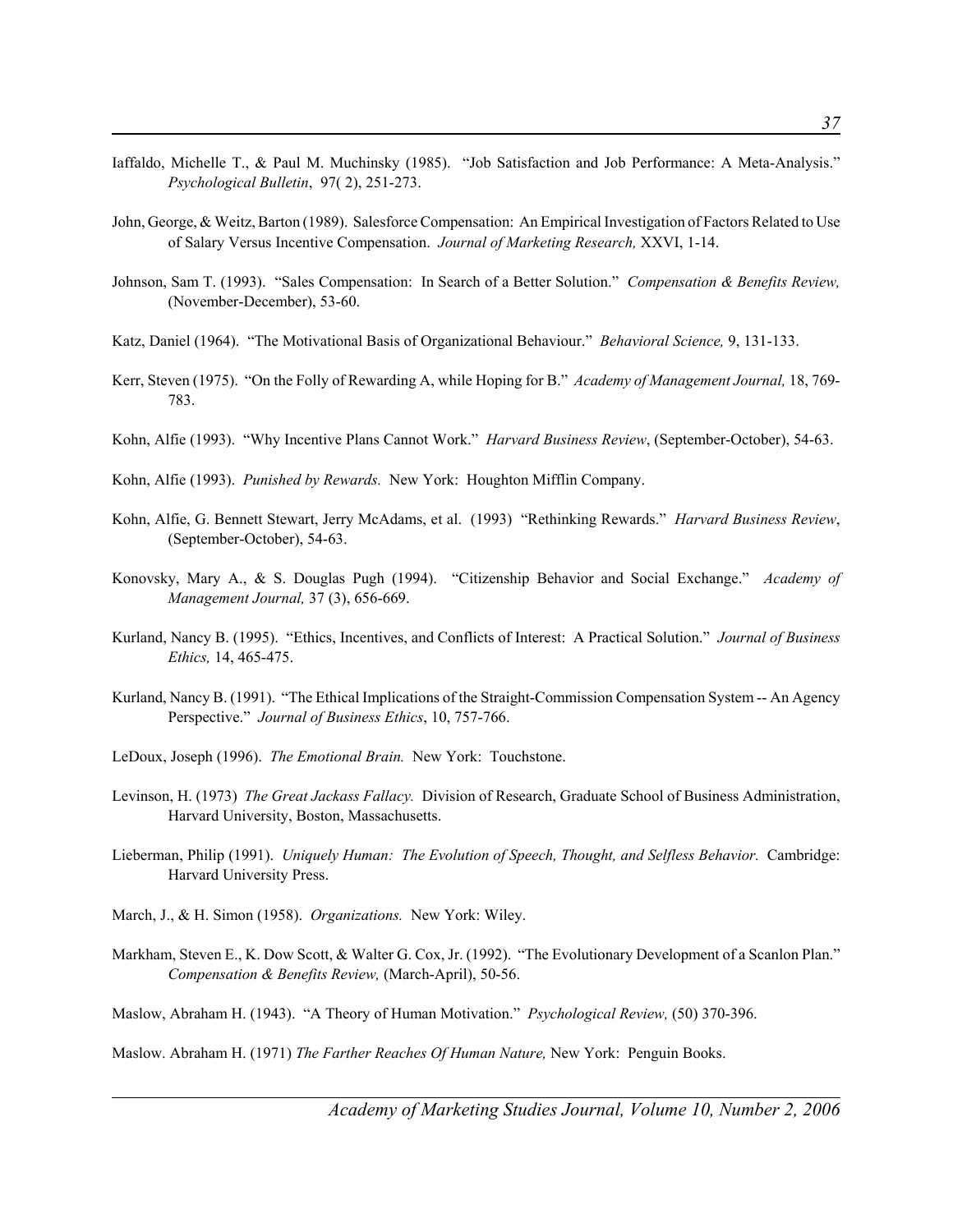- McAllister, Daniel J. (1995). "Affect- and Cognition-Based Trust as Foundations for Interpersonal Cooperation in Organizations." *Academy of Management Journal*, 38, 24-59.
- McGregor, D. (1960). *The Human Side of Enterprise*. New York: McGraw Hill.
- McNerney, Donald L. (1995). "Compensation Case Study: Rewarding Team Performance and Individual Skillbuilding." *HRfocus,* 72 (1), 3-5.
- Medoff, James L., & Katherine G. Abraham (1980). "Experience, Performance, and Earnings." *Quarterly Journal of Economics*, 95 (December 1980), 703-736.
- Miller, G. A., & B. W. Estes (1961). "Monetary Reward and Motivation in Discrimination Learning. *Journal of Experimental Psychology*, 61, 501-504.
- Miller, Richard E. (1992). "Are Wellness Incentives Incensing Employees?" *Managing Employee Health Benefits,* New York: Panel Publishers.
- Oliver, Richard L., & Erin Anderson (1994). "An Empirical Test of the Consequences of Behavior-and Outcome-Based Sales Control Systems." *Journal of Marketing*, 58, 53-67.
- Organ, Dennis W. (1988). Organizational Citizenship Behavior: *The Good Soldier Syndrome*. Lexington MA: Lexington Books.
- Organ, D. W., & K. Ryan (1995). A Meta-Analytic Review of Attitudinal and Dispositional Predictors of Organizational Citizenship Behavior*." Personnel Psychology*, 48, 775-802.
- Ormel, Johan, & Wilmar B. Schaufeli (1991). "Stability and Change in Psychological Distress and Their Relationship with Self-Esteem and Locus of Control: A Dynamic Equilibrium Model." *Journal of Personality and Social Psychology,* 60, 288-299.
- Ouchi, William G. (1979). "A Conceptual Framework for the Design of Organizational Control Mechanisms." *Management Science,* 25 (9), 833-848.
- Pittman, Thane S., Jolee Emery, & Anne K. Boggiano (1983). "Intrinsic and Extrinsic Motivational Orientations: Reward-Induced Changes in Preference for Complexity." *Journal of Personality and social Psychology*, 42 (May), 789-797.
- Podsakoff, Phillip M., William D. Todor, & Richard Skov (1982). "Effects of Leader Contingent and Noncontingent Reward and Punishment Behaviors on Subordinate Performance and Satisfaction." *Academy of Management Journal*, 25, (4), 810-821.
- Podsakoff, Philip M., & Scot B. MacKenzie (1994). "Organizational Citizenship Behaviors and Sales Unit Effectiveness." *Journal of Marketing Research,* Vol. XXXI (August 1994), 351-363.
- Podsakoff, Philip M., & Dennis W. Organ (1986). "Self-Reports in Organizational Research: Problems and Prospects." *Journal of Management,* 12 (4), 531-544.

*Academy of Marketing Studies Journal, Volume 10, Number 2, 2006*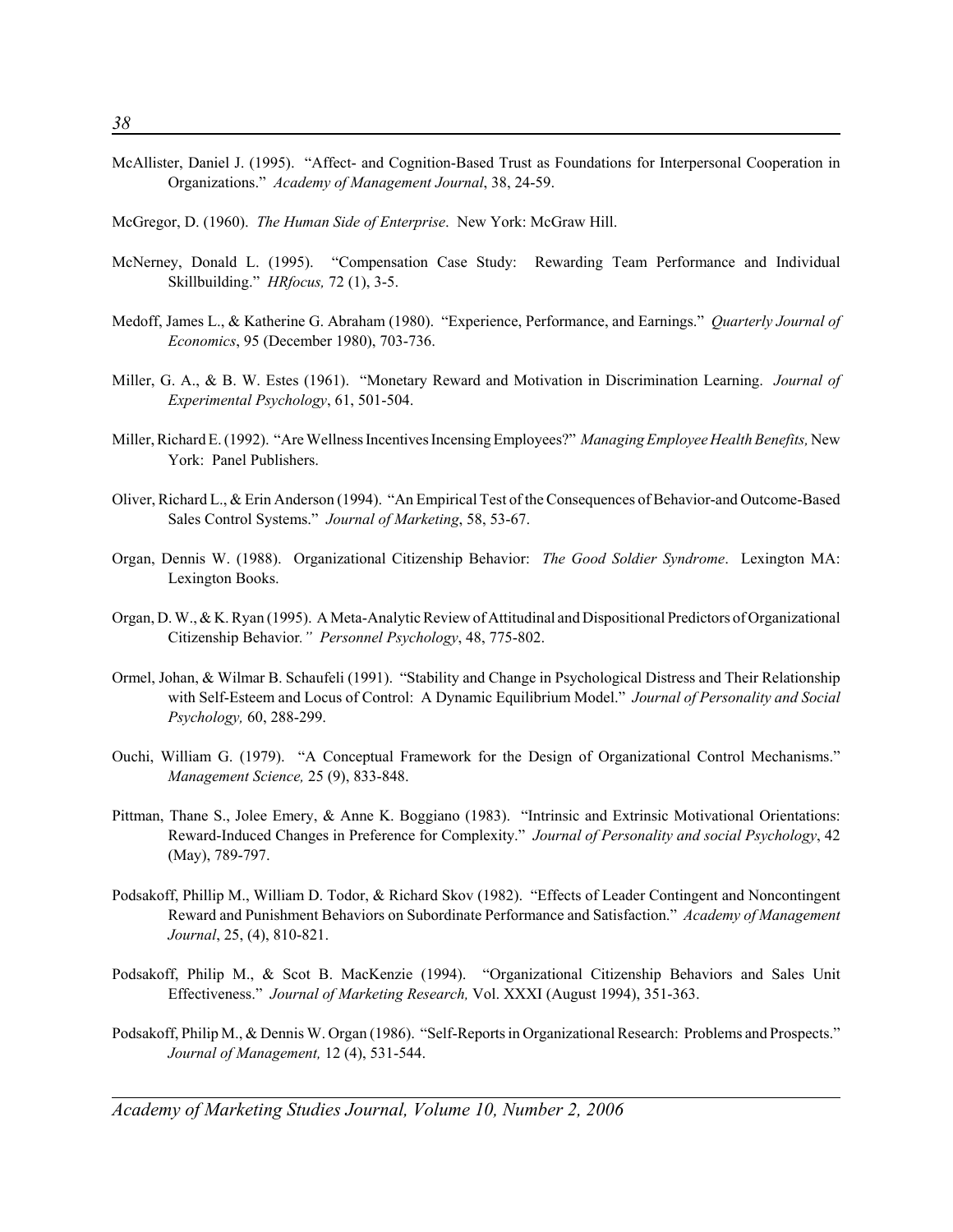- Pritchard, Robert D., Kathleen M. Campbell, & Donald J. Campbell (1977). "Effects of Extrinsic Financial Rewards on Intrinsic Motivation." *Journal of Applied Psychology,* 62 (1), 9-15.
- Roethlisberger, F. J., & W. J. Dickson (1939). *Management and the Worker*. Cambridge, MA, Harvard University Press.
- Ryan, R. M., and E. L Deci., (2000) Self-determination theory and the facilitation of intrinsic motivation, social development, and well being. *American Psychologist,* 55.
- Smith, C. Ann, Dennis W. Organ, & Janet P. Near (1983). "Organizational Citizenship Behavior: Its Nature and Antecedents." *Journal of Applied Psychology,* 68, No. 4, 653-663.
- Snyder, M. (1974). "Self-Monitoring and Expressive Behavior." *Journal of Personality and Social Psychology,* 30, (october 1974): 526-537.
- Spector, P. E., (1987). "Interactive Effects of Perceived Control and Job Stressors on Affective Reactions and Health Outcomes for Clerical Workers*." Work and Stress*, 1, 155-162.
- Spence, J. T. (1970). "The Distracting Effect of Material Reinforcers in the Discrimination Learning of Lower- and Middle-Class Children." *Child Development*, 41, 103-111.
- Stajkovic, Alexander D., & Fred Luthans (1997). "A Meta-Analysis of the Effects of Organizational Behavior Modification on Task Performance, 1975-95." *Academy of Management Journal,* 40 (5), 1122-1149.
- Steers, R. M. (1977). "Antecedents and outcomes of organizational commitment." *Administrative Quarterly*, 22, 46-56.
- Tallitsch, John, & John Moynahan (1994). "Fine-Tuning Sales Compensation Programs." *Compensation & Benefits Review,* (March-April), 34-37.
- Tansky, Judith, & Daniel G. Gallagher ( 1997). "Perceptions of Pay-For-Performance: An Empirical Study of Merit Pay." Presented at the Human Resources Division of The Academy of Management Meetings, 1997, Boston.
- Tosi, Henry L., Jeffrey P. Katz, & Luiz R. Gomez-Mejia (1997). "Disaggregating the Agency Contract: The Effects of Monitoring, Incentive Alignment, and Term in Office on Agent Decision Making." *Academy of Management Journal,* 40 (3), 584-682.
- Verma, Kiran, Barry M. Mitnick, & Alfred A. Marcus (1997). "Making Incentive Systems Work: Incentive Regulation in the Nuclear Power Industry." Presented at the Social Issues in Management Division of The Academy of Management Meetings, 1997, Boston.
- Vroom, Victor H. (1964). *Work and Motivation*. New York: Wiley.
- Wellborn, John M., & Andre Anderson (1991). "The Compensation Innovation At Mutual Life of Canada." *Journal of the American Society of CLU & ChFC*, (November), 70-74.

White, R. W. (1959). "Motivation Reconsidered: The Concept of Competence." *Psychological Review*, 66, 297-333.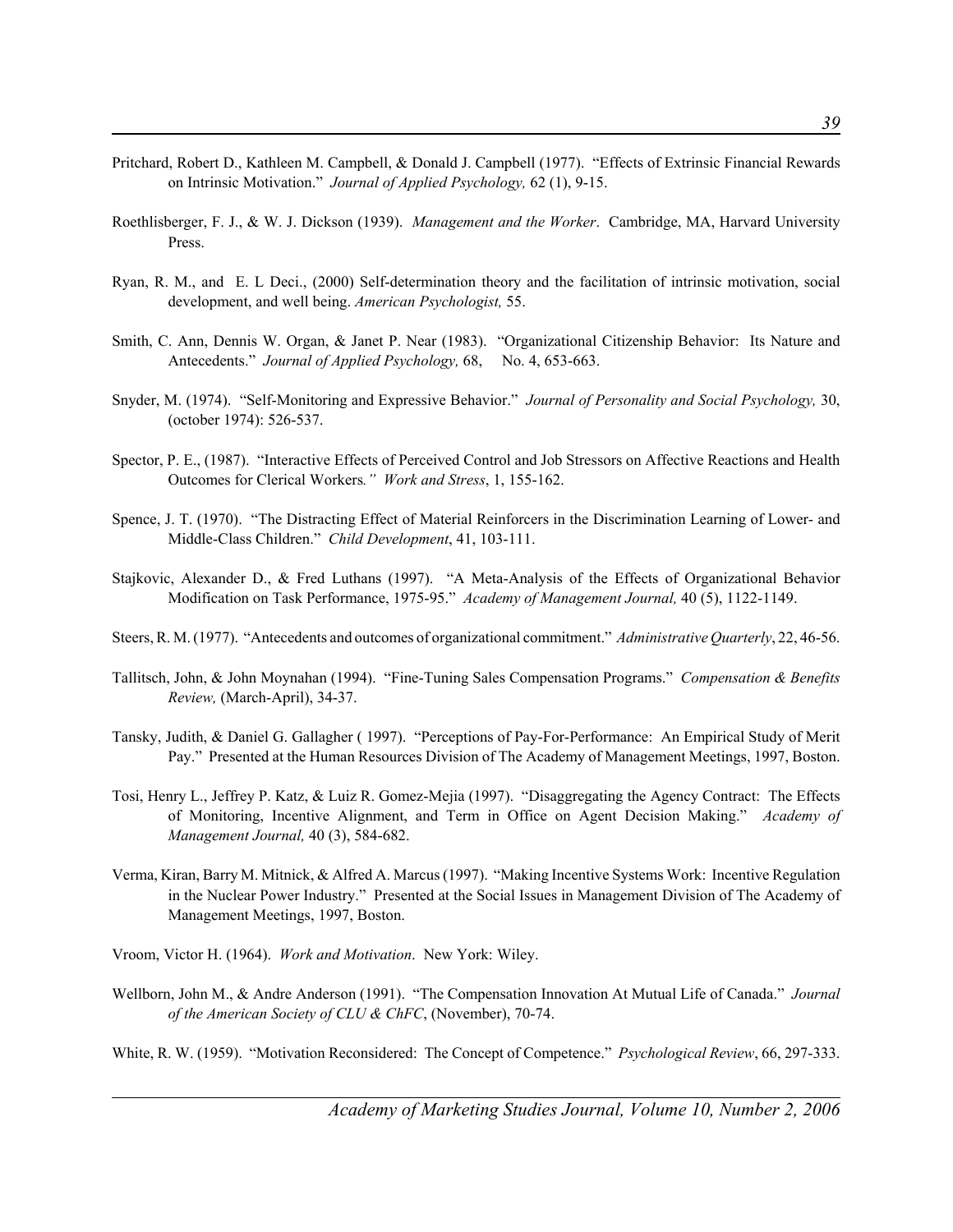- Whittlesey, Fred E., & Carol L. Maurer (1993). "Ten Common Compensation Mistakes." *Compensation & Benefits Review,* (July-August), 44-48.
- Wilson, Thomas B. (1992). "Is It Time to Eliminate the Piece Rate Incentive System?" *Compensation & Benefits Review,* (March-April), 43-49.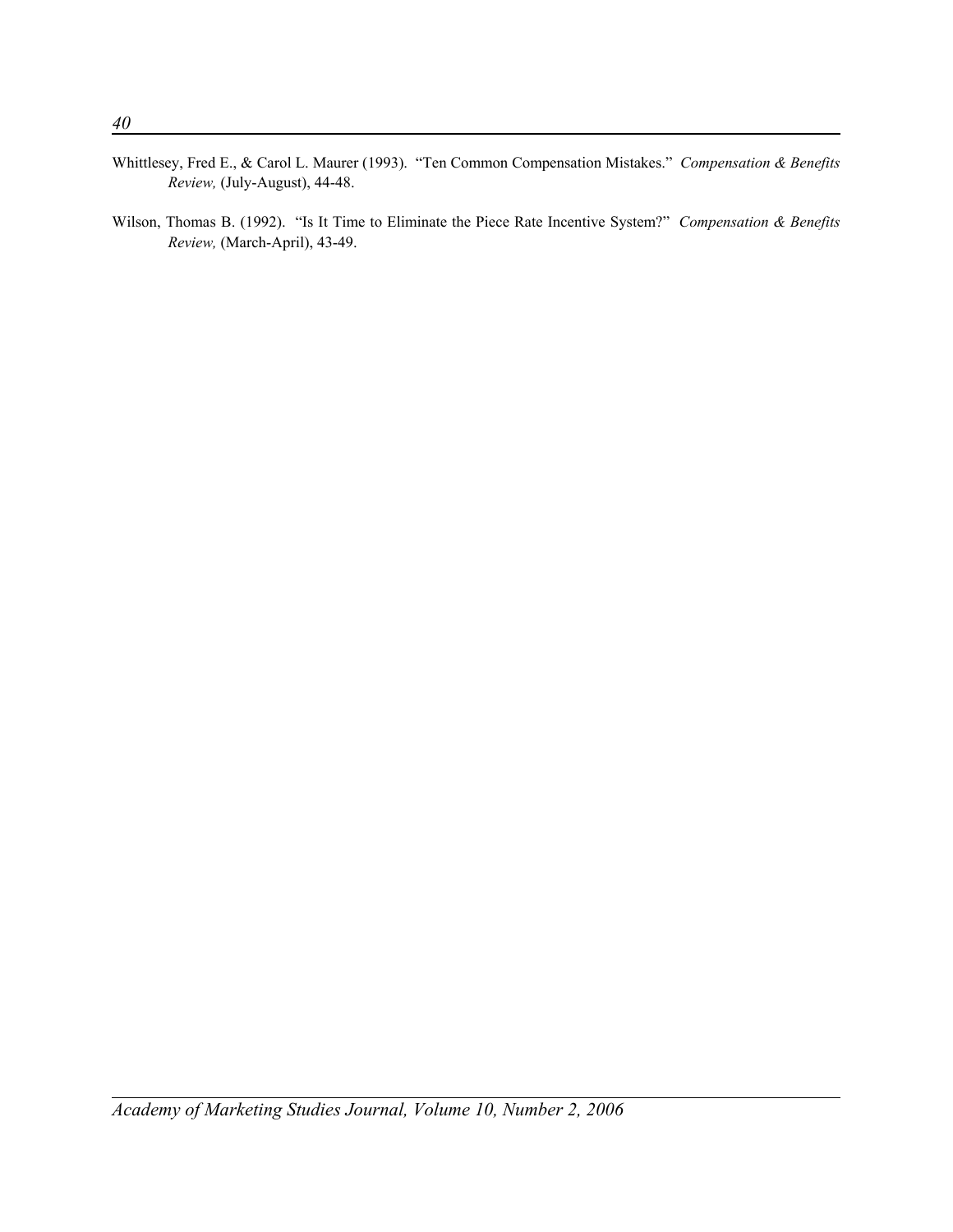# **EFFECTIVENESS OF SALES PROMOTIONAL TOOLS IN MALAYSIA: THE CASE OF LOW INVOLVEMENT PRODUCTS**

# **Nelson Oly Ndubisi, Monash University Malaysia**

## **ABSTRACT**

*The thrust of this paper is to evaluate the effectiveness of sales promotional strategies namely, coupon, price discount, free sample, bonus pack, and in-store display in the purchase of low involvement products by Malaysian consumers. The paper also recognises that certain demographic factors such as education and income of consumers could potentially confound the observed relationships hence, these factors were controlled. A total of 312 consumers in Kota Kinabalu, Malaysia were surveyed using structured questionnaire. The results show that price discounts, free samples, bonus packs, and in-store display are associated with product trial. Coupon does not have any significant effect on product trial. Details of the findings and their implications are discussed.*

*Keywords: Promotion Strategies, Product trial, Low Involvement Product, Consumers, Malaysia.*

## **INTRODUCTION**

A large body of research on consumer responses to sales promotions (e.g., Bawa & Shoemaker, 1987 and 1989; Blattberg & Neslin, 1990; Leone & Srinivasan, 1996; Huff and Alden, 1998) has accumulated over the past few decades due to the growing importance of this marketing lever. However, too much stress on coupons at the expense of other equally important promotional tools, has created the need for more work to be done in the area of investigating (together with coupon) the effects of other sales promotional tools such as free sample, bonus pack, price discount, and in-store display on product trial and repurchase behaviour, especially among Malaysian consumers, whose behavioural responses to promotional strategies are ill understood due largely to lack of research on them.

Moreover, research on the use of marketing tools in Malaysia is very scanty at best. And very little (if at all) is understood about the Malaysian customers and their purchase behaviours, especially with regards to how they respond to the various promotional strategies practised by marketers. Since the bulk of the extant literature on these relationships till date remains the Western perspective; there is an urgent need for research focusing on the Malaysian consumers and the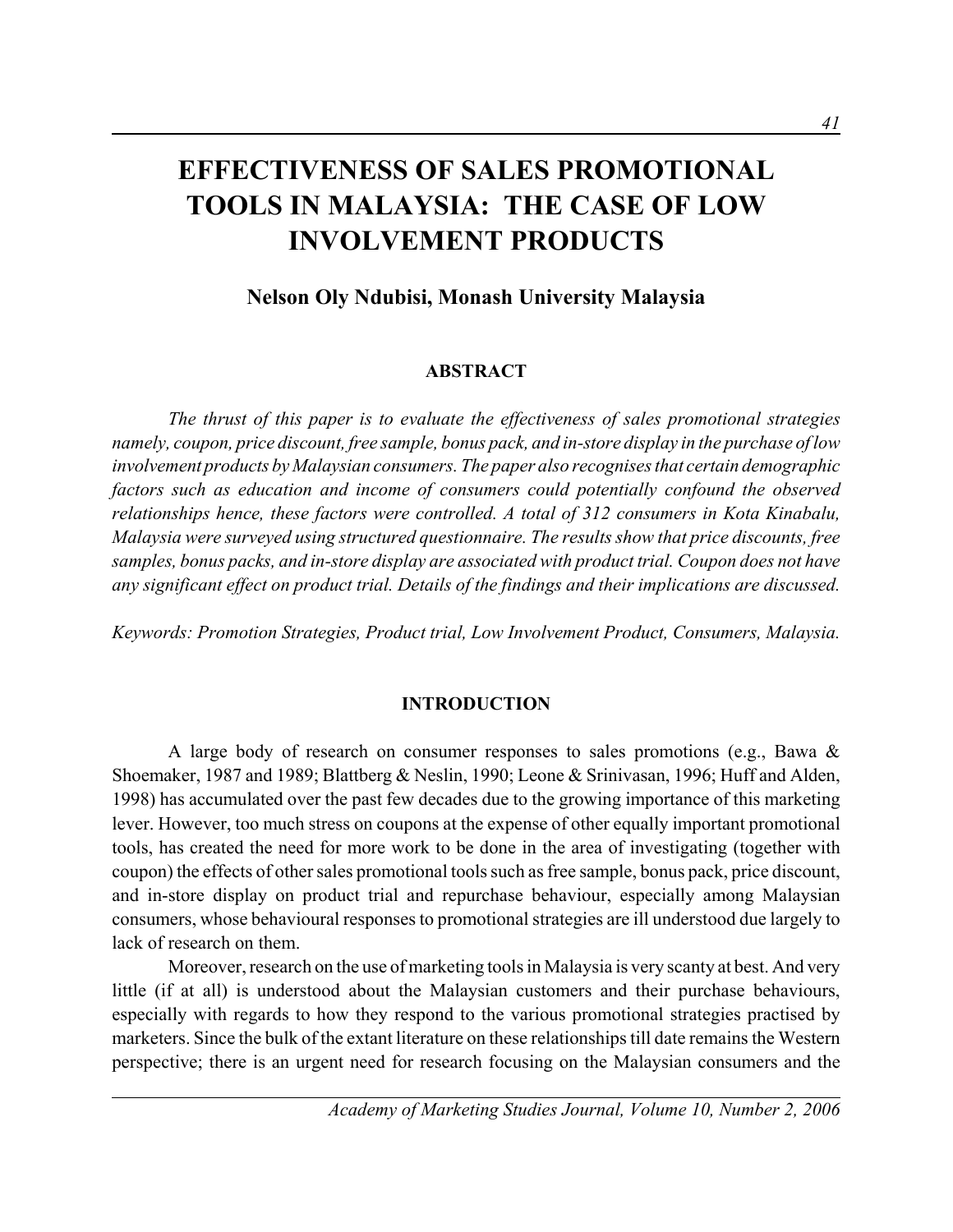Malaysian environment, which is unfamiliar to most readers. Since understanding the behavioural responses of Malaysian customers to sales promotion strategies is salient in customer management and in designing effective sales promotion strategies, important impetuses for this research are established.

To embark on this task, the research focuses on low involvement products (LIP), which are generally believed to be more responsive to promotional tools than high involvement products. Low involvement products are those that are bought frequently and with a minimum of thought and effort because they are not of vital concern nor have any great impact on the consumer's lifestyle (www.marketingprofs.com). Not all purchase decisions are equally important or psychologically involving for the consumer. People engage in a less extensive decision-making process, involving a less detailed search for information and comparison of alternatives, when buying low involvement goods and services than when purchasing high involvement items. Because of the differences in the decision-making process between low and high involvement products, and the high frequency of purchase of low involvement products, this study focuses on the LIPs in order to unveil promotional strategies that might be more effective in the Malaysian context.

#### **LITERATURE REVIEW**

According to Shimp (2003), sales promotion refers to any incentive used by a manufacturer to induce the trade (wholesalers, retailers, or other channel members) and/or consumers to buy a brand and to encourage the sales force to aggressively sell it. Retailers also use promotional incentives to encourage desired behaviours from consumers. Sales promotion is more short-term oriented and capable of influencing behaviour. Totten  $\&$  Block (1994) stated that the term sales promotion refers to many kinds of selling incentives and techniques intended to produce immediate or short-term sales effects. Typical sales promotion includes coupons, samples, in-pack premiums, price-offs, displays, and so on.

Coupons have been used to produce trial (Robinson & Carmack 1997). According to Cook (2003), coupons are easily understood by the consumer and can be highly useful for trial purchase. Gilbert and Jackaria (2002) concurring to the popularity of coupon reported that coupon is ranked last as the promotional least widely used by consumers and least influence on product trial. Other studies (e.g. Peter & Olson 1996; Gardener & Trivedi 1998; Darks 2000; Fill 2002) have reported the importance of coupons as a sales tool.

Price promotion does influence new product trial (*Brandweek*, 1994). According to Ehrenberg et al. (1994) short-term peaks in sales were due primarily to purchases made by occasional users of a brand rather than by new customers. Furthermore, the study concluded that these occasional users, after taking advantage of the price reduction, would most likely return to their favourite brands in their portfolio rather than buy the promoted brand at full price. However,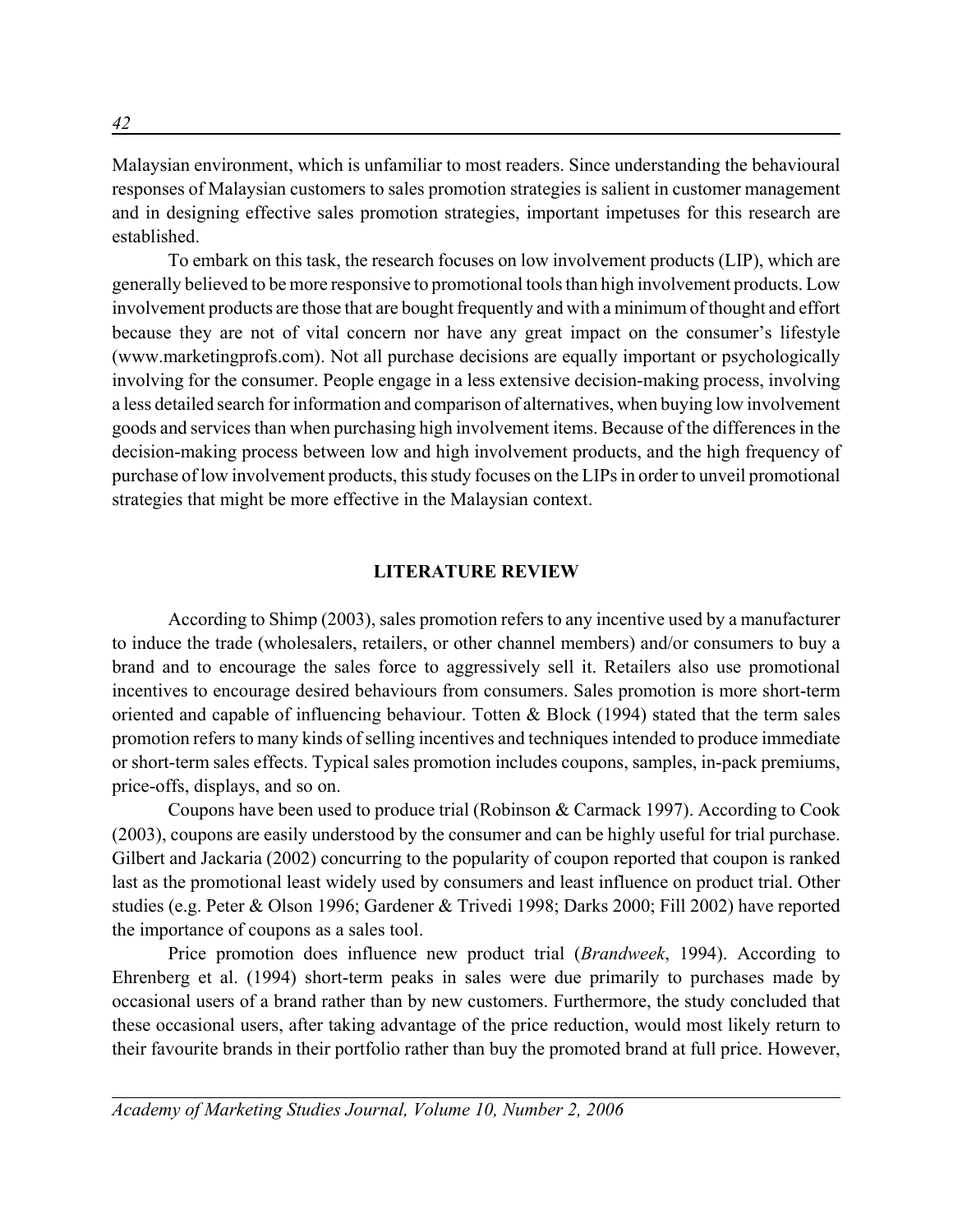Shimp (2003) and Fill (2002) among other extant studies have documented a link between price promotion and product trial.

With regard to free sample, another important promotional tool often used by firms, marketing managers recognize the importance of product trial and direct behavioural experience with a product, hence they often mail free samples of products to consumers so that consumers can try the products for themselves, rather than just hear about the products (Kardes, 1999). However, Gilbert and Jackaria (2002) found that a free sample as a promotional offer had no significance on consumers' reported buying behaviour, whereas Pramataris et al. (2001), Fill (2002), and Shimp (2003), have shown otherwise.

Factory bonus pack according to Lee (1963) is used to increase consumer trial of the brand. Larger package size and accompanying advertising of the offer tended to make the promotion noticeable (Gardener &Trivedi 1998). Since more of the product is included at no extra cost, consumers can be persuaded to buy the product if they feel it represents a deal that produces the greatest value for their money. According to Gilbert and Jackaria (2002), packs with "buy-one-getone-free" may not increase brand awareness before trial purchase because the customer will only come across the product once in the store (unlike samples or coupons), however, if the promotion is noticeable it will facilitate brand recognition and brand recall for future purchases. Since an additional amount is given for free, consumers may be persuaded to buy the product if they feel it represents a fair deal that provides value for money. Ong et al. (1997) found that consumers appeared to be slightly sceptical of the bonus pack offer, but somewhat more trusting of the price and quantity claimed. In other words, believability of the bonus pack offer was weak, however, they would likely buy one bottle and not buy more than one bottle they concluded. The report speculated that this happens because consumers suspect that manufacturers do raise prices slightly in conjunction with bonus pack offerings.

Product trial involves actually trying or using a product (Kardes, 1999). According to Peter and Olson (1996), trialability refers to the degree to which a product can be tried on a limited basis or divided into small quantities for an inexpensive trial. Banks (2003) wrote that with sales promotion, brands have a chance to quickly affect consumer choice and behaviour by adding value through an on-pack offer, by achieving incremental display or by encouraging trial via sampling and/ or couponing. According to Schindler (1998), a price promotion that is designed to evoke attributions of responsibility could be expected to appeal to consumers more than one that does not evoke such attributions, and thus have a greater ability to create product trial among consumers. Wayne (2002) found a link between sales promotion and product trial. Chandon, et al. (2000) indicated that sales promotion may be attractive to highly promotion prone consumers for reasons beyond price savings. These highly promotion prone consumers may switch brands to receive "special" deals that reflect and reinforce their smart shopper self-perception. They concluded that highly promotion prone consumers might try a new product that has promotion. Thomas (1993) argued that the magnitude of planned distribution and promotion expenditures (advertising, sales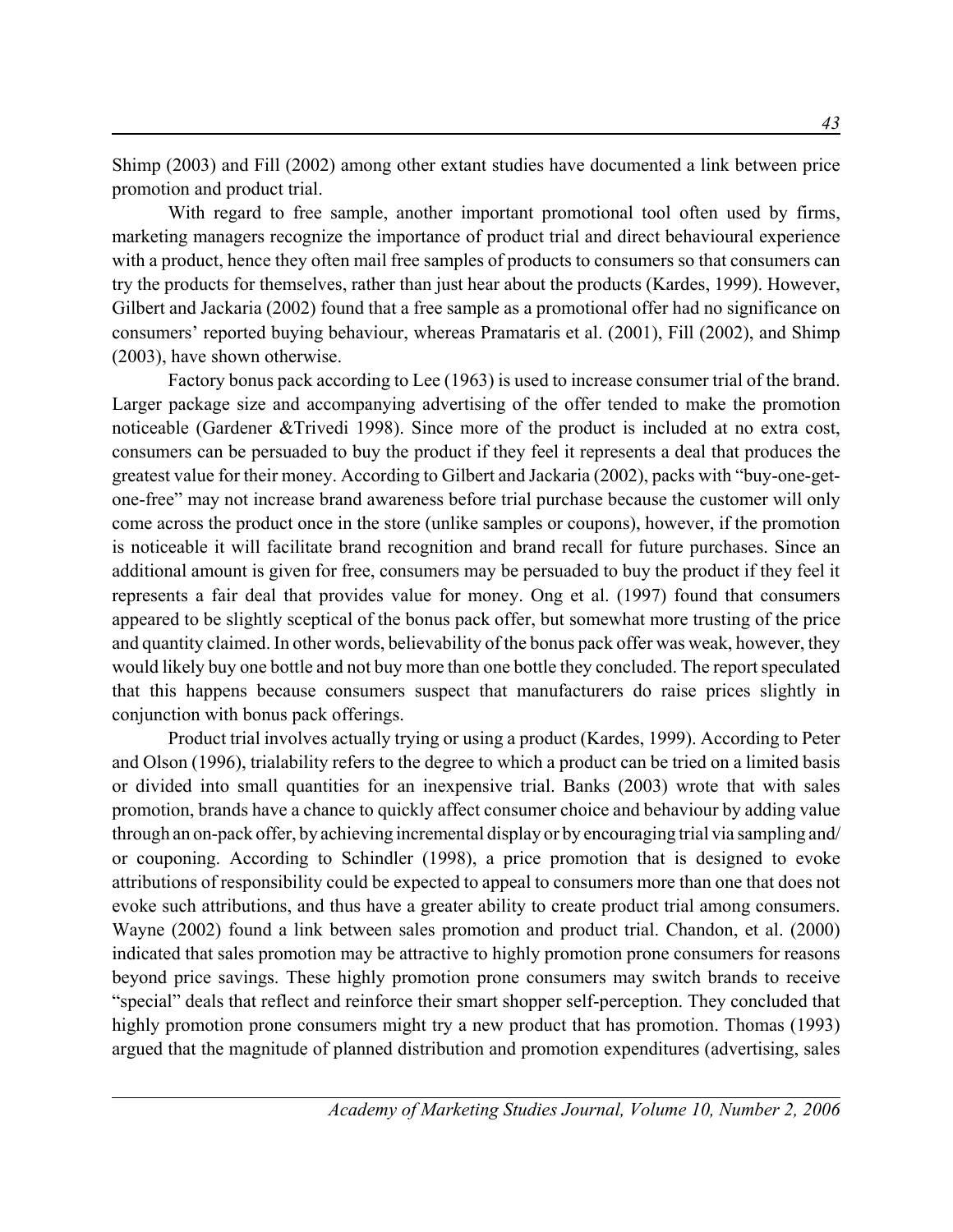promotions, sales force, and so on) could affect initial trial of the brand. Based on the issues and discussion raised above, the following hypotheses are generated for verification:

- *H1: There is a significant positive relationship between coupon and product trial.*
- *H2: There is a significant positive relationship between price discount and product trial.*
- *H3: There is a significant positive relationship between free sample and product trial.*
- *H4: There is a significant positive relationship between bonus pack and product trial.*
- *H5: There is a significant positive relationship between in-store display and product trial.*

All told, it is important to jog the readers mind that none of the extant literature cited above is about Malaysia. This observation corroborates one of the key impetuses for the conduct of this study, that is, the dearth of research on the Malaysian customers' behavioural responses to promotional tools, which has resulted in a poor understanding of the effectiveness of various promotional tools in the same context.

# **METHODOLOGY**

In this study, five consumer promotion tools- coupons, discount, samples, bonus packs, and in-store display were investigated for their impact on consumer purchase behaviour. Items from Garretson and Burton's (2003) study of consumer proneness towards sales promotion were adapted in the measurement of proneness to coupon, price discount, free sample, bonus pack, and in-store display. Trial behaviour of consumers were measured with items adapted from Gilbert and Jackaria (2002).

Figure 1 shows the research model. Questionnaire was used for the study. The population of the study consists of consumers in Kota Kinabalu, Malaysia. The sample points were supermarkets in Kota Kinabalu area. The survey instrument was self-administered to customers using a mall intercept technique. Some respondents who could not answer on the spot were given a copy of the questionnaire (to be answered at home) with a postage paid return envelope. A five point Likert scale, ranging from 1 (strongly disagree) to 5 (strongly agree) was used for the construct's dimensions. A total of 420 questionnaires were distributed and only 312 were returned, which represents a response rate of 74%. The Multiple Regression Model was employed to predict the relationships in the construct. The schema of the research model is shown as Figure 1.

The regression assumptions with respect to autocorrelation (independent of residual), normality (residual is normally distributed), homoscedasticity of error terms, multicollinearlity and linearity of independent variables were verified before making any interpretation of the statistical results.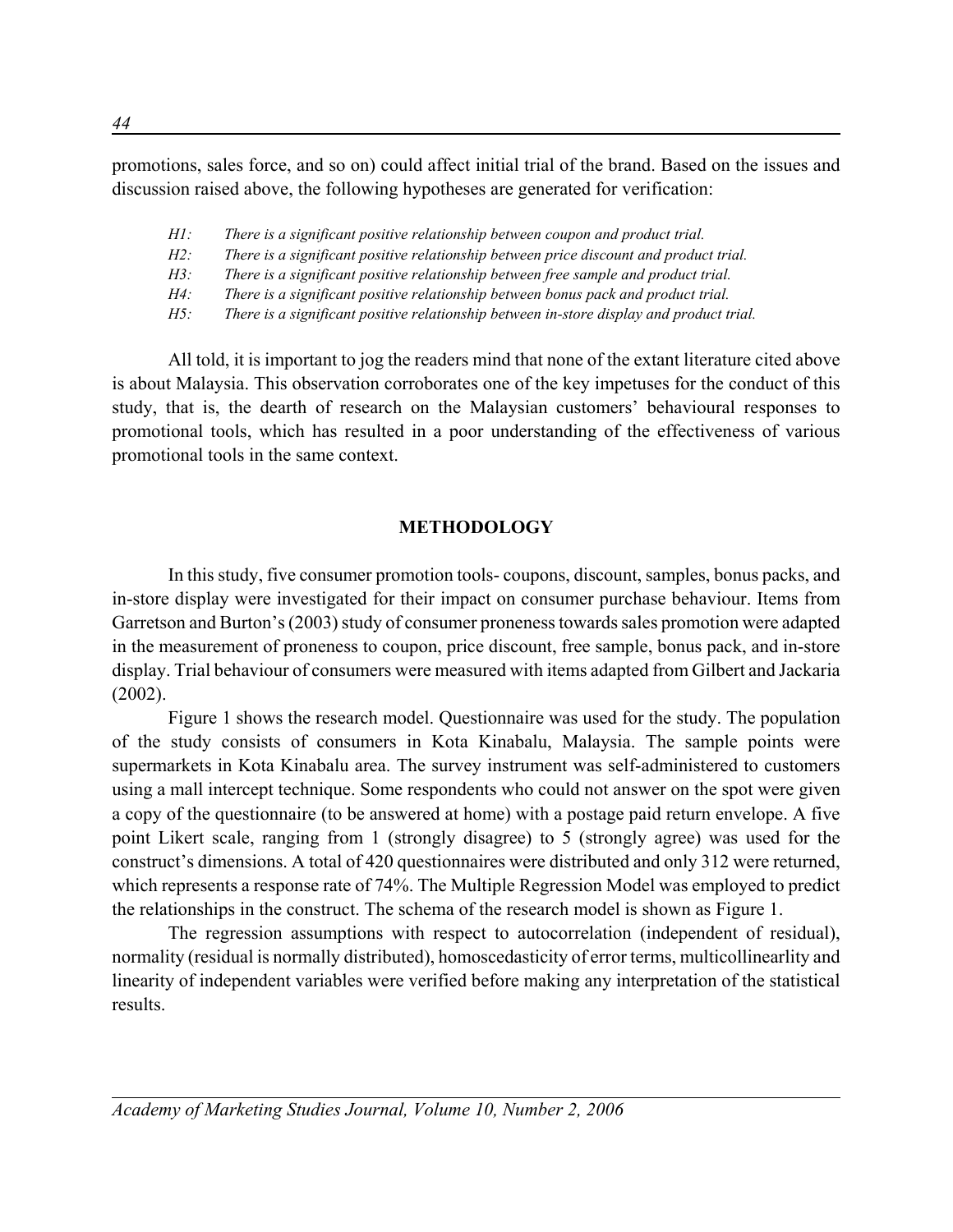

## **Figure 1: Research Framework**

## **RESULTS AND DISCUSSION**

## **Demographic Profile**

Out of the 312 usable questionnaires returned by the respondents, 59.6% were female respondents, and 40.4% were male. Various income levels (in Malaysia Ringgit) were represented, for example below 24,000 was 60.9%, 24,000-47,999.99 (29%), 48,000-71,999.99 (9%), and so on. Chinese consumers made up 51%, Kadazan-Dosuns (22%), Malays (16%), Indians and others (11%). The ages of the respondents were as follows: below 20 (13%), 20-39 (62.8%), 40-59 (22%), and 60 and above (2.2%). The rate of married respondents was 46%, while singles represented the balance of 54%. With respect to education background, 50.6% had secondary school education and less, 26% had high school and diploma qualifications, and the rest (23.4%) were degree and postgraduate degree holders.

#### **Psychometric Properties of the Instrument**

Factor Analysis was performed on the questionnaire items in order to establish their suitability for performing the subsequent multivariate analyses. The results presented are based on parsimonious sets of variables, guided by conceptual and practical considerations, namely acceptance of factor loadings of .50 and above (Hair et al, 1998), and cross loadings mostly below .20. In very rare cases where cross loadings slightly exceeded .20, loadings were much higher than .50 to justify acceptance. The orthogonal rotation was employed for this analysis (Hair et al. 1998). High communality values were recorded for each variable, indicating that the total amount of variance an original variable shares with all other variables included in the analysis is high. Overall, the results in Table 1a and 1b show that the construct measures are valid. Put differently, the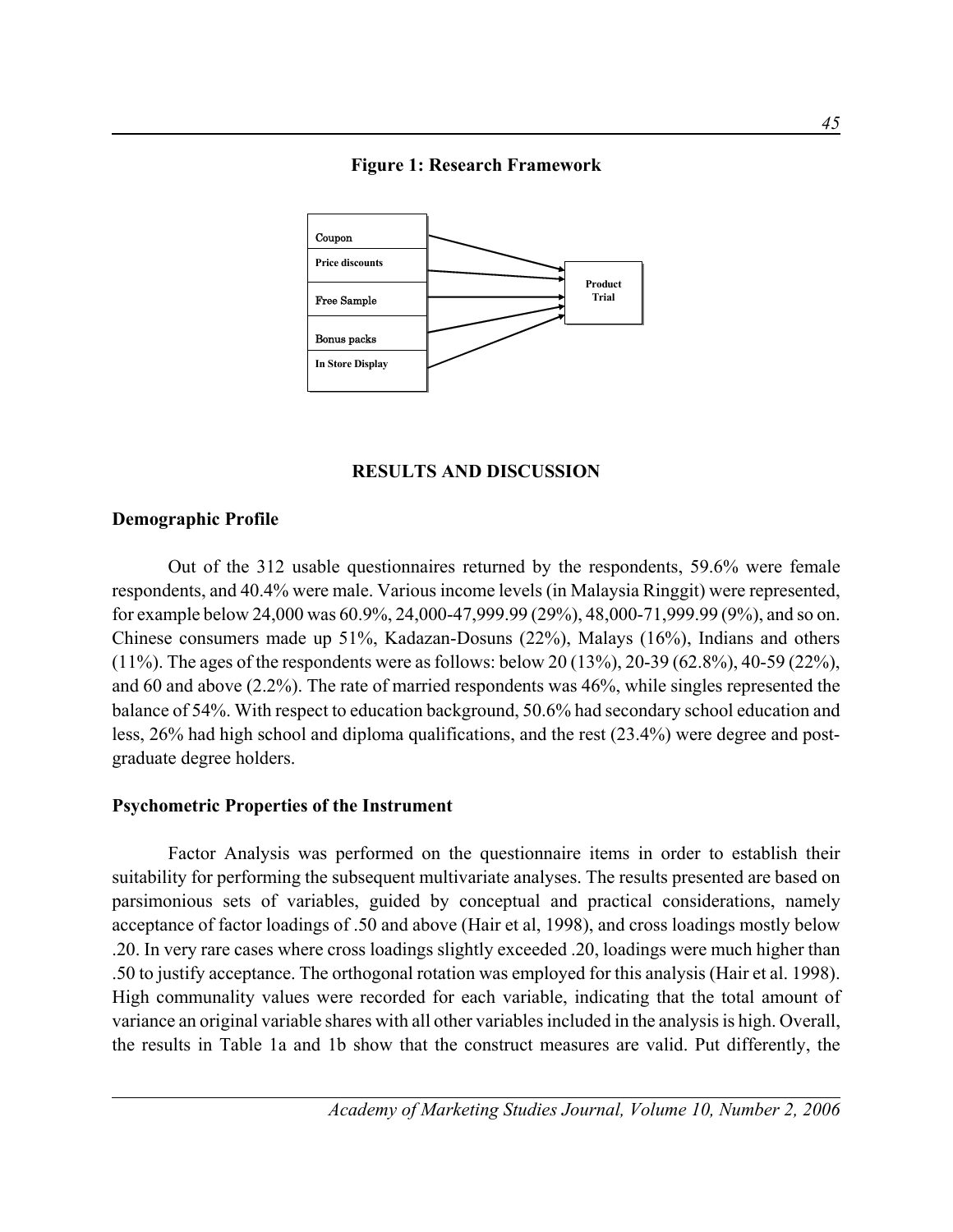measures define the concept of study very well. Table 1 shows the factor loadings and crossloadings, Eigenvalues, and Variance of the dimensions under examination.

|                                               | Table 1a: Factor Results for the Independent Dimensions | <b>Loadings and Cross Loadings</b> |      |                |      |                |
|-----------------------------------------------|---------------------------------------------------------|------------------------------------|------|----------------|------|----------------|
|                                               | F1                                                      | F2                                 | F3   | F <sub>4</sub> | F5   | F <sub>6</sub> |
| F1 - Free Sample                              |                                                         |                                    |      |                |      |                |
| Free sample 1                                 | .723                                                    | .219                               | .152 | .172           | .079 | .161           |
| Free sample 2                                 | .742                                                    | .170                               | .189 | .130           | .130 | .151           |
| Free sample 3                                 | .716                                                    | .129                               | .205 | .169           | .108 | .066           |
| Free sample 4                                 | .746                                                    | .165                               | .155 | .120           | .138 | .117           |
| Free sample 5                                 | .757                                                    | .222                               | .172 | .144           | .088 | .135           |
| (Eigenvalue = $8.98$ ; Variance = $30.95\%$ ) |                                                         |                                    |      |                |      |                |
| F <sub>2</sub> – Bonus Pack                   |                                                         |                                    |      |                |      |                |
| Bonus pack 1                                  | .120                                                    | .801                               | .163 | .062           | .009 | .124           |
| Bonus pack 2                                  | .105                                                    | .848                               | .083 | .011           | .053 | .103           |
| Bonus pack 3                                  | .233                                                    | .703                               | .257 | .118           | .124 | .087           |
| Bonus pack 4                                  | .269                                                    | .710                               | .143 | .127           | .309 | .064           |
| Bonus pack 5                                  | .254                                                    | .734                               | .211 | .156           | .137 | .075           |
| (Eigenvalue = $2.76$ ; Variance = $9.52\%$ )  |                                                         |                                    |      |                |      |                |
| F3 - Price Discount                           |                                                         |                                    |      |                |      |                |
| Price discount 1                              | .147                                                    | .216                               | .706 | .088           | .102 | .161           |
| Price discount 2                              | .135                                                    | .129                               | .726 | $-.049$        | .154 | .184           |
| Price discount 3                              | .126                                                    | .175                               | .739 | .086           | .193 | .062           |
| Price discount 4                              | .275                                                    | .065                               | .726 | .081           | .190 | .018           |
| Price discount 5                              | .177                                                    | .204                               | .792 | .091           | .162 | .017           |
| (Eigenvalue = 2.18; Variance = $7.52\%$ )     |                                                         |                                    |      |                |      |                |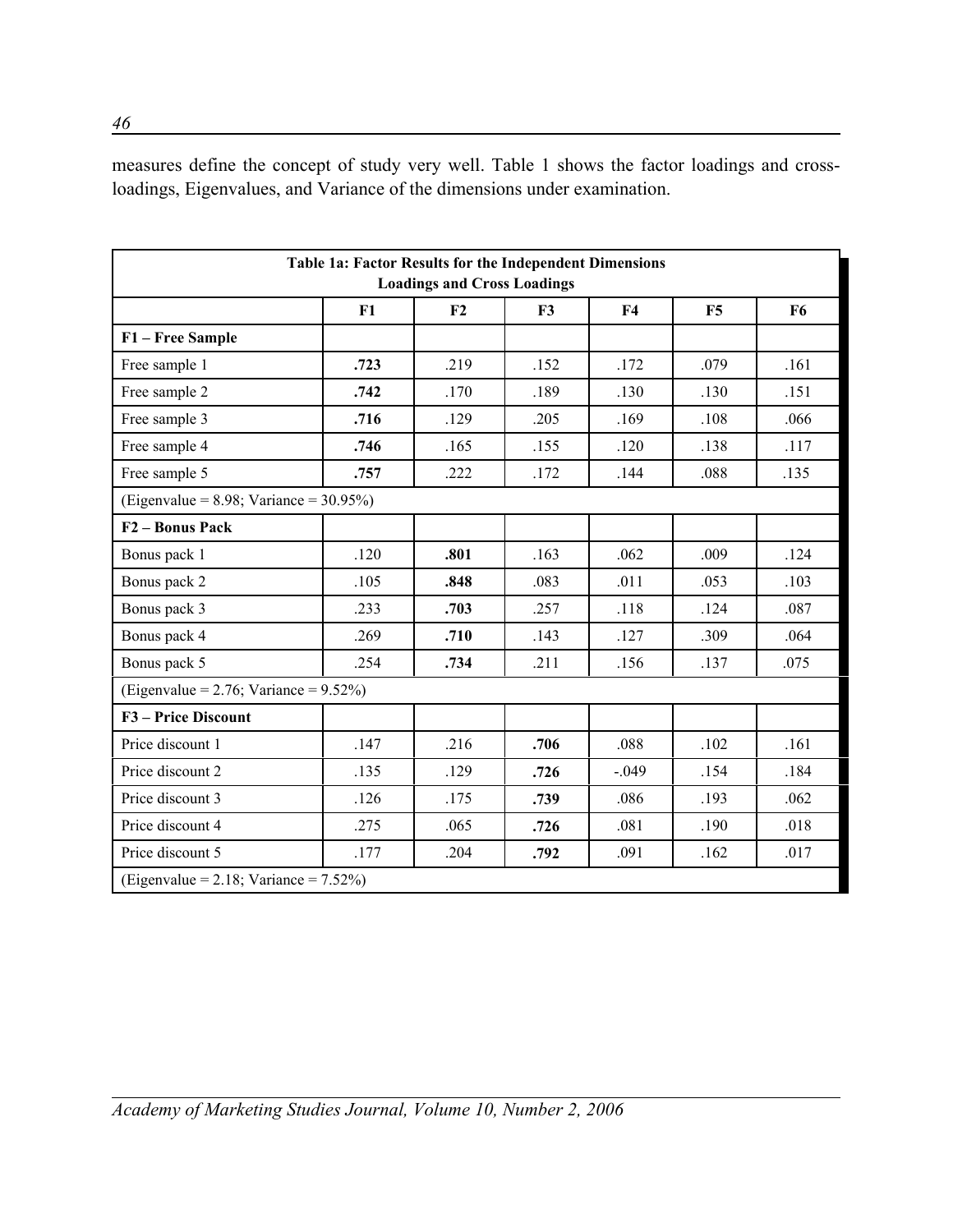| Table 1a: Factor Results for the Independent Dimensions<br><b>Loadings and Cross Loadings</b> |         |      |                |                |         |                |  |
|-----------------------------------------------------------------------------------------------|---------|------|----------------|----------------|---------|----------------|--|
|                                                                                               | F1      | F2   | F <sub>3</sub> | F <sub>4</sub> | F5      | F <sub>6</sub> |  |
| F4 - In-store Display                                                                         |         |      |                |                |         |                |  |
| In-store display 1                                                                            | .095    | .113 | .112           | .760           | .019    | .087           |  |
| In-store display 2                                                                            | .213    | .069 | .066           | .819           | .065    | .033           |  |
| In-store display 3                                                                            | .193    | .074 | .014           | .789           | .179    | .151           |  |
| In-store display 4                                                                            | .203    | .073 | .049           | .847           | .128    | .150           |  |
| (Eigenvalue = $2.04$ ; Variance = $7.03\%$ )                                                  |         |      |                |                |         |                |  |
| $F5 - Coupon$                                                                                 |         |      |                |                |         |                |  |
| Coupon 1                                                                                      | .024    | .098 | .057           | $-0.046$       | .729    | .258           |  |
| Coupon 2                                                                                      | .139    | .119 | .054           | $-.031$        | .726    | .148           |  |
| Coupon 3                                                                                      | .095    | .052 | .197           | .212           | .671    | $-.074$        |  |
| Coupon 4                                                                                      | .136    | .126 | .206           | .137           | .691    | $-.001$        |  |
| Coupon 5                                                                                      | .098    | .065 | .315           | .169           | .733    | .000           |  |
| (Eigenvalue = $1.67$ ; Variance = $5.78\%$ )                                                  |         |      |                |                |         |                |  |
| F6 - Trial                                                                                    |         |      |                |                |         |                |  |
| Trial 1                                                                                       | .085    | .055 | .121           | .038           | .253    | .724           |  |
| Trial 2                                                                                       | .124    | .082 | .149           | .026           | .057    | .787           |  |
| Trial 3                                                                                       | .234    | .051 | .046           | .116           | $-.001$ | .782           |  |
| Trial 4                                                                                       | .154    | .172 | .045           | .212           | .012    | .731           |  |
| Trial 5                                                                                       | $-.095$ | .104 | .047           | .049           | .022    | .534           |  |
| (Eigenvalue = 1.47; Variance = $5.08\%$ )                                                     |         |      |                |                |         |                |  |
| Total Variance = $66\%$                                                                       |         |      |                |                |         |                |  |

A total of 29 items loaded on 6 factors. Factors 1 to 5 contain items measuring free sample, bonus pack, price discount, in-store display, and coupon. Five items were used in each case (save for Factor 4) for example: (1) If a brand offers (free sample/bonus pack/price discount/in-store display/coupon); that could be a reason for me to buy it,  $(2)$  When I buy a brand that offers (free sample/bonus pack/price discount/coupon), I feel I am getting a good buy; (3) I have favourite brands, but most of the time I buy a brand that offers (free sample/bonus pack/price discount/instore display/coupon); (4) One should try to buy a brand that offers (free sample/bonus pack/price discount/in-store display/coupon); and (5) compared to most people, I am more likely to buy brands that offer free (free sample/bonus pack/price discount/in-store display/coupon). Factor 4 has four items only, because of the omission of item 2, which is considered irrelevant with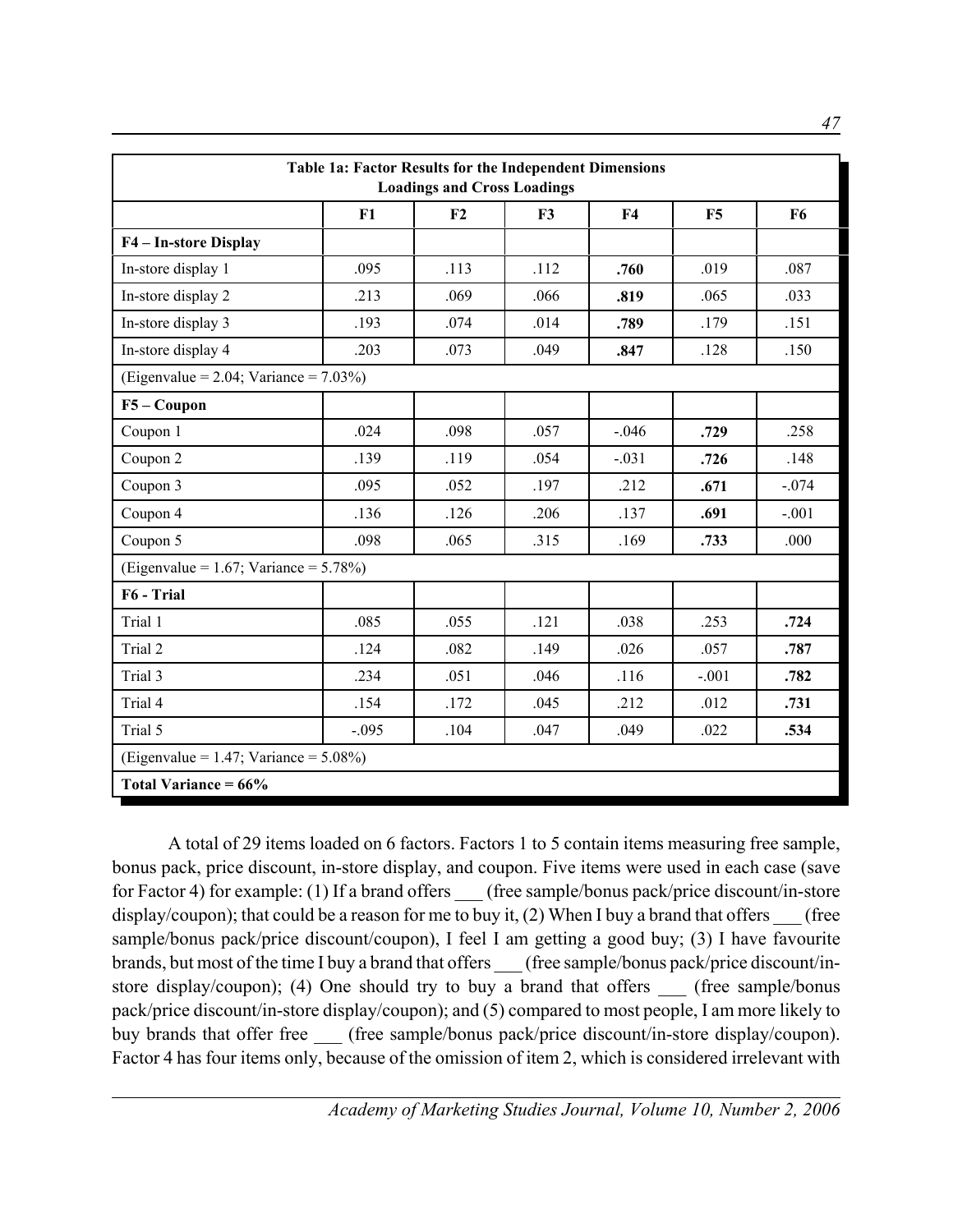respect to in-store display. Factor 6 has five items measuring trial, for example, coupon enables me to buy a product, which I have not tried before, price discount makes me to buy a product, which I have not tried before, etc. Total variance explained is 66% and item loadings are quite high, hence, there is high validity for the constructs measures.

Although the observed patterns of item loadings were similar for both Varimax (adopted in this study) and Oblique rotation (alternative technique), providing grounds to assume that the instruments are consistent, the internal consistency of the instruments were further tested via reliability analyses. Cronbach's alpha test was used to ensure the reliability of the variables. For sales promotional tools, the results indicate acceptable values: coupon ( $\alpha$ =0.81), price discount ( $\alpha$ = 0.86), free sample ( $\alpha$ = 0.87), bonus pack ( $\alpha$ =0.88), and in-store display ( $\alpha$ = 0.87). The Cronbach's alpha value for product trial is 0.81. Mean score for all dimensions are as follows: coupon (2.99), price discount (3.67), free sample (3.08), bonus pack (3.28), in-store display (2.84), product trial  $(3.22)$ .

| <b>Table 2: Descriptive and Reliability Analysis Results</b> |              |      |      |                                 |
|--------------------------------------------------------------|--------------|------|------|---------------------------------|
| Variables                                                    | No. of Items | Mean | S/D  | Cronbach's Alpha<br>Coefficient |
| Coupon                                                       |              | 2.99 | 0.77 | 0.81                            |
| Price Discount                                               |              | 3.67 | 0.75 | 0.86                            |
| Free Sample                                                  |              | 3.08 | 0.81 | 0.87                            |
| Bonus Pack                                                   |              | 3.28 | 0.77 | 0.88                            |
| In-store Display                                             |              | 2.84 | 0.84 | 0.87                            |
| Product Trial                                                |              | 3.22 | 0.73 | 0.81                            |

## **Relationship among Constructs**

Table 3 shows the results of the regression analysis used to determine the relationship between the promotional strategies and product trial. Standardized beta coefficients are reported all through, as standardized regression coefficients allow for a direct comparison between coefficients as to their relative explanatory power of the dependent variable (Hair et al. 1998).

The above results show that coupon, price discount, free sample, bonus pack, and in-store display contribute significantly ( $F = 25.22$ ;  $p = .000$ ) and predict approximately 30% of the variations in product trial. The 30% explanation is considered good for a behavioural science research. Further examination of the results shows that price discount ( $t = 2.334$ ;  $p = .020$ ), free sample ( $t = 3.483$ ;  $p = .001$ ), and in-store display ( $t = 4.322$ ;  $p = .000$ ) are significantly associated with product trial at 5% significance level. Bonus pack is moderately associated with product trial  $(t = 1.900; p = .058)$ . Hence there is enough evidence to accept hypotheses 2, 3, 4 and 5. The results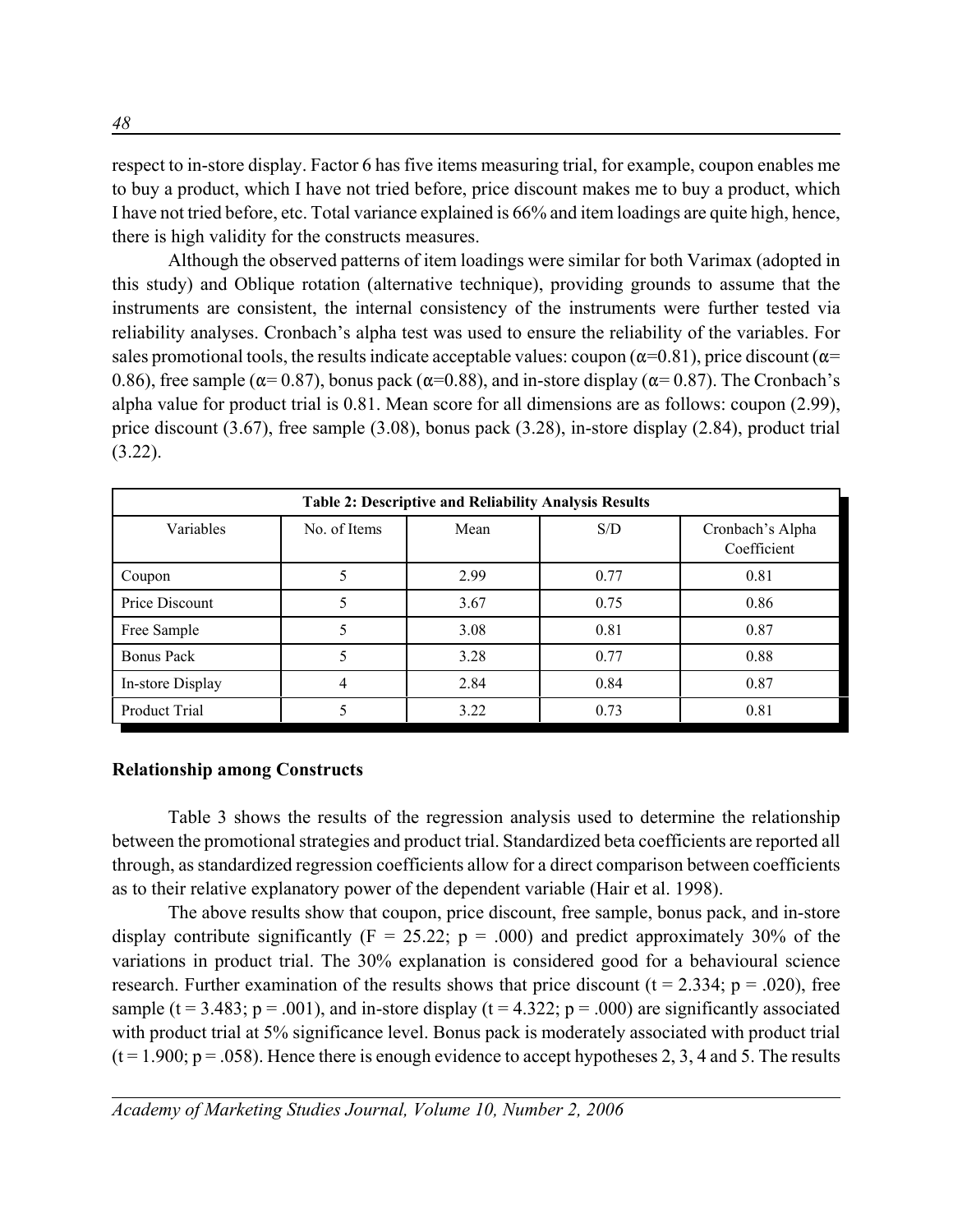indicate that in-store display is the strongest predictor of product trial followed by free sample, price discount and bonus pack. There is no significant relationship between coupon and product trial (t  $= 0.401$ ,  $p = 0.69$ ) at 5% significance level, which leads to rejection of hypothesis 1. Therefore, it is conclusive that coupon is not a strong determinant of product trial among the respondents. This may be because of the sparse use of coupon as a promotional strategy by marketers in Malaysia. As a most rarely used promotional tool in Malaysia, many consumers may not be familiar with it compared to other promo-tools.

| <b>Table 3: Promotional Tools and Product Trial</b> |                              |                 |         |  |
|-----------------------------------------------------|------------------------------|-----------------|---------|--|
| Independent variables                               | Beta coefficients            | t-value         | p-value |  |
| Constant                                            |                              | 5.932           | 0.000   |  |
| Coupon                                              | 0.023                        | 0.401           | 0.689   |  |
| Price discount                                      | 0.143                        | 2.334           | 0.020   |  |
| Free sample                                         | 0.218                        | 3.483           | 0.001   |  |
| Bonus pack                                          | 0.114                        | 1.900           | 0.058   |  |
| In-store display                                    | 0.234                        | 4.322           | 0.000   |  |
|                                                     | $R^2 = .29$<br>$4F = 25.218$ | Sig. $F = .000$ |         |  |

The results of this study provide some useful information on the impact of the five promotional tools on consumer buying behaviour (product trial). With respect to consumer proneness to sales promotions, the results show that in-store display plays a significant role in shaping consumer product trial reaction. Moreover, the results of this study show that free sample and price discount play significant roles in influencing consumer product trial behaviour. This finding is consistent with the views of Blackwell et al. (2001). Another sales promotional tool that has important effect is bonus pack. Bonus pack is instrumental in increasing consumer trial of a brand, thus, the more of the product included at no extra cost, the greater the likelihood of consumers buying the product for trial. Although, the effect of bonus pack on product trial is lower than other promotional tools such as in-store display, free sample, and price discount, bonus pack remains a useful marketing tool.

Contrary to some earlier findings (e.g. Banks 2003; Blackwell et al. 2001), coupon in this study does not have significant effect on product trial. This could be as a result of the respondents' poor familiarity with the use of coupons. In fact in Malaysia, the use of coupons as a promotional strategy is not as common as the use of other promotional tools. Marketers in Malaysia very seldom use coupons, resulting in the tool's unpopularity among Malaysian consumers. Zajonc (1980) had earlier shown that exposure to a stimulus enhances a person's attitude toward it.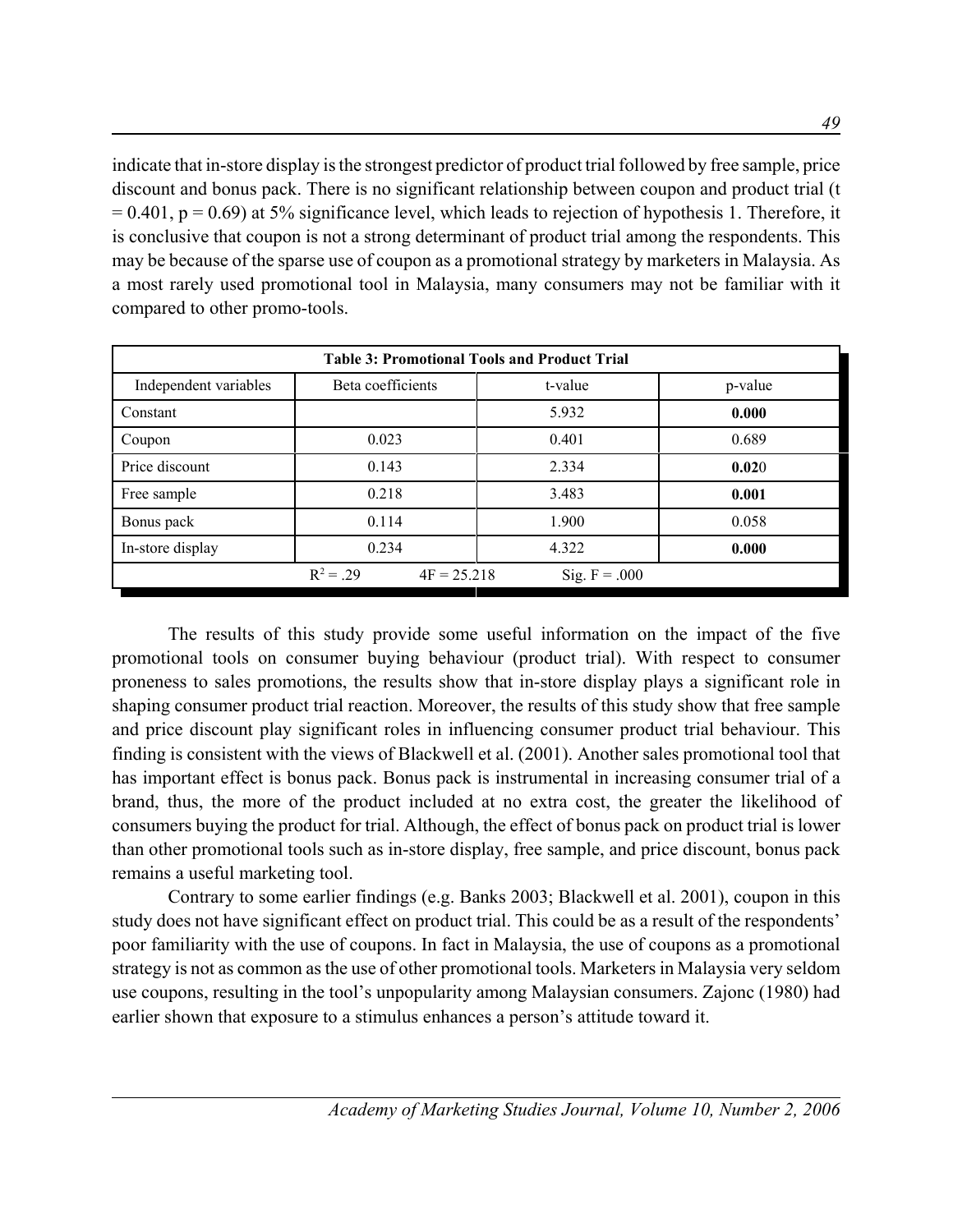# **Control**

The control procedures applied in this study include the following: (1) examination of the role of familiarity with each promotional tool on the impact (or lack of it) of the tool on product trial; and (2) examination of potential confounding effects of respondents' education and income levels.

Firstly, to examine whether consumer familiarity with particular promotional tool is what explains its effectiveness, the study controlled for this factor. From the result in Table 4 below, it can be said that the weak impact of coupon on trial is attributable to the unfamiliarity of Malaysian customers with coupon. This may have resulted from the seldom use of this tool by marketers in Malaysia.

| Table 4: The Role of Familiarity on the Effectiveness of Tools |          |       |  |  |
|----------------------------------------------------------------|----------|-------|--|--|
| Variables                                                      | В        | Sig.  |  |  |
| Coupon*Familiarity                                             | 0.779    | 0.017 |  |  |
| Price Discount* Familiarity                                    | 0.068    | 0.874 |  |  |
| Sample* Familiarity                                            | $-0.28$  | 476   |  |  |
| Bonus Pack* Familiarity                                        | $-0.457$ | 0.236 |  |  |
| In-store Display* Familiarity                                  | 0.356    | 0.237 |  |  |
| $R^2$                                                          | 0.289    |       |  |  |

Further analysis confirms that familiarity is a key issue in coupon-trial relationship. Taking coupon use at below median and above median (inclusive), the corresponding values were assigned 1 and 2 respectively. Similarly, taking familiarity with coupon at below median and above median (inclusive), 0 and 1 were assigned. By plotting the graph of these dimensions, the resulting levels of product trial for different levels of coupon usage and familiarity with the tool are as shown in Figure 2.

Figure 2 shows that customers, who are familiar with coupon, increase product trial as more coupon are offered. In other words, the behavioural responses of highly coupon-familiar customers are greater than the responses of those who are not familiar with the tool.

# **Potential Confounding of Education and Income Divide**

There are several important demographic variables that could potentially confound observed relationships depending on the nature of the study. These are level of education, age, gender, and income (Minton & Schneider 1980; Praeger 1986; Kite 1996; Morris & Venkatesh 2000). With respect to responding to promotional tools, the most important covariates are those whose inclusion might theoretically eliminate observed moderation effects, such as income and education. This is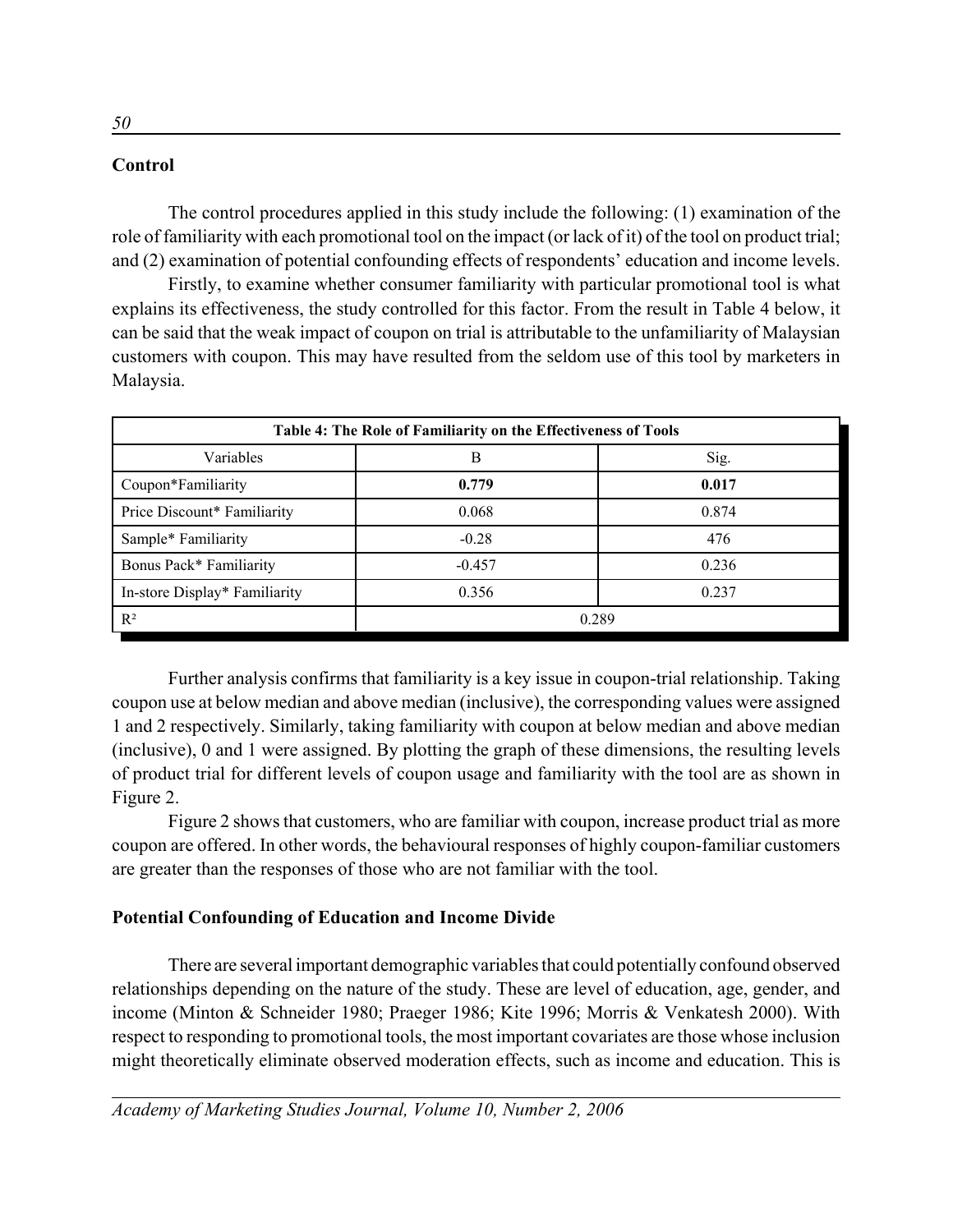because high-income earners may be less interested in few dollar savings than their lower income counterpart; hence, they may be less responsive compared to the low-income group. In addition, since education and income are positively correlated, similarly more educated consumers may be less responsive to promotional tools than their less educated counterpart. Thus, in this research it is necessary to evaluate and control for possible confounding effect of education and income.



**Figure 2: Trial at Different Levels of Coupon Use and Familiarity with the Tool**

Before the control mechanism was applied, the two demographic variables, which originally had more than two groups, were recoded into two groups for ease of understanding. Thus, educational levels were re-grouped into non-graduates and graduates, and income into low-mid and high-income earners. In order to introduce the recoded demographic dimensions into the regression model, dummy variables were created for the groups (Hair et al. 1998). In creating the dummy variables, the first step was to determine the number of dummy variables, which is simply  $k - 1$ , where k is the number of levels of the recoded variable. In this instance  $1(2-1)$  dummy variable was created as follows: non-graduate (0), graduate (1); and low-mid income (0), high-income (1). The results of the controlled hierarchical regression analyses are presented in Table 5 below. These results are compared with the uncontrolled results in Table 3 above.

The results in Table 5 show that education and income levels are not confounds. In all the cases, the demographic variables have no significant relationship with the dependent dimension. By introducing each demographic variable in the 2nd stage of the hierarchical regression, it was found (as shown in Table 5) that the significant impacts witnessed in the price discount-trial, sample-trial, bonus pack-trial, and display-trial relationships (see Table 3) remain significant, and the non-significant effect in the coupon-trial relationship remains insignificant after controlling for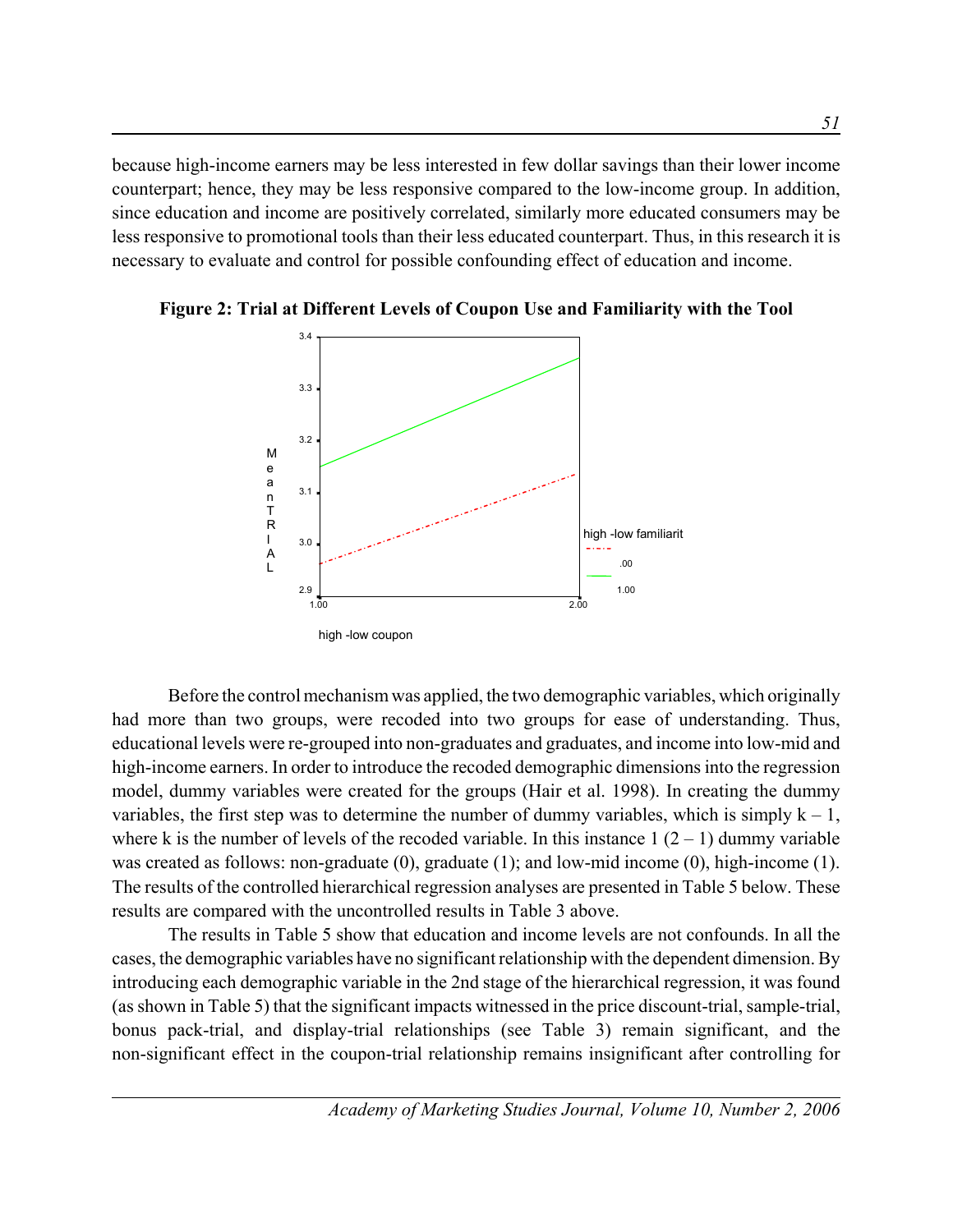potential confounds. This shows that there is no confounding effect. If education or income is confounding the results, when controlled, the significant effects will become non-significant, and the non-significant effect will become significant.

#### **LIMITATIONS AND FUTURE RESEARCH**

Like any empirical research, there are few limitations to this study. First, only one product category (low involvement products) was considered in this study (which is a pioneer in the Malaysian context), leaving out high involvement products, which are somewhat noted for their poor responses to promotional tools. An interesting future research direction is to estimate the effectiveness of these promotional tools in high involvement product situations. Since some scholars believe that high involvement products are not as responsive as low involvement products to promotional tools, it is needful to verify this view in Malaysia. This future research will help to increase present knowledge in this area by providing empirical support for or refuting the above supposition. Additionally, future research may take a comparative approach between the high and low involvement products to see if they equally or differentially respond to promo tools, and if the former is statistically less responsive than the latter in the Malaysian context.

There is still an urgent need to investigate the impact of other promotional tools on product trial because research in this area is still inconclusive. Beside the five promotional tools (i.e., coupon, price discount, free sample, bonus pack, and in-store display) that were examined in this study, future research may investigate other types of sales promotions (e.g., contests, refund) on product trial. In addition, studies that utilize data compiled by retailers that track buying and sales promotion participation habits across various tools will add much value since it is based on hard data rather than perceptions.

#### **CONCLUSIONS AND IMPLICATIONS**

This research has important implications on theory. The framework provides new insights into the understanding of sales promotional strategies and their impacts on Malaysian customers' behavioural responses in low involvement product setting. In addition, it helps to explain the role of familiarity with sales promotion tools. Malaysian consumers respond more to free sample, price discount, in-store display, and bonus pack than coupon. A plausible explanation for the weak influence of coupon is poor familiarity with the tool. This research shows the linkages among various promotional tools and product trial, and thereby helps to better understand how Malaysian consumers respond to various promotional tools offered by marketers. This is an important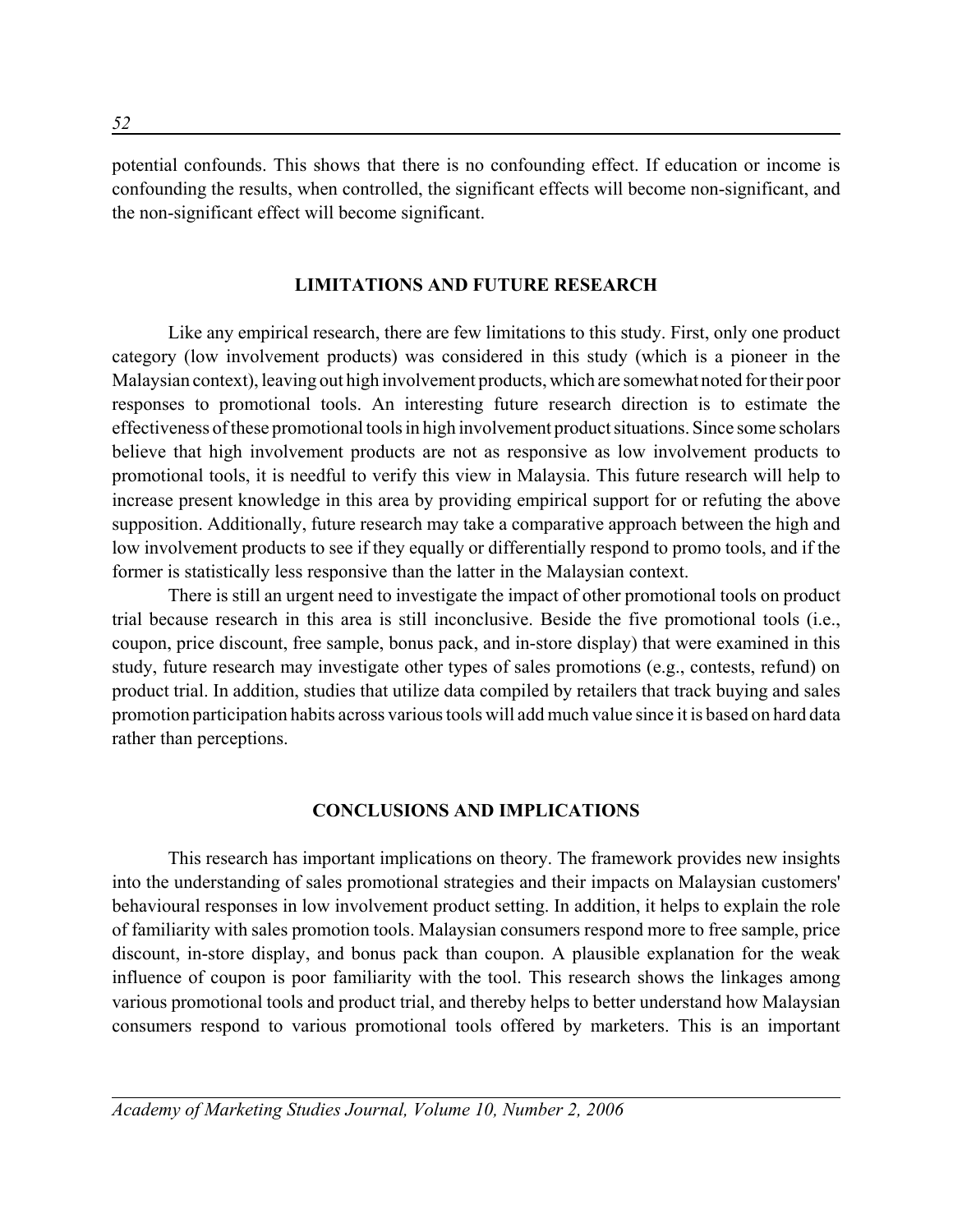**Table 5: Testing for Potential Confounding of Demography** Interaction Terms with Education controlled Dependent Variable - Trial beta p-value  $\text{Coupon}$  .041 .477 Price Discount ... 138 .025  $\text{Sample}$  .238 .000 Bonus Pack  $.064$ In-store Display .245 .000  $E$ ducation  $.143$ Interaction Terms with Income controlled Dependent Variable - Trial beta p-value  $\text{Coupon}$  .022 .693 Price Discount ... 019  $\text{Sample}$  .223 .000 Bonus Pack .112 .064 In-store Display .000  $1$   $0.029$   $0.563$ 

contribution to the body of knowledge in this field and in Malaysia in particular, being one of the pioneer studies in this area in Malaysia.

The results also have important implications for practitioners. One of the major implications of this research is that firms can increase sales by offering the right promotional tools to attract trial customers. Therefore organisations should carefully plan their promotional strategies, and allocate promotional budget over the different promotion tools, giving preference to the more effective tools. Promotions that emphasize in-store display, free sample, price discount, and bonus pack are likely to be more effective than coupon.

Second, the findings indicate that in-store display proneness has the strongest effect on product trial compared to other sales promotional tools. Attractive in-store display practices are necessary to gain the greatest sales from product trial. Third, (as shown in the results) bonus pack, free sample, and price discount significantly affect product trial, albeit the determinant power of bonus pack is the lowest among other promotional tools. Thus, one of the ways to improve the determinant power of bonus pack is to keep a regular pack along side with a bonus pack on the shelves, in order to enable consumers to make comparison. Such opportunity for a comparative observation will help to enhance the credibility of the tool and consumers' confidence in it. With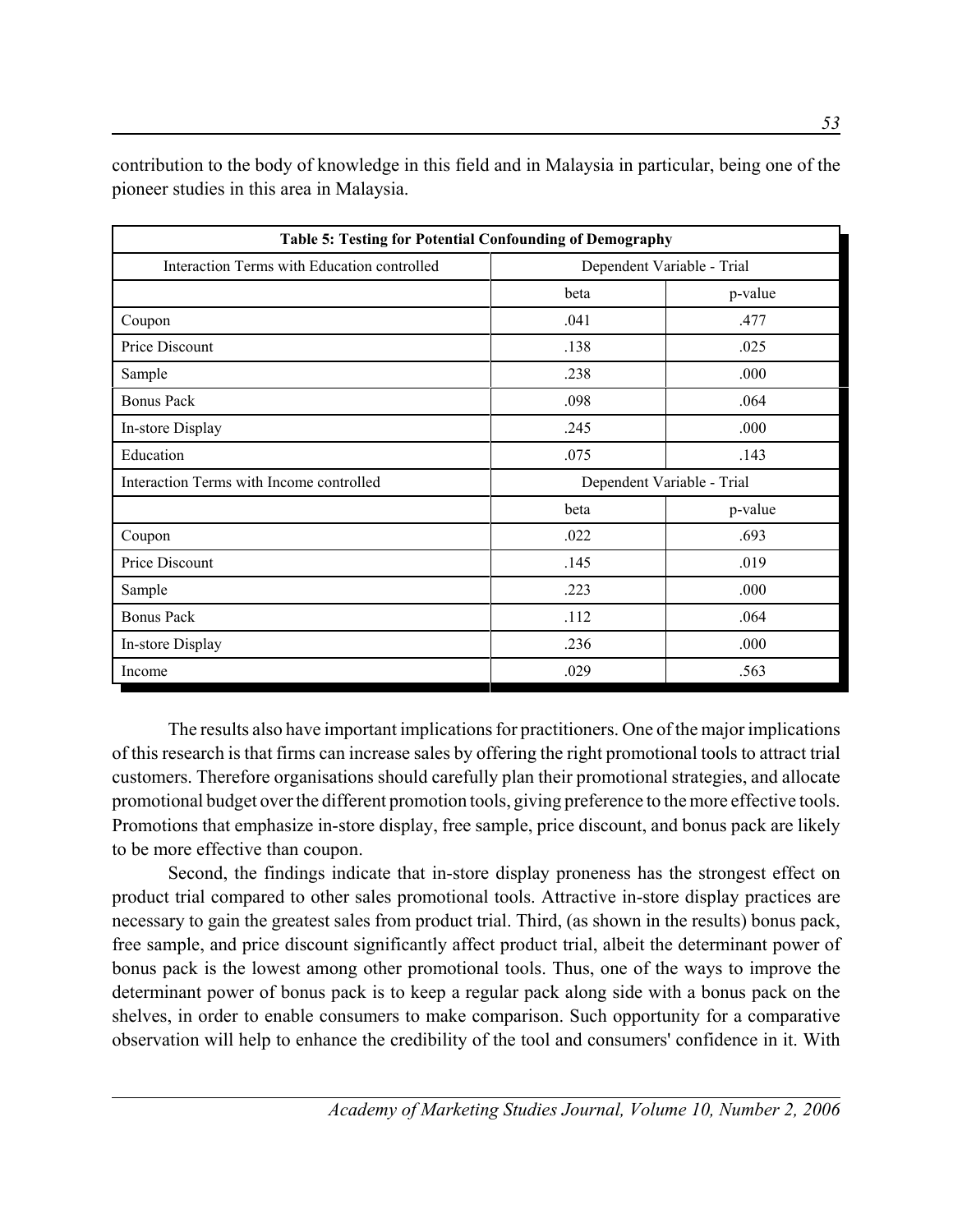regard to free sample and price discount, sellers should continue to apply them because of their robust influences on product trial.

Fourth, the findings show that coupon have no significant effect on product trial. This is largely due to consumers' unfamiliarity with the tool. Thus, it is suggested that manufacturers and retailers should use more of coupons in their promotional efforts, with longer redemption period, prior to which they should create greater awareness of the benefits of coupons and how they could be redeemed. This will help ignorant customers to be better informed about coupons and their uses. Another probable reason for the poor influence of coupon may be because coupons provide less shopping convenience benefits, require more skill and effort than buying a product on sale. For example keeping the coupon and redeeming it before expiring date, searching for a product that has coupon, matching coupons with brands, etc can be cumbersome and time consuming. In the other hand, price discount, free sample, bonus pack, and in-store display can provide greater shopping convenience benefit.

Lastly, it is important to note that the outcome of this research, that is, the observed significant and non-significant relationships among the independent and dependent variables are not confounded by respondents' educational and income levels. In other words, these observations hold true, irrespective of the level of education or income of the respondents, hence the results are generically applicable to all income and educational groups.

#### **REFERENCES**

- Banks, P. (2003). Store was set to rage on. *Ireland's Marketing Monthly. 14*(8), online, available at: http://www.marketing.ie/sep03/article4.htm.
- Bawa, K. & Shoemaker, R.W. (1987). The effects of a direct mail coupon on brand choice behavior. *Journal of Marketing Research. 24*, 370-376
- Bawa, K. & Shoemaker, R.W. (1989). Analyzing Incremental Sales from a Direct Mail Coupon Promotion. *Journal of Marketing. 53* (3), 66-76.
- Blackwell, R.D., Miniard, P.W. & Engel, J.F. (2001). Consumer Behavior, (9<sup>th</sup> Edition). Fort Worth, TX: Harcourt College Publishers.
- Blattberg, R.C. & Neslin, S.A. (1990). *Sales Promotion: Concepts, Methods, and Strategies*. N.J.: Prentice Hall.
- *Brandweek,* (1994). Promotional influence spurs buyers to try something new. *Brandweek. 35* (12): 32-34.
- Chandon, P., Laurent, G., & Wansink, B. (2000). A Benefit Congruency Framework of Sales Promotion Effectiveness. *Journal of Marketing. 64* (4): 65-81.
- Cook, A. (2003). How to cash in on the coupon craze. *Incentive Business*. Jun/Jul: 3

*Academy of Marketing Studies Journal, Volume 10, Number 2, 2006*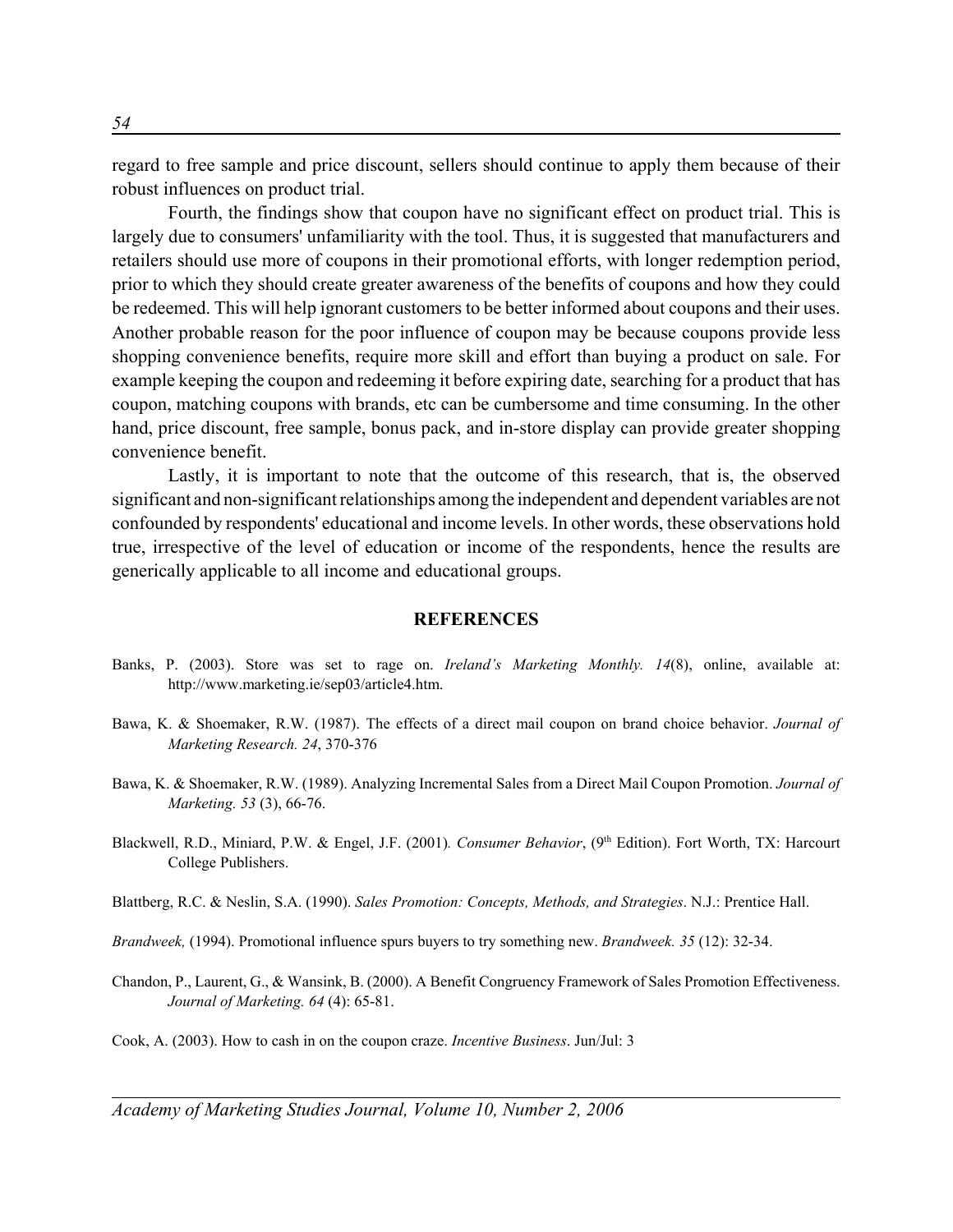Darks, M.C. (2000). Calling all Coupon Clippers. *Business News New Jersey. 13*(13): 16.

- Ehrenberg, A.S.C., Hammond, K. & Goodhardt, G.J. (1994). The after-effects of price related consumer promotions. *Journal of Advertising Research. 34* (4): 11-21.
- Fill, C. (2002). *Marketing Communications: Contexts, Strategies and Applications*, (3rd Edition). Italy: Pearson Education Limited.
- Gardener, E. & Trivedi, M. (1998). A communication framework to evaluate sale promotion strategies. *Journal of Advertising Research. 38* (3): 67-71
- Garretson, J.A., & Burton, S. (2003). Highly Coupon and Sale Prone Consumers: Benefits Beyond Price Savings. *Journal of Advertising Research. 43* (2), 162-172.
- Gilbert, D.C. & Jackaria, N. (2002). The Efficacy of Sales Promotions in UK Supermarkets: A Consumer View. International Journal of Retail & Distribution Management. 30 (6): 315-322.
- Hair, J.F., Jr., Anderson, R.E., Tatham, R.L., Black, W.C. (1998). *Multivariate Data Analysis*. (5<sup>th</sup> Edition), New Jersey: Prentice Hall, Inc.
- Huff, L.C. & Alden, D.L. (1998). An Investigation of Consumer Response to Sales Promotions in Developing Markets: A Three Country Analysis. *Journal of Advertising Research. 38* (3), 47-56.
- Kardes, F.R. (1999). *Consumer Behavior: Managerial Decision Making*. New York: Addison Wesley Longman.
- Kite, M. (1996). Age, Gender, and Occupational Label, *Psychology of Women Quarterly, 20*, 361-374.
- Lee A. (1963). Sales Promotion Effectiveness Can Be Measured. *Journal of Marketing. 27* (4): 69-70
- Leone, R.P. & Srinivasan, S.S. (1996). Coupon Face Value: Its Impact on Coupon Redemptions, Brand sales, and Brand Profitability. *Journal of Retailing. 73* (3): 273-89.
- Marketingprofs (2004). High Involvement and Low Involvement Products, available at http://www.marketingprofs.com. Site visited on 19/1/05.
- Minton, H.L. & Schneider, F.W. (1980). *Differential Psychology,* Prospect Heights, IL: Waveland Press.
- Morris, M.G. & Venkatesh, V. (2000). Age Differences in Technology Adoption Decisions: Implications for a Changing Workforce, *Personnel Psychology, 53,* 375-403.
- Ong, B.S., Ho, F.N. & Tripp, C. (1997). Consumer perceptions of bonus packs: An exploratory analysis. *Journal of Consumer Marketing. 14* (2): 102-112.
- Percy, L., Rossiter, J.R., & Elliott, R. (2001). *Promotion Tactics. Strategic Advertising Management.* Oxford: Oxford University Press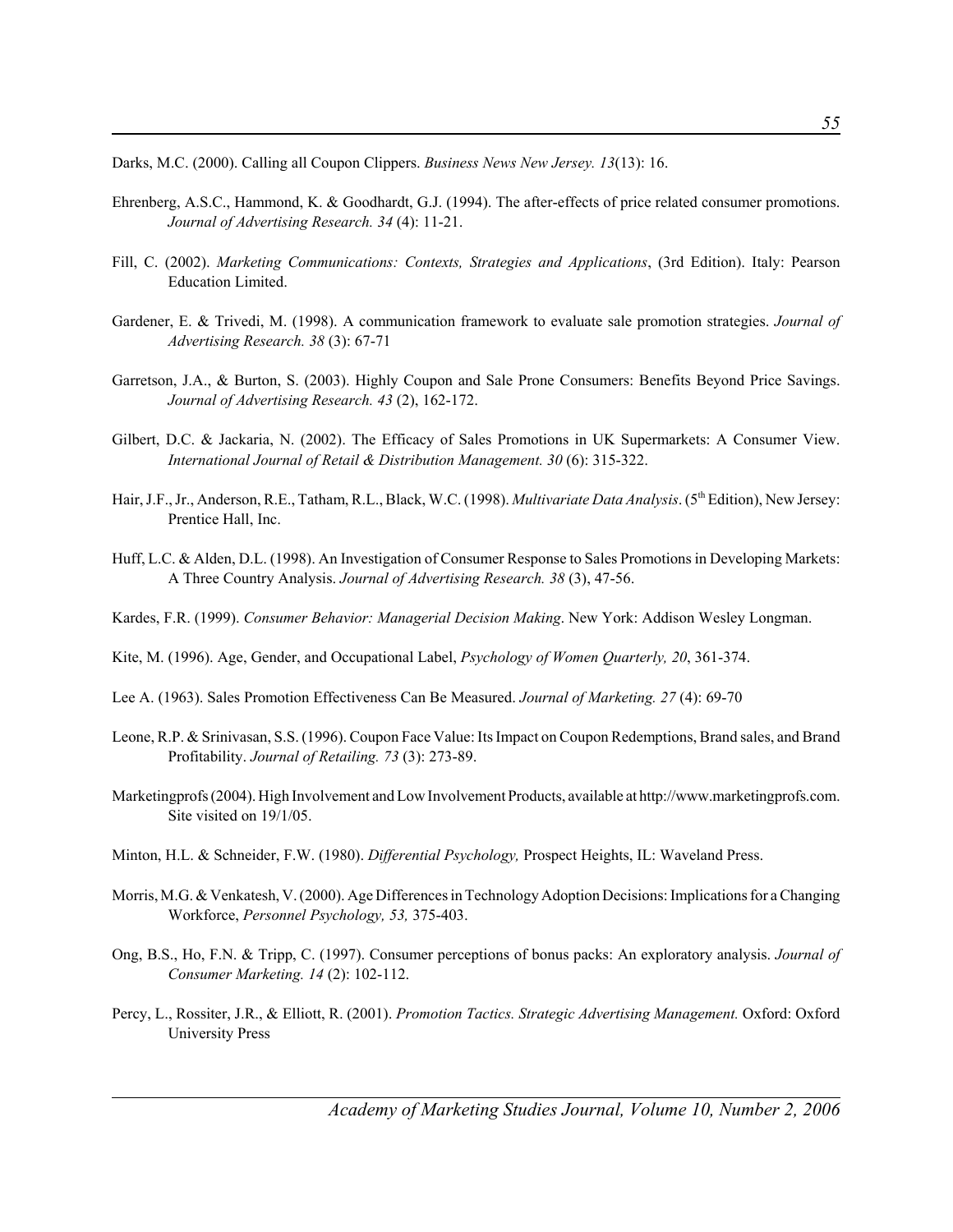Peter, J.P. & Olson, J.C. (1996). *Consumer Behavior and Marketing Strategy*, (4<sub>th</sub> Edition). New York.: Irwin.

- Praeger, K. (1986). Identity Development, Age, and College Experience in Women, *The Journal of Genetic Psychology, 147*(1), 31-36.
- Pramataris, K.C., Vrechopoulos, A.P., & Doukidis, G.I. (2001). The transformation of the promotion mix in the virtual retail environment: An initial framework and comparative study, available at http://www.eltrun.aueb.gr/papers/iec.htm. Site visited on 28/11/04
- Robinson, W.A., & Carmack, L.L. (1997). *Best Sales Promotions*, (6<sup>th</sup> Volume). New York: NTC Business Books.
- Schindler, R.M. (1998). Consequences of perceiving oneself as responsible for obtaining a discount: evidence for smart-shopper feelings. *Journal of Consumer Psychology. 7* (4): 371-392.
- Shimp, T A. (2003). *Advertising, Promotion, and Supplemental Aspects of Integrated Marketing Communications.* (Sixth Edition). United States of America: Thomson South-Western.
- Thomas, R.J. (1993). *New Product Development: Managing and Forecasting for Strategic Success.* U.S.A: John Wiley & Sons, Inc.
- Totten, J.C., & Block, M.P. (1994). *Analyzing Sales Promotion Text & Cases: How to Profit from the New Power of Promotion Marketing*, (2<sup>nd</sup> Edition). U.S.A.: The Dartnell Corporation.
- Wayne, M. (2002). Hitting your target with direct mail coupons. *Marketing Magazine. 107* (22): 19-1/2p.
- Zajonc, R.B. (1980). Feeling and Thinking: Preferences Need No Inferences, (citation) Huff, L.C., & Alden, D.L. An Investigation of Consumer Response to Sales Promotions in Developing Markets: A Three Country Analysis. *Journal of Advertising Research. 38* (3), 47-56.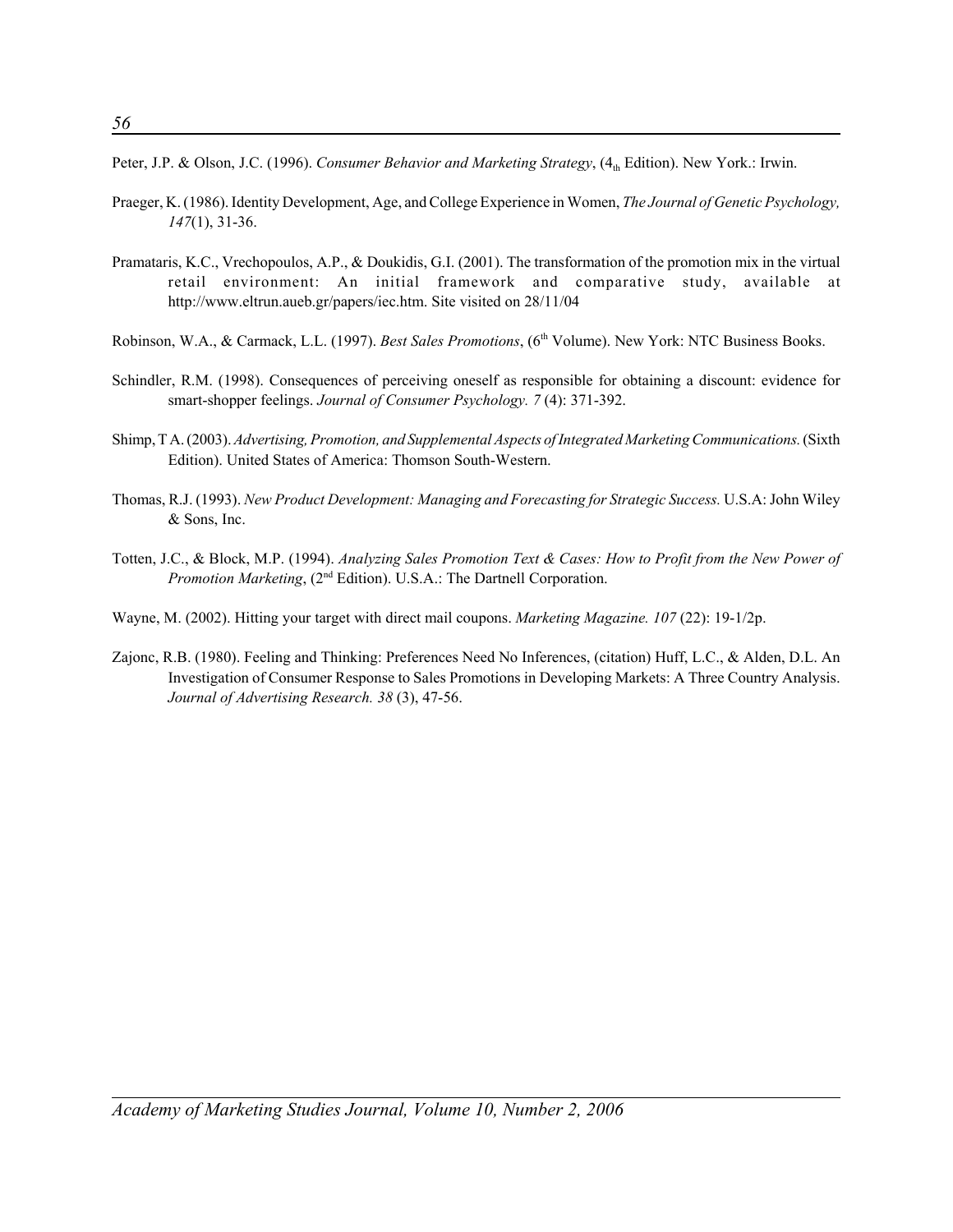# **A TEST OF PROSPECT THEORY IN THE USED CAR MARKET: THE NON-LINEAR EFFECTS OF AGE AND RELIABILITY ON PRICE**

# **Stephen C. Betts, William Paterson University Zinaida Taran, Siena College**

## **ABSTRACT**

*Prospect theory (Kahneman & Tversky, 1979) suggests that consumers compare decision criteria against a reference point when evaluating alternatives. It further posits that consumers are risk seeking for losses (below the reference point) and risk-averse for gains (above the reference point). In this paper we investigate whether consumers behave according to prospect theory in the used car market. We further consider that consumers use available classification schemes and establish separate reference points within each different class of the same product. In this case we test the idea that consumers compare reliability of automobiles using reference points based on age. We find empirical support for the prospect theory predictions that consumers are risk seeking when the reliability of a specific brand/model of a car is below the average for the age category and risk averse when the reliability is above average. The paper concludes with suggestions for alternative reference categories and a discussion of implications for academics and practitioners.*

## **INTRODUCTION**

Prospect theory (Kahneman and Tversky, 1979) explains how people make choices among alternatives (prospects) by comparing them to reference points. The significance of this theory has been recognized by the Nobel Prize awarded to Daniel Kahneman in 2002 "for having integrated insights from psychological research into economic science, especially concerning human judgment and decision-making under uncertainty" (The Nobel foundation, 2002). Traditionally, people's choices were explained and predicted by the expected utility theory (Von Neumann & Morgenstern, 1944) which suggests that individuals make rational choices based on the level of relevant decision criteria (Friedman  $\&$  Savage, 1948). However, the rationality assumptions of the expected utility theory have been empirically shown to be violated on numerous occasions (Slovic & Tversky, 1974). In particular, human choices often depend on the framing of a problem (Tversky & Kahneman, 1986; Hogarth & Reder, 1986), which cannot be explained by the expected utility theory, but follow the propositions of the prospect theory (Kahneman & Tversky, 1979; Shafir, 1999). According to the prospect theory, people do not use the absolute value of the outcome but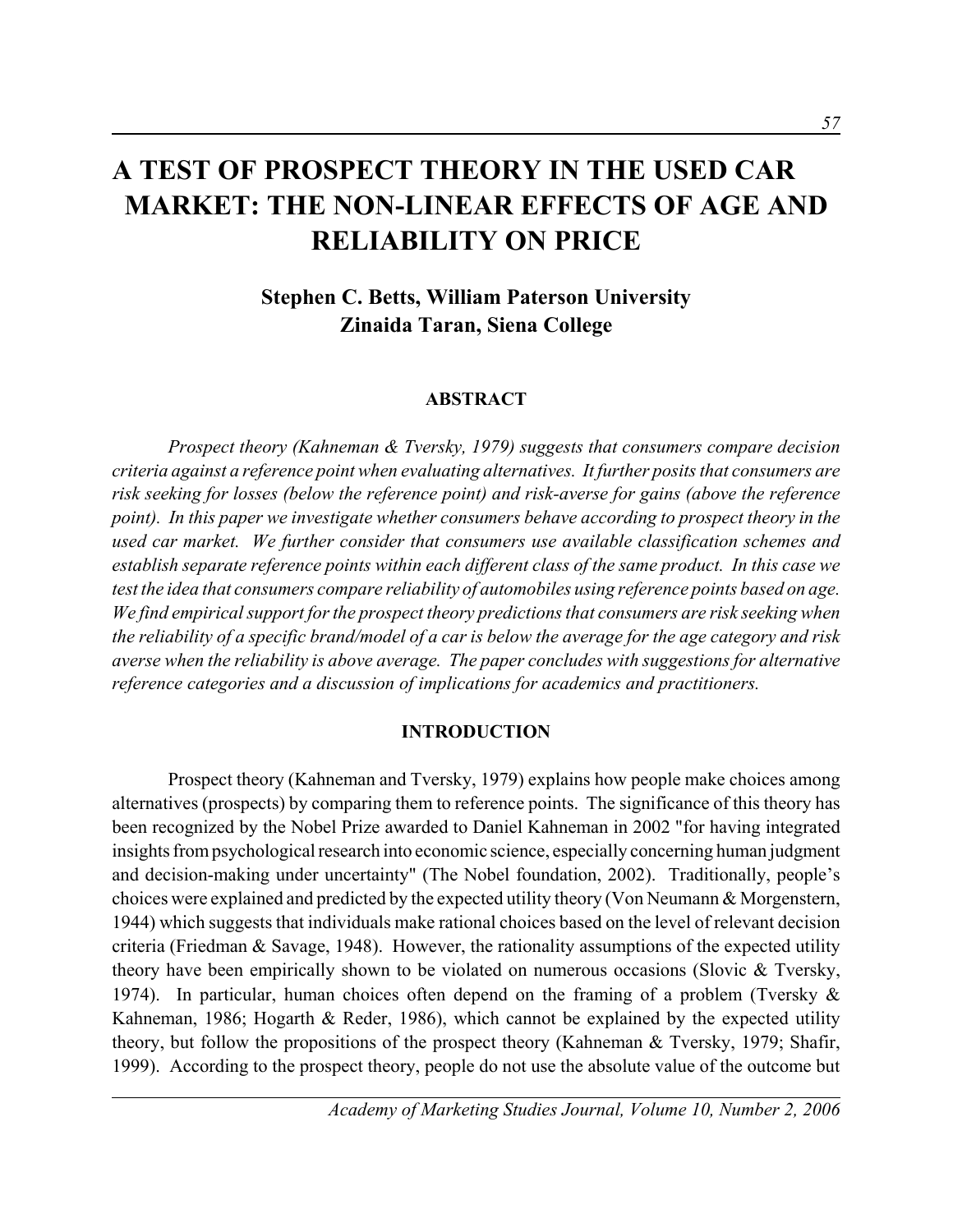rather 'code' the alternative as a gain or a loss relative to a reference point. The resulting losses or gains are then weighed by their perceived probabilities of occurrence, forming a non-linear value function. People approach gains and losses differently, generally acting risk-averse on gains and risk-seeking on losses (Kahneman and Tversky, 1979).

While prospect theory has been widely applied to decisions regarding financial outcomes and time, it has not found much application in relation to choices regarding product quality (Ong, 1994). Given that quality is an important aspect used by the consumers in their evaluations, it is important to study it. However, the difficulty of operationalizing and measuring it has been a major stumbling block on the way to empirical research of decision-making under uncertainty using quality (Ong, 1994).

In our paper, we empirically test the ideas of prospect theory applied to quality in the used car market. We believe that the prices on the used car market are close to the manifestation of the car's utility to the consumer, given that the market is not dominated by few major players and is close to a competitive market. Furthermore, there is plenty of information regarding various aspects of quality of the used vehicles that are readily available to the consumers to base their judgment on and to the inquiring researchers to conduct an empirical investigation. In particular, the data on car's reliability (the aspect of quality related to the car's performing its core function, transportation) lends itself to our research.

We are looking for the non-linear effect of the car's reliability on its price in the used car market as predicted by the prospect theory. We are also investigating two alternative reference points around which the reliability is coded as either a gain or a loss an 'average car' common to all used passenger cars on the market and age specific reference point.

The structure of the paper is as follows. First, we discuss the prospect theory. Then we discuss using the prospect theory in application to quality of products. In the next section we address the market that our study is based on – that of the used durable goods market, in particular, the used car market. Our data collection, sample and methods are addressed next, followed by the analysis and results. The paper concludes with suggestions for further research and implications for practitioners.

## **PROSPECT THEORY**

Nobel-winning prospect theory (Kahneman and Tversky, 1979) is one of the most influential theories of decision-making. It was developed to explain instances where the traditional expected utility theory failed to explain people's choices. Under uncertainty, expected utility theory suggests that people weigh the outcomes by the probabilities of their occurrence. They then choose the one that provides the highest absolute expected value. Thus, a game offering 25% chance of winning a \$1000 and 75% chance of winning nothing is equivalent to a game offering 50% of winning \$2000 and 50% chance of losing \$1500, and both are equivalent to getting \$250 with certainty. However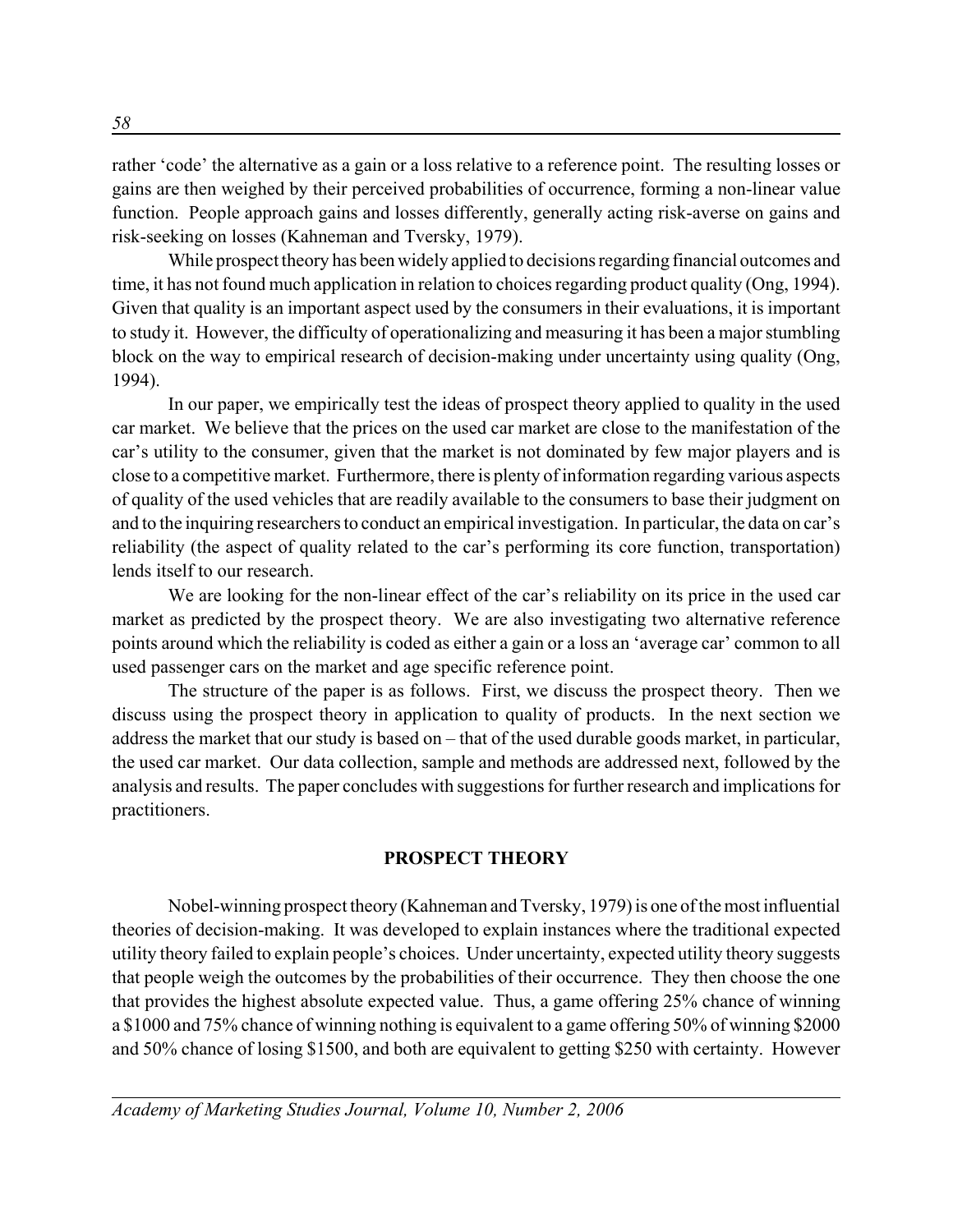individual's judgment has been known to violate the rules of expected utility estimation; for example, it is often heavily influenced by the framing of the situation. Aversion to risk on behalf of some people can still be accounted for within the expected utility theory by assigning some utility to certainty; that is in the above example, both games with uncertain outcomes will be equivalent to less than \$250 for a risk-averse, \$250 for a risk-neutral and more than \$250 for a risk seeking individual. But a seemingly superficial change like change in the framing of the problem cannot, within the assumption of the expected utility theory, change individual risk aversion.

Four substantive assumptions of expected utility theory have been shown to be problematic (Tversky & Kahneman, 1986): 1) cancellation (elimination of outcomes that do not depend on the individual choices from consideration); 2) transitivity (if outcome A is preferred to outcome B, and outcome B to outcome C, then A is preferred to C); 3) dominance (if outcome A is better than others in one state and at least as good as others in other states, it should be chosen); 4) invariance (person's preference does not depend on the presentation of the problem, so, for example, 20% mortality should enter choices in the same way as 80% survival rate).

The assumptions above are violated especially often when their application in a decisionmaking situation is non-transparent. While cancellation is obeyed in a transparent situation, it is violated otherwise. Likewise, when making pairwise choices in non-transparent situations, people violate the assumption of transitivity, thus selecting outcome A over outcome B, B over C, and C over A (Tversky, 1969). When people make choices where the problem was subdivided into smaller steps which did not aggregate in an obvious fashion ("nontransparent dominance" situation), they also violated the assumption of dominance choosing against the outcome that overall is better than others in some states and at least as good as others in other states (Tversky & Kahneman, 1986). People also frequently violate invariance (for example, questions regarding "extra tax for people without children" vs. "tax breaks for people with children" can generate quite lively discussions in one's classroom). These violations of the assumptions of expected utility theory render its descriptions and predictions inaccurate. Prospect theory accounts for the behaviors described above with an alternative model as to how people make choices.

Framing of alternatives (Thaler & Kahneman 1981) is one of the major drivers of choices according to the prospect theory. The process can be briefly described as follows: people 'code' the outcomes of various prospects (alternative outcomes) as either gains or losses relative to some reference point. Then they weigh the resulting gains and/or losses by their subjective probabilities. When weighing the outcomes, they weight gains differently from losses, acting risk-seeking for losses, and risk-averse for gains.

Tversky and Kahneman (1986) also observed what they referred to as a "strong distaste for losses", when people derive more disutility from a loss than they derive utility from an equivalent amount of gain. Thus, the 'pain' from losing \$100 exceeds the 'pleasure' of gaining \$100. The following experiment conducted by Tversky and Kahneman (1986) exemplifies a typical situation where such effects were revealed: respondents have to choose between two treatments, radiation and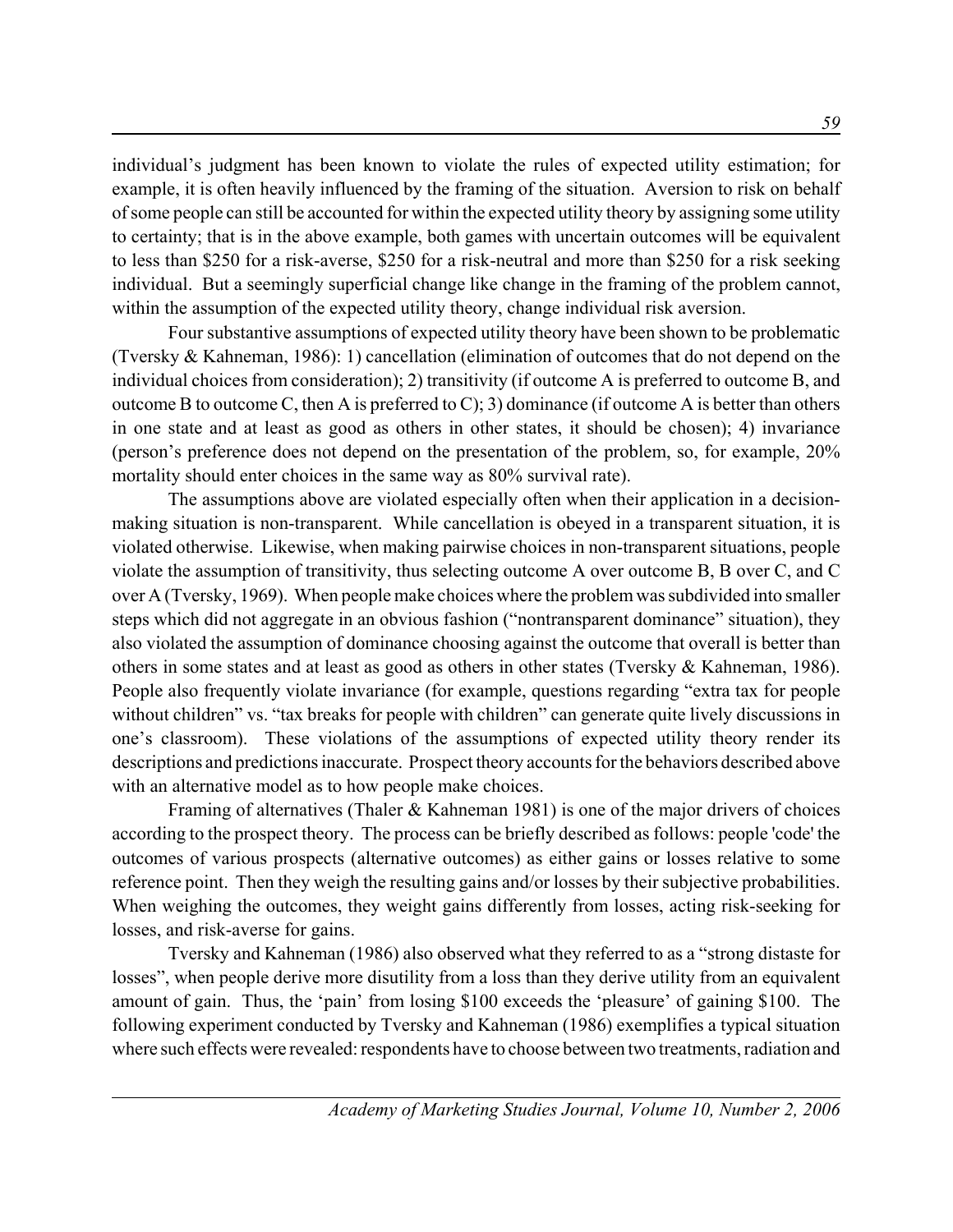surgery. They are told either of two mathematically equivalent statements: (1) that radiation ensures 10% increase of survival (from 90% to 100%) over surgery or (2) that radiation provides a 10% reduction of risk of death (down to 0) surgery. When the problem was framed in terms of survival (1), radiation is chosen by 18% and in terms of mortality (2) by 44% of respondents. This larger disutility placed on a loss than the utility accorded to an equivalent gain has become an integral part of the prospect theory, which has been evolving over the years to also account for multiple alternatives and pessimism and optimism.

Another integral part to the prospect theory is that of the reference point, relative to which the outcomes are coded (Kahneman & Tversky, 1979) as gains or losses. This concept has received its wide application as reference price in pricing, where prospect theory is most widely used (Erdem, Mayhew, & Sun, 2001; Niedrich, Sharma, & Wedell, 2001). Reference price is defined as "any price in relation to which other prices are seen" (Biswas & Blair, 1991, Briesch, Krishnamurthi, & Raj, 1997). Two kinds of reference pricing are recognized: internal (stored in consumer's memory) and external (provided by the environment). For example, "manufacturer suggested retail price \$76.00" on the price tag of a \$56.00 item is an attempt to establish an external reference price and subsequently invoke coding of the decision making problem as a gain. Reference price as a concept has been utilized before the development of the prospect theory. For example, adaptation-level theory (Helson, 1964) relies on this concept by suggesting that people adapt to stimuli, forming standards for evaluations. When stimuli change, the changes are integrated into previously held standards.

Prospect theory has become one of the most widely cited theories and is utilized in a great many academic disciplines. Finance, economics, management, decision theory and political science are among those that employ the prospect theory. Marketing is among such disciplines. People's decisions involving money (prices, discounts, coupon promotions, advertising, monetary incentives including sales force compensation, product bundling (Stremersch & Tellis, 2002: Johnson, Herrmann, &Bauer, 1999) have been frequent applications of the prospect theory in marketing. Somewhat less frequently, prospect theory was applied to decisions regarding time (Mowen & Mowen 1991; Leclerc, Schmidt & Dube', 1995) and very rarely to quality Ong (1994). For example, formal explanation of the relationship between price promotions and internal consumer's reference price (Jagpal, 1998), suggesting that it is moderate-amount temporary price decrease that is especially detrimental in this regard, is one of the applications of prospect theory in marketing.

Designed laboratory experiments comprise the majority of the empirical research involving the prospect theory (Kahneman & Tversky, 1979; Thaler, Tversky & Schwartz, 1997; Salminen & Wallenius, 1993), although some studies have used panel data (Mayhew & Winer, 1992). Such reliance on experimental data, exacerbated by the over-reliance on college students as the subjects of such experimentation, raises concerns related to external validity (generalizability) of the findings. However there have been a great many such experiments and they have shown strong support for the basic tenets of prospect theory.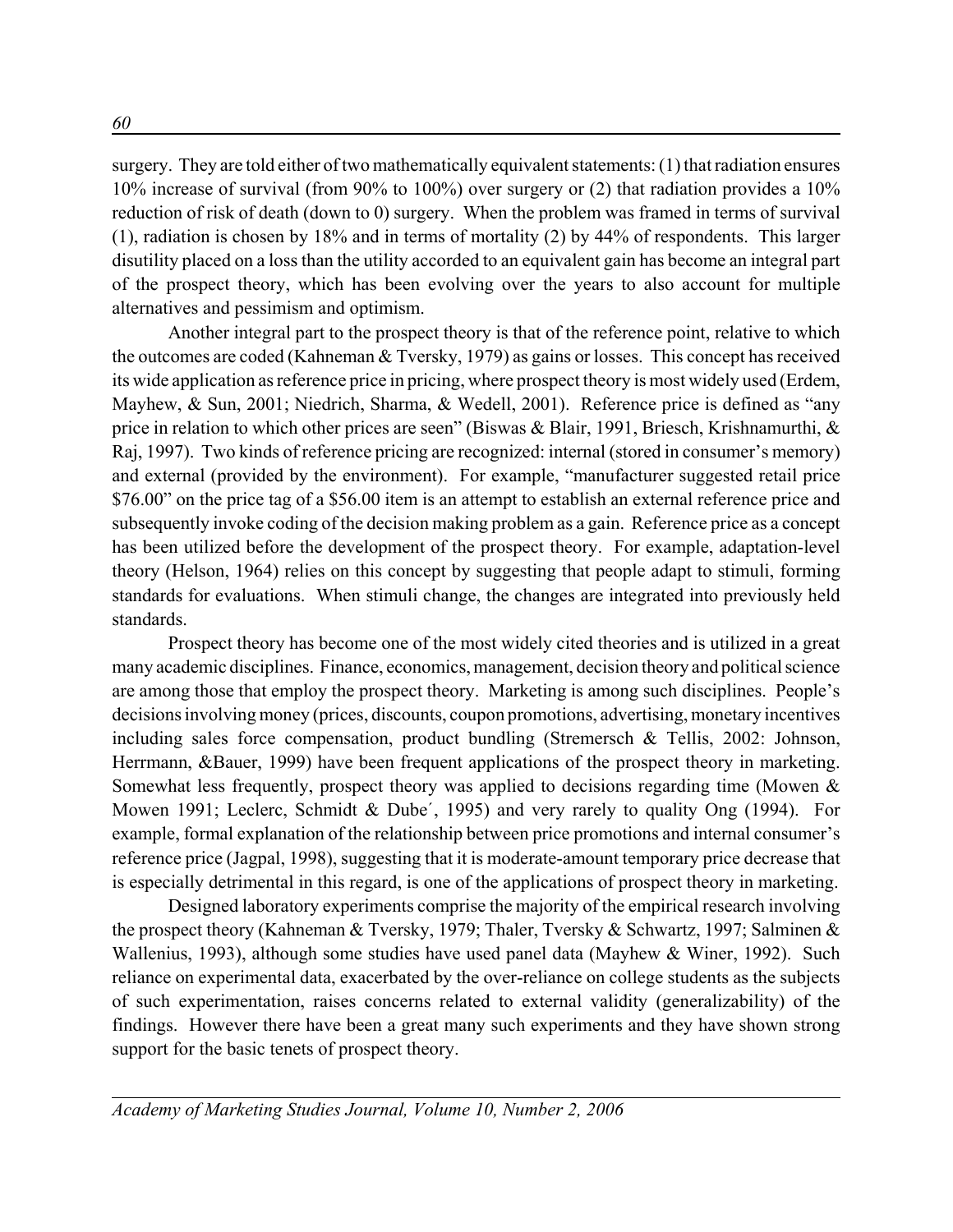## **PROSPECT THEORY AND QUALITY**

While prospect theory has been widely applied to decision-making situations regarding money and time, it has not found much application to quality (Ong, 1994). Yet quality is one of the major characteristics of the products that impacts customer choices (Kotler 1997). Each tangible and intangible attribute characterizing any given product is related to how well the product performs its core function or some important secondary function, and the level of those attributes relative to the industry standard and/or performing their function is often defined as quality.

For each attribute, there is a level of quality that is considered 'adequate', 'average', etc. a level that serves as a reference point. Relative to that level of quality, the quality of a particular product is either a gain or loss. As long as there is an expectation of performance relative to the reference point, it is not essential for the attribute in question to be directly observable. When the quality offered exceeds the reference quality, it is a gain, when it falls short, it is a loss. For example, a car could be considered as providing a smooth ride because it is 'smoother' than other cars. In this case it is of higher quality because it is bringing a gain in the form of smooth ride. The notion of reference effects in quantified quality comparisons is supported by research. For example, merchant-supplied reference quality has been shown to influence consumer evaluation of product quality (Ong, 1994).

Applying prospect theory to the effects of quality remains an underdeveloped area (Ong, 1994; Liu, 1998), despite all the support in favor of doing so. The general difficulty of operationalizing and quantifying quality is the biggest stumbling block on the way to successful application of prospect theory to it (Ong, 1994).

## **THE USED CAR MARKET**

To approach the empirical investigation of the effects of quality, we concentrate on durable goods. Durable goods are products that last throughout many uses and maintain value over a period of time. We are further narrowing our focus to durable goods that are expensive, such as cars, motorcycles and major appliances. Such goods are characterized by high initial cost and value that retains over time, which allow for the existence of a resale market (Ocada, 2001). The consumer can, therefore, choose between purchasing new or used models of these goods. It is the market for the used goods that presents us with a remarkable opportunity to study quality judgments influenced by the prospect theory due to the used goods market's considerable difference from the market for new goods. New goods are generally sold in retail establishments and the prices usually are determined jointly by the manufacturers and retailers, who have the power to influence the market through a set of strategic actions. Many new goods markets (cars, motorcycles, etc.) are clearly oligopolistic in nature, dominated by a small number of companies. However, the used goods are commonly sold in a variety of ways by many individual buyers to many individual sellers. There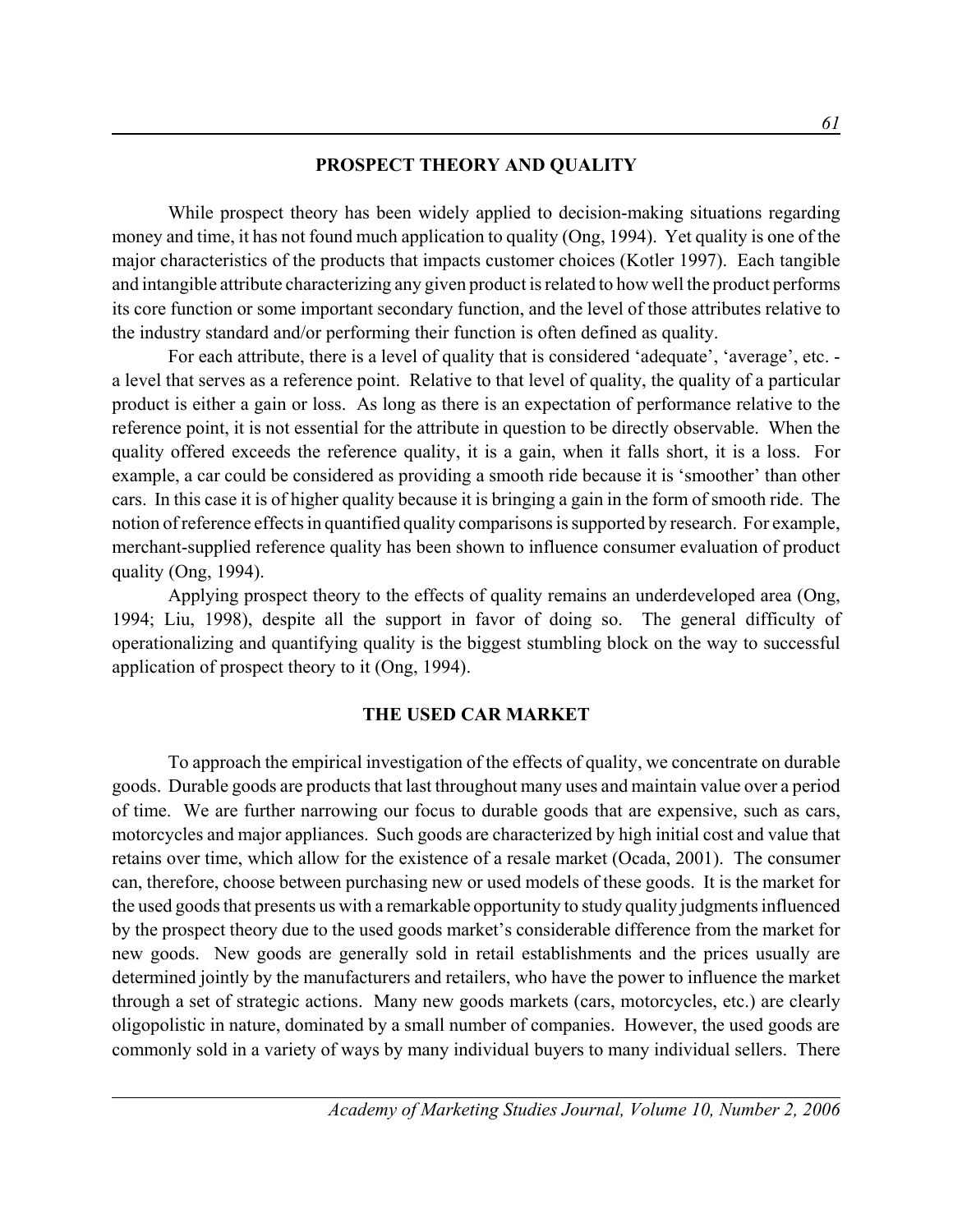are no dominant players who strategically set the price when a large proportion of such transactions are done among the consumers directly. With none of the players able to significantly affect the price, the used durable goods market is close to pure competition. Thus, prices on used goods in such markets can be considered as manifestation of the utility placed on them by the buyer. The used car market has a large number of transactions conducted among the individual consumers. Additionally, there is a great deal of information regarding used cars (see the discussion below) hence we choose it for our empirical investigation.

Since purchasing a car is usually a high involvement decision, consumers are intensively seeking and using information related to automobiles. The intensity of such a search is related to their individual characteristics and familiarity with the automotive market, including their general familiarity with cars and familiarity with particular brand/model/year combinations, and the cost of search (Furse, Punj & Stewart, 1984; Punj & Staelin, 1983). This demand for information is met with extensive supply. Consumer Reports, Edmunds' publications and others provide reviews, performance, specifications and other data, including historical averages of many factors that are of concern to consumers. Many of such sources have been around for decades. They keep increasing in numbers, evolving, becoming ever easier to use and providing richer data with the advance of the Internet. (For example, a consumer can now even check an on-line database of damaged vehicles that have been superficially restored to hide the damage.) The cost of search is getting ever lower, leading to more search behavior utilized by consumers, since it is inversely related to the cost of search (Punj & Staelin, 1983). Consumers base their judgments regarding car prices on this widely available information. We believe that they arrive to these judgments relying on decision-making mechanisms in line with the prospect theory.

The abundance of information in the used car market makes it possible to study consumer decision making regarding quality in light of the predictions of the prospect theory. While largely unavailable in other product categories, there is a well developed set of quality information in the used car market. For example, there are readily available ratings regarding historical performance and availability, along with prices, specifications, etc. Such ratings are well known to consumers and some of them have been maintained for over at least half a century. The Consumer Reports began publishing before most car buyers on the market today were born and so have been around their entire lifetime. Being that these ratings and other data regarding used cars have been published and used for so many years, they became, on one hand, a powerful external reference tool, and on the other hand, have developed into a true reflection of consumer attitudes. Thus, the used car market presents unique opportunities to study the effects of quality.

The used car market is quite large. In 1999, 40.9 million used vehicles have been sold, which is almost three times the number of new vehicles sold. 25% of the \$361 billion transactions were conducted through private party sales (ADT, 2000).

A consumer's purchase of a car is a complex decision influenced by many factors. Cars are characterized by a great variety of attributes. Consumer preferences and utility derived from various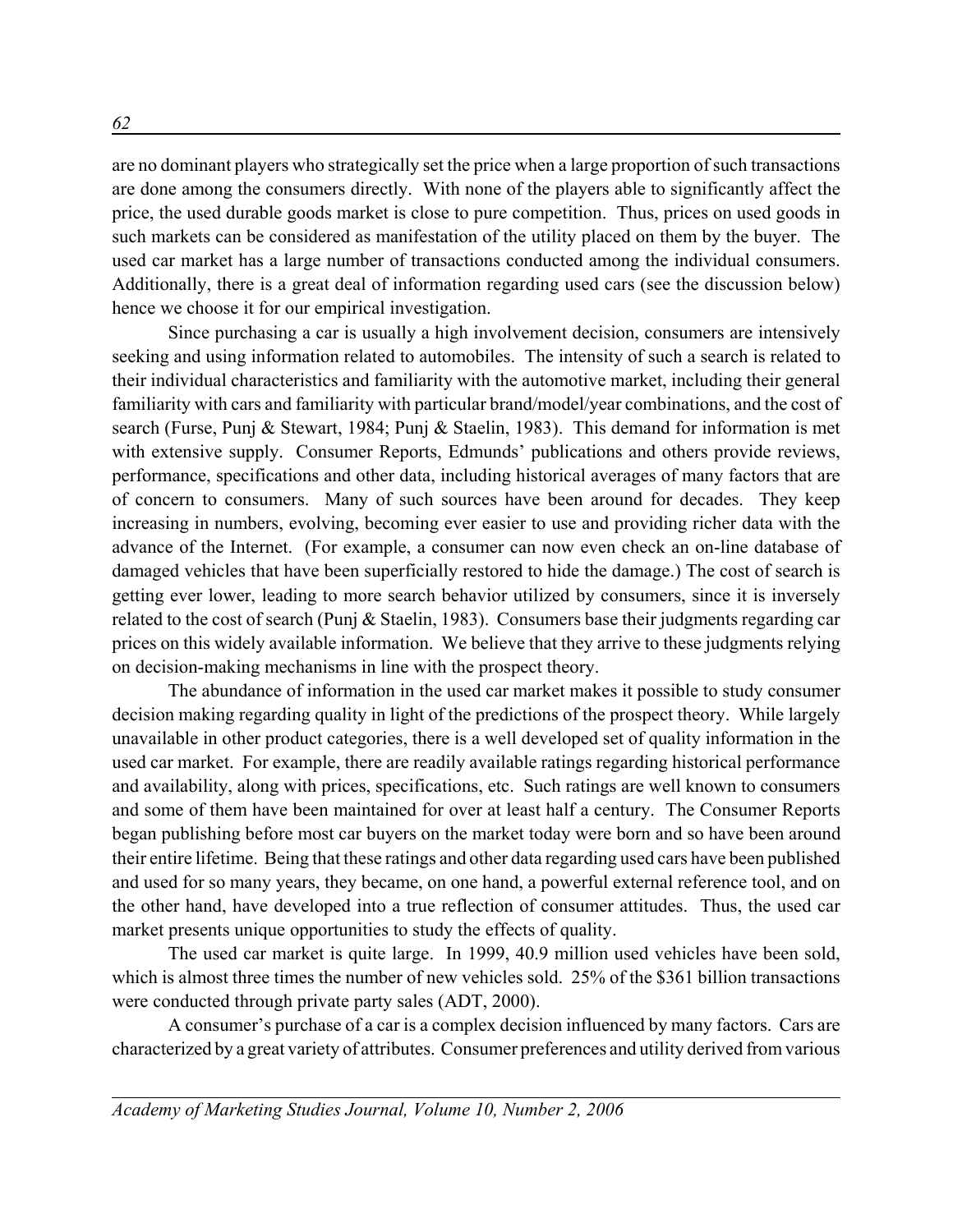levels of these attributes are heterogeneous (see, for example, Tay, 2003; Lambert-Pandraud, Laurent, & E. Lapersonne 2005; Berry, S., J. Levinsohn, & A. Pikes, 2004; Kavalec 1999). Considerable literature has been devoted to some of these attributes and consumer choices related to their levels in different vehicles. Consumers choosing among automobiles may care about utilitarian features (such as gas mileage) or hedonic attributes (such as design, social prestige associated with the vehicle, etc.) (Dhar & Wertenbroch, 2000). Oftentimes, for the consumers there is particular emphasis on experiential attributes such as performance, ride and handling, as well as 'wow' factor in the vehicle design (Tay 2003). BMW has been relying on such experiential performance attributes for a while with its "Ultimate Driving Machine" positioning (Tay 2003). Country-of-origin effect has been discussed as having an influence in various ways (Chao & Gupta, 1995), for example preference for Japanese-made cars has been shown to be related to geographically and demographically defined social networks (Yang & Allenby, 2003). Various personal characteristics also have an impact. For example, older people may display more of a tendency to purchase the same brand they have been driving, and baby boom generation shows some preference for cars with higher gasoline mileage (Kavalec 1999; Lambert et. al 2005).

In addition to the individual differences among the consumers in the automobile market, there are also differences in terms of whether the purchase was decided on by the customers themselves or with other family members. Discrepancy of preferences among the family members is resolved based on the decision-making roles and other characteristics of the family relationship (Burns & Granbois, 1977).

The heterogeneity of the market with respect to the preferences regarding various car attributes had led to automobile manufacturers utilizing various price-quality segmentation schemes with customers self-selecting into various classes (Kwoka, 1992). Pricing in the new car market is established as a result of strategies taking into consideration these price-quality segmentation schemes in the context of oligopolistic competition (Sudhir, 2001).

The majority of the discussed preferences show in the consumer choices of a vehicle based on the totality of the attributes that the car has and the utility placed on these attributes vis-à-vis its price. In the current paper, we consider such choice exogenous to our investigation, and the heterogeneity with respect to the various price-quality schedules duly reflected in the original price of the car when it was new. In other words, while very important, these various characteristics and personal preferences are outside our investigation, which concentrates on the utility placed on the quality characteristics of a particularly chosen used vehicle.

Additionally, it is reasonable to assume, that while people indeed rely on many subjective factors such as general looks, they also rely on objective information at the very least as means of psychological justification of their high ticket, important purchase choice. This leads us to believe that we can find the evidence of the influence of objective indicators of quality/reliability on purchase prices.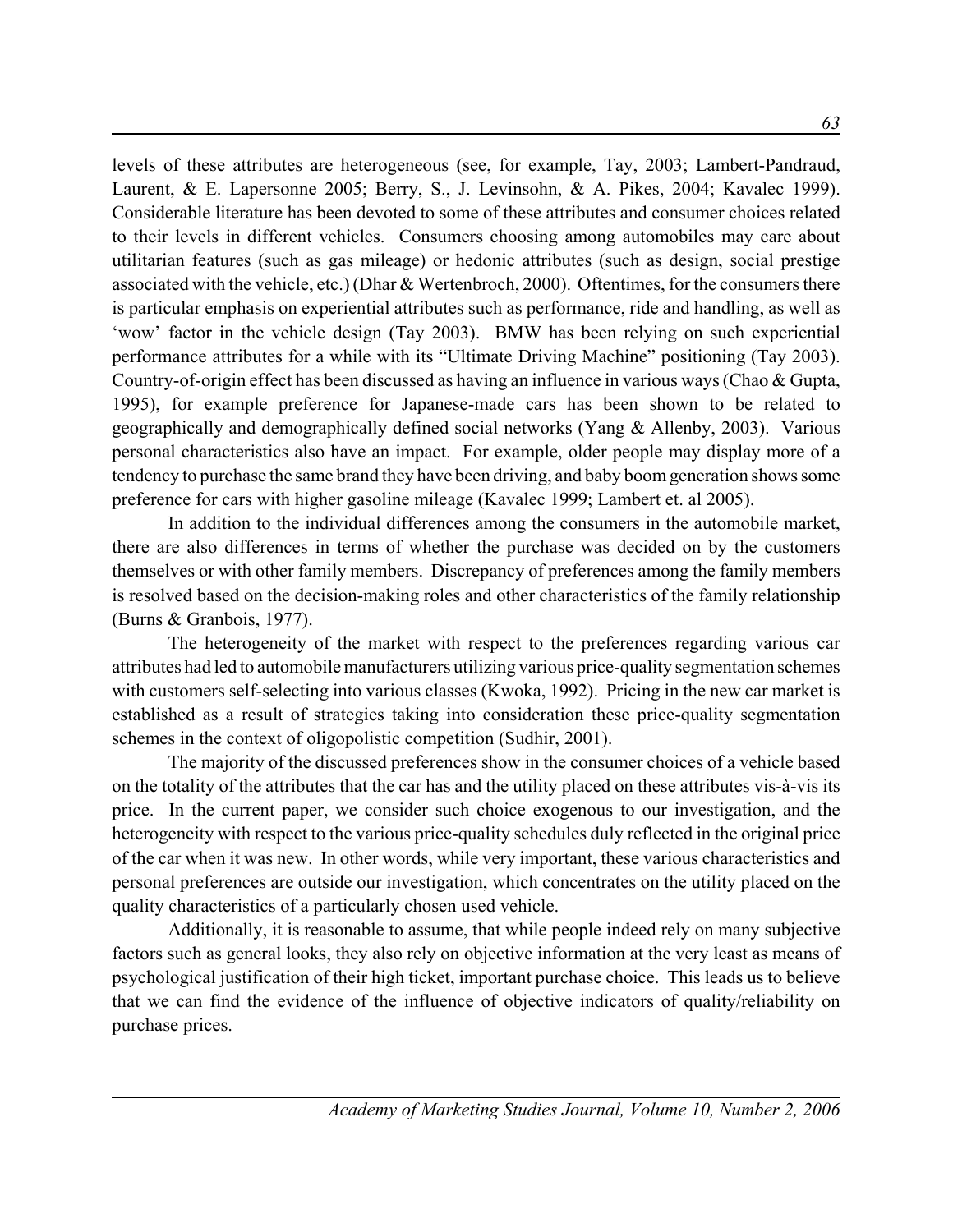## **THEORY AND HYPOTHESES**

Following the basic ideas of the prospect theory, we postulate that the used car buyer compares the quality rating of a specific car with a reference quality rating. The deviation from the quality reference point influences people's judgment in nonlinear fashion. Specifically, buyers are risk averse regarding gains, and risk- seeking for losses, and they derive dis-ulity from losses at a rate higher than they derive utility from gains. These relationships are illustrated in Figure 1.

Figure 1 - Prospect Theory Effect of Reliability on Price



The price that the buyer is willing to pay for a used vehicle is a manifestation of the cars' utility to the buyer. To be able to operationalize our theory further and test it empirically, we need to choose that reference point for the quality ratings. According to the adaptation-level theory (Helson, 1964) consumers can shift their reference point if adequately compelled to do so, and thus there may not be one dominant basis for setting a reference point. Betts & Taran (2003) discusses various bases for setting a reference point, most notably the 'average car' reference point, which we will consider in the current paper. We also add to consideration another basis for the reference point – that of the car's age.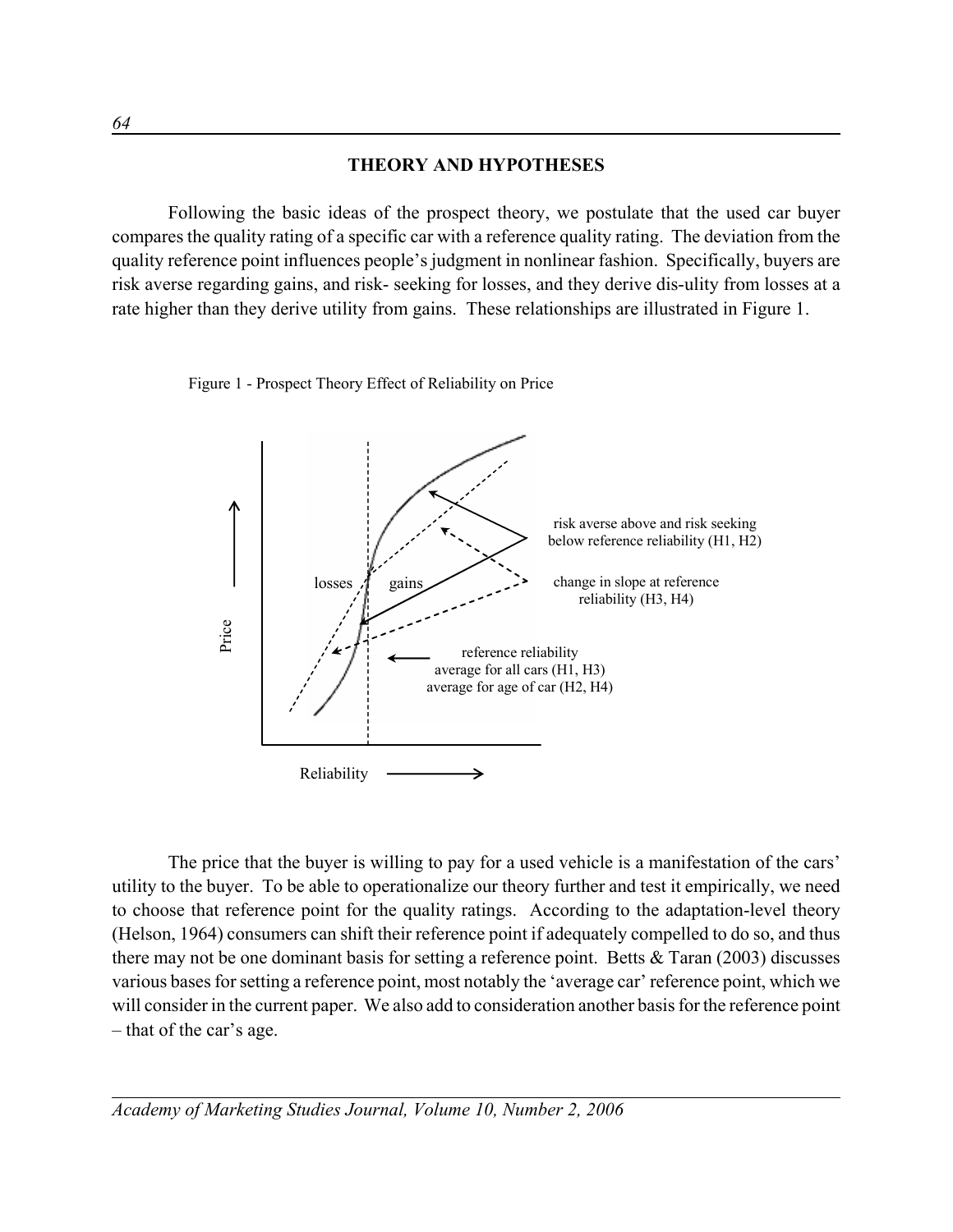First we consider that there is a general perception of what an 'average car' is. In this case, there is a single reference point across all cars, and the 'average car' is a standard reference car. Compared to the 'average car' reference, a 1993 Chevrolet Corsica might provide a below-average level of reliability, and a Toyota Camry 2000 above-average. An alternative idea is that cars are compared to each other within a certain age group, that is, a 1993 Chevrolet would be compared to a 1993 Toyota and not a 2000 Toyota. The notion of an age reference point seems particularly appealing, since any car classification known to consumers always features the age as the most prominent classification characteristic. Reliability tables in Consumer Reports used car price reference guides always break the information down by age. Additionally, the idea of value retention over years is widely spread with a great number of the calculators and other materials available to the consumers on-line and off. Such abundant availability of value assessment tools based on the vehicle's age further reinforces the conclusion that a consumer would have a general idea as to how reliable cars of a certain age should be.

The first two hypotheses are related to people's evaluation of the car's utility relative to a reference point in accordance with the prospect theory. In situations where the reliability rating of a specific car is higher than the reference rating, since people are risk-averse for gains, the incremental utility of the gain due to higher reliability decreases the further from the reference point. On the contrary, in a situation where the reliability rating of a specific car is lower than the reference rating, since people are risk-seeking for losses, the incremental (dis)utility of the loss due to lower reliability increases the further from the reference point. This utility should manifest itself in the price that the buyer is willing to pay. Hypothesis 1 is based on the assumption of the 'average car', single reference point for all cars.

*Hypothesis 1: R reliability will have a decreasingly positive effect on price for cars with reliability rating above average for all cars and an increasingly positive effect on price for cars with reliability rating below average for all cars*

The second hypothesis is based on the assumption of an age-specific reference point, whereby cars are compared to the average within a certain year of production.

*Hypothesis 2: Reliability will have a decreasingly positive effect on price for cars with reliability rating above average for its year and an increasingly positive effect on price for cars with reliability rating below average for its year*

The next two hypotheses are related to the idea that the absolute value of the utility of a higher reliability than the reference would be lower than that of an equally lower reliability , that is the "strong distaste for losses" observed by Tversky and Kahneman (1986). This utility should also manifest itself in the price. Therefore, for the 'average' car as the reference point: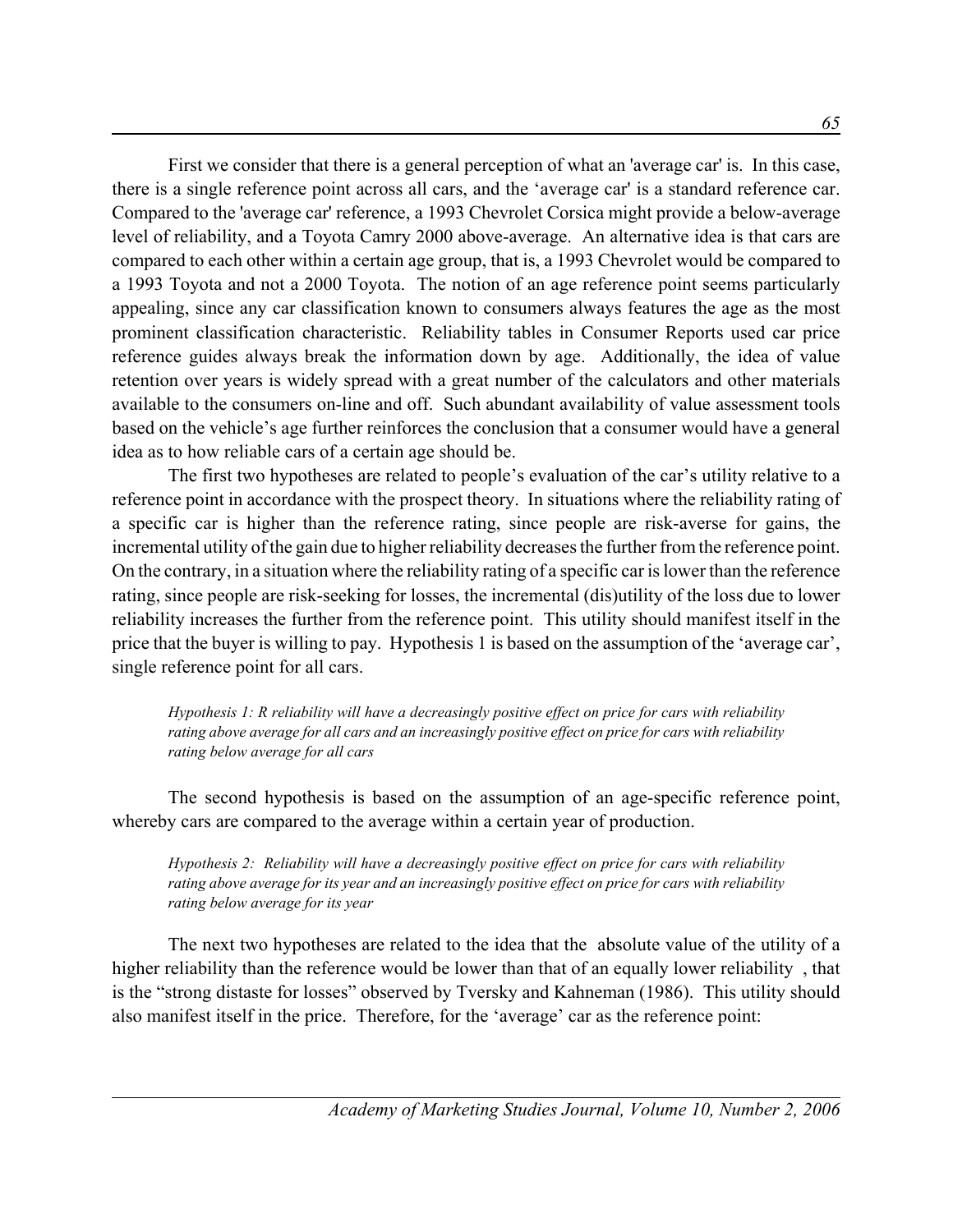*Hypothesis 3: The increase in the relationship between reliability and price when reliability rating is below average for all cars is greater than the decrease in the same relationship when reliability rating is above average for all cars.*

And for the age-related reference point:

*Hypothesis 4: The increase in the relationship between reliability and price when reliability rating is below average for the car's year is greater than the decrease in the same relationship when reliability rating is above average for its year.*

We expect to see additional relationships in as much as more expensive used cars tend to produce more expensive used cars, and so do bigger cars. We therefore start by modeling the price of the used vehicles as the function of their price when new, as well as wheelbase, and then proceed to test our hypotheses regarding the effects of reliability.

### **METHODS**

We used information on used car prices and other pertinent characteristics available in the public sources. Information on passenger cars of 17 makes (parental brands) from 1993 to 1999 was obtained from Kelley Blue Book (Kelley, 2002), Consumer Reports (2001), and Edmunds (2002). The particular brands chosen represent a variety of countries of origin and price ranges. "Privateparty price" as reported by Kelley Blue Book (Kelley, 2002), was chosen as the indicator of the used car's price. These prices are provided by Kelley based on the national average over a large sample of asking prices and imply a car in a good condition, with average for the model options and with average for the year mileage. This 'Private-party price" was used as the dependent variable, the used car price as the manifestation of the vehicle's utility to the buyer.

We also wanted to use an indicator of car size. There are many different indicators related to the car size (exterior width, length, height, wheelbase, ground clearance, etc.; interior dimensions such as head room, leg room, rear head room etc.), all of which has shown consistently high correlation in a series of unrelated analyses. Wheelbase is one of the indicators mentioned above, and it is reported by Kelley Blue Book along with the "Private party price" chosen as the dependent variable. Wheelbase was thus chosen to be an indicator of size.

The price of a new vehicle produced in 2001 comparable to the used vehicle was as reported by Edmunds (2002). In several instances, Consumer Reports and edmunds.com have been reporting essentially the same vehicle of the same make being marketed under a new model name (for example, Acura RL is referred to as the new name of Acura Legend, and the two vehicles are reviewed as one list); when this was the case, the price of the new model name was used (for example, price of Acura RL for every Acura Legend). In several instances, a vehicle was no longer produced and another vehicle with similar attributes was considered its "replacement" by the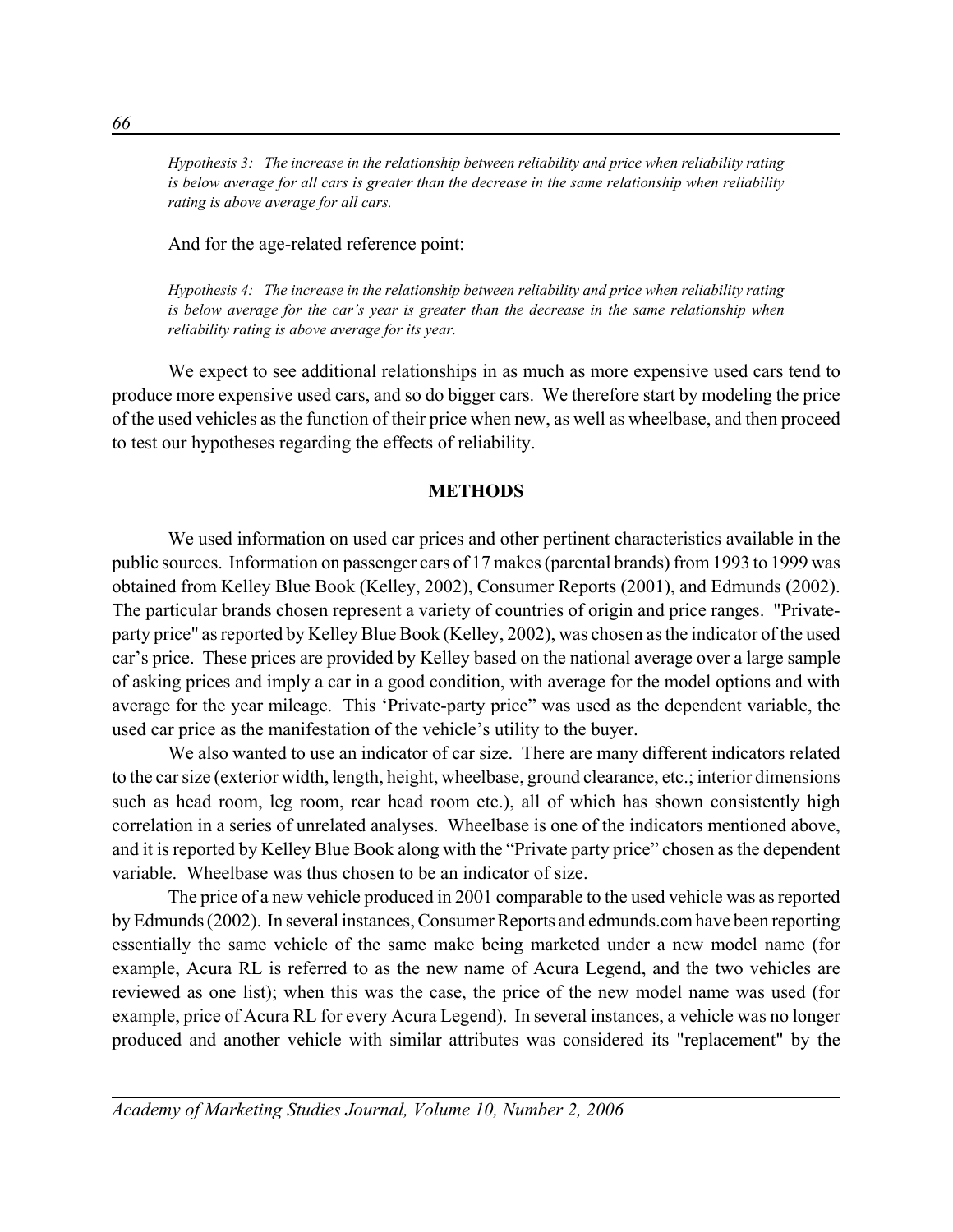Consumer Reports. In that case, the price of a new 2001 "replacement" model was used for the older model.

To gauge the reliability as the proxy quality measure, we obtained reliability rating on 14 "trouble spots" for each car from the Consumer Reports (2001). These ratings are based on the number of problems related to each "problem spot" between April 1999 and March 2000 reported by the respondents to the 2000 Annual Questionnaire conducted by the Consumers' Union (which publishes Consumer Reports) (Curry & Riesz, 1988). The responses to these questionnaires form a true continuous, ratio scale (Nunnally, 1967) variable. The Consumers' Union for the purposes of reporting in the Consumer Reports subsequently codes these responses as follows: 2.0% or less becomes a 5, 2.0% to 5.0% a 4, 5.0% to 9.3% a 3, 9.3 % to 14.8 % a 2, and more than 14.8 % a 1 (Consumer's Union actually uses its own special symbols, such a red donut-shaped figure rating for the highest reliability, a black circle for the lowest, etc., which have been recoded into numbers for use in the analysis). The resulting variables can be treated as interval scale variables. These 14 reliability ratings of various "problem spots" were combined to create a reliability scale with an alpha reliability of 0.927 (Cronbach, 1951).

Our sample had to be somewhat limited due to data availability and compatibility considerations. From a year to a year, car models and even makes get introduced or discontinued, new features get introduced, and previously optional equipment becomes part of standard package. Also, past a certain age, the variance in a car's reliability becomes too high to be meaningful. Since reliability is only reported for a limited number of years (in our case, 1993- 1999) we used those years in our sample. Furthermore, models that were too new to accumulate reliability history were not included in Consumer Reports' ratings and thus could not be included into the analysis.

To analyze the data, we used regression analysis methods. The nature of the dependency between our dependent and independent variables is nonlinear, as explained in the previous sections. Therefore, to be able to use linear regression, we needed to introduce some transformations to the variables first (Neter, Kutner, Nachtsheim & Wasserman, 1996).

Age reliability was computed as the average reliability of all the passenger cars for a given year, across all the brands and models of cars produced in that year. Deviation of the car's reliability from the average for all cars reliability was computed for testing Hypotheses 1 and 3, and deviations of the car's reliability from the age reliability was computed for testing Hypotheses 2 and 4.

Next step was to model the nonlinearity of the dependency between quality and price. We need a transformation that would correspond to that depicted in Figure 1: be concave below zero and convex above zero. A function that has such property is cubic root,  $y = \sqrt[3]{x}$ . Cubic root function produces a shape similar to that which is conceptually predicted by the prospect theory (see Figure 1). Thus, predictions made by the prospect theory could be approximated using the cubic root transformation of the deviations from the reference point. To model this nonlinear dependency, this curve, we apply the cubic root transformation to our independent variable. It is important to keep in mind that the prospect theory (and, consequently, Figure 1), deals with deviations from the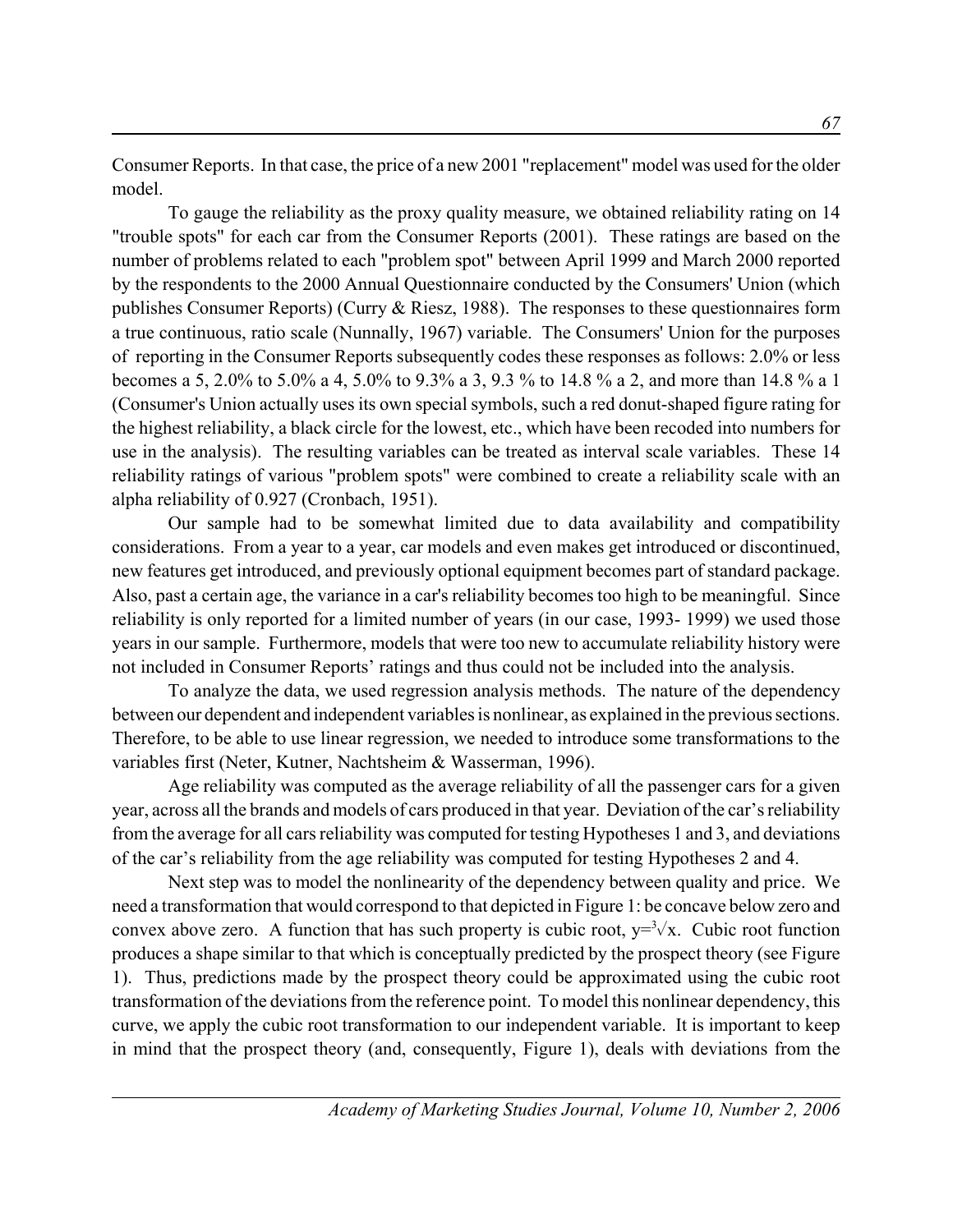reference point and not absolute values. Therefore, it is the deviation between the car's reliability and the reference reliability that we are transforming using the cubic root function. The reference reliability that we are using to calculate this deviation depends on the assumptions underlying particular hypotheses. For our Hypotheses 1 and 3, based on the idea of an 'average car' with a single reference point for all cars, we are taking the difference between each car's reliability and the average for all cars reliability. For our hypotheses 2 and 4, based on the idea of 'average car within a year', we are taking the difference between each car's reliability and the average for age. To simplify the description and make for somewhat more readable presentation, we will be referring to the cubic root of difference between the car's reliability and reference reliability as the curve term throughout the text. We will be differentiating between 'Age curve' and 'All car curve' depending on whether the reference point was the average reliability for all cars or the average reliability for a given year.

In addition to nonlinearity, another feature of the dependency predicted by the prospect theory that we are trying to model is people place larger disutility on a loss than they place utility in a gain of equal amount. In modeling terms, this difference will translate into the notion that the slope of the curve before and after reference point may be different.

This change in slope ocurs at the reference point. Since we are operating with deviations from the reference point, this change of slope happens at 0. Operationally, the slope changes when the sign of the transformed variable changes. If  $b_+$  is the slope of the curve where  $x>0$  (reliability is higher than the reference reliability) and b<sub>-</sub> the slope of the curve where  $x<0$  (reliability lower than the average reliability), then  $b_0 = b_+ + \Delta$ . Regression model is Y=  $b_+$  x where x>0 and Y= ( $b_+ + \Delta$ ) $x = b_+ x + \Delta x$  where  $x \le 0$ . We do not expect the intercept to change at the point of origin, only the slope. Such a situation can be modeled via piecewise regression (Smith, 1979). To achieve the effect of piecewise regression, we introduce an indicator variable, which is equal to 1 when x<0 and 0 when x>0. The interaction effect of this indicator variable with our independent variable x will help us model the slope change after the point of origin. Let I be the indicator variable as described above. Then a regression equation  $Y = b_+ x + b_1 Ix$  will yield  $Y = b_+ x$  where  $x > 0$  and  $Y = (b_+ + \Delta)$ )x =  $b_+$  x +  $\Delta$ x where x<0. This indicator variable essentially serves to achieve the effect of piecewise regression (Smith, 1979). For readability and simplicity, this term will be referred to as simply the 'slope'. Consistently with the 'curve' term, we will be differentiating between 'age slope' and 'all car slope' based on the choice of the reference point. After the transformations described above and introduction of the interaction term, multiple linear regression was performed.

### **ANALYSIS AND RESULTS**

The interrelationships among the variables were assessed first, (See Table 1). The price of the car when new has the highest correlation (0.72) with the dependent variable. Of the independent variables appearing in the same model, only price new and wheelbase are significantly related.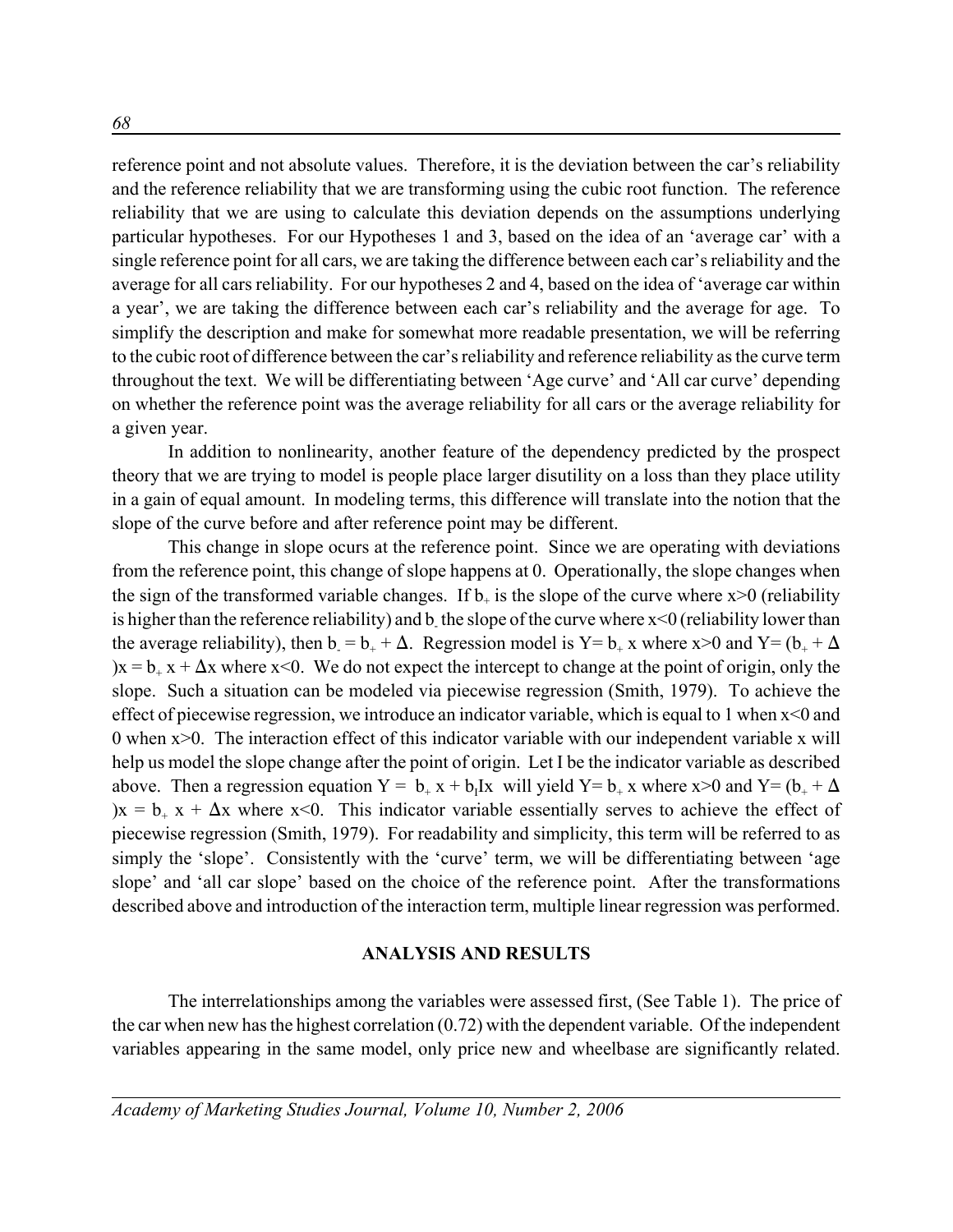|                | Table 1.: Correlation coefficients and descriptive statistics.                                                                                             |         |           |          |          |          |   |   |
|----------------|------------------------------------------------------------------------------------------------------------------------------------------------------------|---------|-----------|----------|----------|----------|---|---|
|                |                                                                                                                                                            | mean    | <b>SD</b> |          | 2        | 3        | 4 | 5 |
| $\mathbf{1}$   | Price used                                                                                                                                                 | 10674.7 | 6819.7    |          |          |          |   |   |
| 2              | Price new                                                                                                                                                  | 23373.6 | 9903.5    | 0.72     |          |          |   |   |
| 3              | Wheelbase                                                                                                                                                  | 106.66  | 5.148     | 0.188    | 0.508    |          |   |   |
| $\overline{4}$ | Age                                                                                                                                                        | 5.277   | 2.151     | $-0.542$ | $-0.063$ | $-0.041$ |   |   |
| 5              | 0.107<br>0.431<br>0.021<br>$-0.705$<br>All car curve<br>2.005<br>$-0.074$                                                                                  |         |           |          |          |          |   |   |
| 6              | 1.673<br>0.041<br>0.106<br>0.008<br>$-0.118$<br>$-0.042$<br>0.613<br>Age curve                                                                             |         |           |          |          |          |   |   |
|                | ** Correlation larger than .188 is significant at the 0.01 level (2-tailed).<br>* Correlation larger than .106 is significant at the 0.05 level (2-tailed) |         |           |          |          |          |   |   |

However, they are both entered together into the regression and neither is included in any of the hypotheses, therefore the correlation between price new and wheelbase does not affect our modeling.

Next, the hypotheses were tested using a series of regressions. The results of the regressions are presented in Table 2. Model A is the base model with only the control variables of 'price new' and 'wheelbase' as the independent variables. Model B adds the 'all car curve' to test Hypothesis 1. Model C adds the 'all car slope', testing Hypothesis 3. The 'all car' terms are removed and replaced by 'age curve' and 'age slope' in Models D and E to test hypotheses 2 and 4 respectively.

To test whether adding variables according to our hypotheses statistically significantly improved the model fit, partial F-test for nested models (Neter et. al., 1996) has been employed. The last row of Table 2 presents the results of the partial F-test for the models. The information on the switch from which to which model produced the partial F-test results are included in parentheses. It follows that adding every variable significantly improves the model fit in every case. Every term is statistically significant. This indicates that all our hypotheses have been confirmed. The curve terms have positive sign, indicating a shape consistent with our predictions. Reliability has a decreasingly positive effect on price for cars with a rating above the reference point (whether the all car or the age average) and an increasingly positive effect on price for cars with a rating below the reference point.

The slope term has a negative coefficient, which means that the slope of the curve above the reference point is smaller than the slope of the curve below reference point. That is, the increase in the relationship between reliability and price when quality rating is below the reference point (whether the all car or age average) is greater than the decrease in the same relationship when quality rating is above the reference point.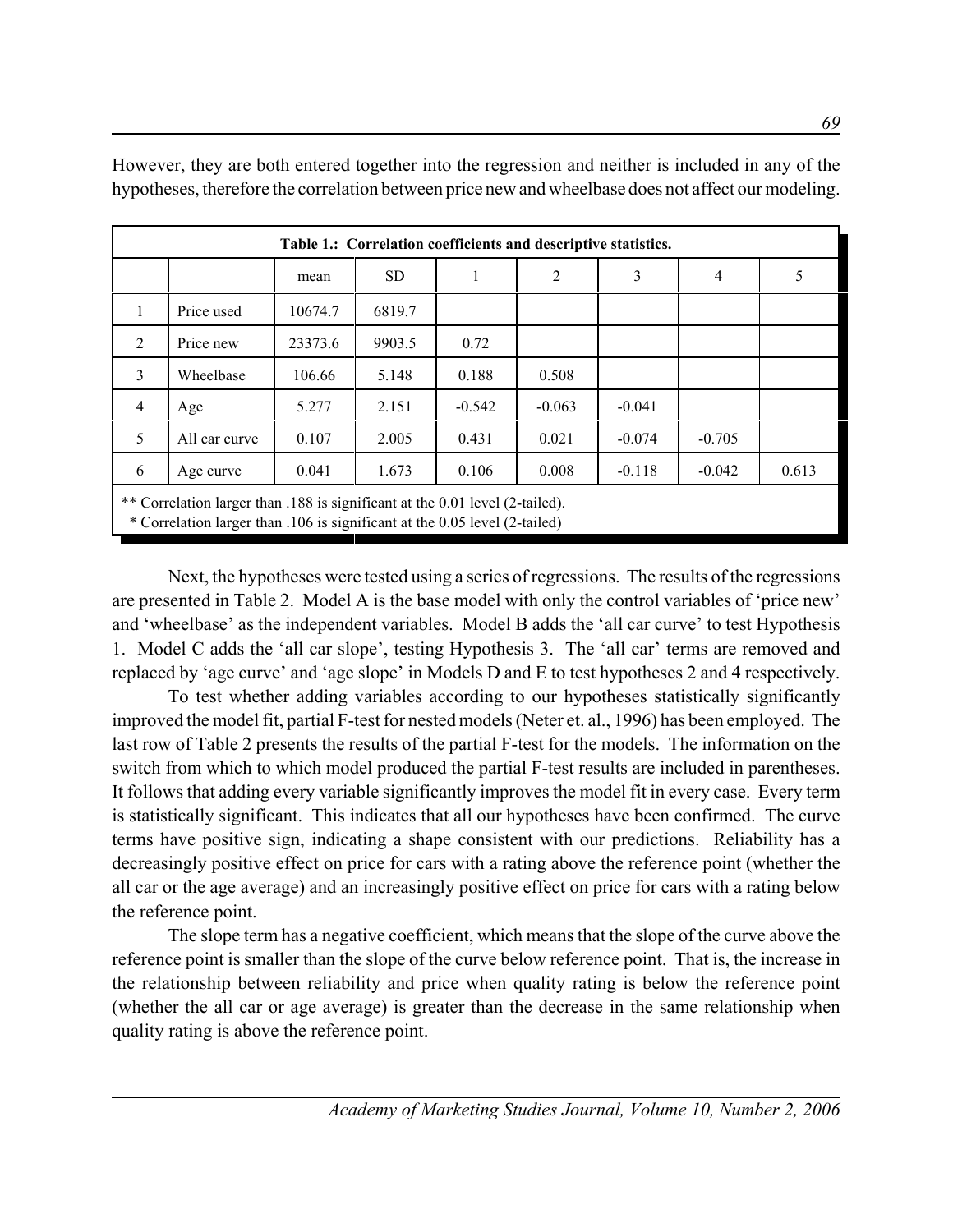|                       | Table 2: Model Coefficients and Fit                            |       |                      |       |                     |       |                     |       |                     |       |
|-----------------------|----------------------------------------------------------------|-------|----------------------|-------|---------------------|-------|---------------------|-------|---------------------|-------|
|                       | Model A                                                        |       | Model B              |       | Model C             |       | Model D             |       | Model E             |       |
|                       | Control                                                        |       | hyp 1                |       | hyp 3               |       | hyp 2               |       |                     | hyp 4 |
|                       | beta<br>(SE)                                                   | sign. | beta<br>(SE)         | sign. | beta<br>(SE)        | sign. | beta<br>(SE)        | sign. | beta<br>(SE)        | sign. |
| constant              | 31096<br>(5336)                                                | 0.000 | 24998<br>(4294)      | 0.000 | 24084<br>(4267)     | 0.000 | 29500<br>(5366)     | 0.000 | 33363<br>(5489)     | 0.000 |
| Price<br>New          | 0.580<br>(0.027)                                               | 0.000 | 0.558<br>(0.022)     | 0.000 | 0.564<br>(0.022)    | 0.000 | 0.575<br>(0.027)    | 0.000 | 0.579<br>(0.027)    | 0.000 |
| Wheel<br>base         | $-318.5$<br>(52.772)                                           | 0.000 | $-258.0.$<br>(42.47) | 0.000 | $-268.3$<br>(42.24) | 0.000 | $-302.7$<br>(53.07) | 0.000 | $-329.9$<br>(53.46) | 0.000 |
| All car<br>curve      |                                                                |       | 1359<br>(93.91)      | 0.000 | 2355<br>(366.4)     | 0.000 |                     |       |                     |       |
| All car<br>slope      |                                                                |       |                      |       | 1950<br>(694.5)     | 0.005 |                     |       |                     |       |
| Age<br>curve          |                                                                |       |                      |       |                     |       | 295.4<br>(140.6)    | 0.036 | 971.9<br>(277.1)    | 0.001 |
| Age<br>slope          |                                                                |       |                      |       |                     |       |                     |       | 1480.<br>(524.0)    | 0.005 |
| $R^2$                 | 0.561                                                          |       | 0.719                |       | 0.725               |       | .566                |       | .575                |       |
| Partial F<br>(models) |                                                                |       | 209.2<br>(A,B)       | 0.000 | 8.095<br>(B,C)      | 0.005 | 4.286<br>(A,D)      | 0.039 | 7.856<br>(D,E)      | 0.006 |
|                       | Dependent variable is the 'private-party price' (Kelley, 2002) |       |                      |       |                     |       |                     |       |                     |       |

Both, the all car and the age curve and slope accounted for statistically significant proportion of variance in the data. However, the R-square for the all car reference point full model, 0.725, is noticeably higher than the R-square for the full model based on age reference points, 0.575. Therefore, regression models based on all-car reference reliability have higher explanatory power than the models based on age reference reliability. This means that people indeed, have a general expectation as to how reliable a used car should be, and deviations from that point is what influences their judgments.

# **CONCLUSIONS**

In this paper, we have shown that consumers' evaluation in the used car market is influenced by the reliability of the used cars in a manner consistent with that predicted by the prospect theory (Kahneman & Tversky, 1979). Many factors affect consumer's choice of a vehicle, both utilitarian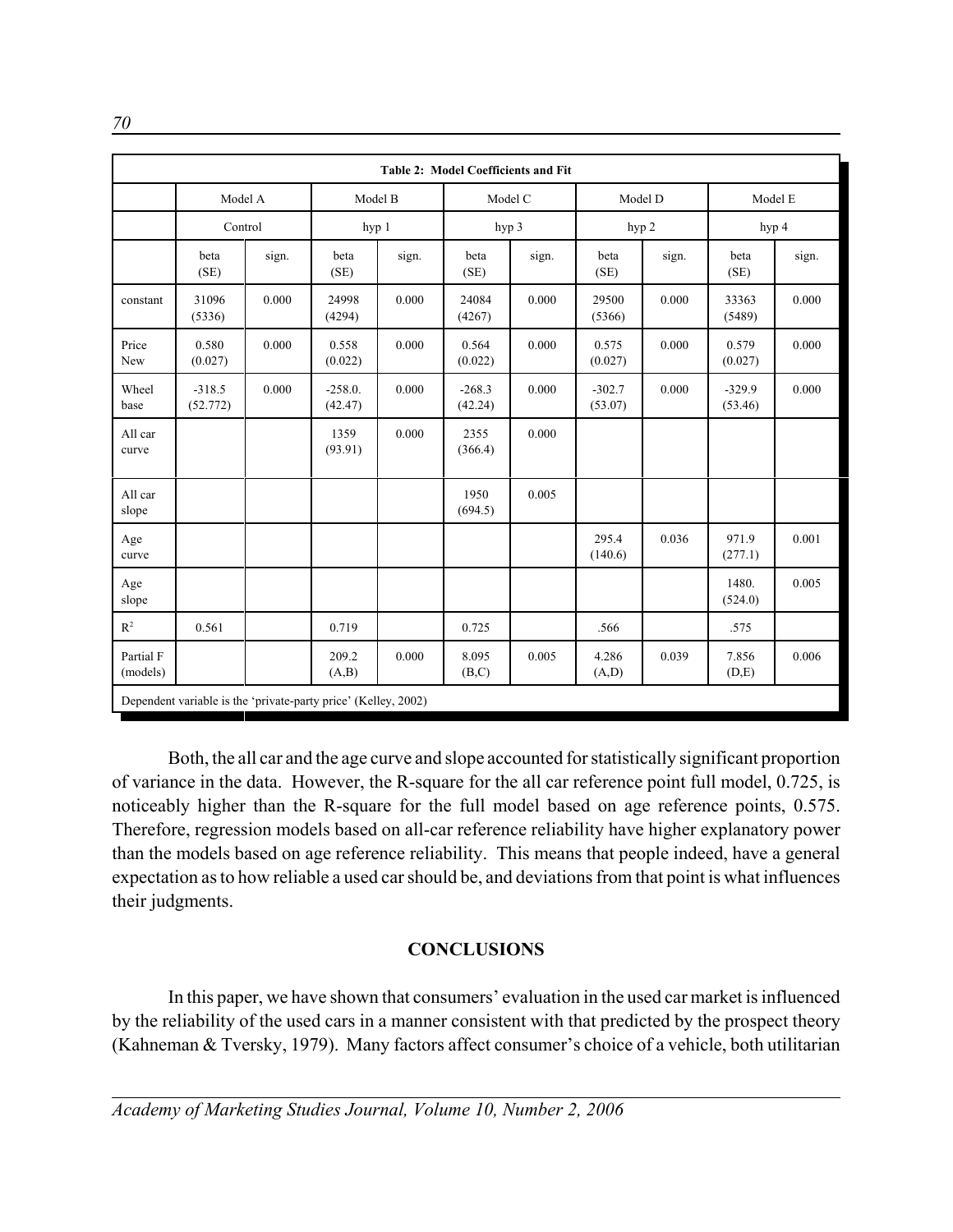and symbolic/emotional in nature. Our paper addresses the incremental influence of more rational utilitarian aspects of decision-making considering quality in establishing a price. Prospect theory suggests that, when evaluating alternatives (prospects), consumers compare utilitarian decision criteria against a reference point. Consumers consider reliability above the reference point as a loss and reliability below the reference point as a gain. Prospect theory further suggests that consumers are risk seeking for losses (below the reference point) and risk-averse for gains (above the reference point). Quality has a decreasingly positive effect on price for cars with quality rating above the reference point and an increasingly positive effect on price for cars with quality rating below the reference point.

We tested hypotheses based on two classification schemes that consumers might use when establishing the reference point for used car reliability – a broad based view that consumers form an expectation of the reliability of a used car based on reliability of all other used cars, and a narrower view that consumers form more specific expectations based on the age of the car. All of the hypotheses were supported, which means that consumers have an overall image of used cars combined with adjustments for age. One suggestion for further research is investigation of other reference points. An alternative to using age or all car reference points is to use a 'vehicle class' reference point. The underlying idea is that cars are compared to each other within a class more so than across classes. This would mean that a Dodge Neon is not measured against a Mercedes Benz 600 using the same set of criteria, but is compared to a Honda Civic. The support for this idea comes from researchers who refer to the classes of automobile as "price-quality tiers" (Lemon & Nowlis, 2002). Another approach is to use the brand as the reference point, with the underlying idea that the consumer associates a general level of some attribute, in this case car quality, to the brand name. The brand average quality influences the evaluation of specific cars by what is referred to as a 'brand halo' effect (Betts & Taran, 2002), which would support the idea of a brand reference point.

This study bears important implications for researchers, educators and practitioners. For researchers it is a contribution to our understanding of consumer driven pricing. We explain the relationship between quality and price, and we empirically validate our conclusions. The adoption of prospect theory perspective in examining how consumers make their decisions considering quality is a more general contribution that this paper makes, especially in light of the fact that quality has remained a largely underdeveloped area of application of prospect theory.

Our research design makes an additional contribution. The methodology is simple, relying on available secondary data sources, making it simple to explain and introduce into students' and practitioner's toolbox set. The nature of the data allows us to overcome the generalizability and external validity issues inherent in traditionally used in the field experimental studies. Additionally, it offers the opportunity for the triangulation of findings as an alternative to experimental studies, complimentary tool.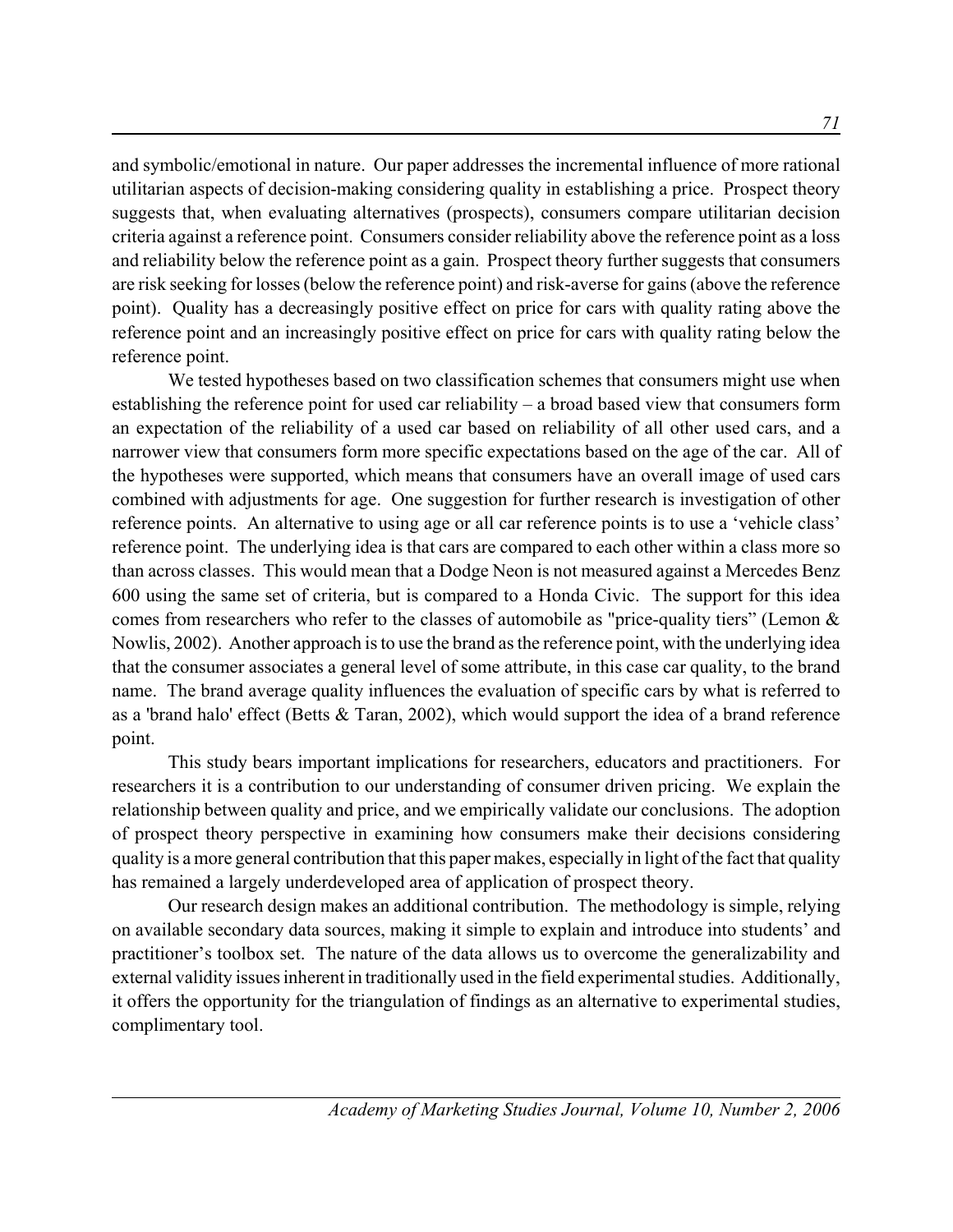This study can also prove valuable for educators in the field of marketing and consumer behavior. It offers a simple approach to prospect theory and consumer decision making that is easy to explain. Additionally, most students are interested in cars and are easy to get involved in a discussion about used cars. This paper can also be used as supplemental material in a classroom discussion related to pricing, promotion, consumer decision making, and/or product quality.

For consumers, the lesson from the support of prospect theory is simple – in situations where the price is set by the market, some items will be overpriced and others underpriced. An understanding of how consumers compare products can indicate what products are being sold at a premium and which are being offered at a bargain. The key is in identifying characteristics that other consumers are using as a reference or standard, and realizing that products that products that are above the standard will be offered at a disproportionate discount because the incremental increase in price does not keep up with increases in the utility of the characteristic. In practice this means that better products may cost more, but they are priced lower than they rationally should be. Simply put – buy better than average and you get more than you pay for.

For practitioners on the marketing (selling) side, this research provides an explanation of consumer decision-making regarding quality, explains quality reference points and emphasizes the importance of identifying the proper quality reference points. Such knowledge could be practically applied in positioning and/or promotional efforts. For example, sellers could attempt to influence the external reference points to affect the framing of consumer decisions. If the quality reference point is very high, then all the goods below that reference point would be coded as losses, and if the quality reference point is low, all the goods above that point are coded as gains. While the objective difference remains the same, the difference in utility will be much steeper if the lower quality goods are coded as losses than if the higher quality goods are coded as gains.

Therefore, sellers of superior quality goods should attempt to upwardly influence consumer's reference quality point rather than maintaining that they are better than average. Consider two strategies: first, accept a lower general expectation or standard and position your product as vastly superior to the standard or second, raise consumers expectations and standards and position your product as meeting these high standards. Our findings indicate that the second strategy – making efforts to raise consumer standards rather than positioning above a lower standard - will ultimately bring a higher market price for your product. In the used car market, this means that raising expectations of all used cars, such as portraying or establishing as standards 'certifying' used cars, providing warranties, service agreements and such will bring higher prices than providing such things and positioning your lot as exceptional because of it. Rather than showing consumers that they exceed the existing standards, used car retailers are better off convincing consumers that they should have higher standards and you meet those higher standards. This change in reference point will ultimately lead to higher used car prices.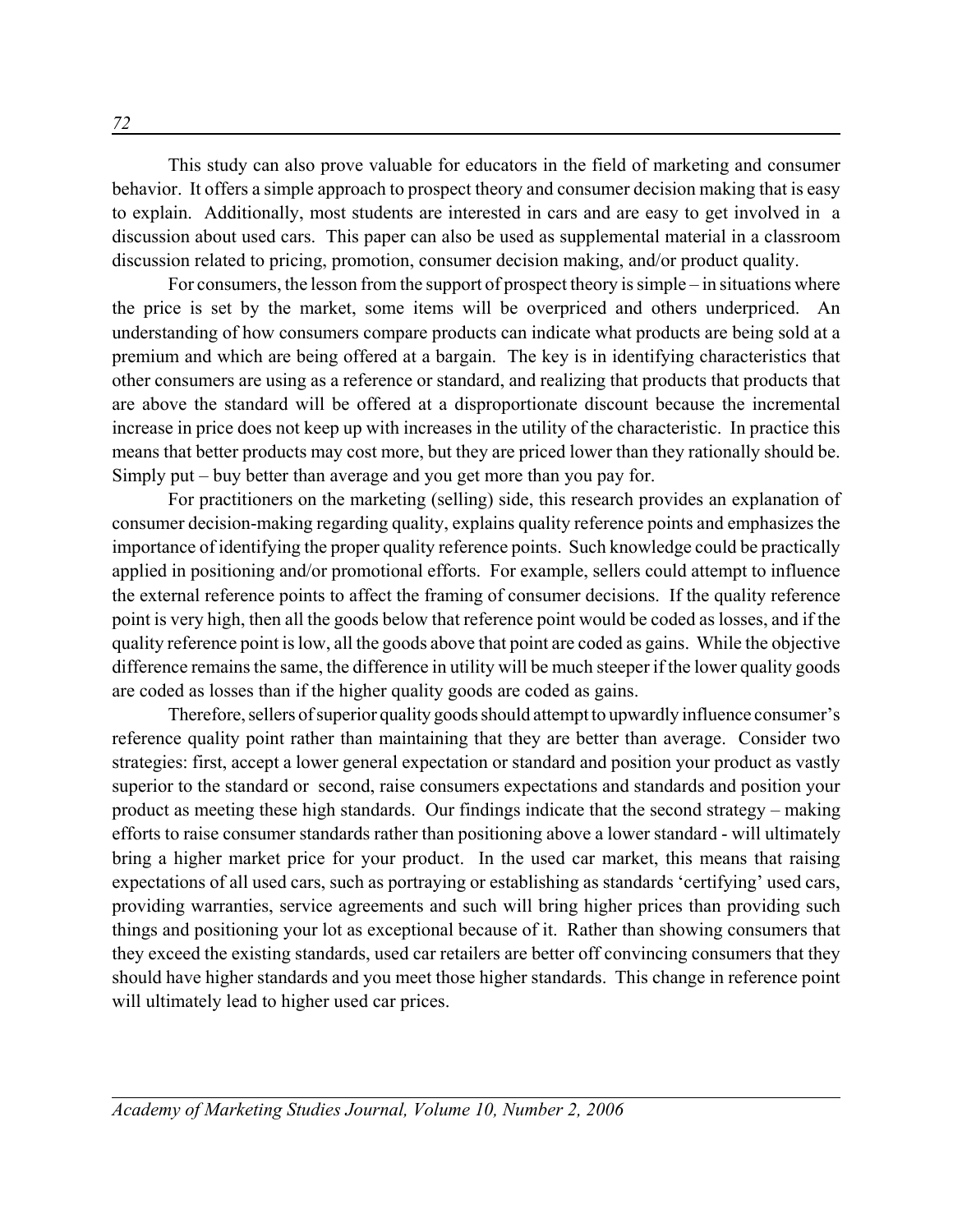#### **REFERENCES**

ADT Automotive (2000), *2000 Used car market report*, Nashville, TN: ADT Automotive, Inc.

- Berry, S., J. Levinsohn, & A. Pikes (2004). Differentiated products demand systems from a combination of micro and macro data: the new car market, *The Journal of Political Economy*, 112 (1), 68-105.
- Betts, S.C. & Z. Taran (2004). The 'Brand Halo' effect: Brand reliability influence on used car price. *Academy of Marketing Studies Journal*, *8*(1), 7-18.
- Betts, S.C. & Z. Taran (2003). Prospect theory and perceptions of quality: Non-linear effects of quality comparisons on price in the used car market. *Academy of Marketing Studies Journal, 7*(1), 1-10.
- Biswas, A. & E.A. Blair (1991). Contextual effects of reference prices in retail advertisements. *Journal of Marketing, 55*(3), 1-12.
- Briesch, R.A., L. Krishnamurthi, T. Mazumdar & S.P. Raj (1997). A comparative analysis of reference price models. *Journal of Consumer Research, 24*(2), 202-214.
- Burns, A. C. & D. H. Granbois (1977). Factors moderating the resolution of preference conflict in family automobile purchasing. *Journal of Marketing Research,* 14(1), February, 77-86.
- Chao, P. & P.B. Gupta (1995). Information search and efficiency of consumer choice of new cars: country-of-origin effects. *International Marketing Review*, 12 (6), 47-60.
- *Consumer Reports* (2001), Mt. Vernon, NY: Consumers Union.
- Cronbach, L. J., (1951). Coefficient alpha and the internal structure of tests. *Psychometrika,16,* 297-334.
- Curry, D. J. & P. C. Riesz (1988). Prices and price/quality relationships: A longitudinal analysis. *Journal of Marketing*, *52* (Jan), 36-51.
- Dhar, R. & K. Wertenbroch (2000). Consumer choice between hedonic and utilitarian goods. *Journal of Marketing Research,* 37(1), February, 60- 71.
- Edmunds (n.d.). *Used vehicle prices and information*. Retrieved February 18, 2002, from http://www.edmunds.com
- Erdem, T., G. Mayhew & B. Sun (2001). Understanding reference-price shoppers: A within- and cross- category analysis. *Journal of Marketing Research, 38*(4), 445-457.
- Friedman, M. & L.J. Savage (1948). The utility analysis of choices involving risks. *Journal of Political Economy, 56*(4), 279-304.
- Furse, D. H., G. N. Punj, & D. W. Stewart (1984). A typology of individual search strategies among purchasers of new automobiles. *Journal of Consumer Research*, 10 (4), 417.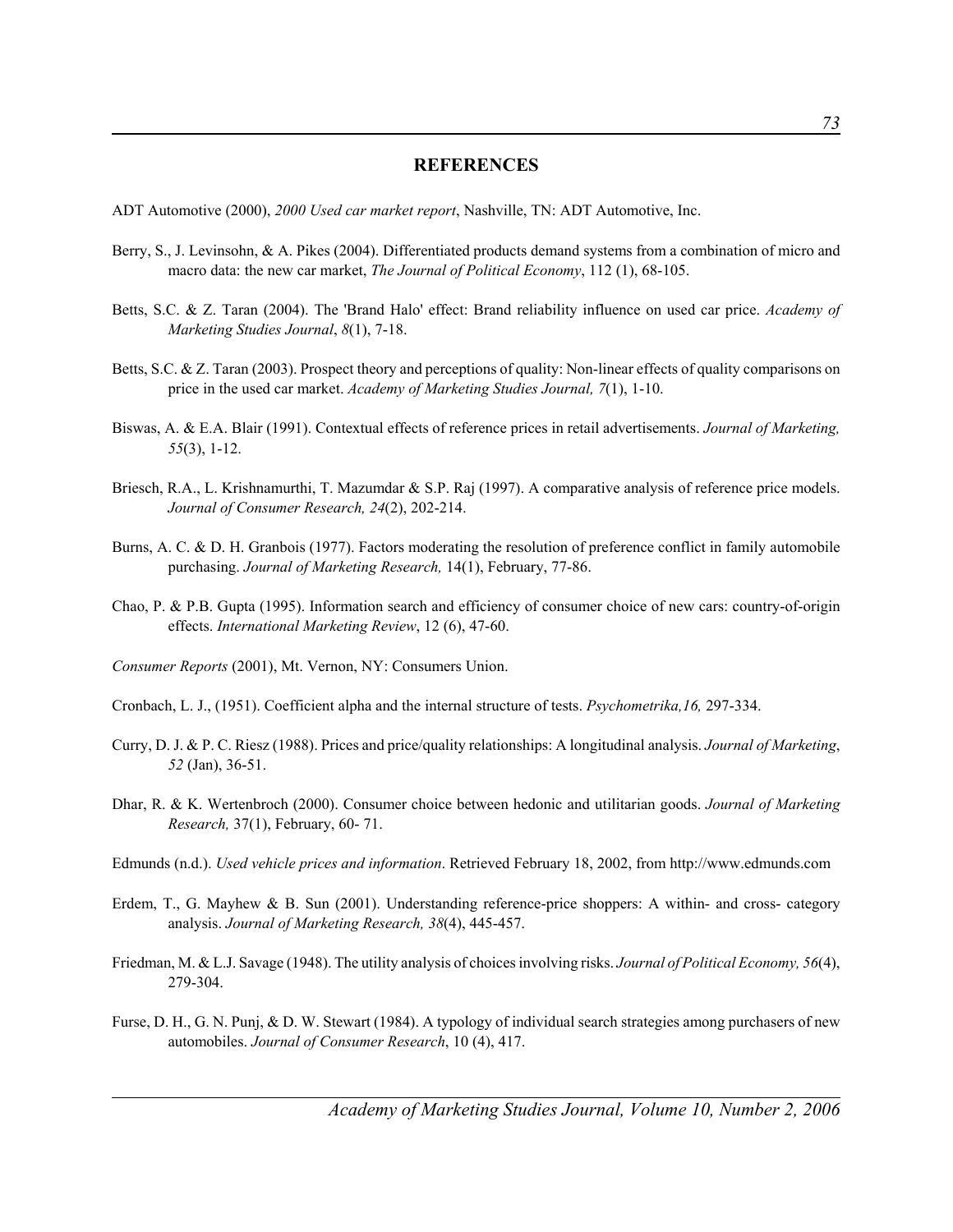Helson, Harry (1964). *Adaptation-level theory*, New York: Harper.

- Hogarth, R.M. & M.W. Reder (1986). Editors' comments: Perspectives from economics and psychology. *The Journal of Business, 59*(4), S185-S207.
- Jagpal, H.S. (1998). *Marketing under uncertainty*, Oxford: Oxford University Press.
- Johnson, M., A. Herrmann & H. Bauer (1999). The effects of price bundling on consumer evaluations of product offerings. *International Journal of Research in Marketing, 16*(2), 129-142.
- Kahneman, D. & A. Tversky (1979). Prospect theory: An analysis of decision under risk. *Econometrica, 47*(2), 263-291.
- Kavalec, C. (1999). Vehicle choice in an aging population: some insights from a stated preference survey for california. *The Energy Journal*, 20 (3), 123-138.
- Kelley Blue Book (2001) (Ed.), *Kelley blue book used car guide*, Kelley Blue Book.
- Kwoka, J. E. (1992). Market segmentation by price-quality schedules: some evidence from automobiles. *Journal of Business*, 65 (4), 615-628.
- Lambert-Pandraud, R., G. Laurent, & E. Lapersonne (2005). Repeat purchasing of new automoniles by older consumers: Empirical evidence and interpretations. *Journal of Marketing*, 69 (2), 97.
- Leclerc, F., B. Schmitt & L. Dube' (1995). Waiting time and decision making: is time like money? *Journal of Consumer Research, 22*(1), 110-119.
- Lemon, K., & S. Nowlis (2002). Developing synergies between promotions and brands in different price quality tiers. *Journal of Marketing Research, 39*(2), 171- 185.
- Liu, Y. (1998). *Prospect Theory: Developments and Applications in Marketing*. Working Paper, Rutgers University.
- Mayhew, G.E. & R.S. Winer (1992). An empirical analysis of internal and external reference prices using scanner data. *Journal of Consumer Research, 19*(1), 62-70.
- Mowen, J. & M. Mowen (1991). Time and outcome valuation: implications for marketing decision making. *Journal of Marketing, 55*(4), 54-62.
- Neter, J., M. Kutner, C. Nachtsheim & W. Wasserman (1996). *Applied linear statistical models*, 4th edition, New York, NY: McGraw-Hill
- Niedrich, R.W. S. Sharma & D. Wedell (2001). Reference price and price perceptions: A comparison of alternative models. *Journal of Consumer Research, 28*(3), 339-354.
- The Nobel Foundation (n.d.). *The Bank of Sweden prize in economic sciences in memory of Alfred Nobel 2002.* retrieved February 15, 2005 from http://nobelprize.org/economics/laureates/2002/ accessed.

*Academy of Marketing Studies Journal, Volume 10, Number 2, 2006*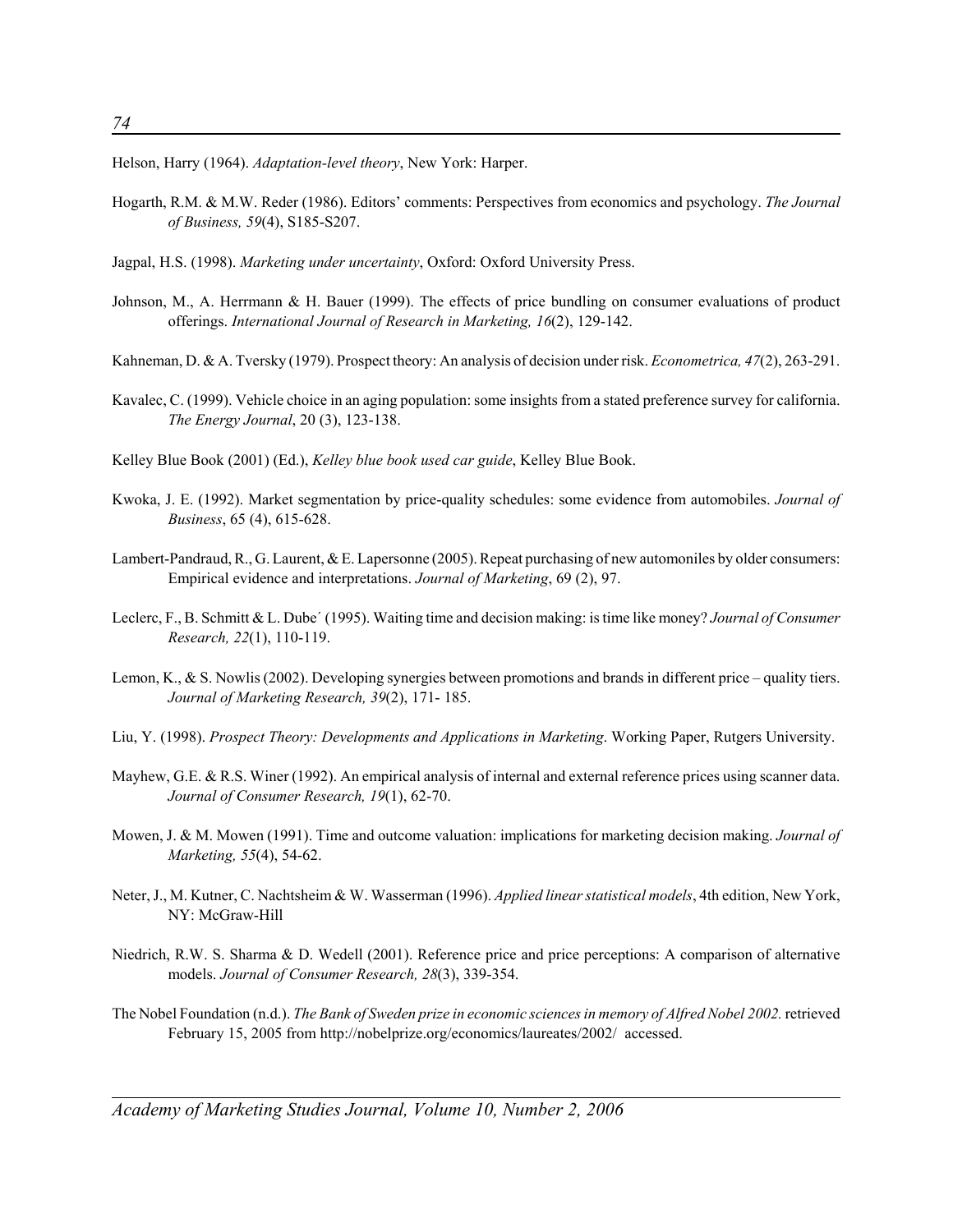- Ocada, E. (2001). Trade-ins, mental accounting, and product replacement decisions. *Journal of Consumer Research, 27*(4), 433-446.
- Ong, B.S. (1994). Conceptualizing "Reference Quality" claims: Empirical analysis of its effects on consumer perceptions. *American Business Review*, 12(1), 86-94.
- Nunnaly, J.C. (1967). *Psychometric theory*. New York: McGraw Hill
- Punj, Garish N & Richard Staelin (1983). A model of consumer information search behavior for new automobiles. *Journal of Consumer Research,* 9 (4) March, 366
- Salminen, P. & J.J. Wallenius (1993). Testing prospect theory in a deterministic multiple criteria decision-making environment. *Decision Sciences, 24*(2), 279-294.
- Shafir, E. (1999). Belief and decision: The continuing legacy of Amos Tversky. *Cognitive Psychology, 38*(1), 3-15.
- Slovic, P. & A. Tversky (1974). Who accepts savage's axiom? *Behavioral Science, 19*(4), 368-373.
- Smith, P.L. (1979). Splines as a useful and convenient statistical tool. *American Statistician, 33*(2), 57-62.
- Stremersch, S. & G.J. Tellis (2002). The strategic bundling of products and prices: A new synthesis for marketing. *Journal of Marketing, 66*(1), 55-72.
- Sudhir, K. (2001). Competitive pricing behavior in the auto market: a structural analysis. *Marketing Science*. 20(1) Winter, 42-60
- Tay, H. K (2003). Achieving competitive differentiation: The challenge for automakers. *Strategy & Leadership*. 31(4), 23-30.
- Thaler, R., A. Tversky & A. Schwartz (1997). The effect of myopia and loss aversion on risk taking: An experimental test. *The Quarterly Journal of Economics, 112*(2), 647-661.
- Thaler, R. & D. Kahneman (1981). The framing of decisions and the psychology of choice. *Science, 211*(4481), 453-458.
- Tversky, A. & D. Kahneman (1986). Rational choice and the framing of decisions. *The Journal of Business, 59*(4), S251- S278.
- Tversky, A. (1969). Intransitivity of preferences. *Psychological Review, 76*, 31-48.
- Von Neumann, J. & O. Morgenstern (1944). *Theory of games and economic behavior*, Princeton: Princeton University Press.
- Yang, S., & G. M. Allenby (2003). Modeling interdependent consumer preferences. *Journal of Marketing Research*, 40 (3), 282.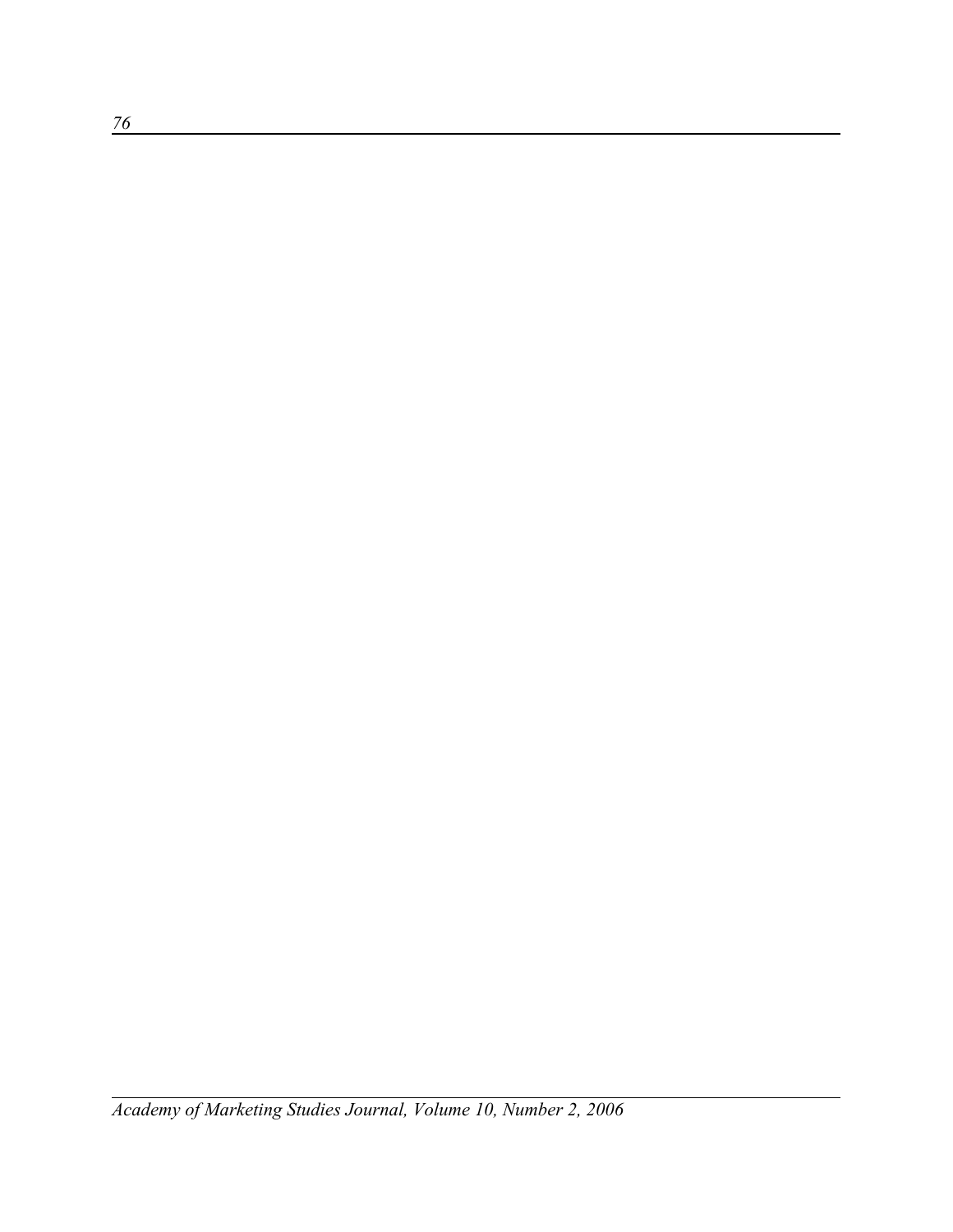# **EXAMINING THE EFFECTIVENESS OF PROPOSED CIGARETTE PACKAGE WARNING LABELS WITH GRAPHIC IMAGES AMONG U.S. COLLEGE STUDENTS**

# **DeAnna S. Kempf, Middle Tennessee State University Susan K. Harmon, Pacific Lutheran University**

### **ABSTRACT**

*The smoking rate among U.S. college students is much higher than the national average. College is a time when many young adults try smoking and see smoking as having social benefits. Most of these new smokers believe that they will quit smoking once they leave campus, but many of them find it difficult to do so, and they become life-long smokers. The U.S. government, along with governments of most developed countries, is keenly interested in curbing the smoking rate for numerous reasons, including the physical and social welfare of its citizens and to reduce government expenditures subsidizing healthcare costs for smokers who become ill. One avenue for accomplishing this is the mandating of on-pack warning labels detailing the health hazards of smoking. Warning labels used in the U.S. are relatively small and repetitive, and the described health risks are pallidly stated compared to labels used in many other countries, most notably Canada.* 

*An online experiment was conducted examining the effectiveness of Canadian-style cigarette package warning labels currently proposed for adoption in the U.S. The proposed package warning labels include a full-color picture complementary to the content of the message. The major goal of the study was to assess the effectiveness of these more detailed and vivid health warning messages among a U.S. at-risk population (college students). Another goal was to determine the efficacy of the (pictorial) element specifically, while holding the text message constant. In a sample of young adults, the proposed package warning labels were shown to outperform the current U.S. warning labels in aided recall, depth of processing, and perceived argument strength. When graphic and nographic versions of the proposed labels were compared, the graphic version was rated as more credible. Current smokers rated the arguments in all package warning labels as weaker than nonsmokers, as expected.*

### **INTRODUCTION**

Cigarettes are often cited as the only legally-marketed consumer good that, when used as directed, is known to cause harm to its users. Moreover, cigarettes are successfully marketed to a group of consumers (at least in the U.S.) who are probably well aware of the negative health effects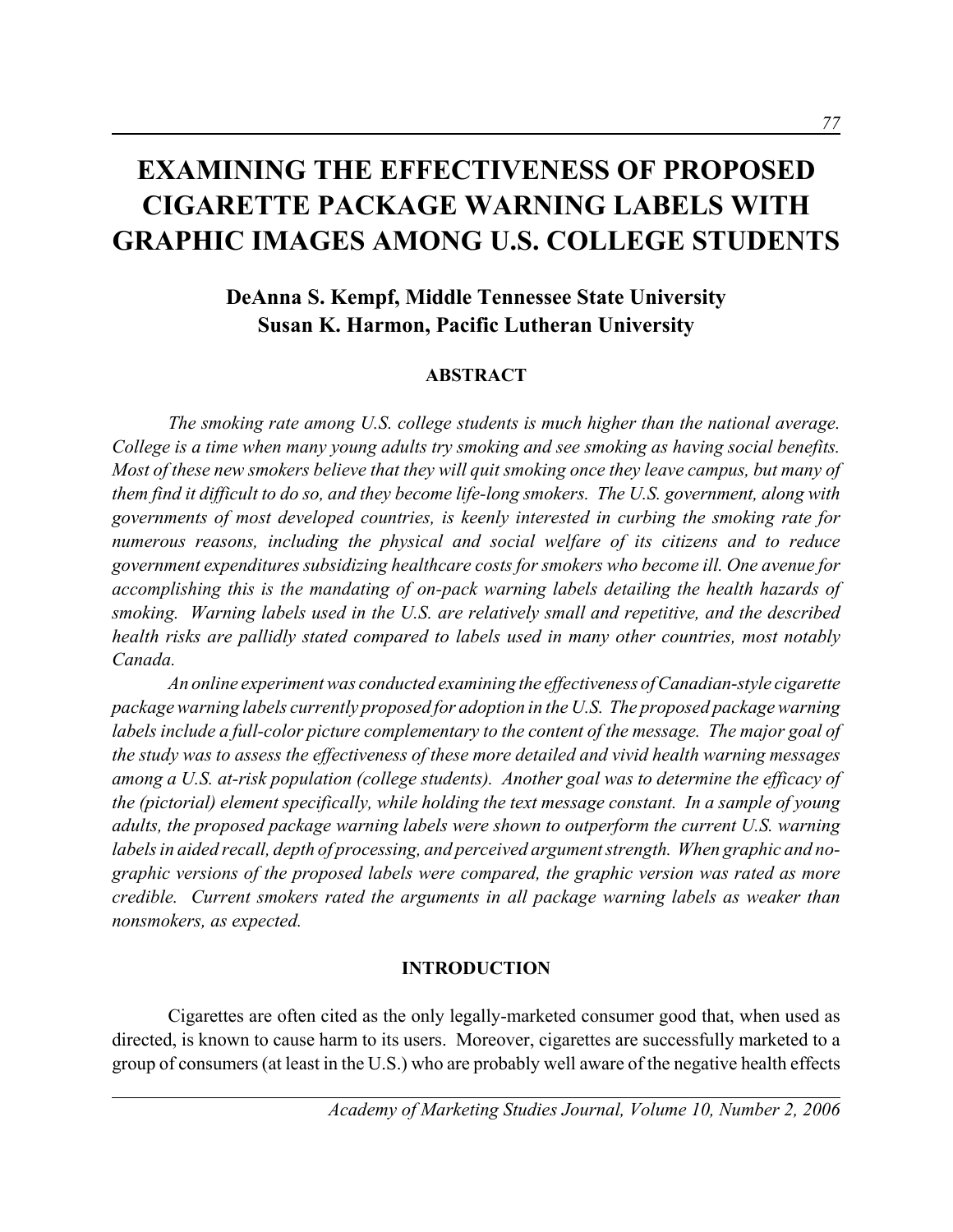of smoking. Anti-smoking campaigns in the U.S. are routinely targeted to children as young as seven years old. Despite these education efforts, however, the Center for Disease Control and Prevention reports that 22.5% of American adults currently smoke cigarettes (Center for Disease Control 2004). A significant proportion of these smokers are young, educated adults who have been exposed to anti-smoking messages from a very young age.

Casual observation on college campuses in the U.S. seems to suggest that the percentage of traditional-age college students who smoke has been increasing over the last several years. At least two recent empirical studies confirm this supposition. A comprehensive national study of college students at U.S. four-year colleges conducted by Harvard in 2001 showed that 29.8% of the respondents reporting that they were currently smokers (Moran, Wechsler, & Rigotti 2004). This percentage is much higher than the overall level of smoking in the U.S. reported above (22.5%). In fact, adult smoking in the U.S. has decreased over the period from 1993-2000 for all age groups except young adults between 18 and 24 years old (Center for Disease Control 2002). Similarly, in earlier waves of this same Harvard study, results showed that between 1993 and 1997, cigarette use by college students increased from 22.3% to 28.5% (Wechsler, Rigotti, Gledhill-Hoyt, & Lee 1998).

The comparatively high prevalence of smoking among these young, educated adults is especially troublesome. These individuals would in all likelihood have been exposed to significant anti-smoking information in their formative years, yet they elect to start smoking in spite of their knowledge of smoking's negative effects and addictive properties. Increasingly, college appears to be a time when many students begin to experiment with smoking. Many of these individuals think of themselves as "social" smokers and believe they will stop smoking after college. Unfortunately, many of these social smokers will find quitting difficult. Indeed, one published study showed that 41.5% of college student who have tried smoking continue on to become regular smokers (Everett et. al 1999). Numerous public health researchers have called for immediate action to address this trend toward smoking among college-age adults (Hammond 2005; Wechsler et. al 1998; Rigotti, Lee, & Wechsler 2000; among others).

As in the U.S., governments of most developed countries around the world are trying to reduce smoking among their citizens with varying degrees of success. Indeed, one of the major health objectives in the U.S. is to reduce the adult smoking rate to less than 12% (U.S. Department of Health and Human Services 2000). With nearly 30% of college students picking up the cigarette habit during early adulthood, meeting this goal seems unlikely. One common tactic aimed at reducing smoking is the mandated placement of warning labels on cigarette packages. In the U.S., warning labels appear on the side of every cigarette package, and contain one of the following four warning messages (used on a rotating basis):

- 1) Cigarette smoke contains carbon monoxide;
- 2) Smoking causes lung cancer, heart disease, emphysema, and may complicate pregnancy;
- 3) Quitting smoking now greatly reduces serious risks to your health;
- 4) Smoking by pregnant women may result in fetal injury, premature birth, and low birth weight.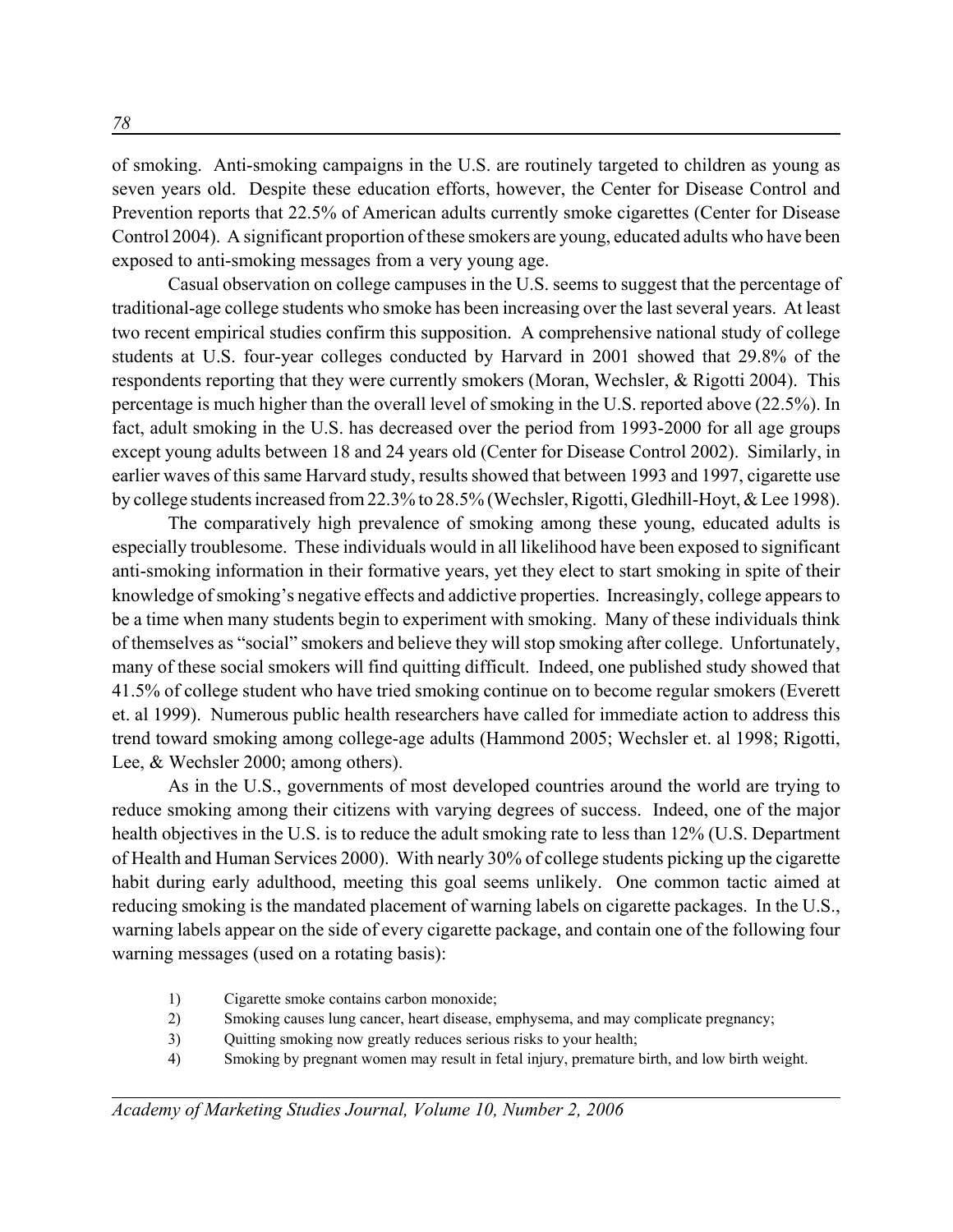These particular warnings have been mandated since 1984. The actual content of these U.S. warning messages is comparatively pallid and the labels themselves are small, compared to those used in most other developed countries. For instance, Australia requires warning messages that cover 25% of the front of the cigarette package, 33% of the back panel, plus one entire side of the package. In January 2001, Canada enacted legislation requiring warning labels covering 50% of the front of the cigarette package, containing graphic pictures illustrating the negative effects of smoking (Canadian Cancer Society 2005).

In a bid to strengthen U.S. tobacco warning labels, Senator Dick Durbin (D-Illinois) has proposed a bill requiring U.S. cigarette packages to carry warnings similar in size and content to those now used in Canada. This bill, titled "Stronger Tobacco Warning Labels to Save Lives Act," is currently under consideration in the Senate Committee on Health, Education, Labor and Pensions.

The current Canadian tobacco warning labels contain one of sixteen rotating messages accompanied by related photographic images. For example, one of the sixteen messages is a label with the statement: "Smoking causes mouth diseases" accompanied by a large, full-color photograph of a badly diseased mouth. This warning label, in particular, was shown to be the most effective of all sixteen labels in a survey sponsored by the Canadian Cancer Society (2001). Other warnings include messages and graphic images referring to tobacco's effects on lung cancer and strokes, the addictive properties of nicotine, the increased occurrence of impotence among male smokers, and the dangers of second-hand smoke. The complete set of sixteen Canadian package warning labels can be viewed online at http://www.hc-sc.gc.ca/ahc-asc/media/photogal/labeletiquette/index\_e.html.

So far, the impact of these new Canadian warning labels appears to be promising. A survey of 2000 Canadians sponsored by the Canadian Cancer Society in Fall, 2001 found that 44% of Canadian smokers polled reported that the new warning labels increased their motivation to quit smoking. In addition, 38% of Canadian smokers who attempted to quit smoking in 2001 said that the graphic warning labels were a factor in their desire to quit (Canadian Cancer Society 2001). Furthermore, the survey shows evidence that a significant number of Canadian smokers were embarrassed by the warning labels on their cigarette packages. Twenty-four percent of smokers admitted to putting a cardboard sleeve or otherwise covering their cigarette packages to hide the warning labels from others.

Similarly, a telephone survey conducted in October, 2001 (10 months after the new warning labels were implemented) showed that 91% of smokers not only reported having read the warnings, but they also demonstrated a thorough knowledge of the warning content (Hammond et al. 2003). This study also showed that smokers who reported reading and thinking about the warning label contents were more likely to have quit smoking, reduced their smoking, or attempted to quit smoking in a follow-up survey three months later. Clearly, the evidence to date suggests that the Canadian warning labels are having desired effects on smokers' behaviors and attitudes.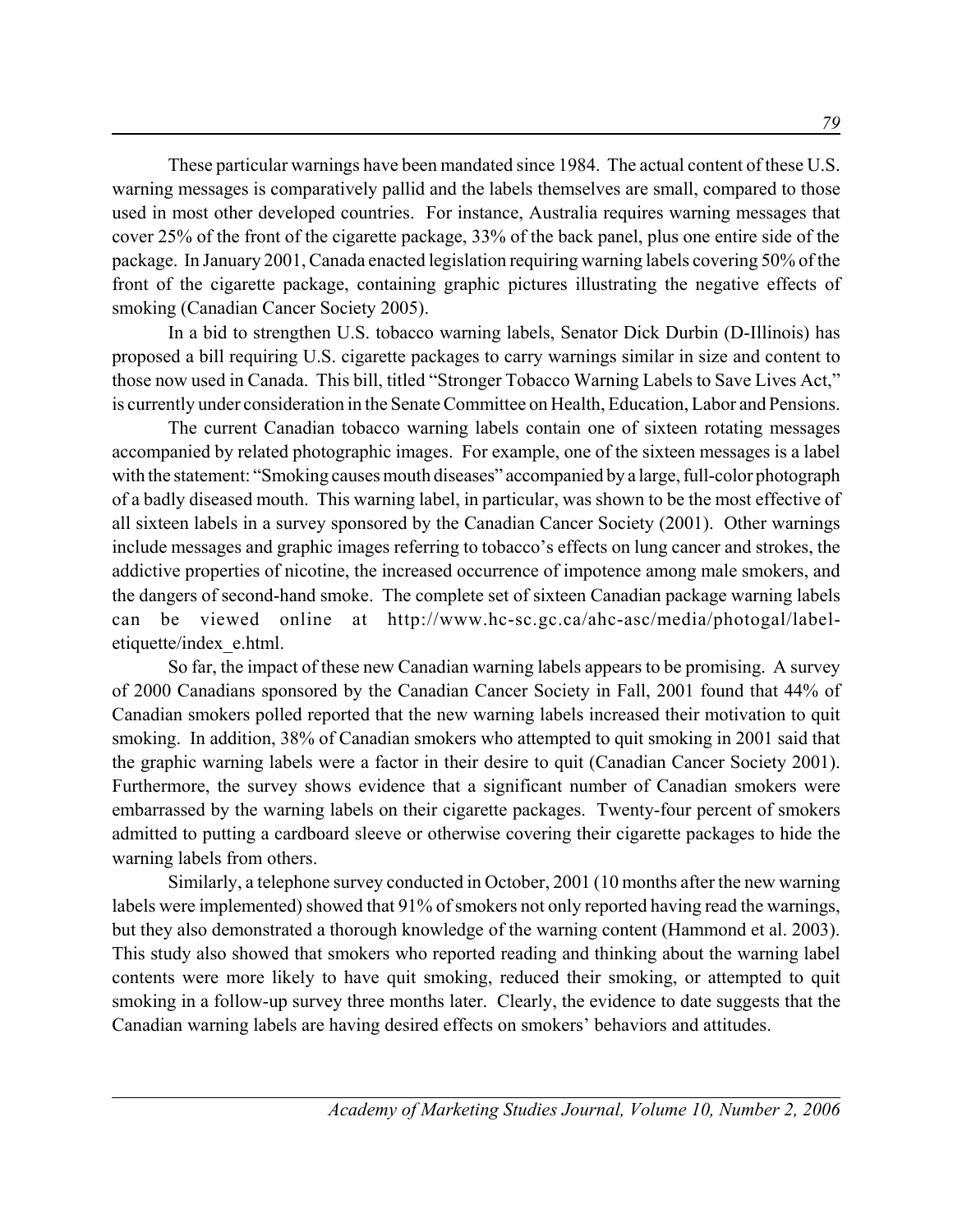Our major goal in the current study is to assess the likely effectiveness of the Canadian-style cigarette package warning labels among U.S. college students. The labels will be compared to the U.S. tobacco warning labels currently in use, and the relative effectiveness of several specific messages will be examined in an online experimental setting. Specifically, we examine the memorability, credibility, and persuasiveness of the labels among young adults, including smokers, former smokers, and nonsmokers. We also investigate the impact of the photographic image on the label by comparing consumers' responses to the new labels (including the photographic image), compared to their responses to labels with the identical text message without the image.

### **LITERATURE REVIEW AND CONCEPTUAL FRAMEWORK**

While there are debates about the effectiveness of package warning labels, there is little doubt that the impact of any given warning message suffers over time from adaptation, or wear-out, as consumers are repeatedly exposed to it. Eventually, often-seen messages of any kind fail to draw attention, as consumers adapt to their continued presence in their environment. The novelty (newness) of the Canadian warning labels in and of itself probably explains, at least in part, their strong effects found in the study discussed above conducted by the Canadian Cancer Society less than a year after the new labels were introduced.

A series of studies demonstrating the power of newness in warning messages was conducted by Krugman, et al. (1994) and Fisher et al. (1993). In several published articles based on these studies, these authors compare the efficacy of new warning messages to currently mandated (existing) warning messages included in tobacco advertisements (rather than on-package warning labels, the topic of the present study). In their 1994 study, eye-tracking measures revealed that adolescents paid more attention to new warning messages compared to old messages, and they noticed the new messages 1 to 2.5 seconds earlier during an ad exposure. These results indicate that changing the size, content, and appearance of package warning labels is likely to increase their effectiveness, if for no other reason than for the novelty the change generates, and the resulting increase in the message's tendency to catch consumers' attention.

In addition to their newness, however, the proposed Canadian-style graphic cigarette package warning labels are also larger and more colorful than existing U.S. warning labels; they appear on the front (top) of the package rather than on the side panel; their message content is more detailed and varied; and they contain photographic images to support or complement the message. For all of these reasons, we expect the proposed warning labels to perform better than existing warnings in terms of attention and post-exposure recall. Note that we make this prediction in spite of the fact that the existing warning labels have the advantage of repeated exposures over a long length of time (potentially years), especially among smokers. This superiority in consumer recall of the message content is predicted both for the new warning labels with color photographic images, and identical labels without the photographic images.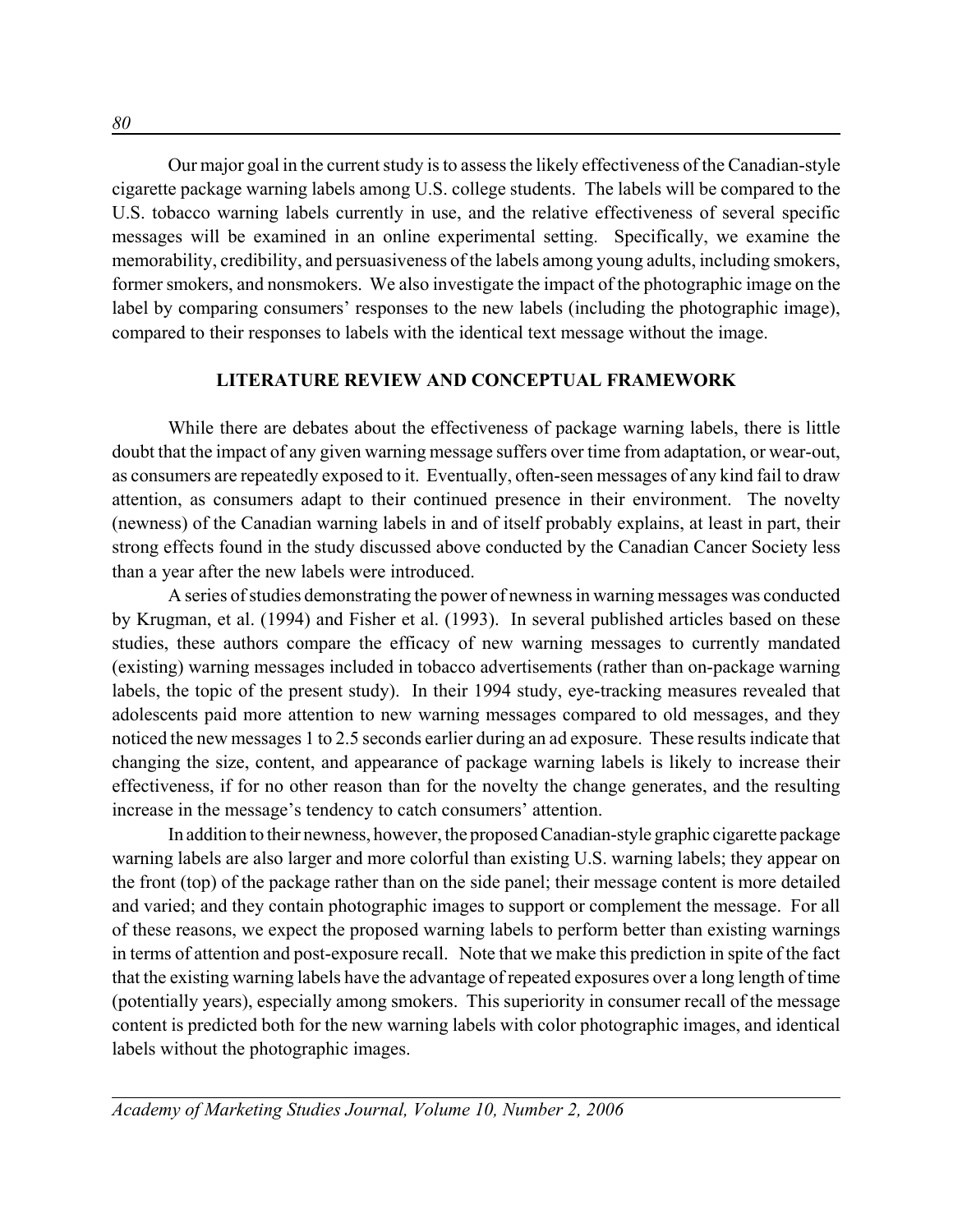H1: Compared to the existing warning labels, the proposed new warning labels will be: a) recalled better; b) processed more deeply; c) perceived as making stronger arguments; and d) perceived as more credible.

As stated earlier, the proposed Canadian-style warning labels contain full-color photographic images that are relevant to the specific message content in the label. These graphic images are in some cases quite powerful, and are likely to garner significant attention in and of themselves. Prior research supports this contention. In a study of alcohol package warning labels, Laughery, et al. (1993) showed that both color and pictorial elements significantly increased the noticeability of the warning labels. Thus, we make the following predictions:

- H2: Warning labels with photographic images will be more effective than the identical warning message without the photographic images. Specifically, the labels containing pictures will produce higher scores on:
	- a. aided recall;
	- b. perceived credibility; and
	- c. perceived argument strength.

Tobacco warning labels use fear appeals to: 1) increase smokers' or potential smokers' perceptions of the risks associated with smoking, and 2) induce feelings of threat or fear about the negative effects of smoking on health in hopes of motivating the individual to stop smoking or never to start. To these ends, warning labels typically present one or more negative consequences of smoking such as increased rates of lung cancer, stroke, emphysema, and heart disease among smokers. Some warning labels also strive to generate feelings of guilt by pointing out the negative effects of second hand smoke (passive smoking) on others, including children and unborn children.

Marketing researchers have studied the effectiveness of fear appeals in advertising extensively over the years. The general purpose of most fear appeals is to generate unpleasant tension and arousal, which can be relieved by following the recommendations specified in the message. In the current context, the behavior recommended, either explicitly or implicitly, is to quit smoking or never to start. While the literature on fear appeals is extensive, the reported findings are quite mixed (see Rotfeld 1988). Some researchers have found that inducing a greater fear arousal almost always results in greater persuasion (LaTour & Rotfeld 1997, LaTour, Snipes, & Bliss 1996, among others). Other fear appeal studies have shown that generating too much negative arousal or tension is counterproductive. Individuals who find a message extremely threatening and unpleasant may generate defense mechanisms against the message, which typically take the form of discounting or disbelieving the message, or avoiding the message altogether.

In health related messages such as tobacco warning labels, instilling too high a degree of fear and thus activating these defense mechanisms has been shown to lead to maladaptive coping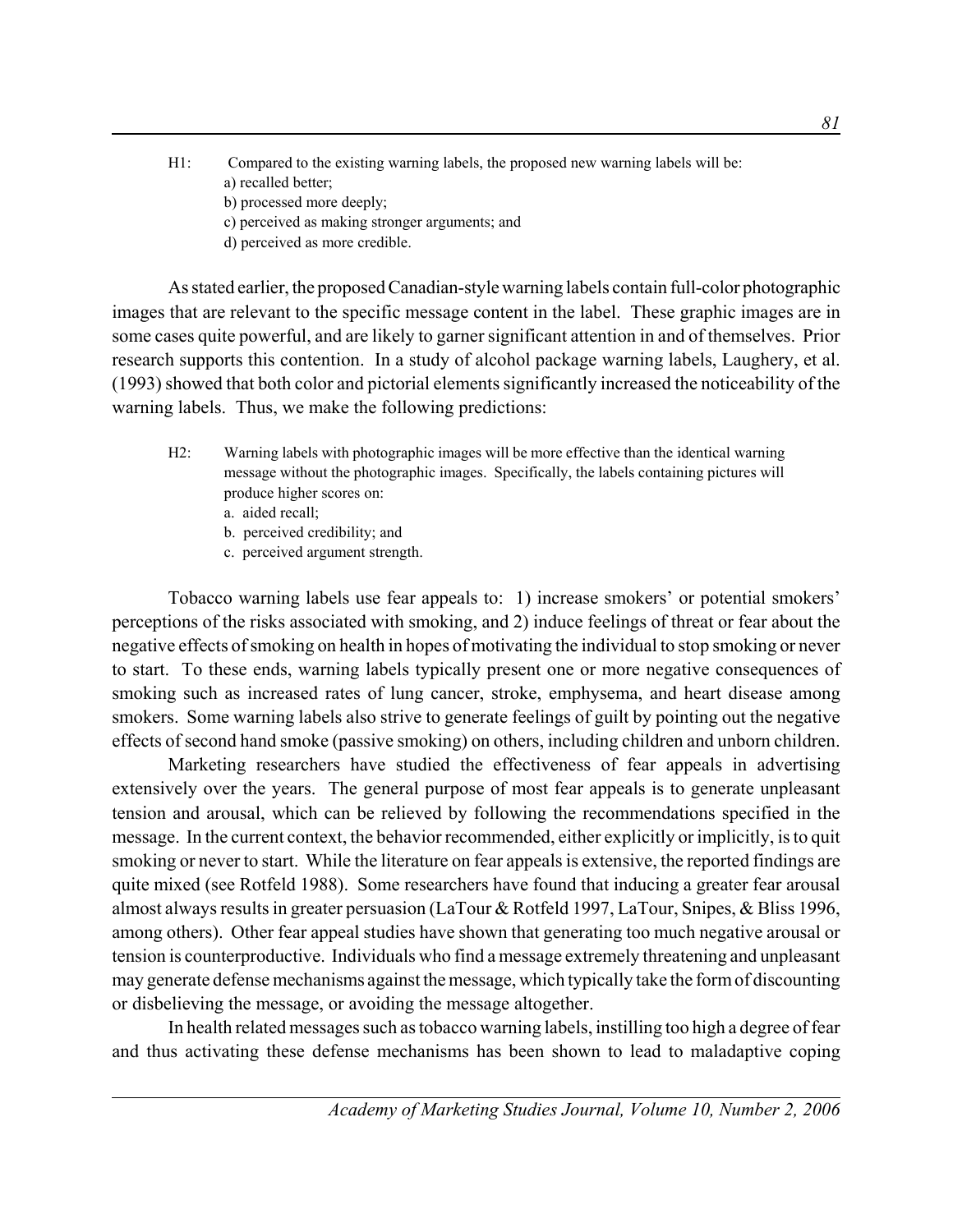responses (MCRs) (Eppright, et. al. 2002; Janis 1986; Rippetoe & Rogers 1987). For smoking, these MCRs could include consciously choosing not to think about the health effects of smoking ("I'm going to die of something, it may as well be cancer"), discounting the likelihood of the consequences ("That won't happen to me"), or even feelings of anger and rebellion toward the source of the message ("They can't tell me what to  $do - I'll$  smoke if I want to"). (For empirical studies demonstrating these effects in the consumer warning literature, see de Hoog, Stroebe, & de Wit (2005); Gleicher and Petty (1992); and Liberman & Chaiken (1992)).

Studies have also shown that certain individual characteristics of the receiver will influence how much fear is too much. These personal characteristics include the individual's locus of control (Holt et al. 2000) and level of self efficacy (LaTour & Rotfeld 1997; Rogers 1983, among others). A person with an internal locus of control and a high level of self efficacy will presumably be able to handle a higher degree of threat before defending against the message, since they believe they have the ability to perform the advocated behavior (e.g., stop smoking) to avoid the negative consequences.

Recent research (Schneider et al. 2001) indicates that warning messages using strictly negative framing (i.e., messages that present only the negative effects of smoking) may be less effective than messages presenting the negative effects of smoking as well as the positive effects that would be incurred by stopping smoking. This research showed that gain-framed messages focusing on the benefits of quitting smoking were accepted more readily by consumers, and were more effective at reducing temptations to smoke and smoking frequency among smokers. This pattern of effects persisted even six weeks after exposure to the messages.

The sixteen proposed warning labels (currently in use in Canada) present health risks that U.S. consumers may not be aware of (mouth disease, stroke, heart disease, and impotence), and generally present health risks in a much more vivid and graphic manner than U.S. warning labels. For this reason, smokers in the U.S. will undoubtedly find many of these new messages more threatening and frightening than the current warning labels. While the current study is not designed to study fear appeals per se, a key goal is to examine whether these fear-inducing warnings are likely to result in desirable behaviors (e.g., quitting or reducing smoking) or in undesirable responses (e.g., defensive reactions such as MCRs). Because of the fine line between too little and too much fear and arousal, at a minimum, we will show that it is imperative that individual warning labels be carefully pretested to determine their effectiveness.

Of the sixteen proposed warning labels, eleven messages depict smoking consequences that are relevant to smokers in all demographic groups. For example, the warning that smoking increases risks of heart disease, emphysema, stroke, lung cancer, etc. would apply to all smokers, at least to some degree. However, the other five warnings depict the effects of smoking on specific demographic groups, including children. One warning label shows a pregnant woman holding a lit cigarette and outlines the short-term and long-term effects of smoking on babies when the mother smokes while pregnant. A male smoker probably does not feel as personally affected by these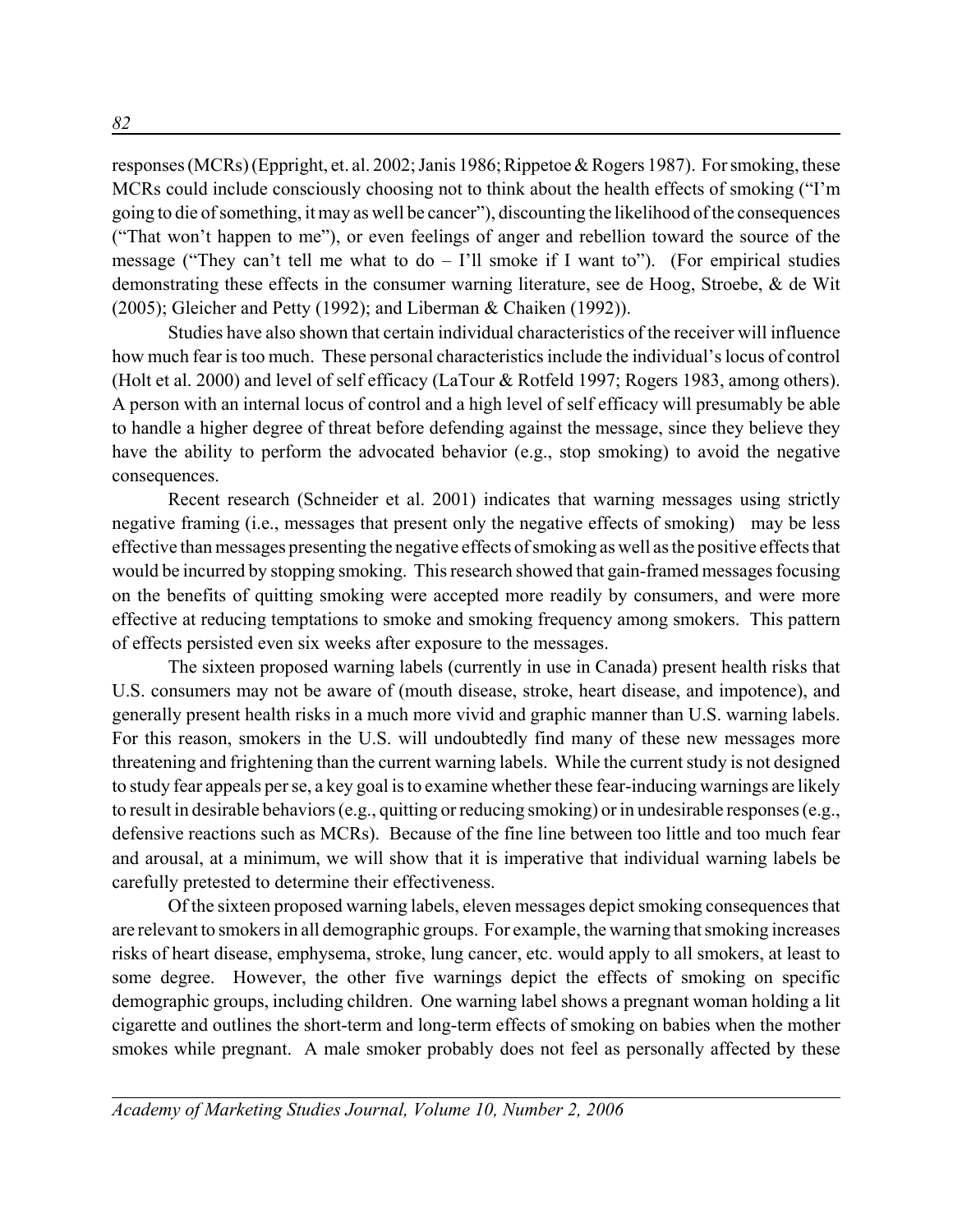consequences as would a pregnant woman or a woman of child-bearing age. Similarly, another warning label reports the finding that cigarette smoking can lead to male impotence, and would thus apply to males much more directly than females.

Because of significant differences in personal relevance or self-connections of various warning messages, consumers in the target group for a particular warning message are likely to pay more attention to that warning than those not in that target group. Involvement in the message will increase as the personal relevance of the depicted health consequences increases. In particular, we investigate the warning message involving cigarettes' effects on male impotence in our study, making the following prediction.

H3: Males will process the warning message related to smoking's effect on impotency more deeply than will females.

It is important to note, however, that greater attention may not always lead to increased persuasion. To the extent that personal connections to the negative outcome depicted in a fear-based warning message are very strong, the perceived threat level also increases, possibly eliciting the defensive response and maladaptive coping behaviors described earlier. Therefore, although a highly relevant message is hypothesized to increase attention, its effects on perceived message credibility and perceived warning label effectiveness are left as research questions, rather than directional hypotheses.

 The proposed warning label messages vividly present the negative health consequences to the smoker him/herself, or present the negative effects of the smokers' behaviors on others. Therefore, smokers (compared to nonsmokers) will feel a much higher level of perceived threat and experience a higher level of fear-induced arousal from these messages and images. To protect themselves from these strong perceived threats, we believe that many smokers will generate defensive reactions and MCRs in response to the proposed stronger warnings. Indeed, several studies of alcohol warning labels have shown that consumers who had positive attitudes toward drinking prior to seeing the warnings tended to disbelieve the threats presented in the warning messages (Andrews, Netemeyer, & Durvasula 1990; 1991; for a review of this literature, see Andrews 1995). Although smokers are likely to vary widely in their responses to the warning labels, compared to nonsmokers we predict that they are more likely to defend against the warning messages, thus perceiving the warnings as less strong and credible.

H4: Current smokers will rate the strength of arguments made in warning message as: a) weaker and b) less credible than will non-smokers.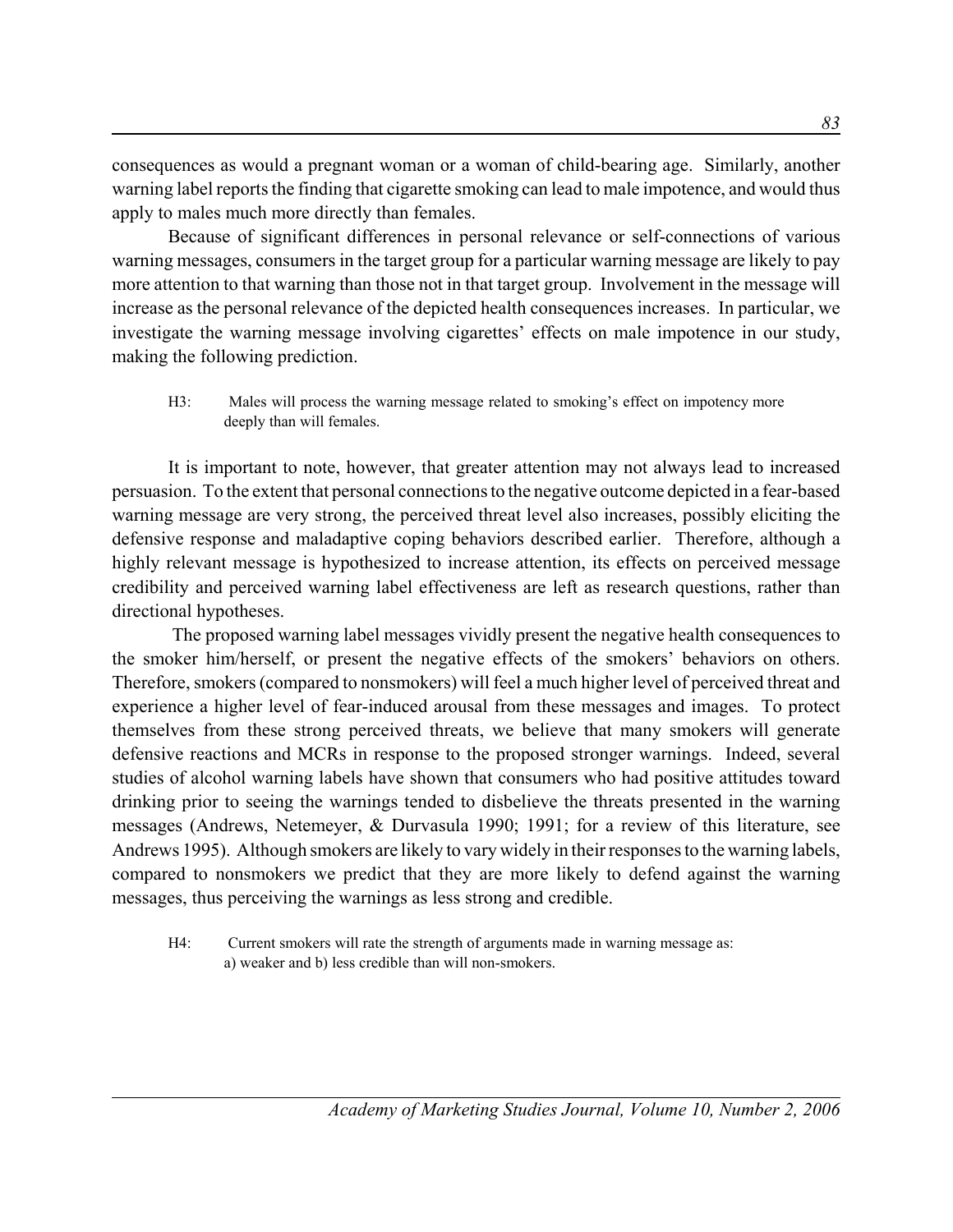### **METHOD**

To test the hypotheses, a between-subjects online experiment was used in which subjects viewed an image of a single cigarette package featuring one of seven different warning labels. The size and placement of these labels on the package was identical to the guidelines in the federal mandates (as currently legislated in the U.S. or as outlined in the proposed U.S. legislation, depending on the experimental cell). Three of these labels were exact replicas of the current Canadian warning labels that have been proposed for use in the U.S., with the exception that the "Health Canada" tag was removed from the photographic image. Because the number of cells would be too large if we included a cell for each of the sixteen rotating Canadian warning labels, we chose three of the labels for the experiment, which will be described later. Three more label conditions were created by removing the photographic image from these same three Canadian labels, such that only the text appeared in the warning label, with the label size remaining constant.

The seventh cell represented a control condition. It included a warning label stating that cigarette smoke contains carbon monoxide, which is one of the four current warning messages currently used in the U.S. This particular warning message was selected from the four current U.S. warnings simply because it contained the shortest text, which maximized visibility and readability of the warning label on the cigarette package mock-up used as the experimental stimuli. This was advantageous given that the current U.S. laws mandate that the warning label appear only on the narrower side panel of the cigarette package, thus making the warning label much smaller than the proposed warning labels used in the other cells.

Subjects were randomly assigned to one of the seven experimental conditions using randomly distributed handouts containing a link to a website containing the stimuli and survey pertaining to a particular experimental condition. The first screen of the online survey contained an informed consent statement on which the participants checked a box indicating their willingness to participate in the experiment. As part of this informed consent, subjects were told that they could choose to participate in an alternate activity to earn the offered bonus points by contacting their instructor if they preferred not to participate in the experiment. None of the potential subjects elected to exercise this option.

### **Subjects**

A total of 467 student subjects participated in the experiment. These subjects were recruited from introductory and upper level marketing classes at a large southeastern university in the U.S. during two consecutive semesters. For their participation, subjects were offered bonus points in their marketing class. The subjects represented a wide range of majors, with the majority being business majors. The subjects electing to participate represented 79% of the total (591) students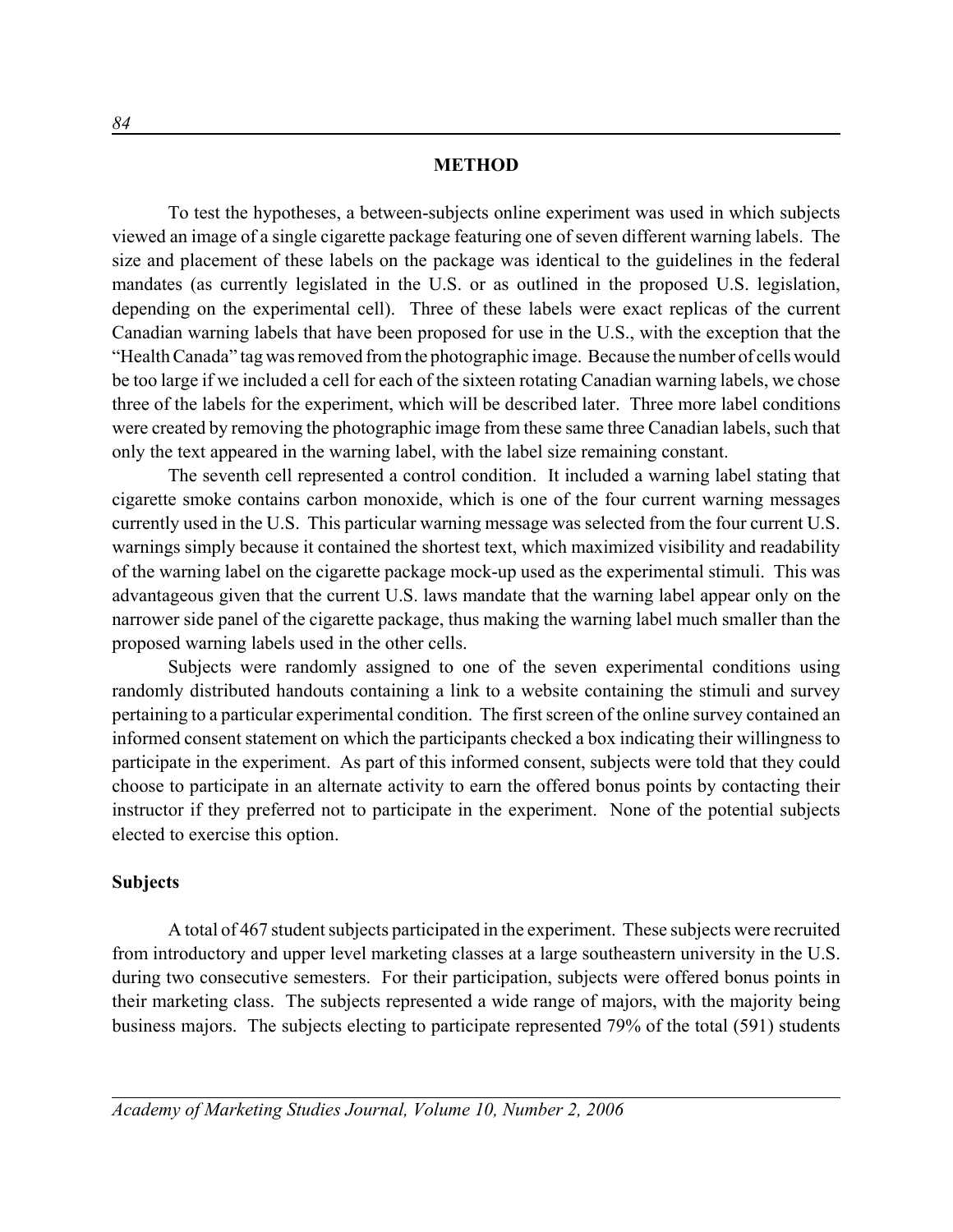enrolled in these classes. The study was announced during several class periods to ensure that the maximum number of students was given the opportunity to participate in the study.

Subjects were fairly evenly distributed across the six test and one control conditions, with a minimum of 61 respondents in each. Slightly over half of the respondents were male. The racial makeup of the sample was representative of the population. As might be expected of a college student sample, the average respondent was just under 22 years old; the youngest was 19 and the oldest was 39. Slightly more than one in five were currently smokers, while 59.7% have never been smokers. There were no significant demographic differences among the experimental groups except for smoking behavior. While these differences could be due to random chance, it is possible that the nature of the scenarios may have impacted willingness to disclose smoking behavior. This will be discussed later in the paper. The demographics of the respondents are shown in Table 1.

| <b>Table1: Demographics by Experimental Cell</b>                                       |                              |                              |                               |                         |                           |                                |                    |
|----------------------------------------------------------------------------------------|------------------------------|------------------------------|-------------------------------|-------------------------|---------------------------|--------------------------------|--------------------|
|                                                                                        | Impotence<br>with<br>graphic | Addictive<br>with<br>graphic | Mouth disease<br>with graphic | Addictive<br>no graphic | Impotence<br>with graphic | Mouth<br>disease no<br>graphic | Current<br>warning |
|                                                                                        | $\frac{0}{0}$                | $\frac{0}{0}$                | $\frac{0}{0}$                 | $\frac{0}{0}$           | $\frac{0}{0}$             | $\frac{0}{0}$                  | $\frac{0}{0}$      |
| Male                                                                                   | 51.7                         | 55.1                         | 62.7                          | 54.1                    | 57.6                      | 43.8                           | 54.1               |
| Female                                                                                 | 49.3                         | 44.9                         | 37.3                          | 45.9                    | 42.4                      | 56.3                           | 45.9               |
| White                                                                                  | 84.1                         | 89.6                         | 84.0                          | 89.3                    | 90.6                      | 84.1                           | 86.7               |
| African-American                                                                       | 11.6                         | 7.5                          | 14.7                          | 10.7                    | 7.8                       | 14.3                           | 13.3               |
| Asian                                                                                  | 4.3                          | 3.0                          | 1.3                           | $\theta$                | 1.6                       | 1.6                            | $\theta$           |
| Smoking behavior *                                                                     |                              |                              |                               |                         |                           |                                |                    |
| Never a smoker                                                                         | 69.0                         | 59.4                         | 61.3                          | 62.3                    | 45.5                      | 56.3                           | 63.9               |
| Smoker in past                                                                         | 14.1                         | 24.6                         | 13.3                          | 21.3                    | 27.3                      | 10.9                           | 14.8               |
| Current smoker                                                                         | 16.9                         | 15.9                         | 25.3                          | 16.4                    | 27.3                      | 32.8                           | 21.3               |
| Age (mean)                                                                             | 22.1                         | 21.8                         | 21.9                          | 21.4                    | 21.5                      | 21.8                           | 22.2               |
| *Marginally significant differences among groups based on Chi-Square analysis (p=.068) |                              |                              |                               |                         |                           |                                |                    |

# **Measures**

The major dependent variables used in this study are aided recall, depth of processing, perceived argument strength, and perceived credibility. Aided recall was assessed by presenting subjects with a list of five sentences summarizing five different warning messages, one of which is the one they were actually exposed to. Subjects indicated which message they saw on the package they had viewed. This response was coded as correct/incorrect.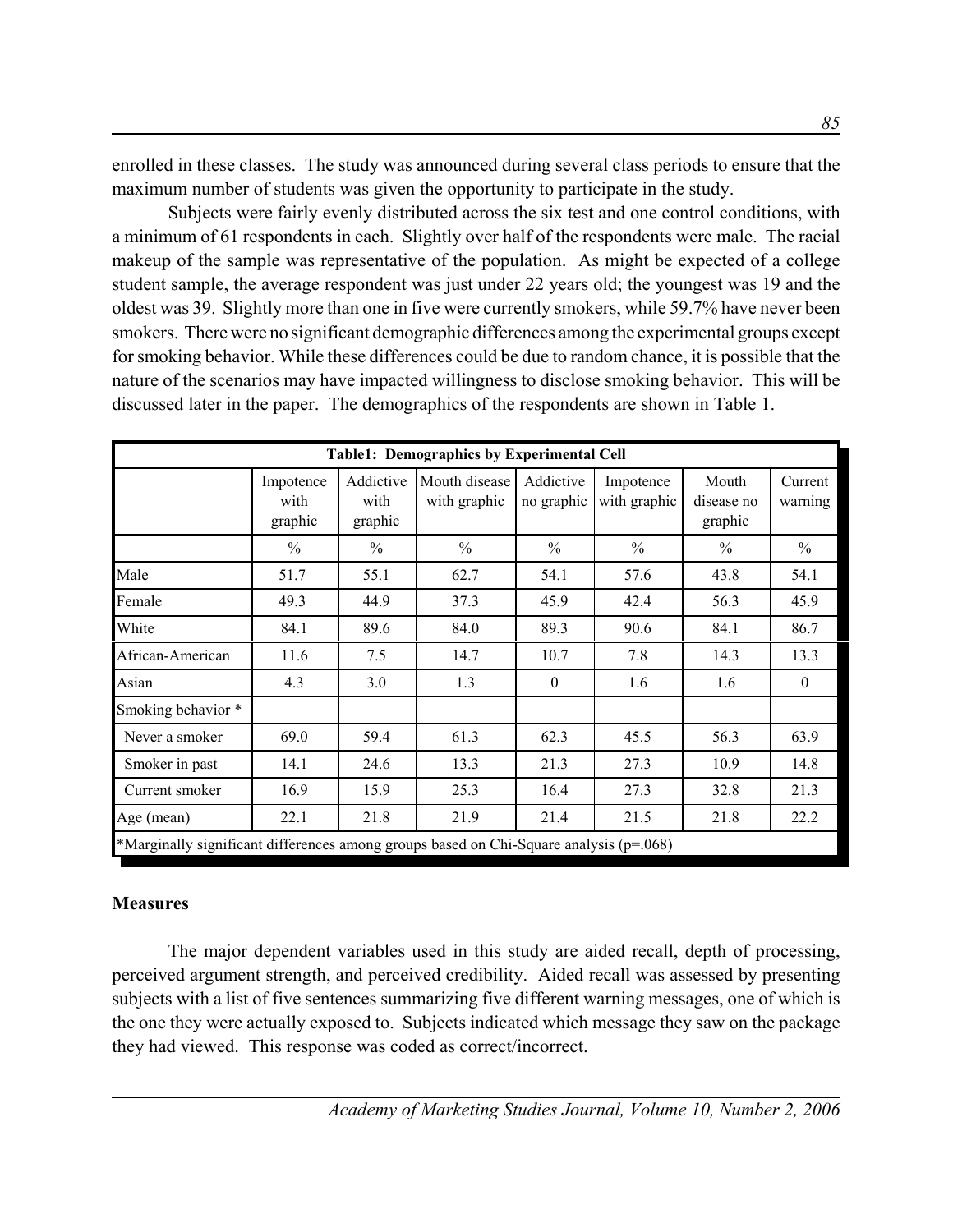Argument strength was measured with a three-item scale commonly used in the marketing literature. These items included the following semantic differential questions (1-5 scale): unpersuasive/persuasive, uninformative/informative, and weak/strong (Cronbach's alpha = .84). Depth of processing was measured with a four-item Likert scale (1-5) also commonly used in published marketing studies. These items included measures of attention, concentration, thought, and careful reading of the warning message (Cronbach's alpha = .91). Perceived credibility was measured with a single-item (1-5 scale) semantic differential question with endpoints labeled "Not believable/believable."

### **RESULTS**

Our first hypothesis predicts that the proposed (new) warning labels will outperform existing warnings in terms of aided recall, depth of processing, perceived argument strength, and perceived credibility. This hypothesis is supported for all variables except perceived credibility, for which there were no significant differences between the old and new warning labels. See Table 2 for the mean values and t-tests for depth of processing, argument strength and perceived credibility. Aided recall (the ability to correctly pick the message from a list of five possible messages) was higher for the new warning messages as a group than the current message serving as the control condition, but at a marginally significant level  $(p<0.058)$  (see Table 3 for the aided recall scores).

| Table 2: Mean Scores for Old and New Warning Labels |                                   |                       |                       |                    |  |  |
|-----------------------------------------------------|-----------------------------------|-----------------------|-----------------------|--------------------|--|--|
| Variable:                                           | Existing<br><b>Warning Labels</b> | New Warning<br>Labels | t-value<br>(465 d.f.) | Significance Level |  |  |
| Depth of Processing                                 | 3.15                              | 3.61                  | 3.14                  | p<0.002            |  |  |
| <b>Argument Strength</b>                            | 2.33                              | 3.56                  | 8.73                  | p<.000             |  |  |
| Perceived Credibility                               | 3.77                              | 3.66                  | .66                   | $P \le 510$        |  |  |

| Table 3: Comparing Aided Recall of New Warnings vs. Current Warning                    |                      |                         |  |  |  |  |
|----------------------------------------------------------------------------------------|----------------------|-------------------------|--|--|--|--|
|                                                                                        | New vs. Old Warnings |                         |  |  |  |  |
|                                                                                        | New Warnings         | <b>Current Warnings</b> |  |  |  |  |
|                                                                                        | $\%$                 | $\%$                    |  |  |  |  |
| Aided Recall*                                                                          |                      |                         |  |  |  |  |
| Correct recall<br>94.8<br>88.5                                                         |                      |                         |  |  |  |  |
| 5.2<br>11.5<br>Incorrect recall                                                        |                      |                         |  |  |  |  |
| *Marginally significant differences among groups based on Chi-Square analysis (p=.058) |                      |                         |  |  |  |  |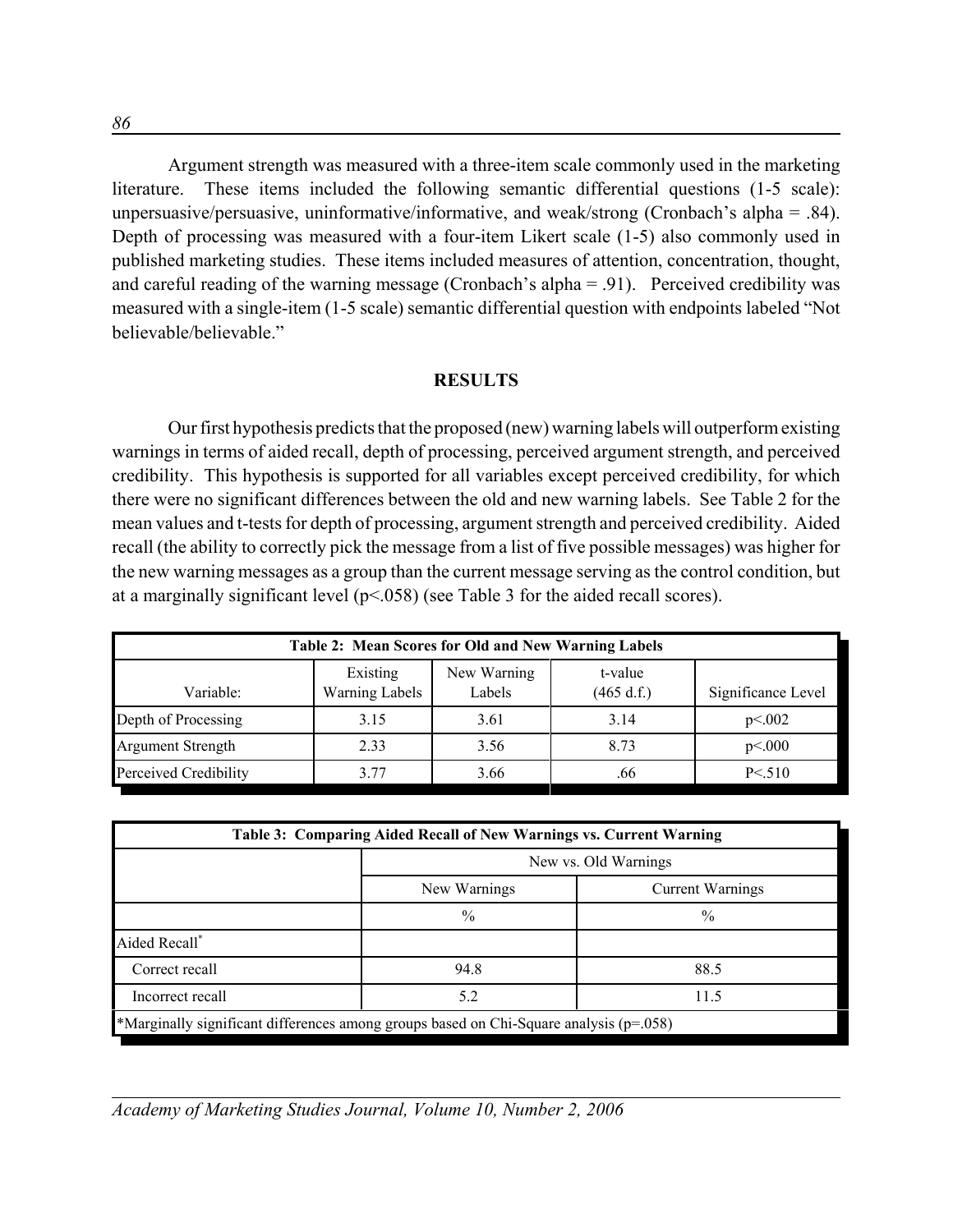Further investigation showed that both the graphic and non-graphic forms of the new warning labels outperformed the current warning label on depth of processing and argument strength (See Table 4.) Aided recall was also examined within each of the new message subgroups individually. As seen in Table 5, aided recall for each of the new warning labels was higher than for the control (current) message. Table 6 shows the mean ratings of all the experimental cells on perceived argument strength, depth of processing, and perceived credibility. As can be seen in this Table, the new labels uniformly outperformed the current labels on these variables with the exception of perceived credibility.

| Table 4: Comparing Mean Ratings by Warning Message Type                                                         |                   |                 |                   |  |  |  |
|-----------------------------------------------------------------------------------------------------------------|-------------------|-----------------|-------------------|--|--|--|
|                                                                                                                 | Graphic Mean      | No Graphic Mean | Control Mean      |  |  |  |
| Depth of Processing                                                                                             | 3.64              | 3.59            | 3.15 <sup>1</sup> |  |  |  |
| Perceived Argument Strength                                                                                     | 2.33 <sup>1</sup> |                 |                   |  |  |  |
| $3.54^2$<br>Perceived Credibility<br>3.77                                                                       |                   |                 |                   |  |  |  |
| <sup>1</sup> Significant differences from other groups based on ANOVA with Bonferroni post hoc tests $(p-0.05)$ |                   |                 |                   |  |  |  |

 Significant differences from other groups based on ANOVA with Bonferroni post hoc tests (p=.005) <sup>2</sup>Marginally significant differences from other groups based on ANOVA with Bonferroni post hoc tests ( $p=06$ )

| Table 5: Comparing Recall of New Messages Individually with Current Warning |                           |                           |                                  |                         |                        |                                |         |
|-----------------------------------------------------------------------------|---------------------------|---------------------------|----------------------------------|-------------------------|------------------------|--------------------------------|---------|
|                                                                             | Impotence<br>with graphic | Addictive<br>with graphic | Mouth<br>disease with<br>graphic | Addictive<br>no graphic | Impotent no<br>graphic | Mouth<br>disease no<br>graphic | Control |
| Aided Recall:                                                               |                           |                           |                                  |                         |                        |                                |         |
| Correct recall                                                              | 94.4%                     | 94.2%                     | 94.7%                            | 95.1%                   | 95.5%                  | 95.3%                          | 88.5%   |
| Incorrect recall                                                            | $5.6\%$                   | 5.8%                      | 5.3%                             | 4.9%                    | 4.5%                   | $4.7\%$                        | 11.5%   |

In H2, we hypothesized that the inclusion of the pictorial element in the new warning labels would generate superior aided recall, deeper processing of the message, and greater perceptions of credibility and argument strength, compared to the identical text warning with no graphic. This hypothesis was supported only for perceived credibility. For the warning label with a graphic element, the mean credibility rating was 3.77, compared to 3.54 for labels without the graphic element ( $t_{404}$ =1.91, p<.03). No significant differences were found for perceived argument strength or depth of processing. See Table 4 for the mean values of these variables within the graphic, nographic and control conditions. For aided recall, there was no significant effect of the presence/absence of the graphical element of the warning label ( $\chi^2$ =.16, p<.69).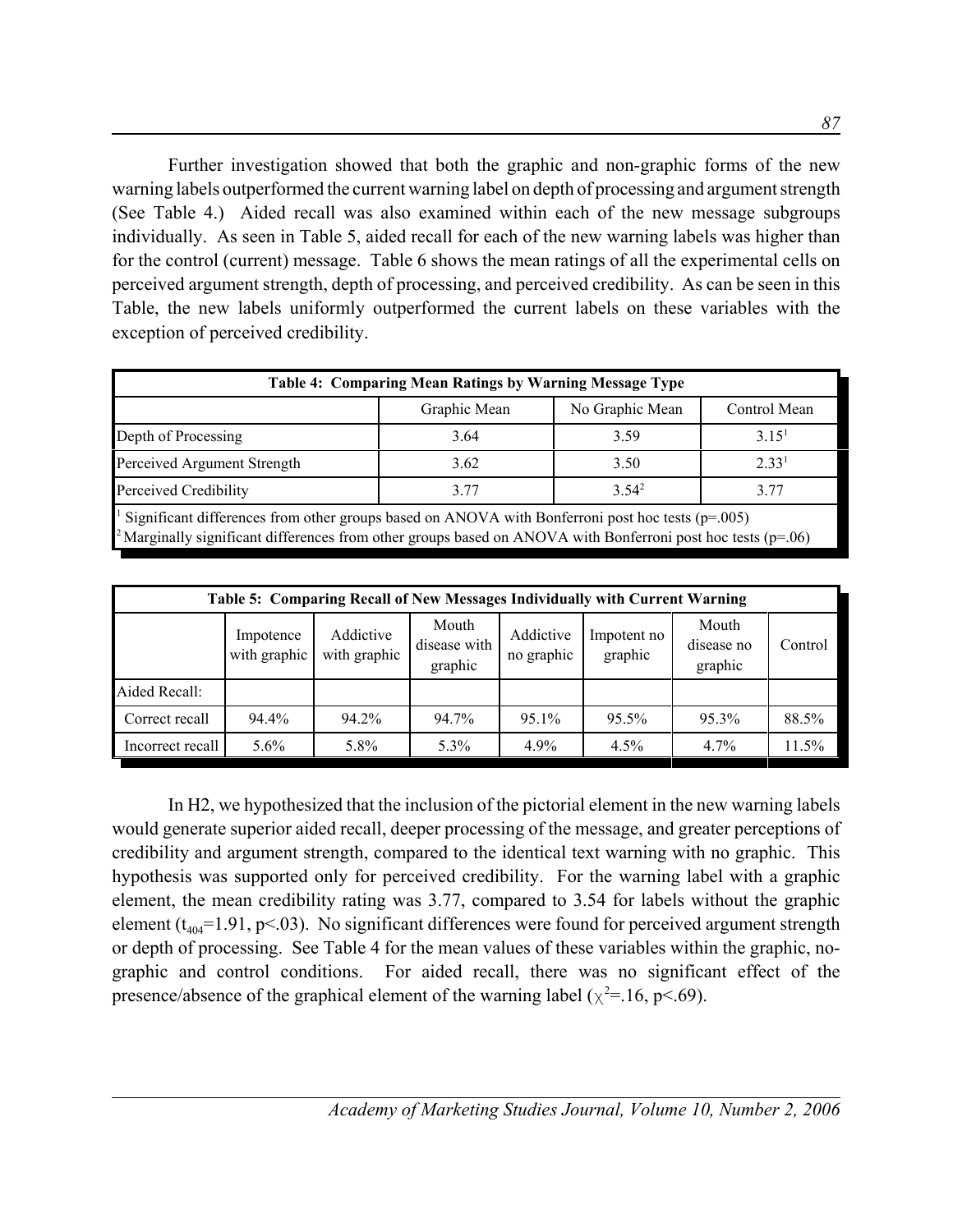|                                                                                                                                                                     | Table 6: Comparing Mean Ratings of Warnings Across Specific Labels                                 |                           |                                     |                        |                         |                                |            |  |
|---------------------------------------------------------------------------------------------------------------------------------------------------------------------|----------------------------------------------------------------------------------------------------|---------------------------|-------------------------------------|------------------------|-------------------------|--------------------------------|------------|--|
|                                                                                                                                                                     | Impotence<br>with graphic                                                                          | Addictive<br>with graphic | Mouth<br>disease<br>with<br>graphic | Impotent no<br>graphic | Addictive no<br>graphic | Mouth<br>disease no<br>graphic | Control    |  |
|                                                                                                                                                                     | Mean                                                                                               | Mean                      | Mean                                | Mean                   | Mean                    | Mean                           | Mean       |  |
| Perceived<br>Argument<br>Strength                                                                                                                                   | $3.50^{a/c}$                                                                                       | $3.54^{ a/c}$             | $3.80^{a/c}$                        | $3.54^{ a/c}$          | $3.51^{a/c}$            | 3.45 <sup>a</sup>              | $2.33^{b}$ |  |
| Depth of<br>3.67 <sup>b</sup><br>3.60 <sup>b</sup><br>3.74 <sup>b</sup><br>$3.47^{a*}$<br>3.66 <sup>b</sup><br>3.54 <sup>b</sup><br>3.15 <sup>a</sup><br>Processing |                                                                                                    |                           |                                     |                        |                         |                                |            |  |
| Perceived<br>Credibility                                                                                                                                            | $3.25^{\rm a}$                                                                                     | $3.77^{b}$                | $4.25^{\circ}$                      | 3.02 <sup>a</sup>      | 3.61 <sup>b</sup>       | 4.03 $b/c$                     | $3.77^{b}$ |  |
|                                                                                                                                                                     | Statistically significant differences base on MANOVA with Bonferroni post hoc tests ( $p=0.005$ ). |                           |                                     |                        |                         |                                |            |  |

Within each factor, labels with different letters are significantly different.

\*Not significantly different from control.

In H3, we predicted a difference between men and women's tendencies to deeply process the new warning about smoking's effects on impotence. This hypothesis was supported at a marginally significant level ( $p<10$ ). The mean depth of processing score (on a 1-5 scale) for women was 3.57, compared to a mean score of 3.81 for men  $(t<sub>135</sub> = 1.30, p<.10)$ . Although no specific gender differences were hypothesized *a priori* regarding credibility and perceived argument strength for the impotence warning, we performed post hoc analyses to explore these variables. For perceived credibility of the impotence message, there were no significant differences based on gender (Mean<sub>Men</sub>=3.05, Mean<sub>Women</sub>=3.24,  $t_{135}$ =.85, p<.39). Similarly, there were no significant gender differences observed in perceived argument strength for the impotence message (Mean<sub>Men</sub>=3.46, Mean<sub>Women</sub>=3.58,  $t_{135}$ =.58, p<.56).

When we examined gender differences involving the impotence warning labels separately for those labels containing a graphic image (vs. text only), some interesting results were found. Recall that the graphic associated with the impotence warning showed a cigarette with a long string of ash drooping downward. Men reported greater levels of processing involvement for this warning (Mean=3.92) than did women (Mean=3.41), a statistically significant difference  $(t_{69} = 1.84, p < 07)$ . However, women rated the message argument as stronger than did the men (Mean<sub>Men</sub> = 3.27, Mean<sub>Women</sub>=3.73,  $t_{69}$ =1.86, p<.07). One plausible explanation for this pattern of effects is that fear arousal caused by the visual element was too great for men and triggered a defensive response. Interestingly, although men seemed to discount the strength of the arguments presented regarding smoking's effects on impotence, they did not differ from women in terms of their perceptions of the credibility of the argument (Mean<sub>Men</sub> = 3.28, Mean<sub>Women</sub> = 3.23,  $t_{69}$  = 17, p < 87). When the impotence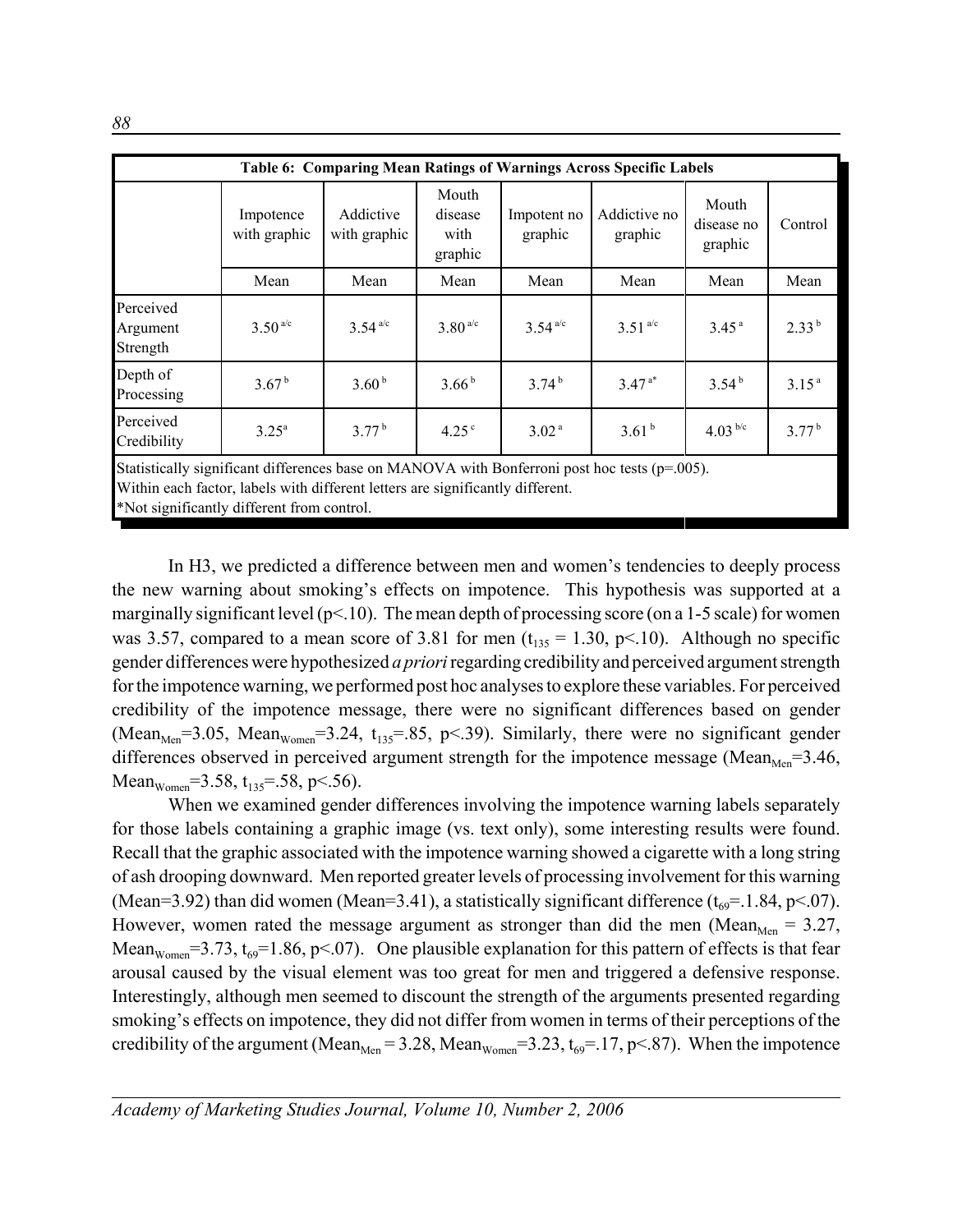warning label was text-only (no graphic), there were no significant gender differences in argument strength, credibility or depth of processing.

Additionally, Figures 1-3 show the means of perceived argument strength, credibility, and depth of message processing by gender for all of the warning messages used in the experiment. These charts show that in terms of perceived credibility, the only significant gender differences were for the control label—men rated the existing U.S. warning message as more believable than did women. Men were also more likely than women to agree that the control label presented a strong argument, as shown in Figure 2.





*Academy of Marketing Studies Journal, Volume 10, Number 2, 2006*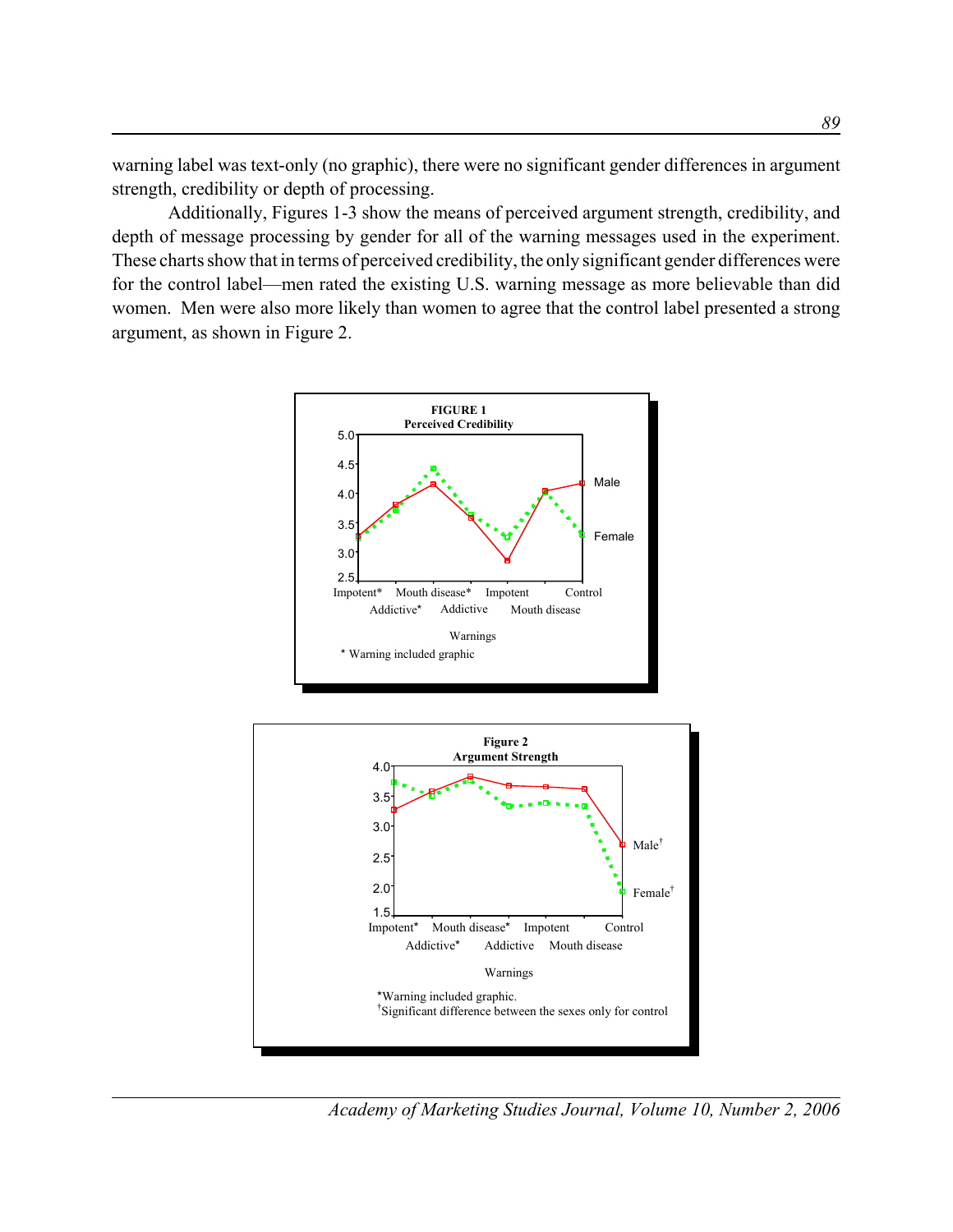

We expected that smokers might have a defensive response to the new warning labels, rating the arguments presented in the warning messages as weaker and less credible than nonsmokers, on average (H4). The following results should be interpreted with caution, however, because a large number of subjects chose not to answer the question as to whether they currently smoke cigarettes. Only 186 out of 467 subjects chose to answer this question, presumably because of the social undesirability of smoking. This was the only question that a significant number of subjects did not answer on our survey. With this caution in mind, our results showed that current smokers did rate the arguments made in the warning messages as weaker than did nonsmokers (Mean $_{\text{smokes}}=3.34$ , Mean<sub>Nonsmokers</sub>=3.60, t<sub>186</sub>=1.62, p<.05), supporting H4a. However, no significant differences were found between smokers and nonsmokers for perceived credibility of the messages (Mean $_{\rm{smokes}}=3.70$ , Mean<sub>Nonsmokers</sub>=3.63, t<sub>186</sub>=.40, p<.7). Therefore, H4b was not supported. These findings were identical whether the new warning labels were analyzed separately, or if all label conditions (including the old warning labels) were included in the analysis.

Additional Post hoc Analyses: Although we did not make specific hypotheses regarding the effects of respondents' parents' smoking behaviors, we performed post hoc analyses on this data. Thirty-seven percent of respondents reported that one or more of their parents was a smoker. We found that, similar to the effects of their own smoking on perceived argument strength, respondents with either or both parents who smoked rated the warning label messages as weaker, on average than did respondents with non-smoking parents  $(3.49 \text{ vs. } 3.24, t_{465} = 2.44, p < 0.015,$  two-tailed). Again, this is consistent with a defensive reaction to the negative consequences outlined in the warning messages, even though the threat was not to the respondent themselves, but to loved ones. There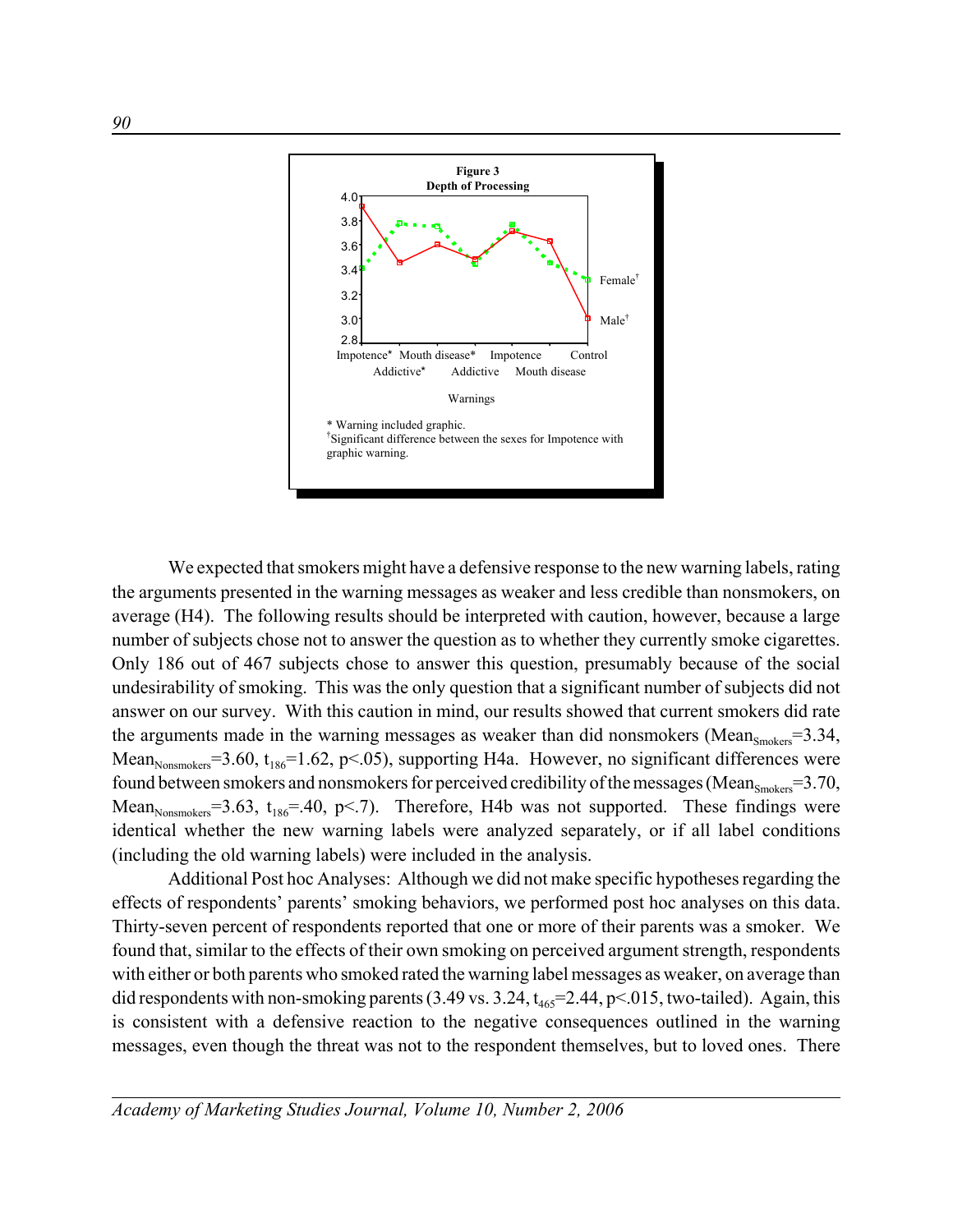was no significant interactive effect of the respondent's own smoking and their parents'smoking on perceived argument strength.

### **DISCUSSION AND CONCLUSIONS**

In general, our results support the superiority of the proposed graphical tobacco warning labels over the current labels in use in the U.S. among college students, a population of great concern to public policy makers because of their young age and high likelihood of smoking adoption during their college years. The new labels outperformed the current labels on aided recall, depth of message processing, and perceived argument strength. This was true even when the graphical element of the warning label was removed. The arguments made in the new labels, even without the pictorial element, were viewed as stronger than current warning messages.

Although we expected the warning labels with the pictorial element to outperform the same message without the picture, this was shown to be the case only for perceived credibility. However, we believe we may have experienced a ceiling effect on some of our measures. Both the graphical and nongraphical forms of the new warnings produced high scores on depth of processing and aided recall, thus making it more difficult to detect significant differences between the two groups. Based solely on our results, however, it appears that it is the size, location, and message in the warning label that may account for the majority of the superior performance of the new labels over the old, rather than the graphical element of the warning label.

The male college students in our study paid much closer attention to the warning regarding smoking's effects on male impotence, as expected, but, perhaps in a defensive reaction, they rated the arguments made in that warning label as weaker than did the women. This was especially true when the impotence-related warning label contained a picture of a limp cigarette accompanying the text. These results suggest that although a strong personal identification with a warning's content may draw attention to the warning, it does not always translate into increased effectiveness. Although men did not seem to doubt the warning's credibility, they perhaps doubted that the consequences would happen to them, personally. Thus they rated the arguments as weaker than did the women, who were presumably less personally threatened by the warning content. This is a classic defensive reaction to a too-strong fear appeal.

Consistent with past research in the general area of product warnings, users of the product (cigarettes) discounted the warning arguments, rating them as weaker than nonsmokers. This finding is quite similar to the defensive reaction displayed by men who were confronted with the impotence warning. This may suggest that package warning labels may be more successful at preventing nonsmokers from starting to smoke than at affecting current smokers' habits.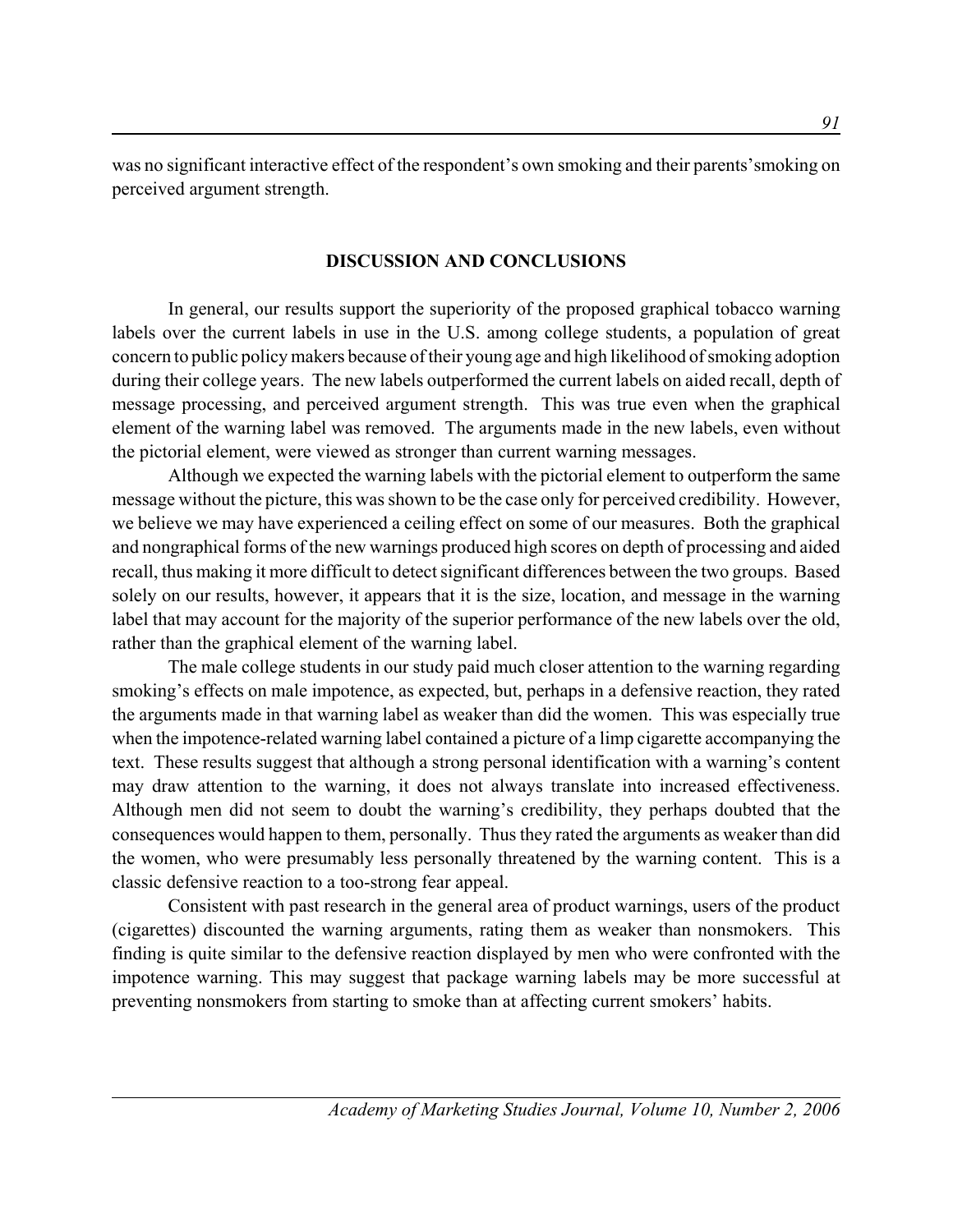### **REFERENCES**

- Andrews, J.C. (1995). The effectiveness of alcohol warning labels: A review and extension. *American Behavioral Scientist*, *38*(4), 622-632.
- Andrews, J. C., R. G. Netemeyer & S. Durvasula (1991). Effects of consumption frequency on believability and attitudes toward alcohol warning labels. *Journal of Consumer Affairs*, *25*(2), 323-338.
- Canadian Cancer Society (2005). Progress we've made in fighting tobacco. Retrieved January 9, 2006, from http://www.cancer.ca/ccs/internet/standard/0,3182,3172\_334419langId-en,00.html.
- Canadian Cancer Society (2001). Evaluation of new warnings on cigarette packages highlights. Retrieved January 9, 2006, from http://www.cancer.ca/ccs/internet/standard/0,3182,3172\_334419\_436437\_langId-en,00.html.
- Center for Disease Control (2004). Adult cigarette smoking in the united states: current estimates. Retrieved October 23, 2005, from http://www.cdc.gov/tobacco/factsheets/AdultCigaretteSmoking\_FactSheet.htm.
- Center for Disease Control (2002). Cigarette smoking among adults United States, 2000. *Morbidity and Mortality Weekly Report*, *51*(29); 643.
- deHoog, N., W. Stroebe & J.B.F. deWit (2005). The impact of fear appeals on processing and acceptance of action recommendations. *Personality and Social Psychology Bulletin*, *31*(1), 24-33.
- Eppright, D. R., J. B. Hunt, J. F. Tanner & G. R. Franke (2002). Fear, coping, and information: A pilot study on motivating a healthy response. *Health Marketing Quarterly*, *20*(1), 51-73.
- Everett S. A., C. G. Husten, L. Kann, C. W. Warren, D. Sharp & L. Crossett (1999). Smoking initiation and smoking patterns among U.S. college students. *Journal of American College Health*, *48*, 55-60.
- Fisher, P. M., D. M. Krugman, J. E. Fletcher, R. J. Fox & T. H. Rojas (1993). An evaluation of health warnings in cigarette advertisements using standard market research methods: What does it mean to warn? *Tobacco Control*, *2*, 279-285.
- Gleicher, F. & R. E. Petty (1992). Expectations of reassurance influence the nature of fear-stimulated attitude change. *Journal of Experimental Social Psychology*, *28*, 86-100.
- Hammond, D. (2005). Smoking behaviour among young adults: Beyond youth prevention. *Tobacco Control, 14*, 181-185
- Hammond, D., G.T. Fong, P.W. McDonald, R. Cameron & K.S. Brown (2003). Impact of the Canadian warning labels on adult smoking behaviour. *Tobacco Control*, *12*, 391-395.
- Holt, C. L., E. M. Clark, M. W. Kreuter & D. P. Scharff (2000). Does locus of control moderate the effects of tailored health education materials? *Health Education Research*, 15(August), 393-403.
- Janis, I. L. (1986). Coping patterns among patients with life-threatening diseases. In *Stress and Anxiety*, *10*, edited by C.D. Spielberger, and I.G. Sarason, 461-476.

*Academy of Marketing Studies Journal, Volume 10, Number 2, 2006*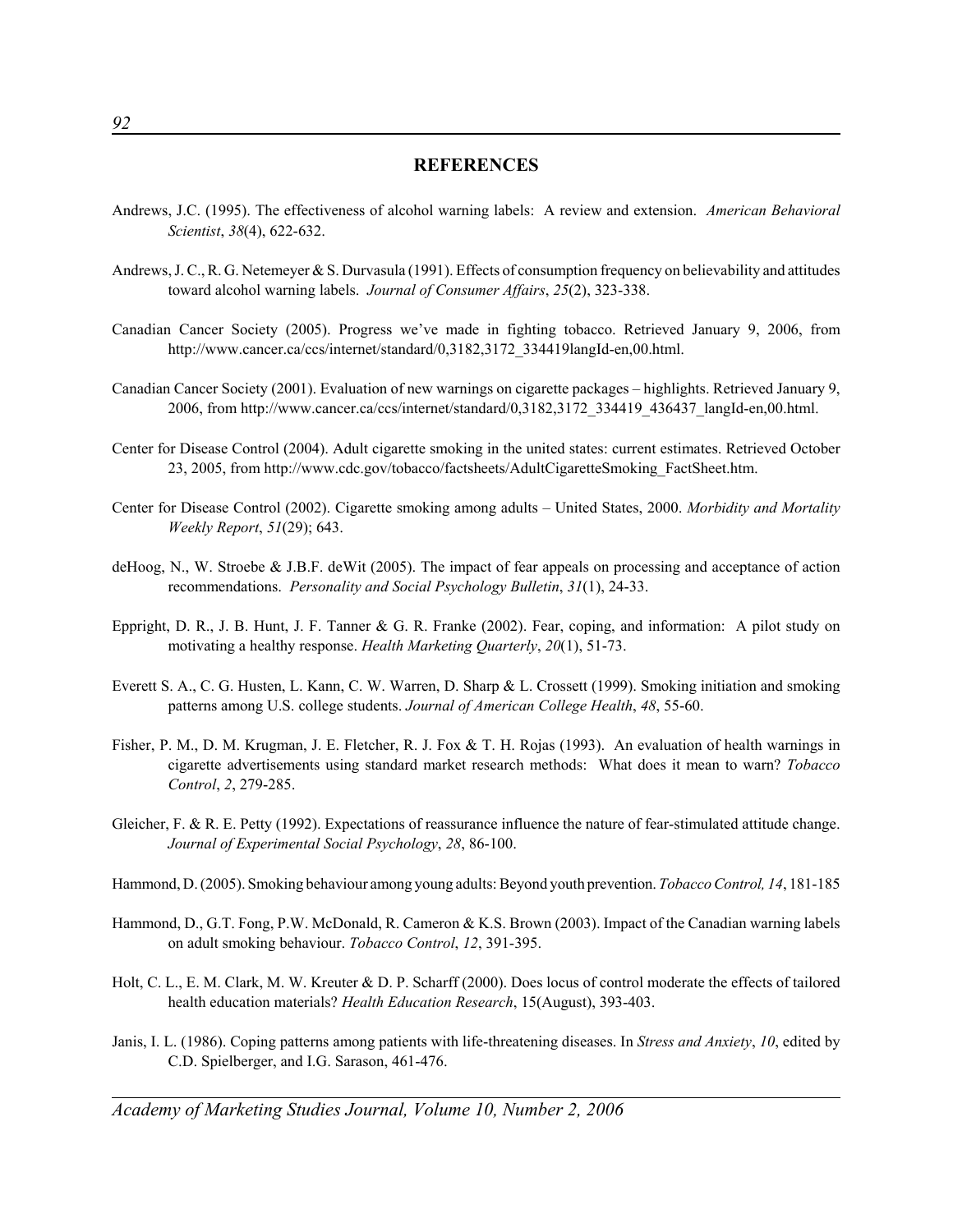- Krugman, D. M., R. J. Fox, J. E. Fletcher & T. H. Rojas (1994). Do adolescents attend to warnings in cigarette advertising? An eye-tracking approach. *Journal of Advertising Research*, *34*(Nov-Dec), 39-52.
- LaTour, M. S. & H. J. Rotfeld (1997). There are threats and (maybe) fear-caused arousal: theory and confusions of appeals to fear and fear arousal itself. *Journal of Advertising*, *26*(3), 45-59.
- LaTour, M. S., R. L. Snipes & S. J. Bliss (1996). Don't be afraid to use fear appeals: An experimental study. *Journal of Advertising Research*, *36*(2), 59-67.
- Laughery, K. R., S. L. Young, K. P. Vaubel & J. W. Brelsford (1993). The noticeability of warnings on alcoholic beverage containers. *Journal of Public Policy & Marketing*, *12*, 38-56.
- Liberman, A. & S. Chaiken (1992). Defensive processing of personally relevant health messages. *Personality and Social Psychology Bulletin*, *18*, 669-679.
- Moran, S., H. Wechsler & N. A. Rigotti (2004). Social smoking among U.S. college students. *Pediatrics*, *114*(4), 1028- 1034.
- Petty, R. E. & J. T. Caccioppo (1986). *Communication and Persuasion: Central and Peripheral Routes to Attitude Change*, New York: Springer-Verlag.
- Rigotti, N. A., J.E. Lee & H. Wechsler (2000). U.S. college students' use of tobacco products. *The Journal of the American Medical Association*, *284*(6), 699-705.
- Rippetoe, P. A. & R. W. Rogers (1987). Effects of components of protection-motivation theory on adaptive and maladaptive coping with a health threat. *Journal of Personality and Social Psychology*, *52*, 596-604.
- Rogers, R. W. (1983). Cognitive and physiological processes in fear appeals and attitude change: A revised theory of protection motivation. in J.T. Caccioppo and R.E. Petty (Eds.), *Social Psychophysiology: A Sourcebook*. New York: Guilford Press, 153-176.
- Rotfeld, H. J. (1988). Fear appeals and persuasion: Assumptions and errors in advertising research. *Journal of Current Issues and Research in Advertising*, *11*(1), 21-40.
- Schneider, T. R., P. Salovey, U. Pallonen, N. Mundorf, N. F. Smith & W. T. Steward (2001). Visual and auditory message framing effects on tobacco smoking. *Journal of Applied Social Psychology*, *31*(4), 667-682.
- Slater, M. D., D. N. Karan, D. Rouner & D. Walters (2002). Effects of threatening visuals and announcer differences on responses to televised alcohol warnings," *Journal of Applied Communication Research*. *30*(February), 27-49.
- Wechsler, H., N. A. Rigotti, J. Gledhill-Hoyt & H. Lee (1998). Increased levels of cigarette use among college students. *The Journal of the American Medical Association*, *280*(19), 1673-1678.
- U.S. Department of Health and Human Services (2000). *Healthy People 2010, 2nd Edition*. Washington, D.C.: U.S. Department of Health and Human Services.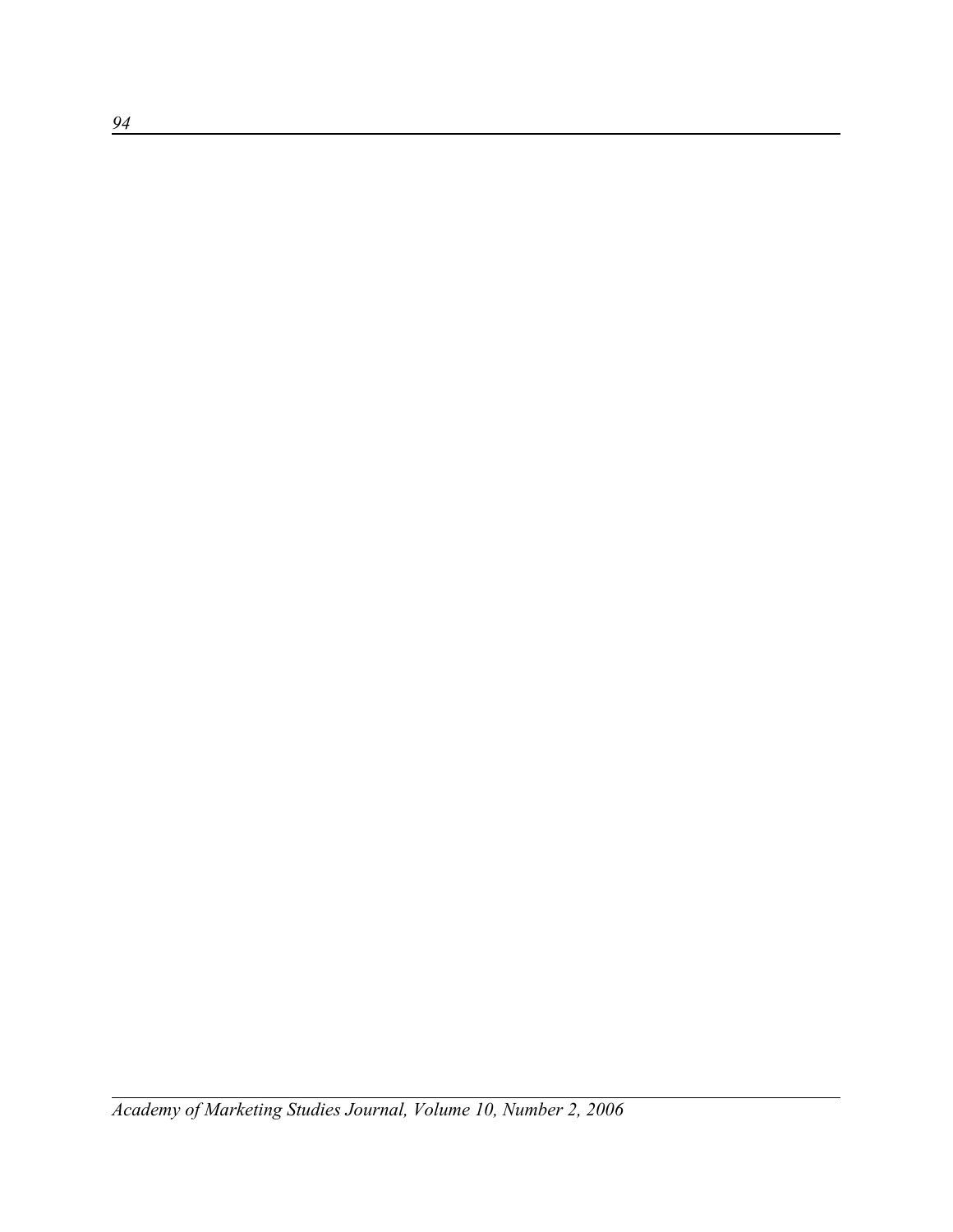# **MARKET SEGMENTATION FOR ONLINE COURSES IN THE COLLEGE OF BUSINESS**

# **Joshua J. Lewer, West Texas A&M University R. Nicholas Gerlich, West Texas A&M University Terry Pearson, West Texas A&M University**

### **ABSTRACT**

*The purpose of this article is to analyze the market segments of students enrolled in undergraduate online business courses at a regional state university. By understanding the defining characteristics of these students, universities may be able to more effectively recruit and retain students in these market segments. A survey of undergraduate online students was conducted and analyzed to determine the various market segments being served, and a predictive model was prepared that incorporates key independent student variables that can forecast student demand for courses and degree programs online.*

### **INTRODUCTION**

With the concept of distance education, a paradigm shift has occurred with the university now traveling to the student instead of the student traveling to the campus. This paradigm, however, requires more flexibility and decentralization (Sherry, 1996). The concept of strategy development for the university and the individual colleges is to provide educational services for their students. Some authors believe that a first mover advantage in online course development will provide them with new or expanded markets in the product life cycle curve (see for example Burnside, 2001; Clayton, 2000; Schofield, 1999; and Willis, 2000), while others view it as a necessity in order to maintain market share (Willis, 2000). The current state of affairs in online education can be summarized as follows: "if you do not develop online courses, then someone else will". Therefore, many universities believe they are being swept along with this tide of events (Clayton, 2001; Kidwell, Mattie & Sousa, 2000 and Oblinger, 2000)

One universal question is to determine if strategy follows product development, or if product development follows strategy (Farrington & Bornak, 2001 and Hezel & Dominguez, 1999). The rationale for this question is at the heart of online course development. If one selects to construct the strategy first, then determining the target market segmentation is critical as well as the demographics and characteristics of the market segment. The reverse would be to construct the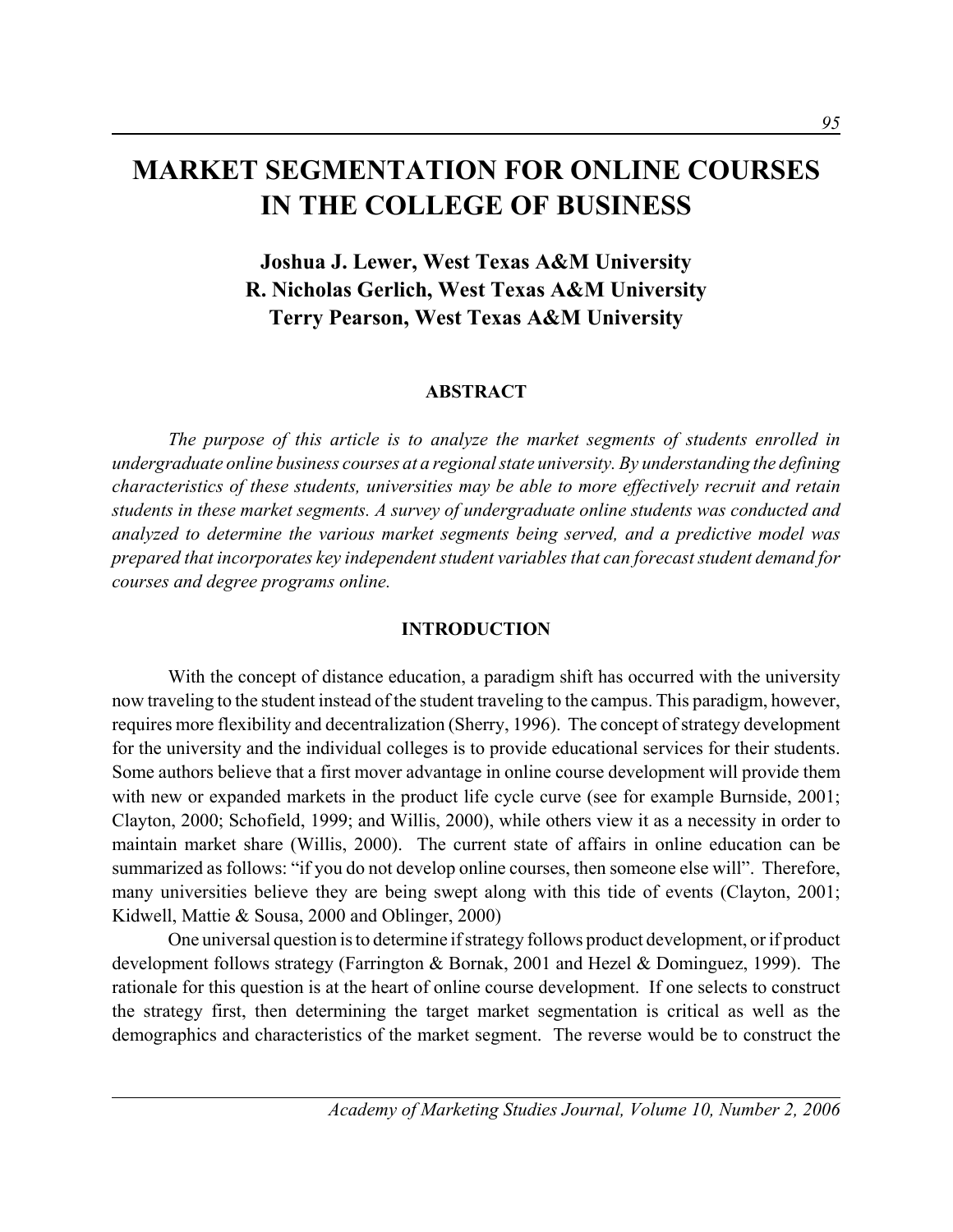online courses over a period of time and then ascertain the market(s) that is/are purchasing the online courses, and evolve a strategy.

Market segment identification is critical for the college in crafting a strategy and to design a business model that allows for successful implementation and execution of the strategy (Kidwell, Mattie & Sousa, 2000; Morrison & Rossman, 2003; and Oblinger, 2000). The business model presents information to the administrators on the economic viability of their strategy. Therefore, it is imperative to select the type of segment that the college plans to service. Alternate educational strategies will vary based on the segment identified by the college that it wishes to serve, and the demographics as well as the behavioral characteristics will vary according to the market segment strata selected (Oblinger, 2000).

The demographic profiles of online students and traditional students have begun to be reported in literature in determining market segments for strategy formulation. Demographics allow investigators to compare and contrast traditional classroom student data to distance education student data. Although the results of such descriptions vary, the stereotype of an older part-time student has gained widespread acceptance, and persists for consumers of distance education (Clayton, 2001). Preston and Booth (2002) and Szulc (1999) claim that distance education demographics have become clearer and a detailed portrait is emerging. Moreover, some would argue that the distance education market is becoming homogeneous, while others would counter that it is very heterogeneous (Morrison & Rossman, 2003 and Oblinger, 2000). Does a "typical learner" exist in the traditional and online consumer market? At best, the data collected on demographics and behavioral characteristics is ambiguous (Peters, 2001). To be successful when implementing a strategy for an undergraduate online program, colleges within the university need to develop demographic and characteristic analysis of the market segment they wish to serve.

The purpose of this study is to examine the demographic and characteristic aspects of students enrolled in undergraduate online business courses. To help quantify the importance of demographics on demand, a dynamic empirical model is employed. The predictive model reveals that several segmentation variables significantly impact online demand.

### **LITERATURE REVIEW**

Capturing student data has been a hallmark of universities since their inception (Clayton, 2001; Richards, 1997 and Szulc, 1999). Demographic data can help formulate a successful university educational strategy (Oblinger, 2000). However, when a university and its colleges determine that online education will become a component of its educational portfolio then strategy refinement for the university and individual colleges is required. According to Kidwell, Mattie & Sousa, 2000 and Carr (2000), market segmentation, demographics and behavioral characteristics are key criteria for strategy refinement.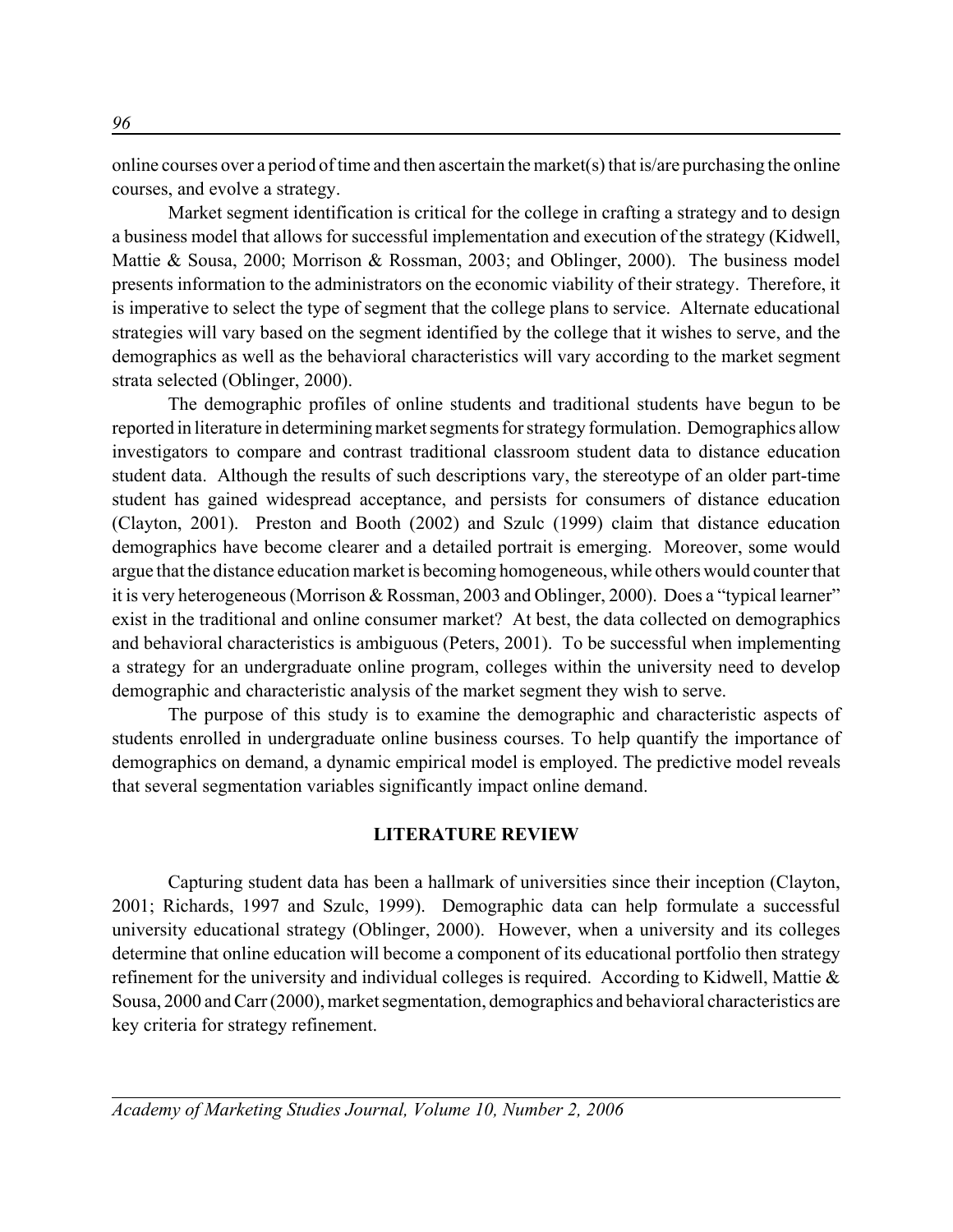Table 1 summarizes the learner segments paradigm with respect to demand classifications. A changing environment for education has resulted in emerging market segments above and beyond traditional college students. These new segments create market opportunities for colleges and universities.

| <b>Table 1: Education Market Segment</b> |                                             |  |  |  |
|------------------------------------------|---------------------------------------------|--|--|--|
| Market Segment                           | <b>Motivation for Education</b>             |  |  |  |
| Life fulfillment learners                | Interested in education for its own sake    |  |  |  |
| Corporate learners                       | Career advancement with their employer      |  |  |  |
| Professional enhancement learners        | Career advancement and/or re-skilling       |  |  |  |
| Degree completion adult learners         | Seeking to complete a degree later in life  |  |  |  |
| College experience learners              | Traditional student, 18 -24 years of age    |  |  |  |
| Pre-college $(K-12)$ learners            | High school students taking college courses |  |  |  |

Diaz (2000), Gibson and Graff (1992) and Thompson (1998) agree that online students are usually older, have higher grade point averages, and accomplish more college credit hours as well as degree programs. Szulc (1999) contends the literature of case studies, evaluations and dissertation research illustrates that distance education students are slightly different than traditional students by being older, have more professional working experience, as well as families and careers. However, Clayton (2001) challenge this "older part-time" student stereotype through demographic surveys conducted. Richards (1997) estimates that forty percent of the student population in higher education can now be classified as non-traditional.

Demographics impact attitude toward distance education (Peters, 2001). Student learning and outcomes are highly correlated to attitude (Clayton, 2001). Behavioral characteristics analysis assists in determining attitudes of consumers who are more favorably attracted to distance education.

Students who exhibit the following common characteristics: higher levels of self-motivation and self-organization, excellent time management skills, confidence utilizing the computer, maturity, enjoy class discussion and analysis, goal driven, independent learning style, disciplined, student/educational preparation, and isolation aversive, are more successful distance education students (Diaz and Cartnal, 1999; Diaz, 2002; Gibson, 1998; Gibson and Graff, 1992; Oblinger, 2000; and Sherry, 1996). Behavioral characteristics provide more refined information to administrators concerning the market segment that the college serves or wishes to serve with their online courses.

Educators are trying to forecast which segments of the student market are attracted to distance education and who will be successful. Demographic information and behavioral characteristics provide greater knowledge of the market segment and future segments to which the individual colleges wish to market their distance courses.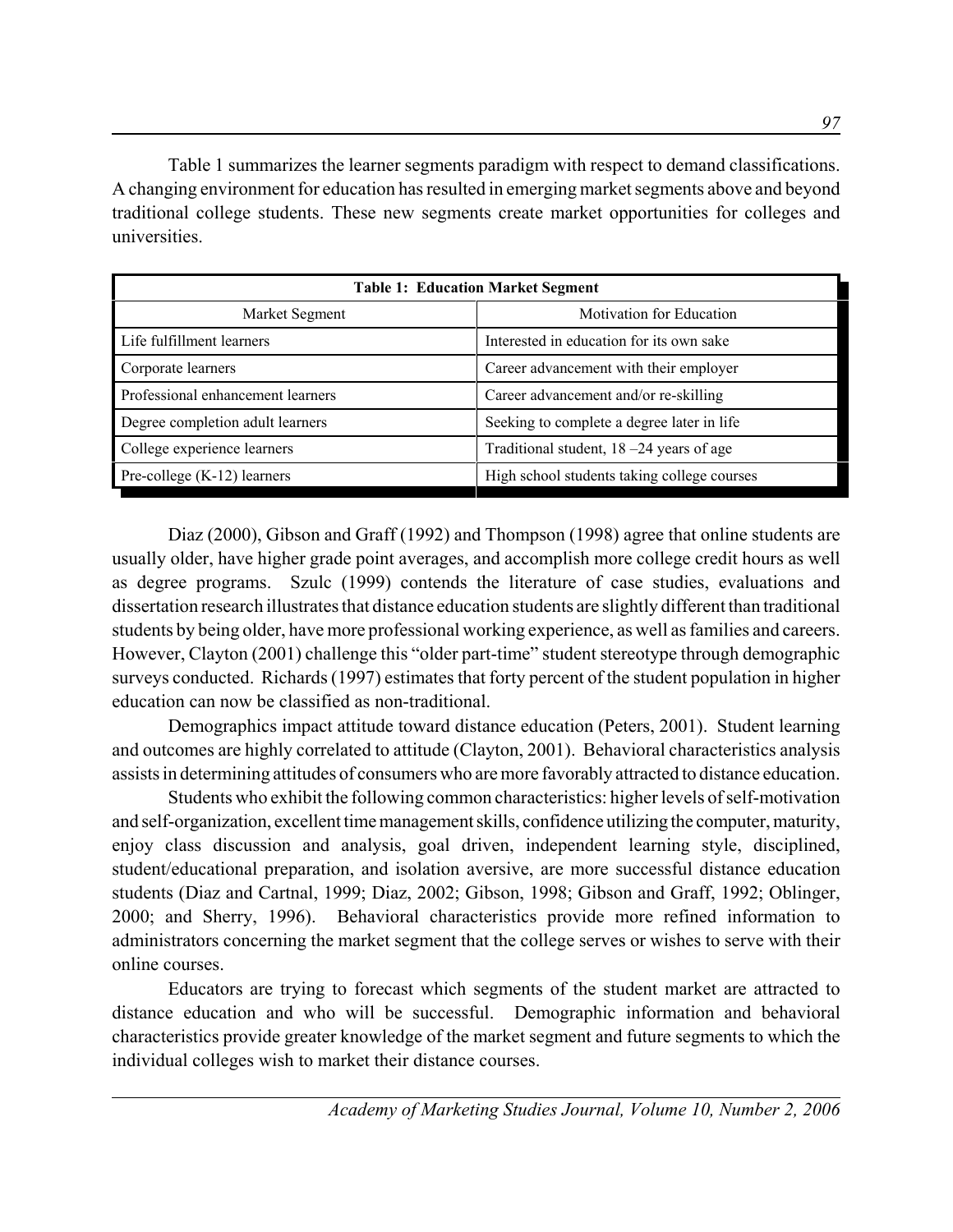#### **METHODOLOGY**

This study focuses on students enrolled in four undergraduate business courses at a Division II regional university located in the southwest US. The online courses and programs at this university began in 1997. The university now offers a complete online MBA program; however, no undergraduate online degree is offered at this time. Thus, the current online courses serve as alternative outlets for taking selected required classes. The fact that there is a limited number of online class offerings provides an opportunity to gauge emerging market segments for undergraduate business education.

The data for this manuscript were collected in February 2003 from four online courses: Two undergraduate economics courses, and two undergraduate marketing courses. A standardized online survey form was utilized; students were asked to participate, but not required to do so. The final sample had 180 unique undergraduate respondents.

### **THE RESEARCH MODEL AND HYPOTHESES**

Based on the research cited above, the following model is posited: Desire to take college courses or programs online (D) is a function of: age (A), marital status (MS), pc literacy (PC), children at home ©, the number of hours per week the student works (W), grade point average (GPA), income (I), gender (G), and distance from campus (DST). Specifically,

(1)  $D = f(A, MS, PC, C, W, GPA, I, G, DST).$ 

The dependent variable (D) was measured using a Likert scale response assessing student desire to complete courses and/or degrees online. Two of the four courses in this study had other oncampus sections available; thus, students had the ability to choose which learning method best suited their situation. The other two courses were offered only online during this particular semester, and are required courses in their respective majors.

The result was a student sample consisting of both opt-in online learners, and some who did not have a choice at the time. This guarantees a variety of responses in the dependent variable, and avoids having an in-grown sample. Several hypotheses follow:

*Age:* Szulc (1999), Block (2003), Diaz (2000), and others note that online students tend to be older than traditional-age students. These students are more likely to be employed, as well as married and/or with children. Age was measured with an ordinal scale with 10-year increments above the traditional college category of 18-24. We thus hypothesize:

*H1: Age is positively related to the desire to enroll in online courses and programs.*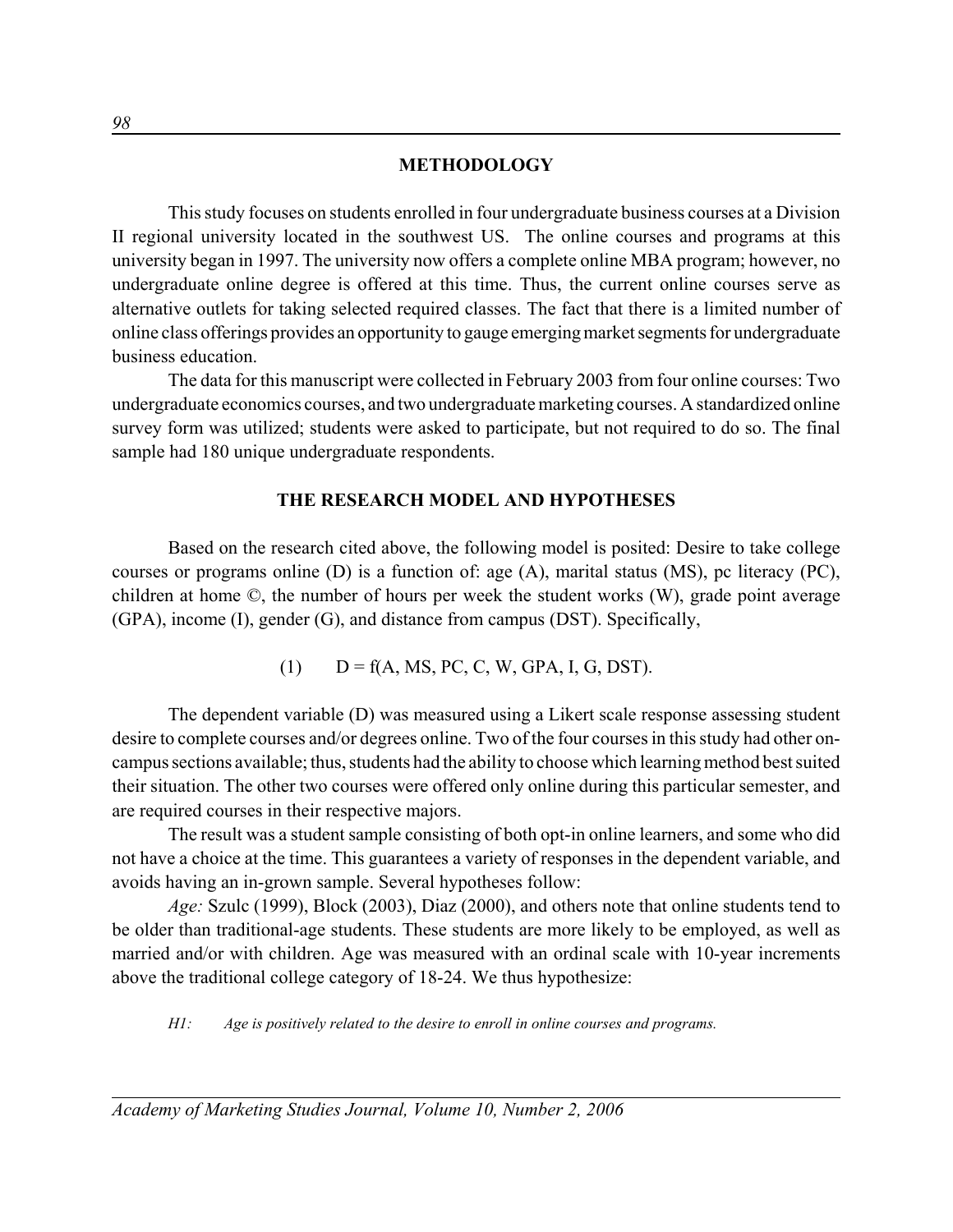*Marital Status:* Szulc (1999) demonstrated that online students are likely to be married and to have families. Given the increasing age of college students (Richards, 1997), and the reported average age at this university (age 27), it stands to reason that a large number of these students will be married. Thus, for this binary response variable we hypothesize:

# *H2: Being married is positively related to the desire to enroll in online courses and programs.*

*PC Literacy:* Gerlich and Neely (2005) found PC literacy to be an important factor in the enrollment of, and satisfaction with, online courses. This is intuitive, because a high degree of computer usage is expected in the online course. This variable was measured using a self-ranking of computer proficiency, yielding an ordinal variable with interval characteristics. Based on the prior research at the university, we thereby hypothesize:

# *H3: PC literacy will be positively related to desire to enroll in online courses and programs.*

*Children at Home:* Szulc (1999) and O'Malley and McCraw (1999) show that online students are likely to be older than traditional students, and more likely to have families. The presence of children, along with marital and employer responsibilities, add many demands to students. Online courses thus become an attractive option. We thus hypothesize:

# *H4: Having children at home is positively related to the desire to enroll in online courses and programs.*

*Work Hours Per Week:* O'Malley and McCraw (1999), Block (2003), and others show that college students are more likely to work than before, and also work more hours than before. This reflects an underlying shift in the traits of college students in general. Preliminary research showed that a vast majority of the student sample worked, and 85-percent worked 21 or more hours per week. This variable was assessed with an ordinal response question, broken into 10-hour increments. We thus hypothesize:

### *H5: The number of hours worked per week is positively related to the desire to enroll in online courses and programs.*

*GPA:* Diaz and Cartnal (1999), Diaz (2002), Gibson (1998), and others demonstrate that the most successful distance learning students are those with the most maturity, discipline, and drive. These traits are also those of students in general with the highest grade point averages. This variable was assessed with an ordinal scale using a standard 4-point GPA range, broken into 0.5 increments. We hypothesize the following: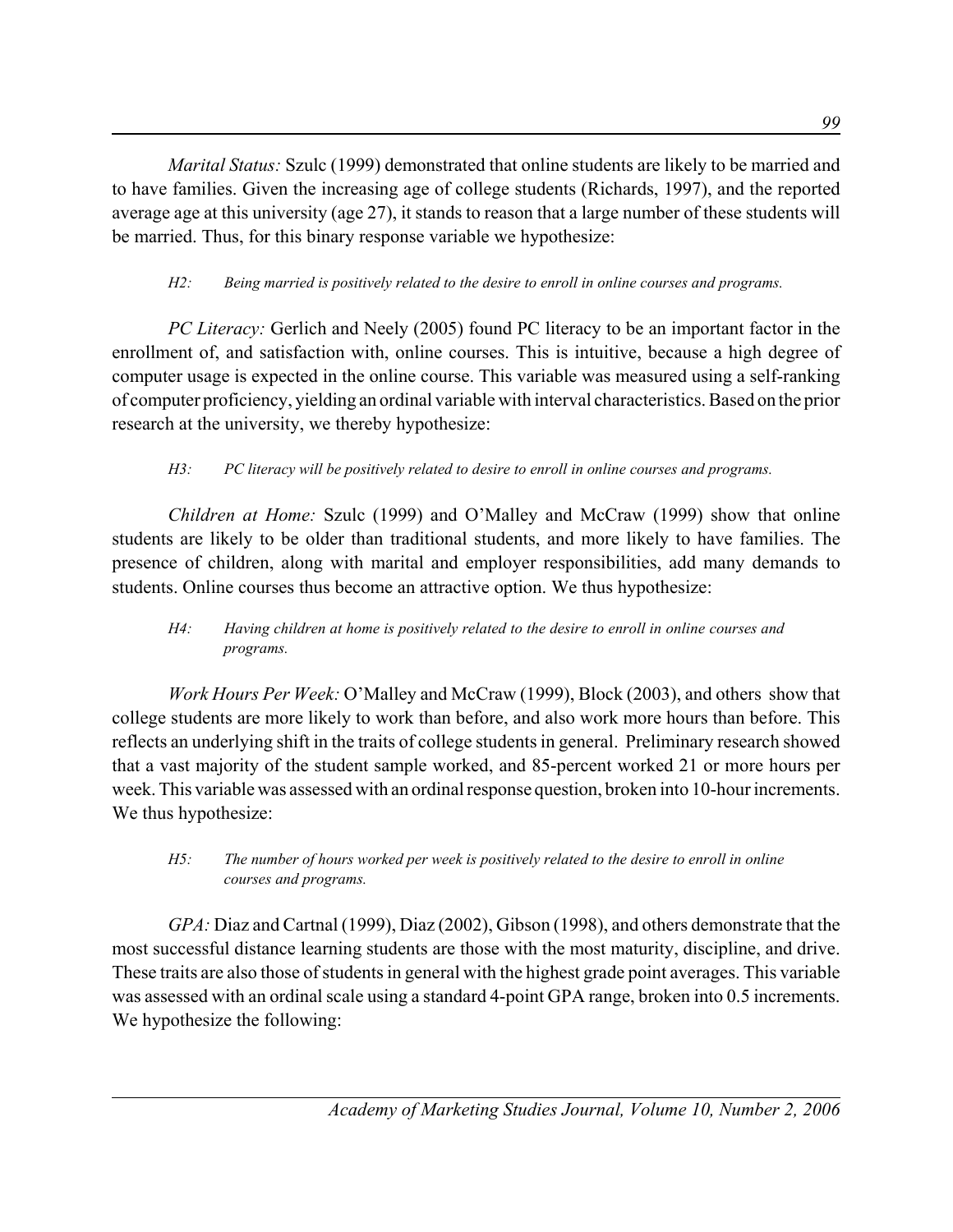### *H6: Grade Point Average (GPA) is positively related to the desire to enroll in online courses and programs.*

*Income:* Although Szulc (1999) showed that distance students tended to be older and have professional experience, which leads to the conclusion that they would have higher incomes than "traditional" students, the students polled in this study worked 20-40 hours per week, and were not employed in high-paying jobs. Online courses allowed them to earn their degrees, while at the same time freeing up more sizeable periods of time during which they could work. We thus hypothesize the following:

# *H7: Income will be negatively related to desire to enroll in online courses and programs.*

*Gender:* Block (2003) and others report that there are more females enrolled in college, as well as in online courses. Given that women are nearly as likely to work as are men, and are often caring for children either in a married- or single-parent family, the convenience of taking courses and programs online is attractive. Thus, we hypothesize the binary response:

# *H8: Gender is positively related to the desire to enroll in online courses and programs.*

*Distance:* Gerlich and Neely (2005) indicated that the student's physical distance from campus indicated their demand for online courses and programs. The nature of the nearby community and adjacent region certainly influence this finding. The university is located in a small bedroom community of 12,000 people, and is 15 miles from a town of 175,000. The outlying area is very rural, with scattered small towns. The entire region is approximately the size of Ohio, and has about 360,000 residents. We hypothesize the following:

*H9: Distance from campus is positively related to the desire to enroll in online courses and programs.*

# **RESULTS**

A multiple regression was performed on the data. The results are presented in Table 2 below. The results above indicate that the number of hours worked per week (W), the presence of children at home (C), and distance (DST) from the university are significant predictors of the desire to enroll in online courses and programs. We thus retain H4, H5, and H9, while rejecting the remainder. None of the variables had a correlation coefficient above 0.5, suggesting that multicollinearity is not a problem.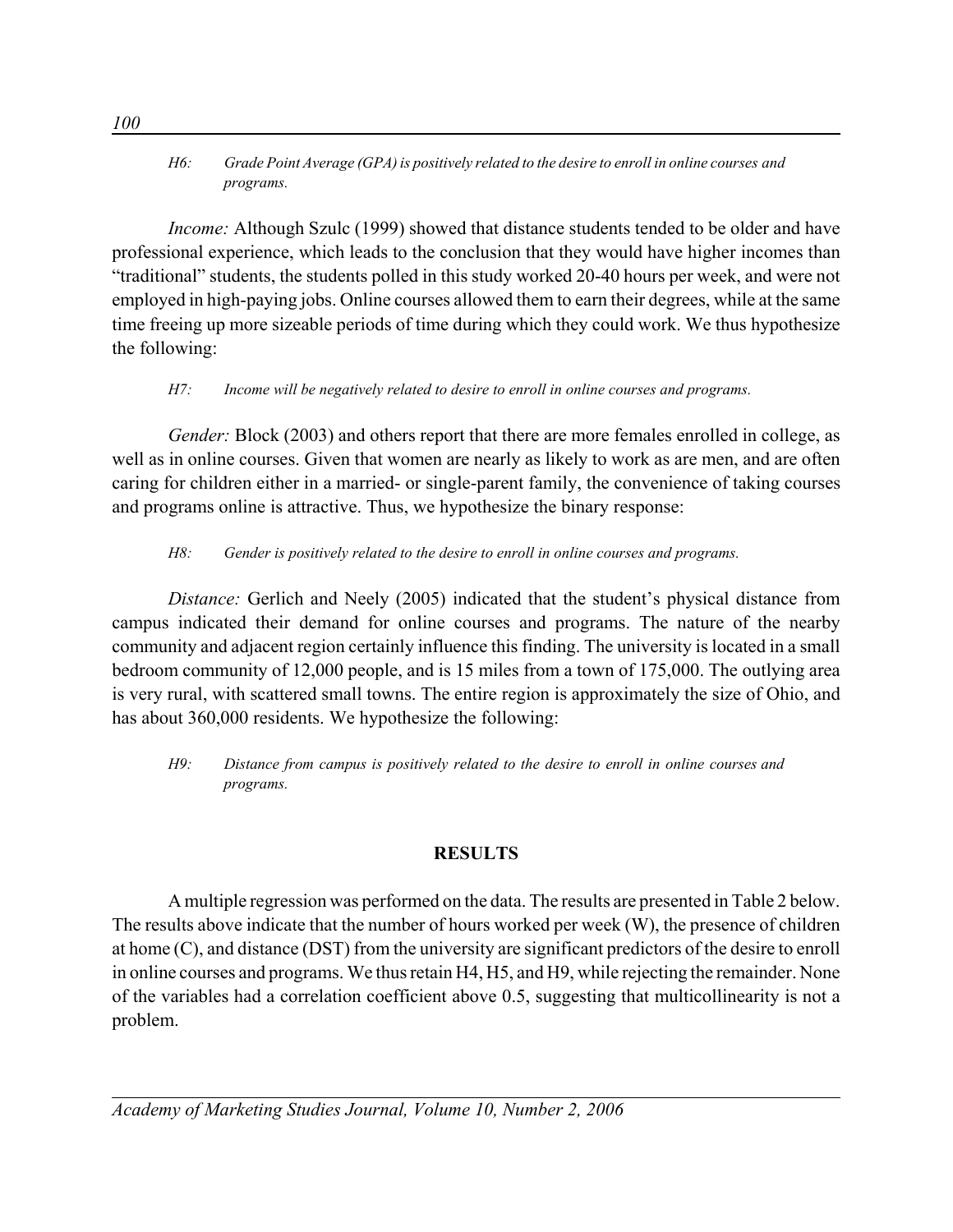| <b>Table 2: Demographics and Online Demand</b> |               |             |           |             |            |
|------------------------------------------------|---------------|-------------|-----------|-------------|------------|
| Hypothesis                                     | Variable      | Coefficient | St. Error | t-Statistic | $P$ -value |
| --                                             | Constant      | 2.832       | 0.577     | 4.899       | 0.000      |
|                                                | $\mathbf{A}$  | 0.023       | 0.088     | 0.255       | 0.799      |
| $\overline{2}$                                 | <b>MS</b>     | $-0.180$    | 0.164     | $-1.101$    | 0.273      |
| 3                                              | PC            | $-0.168$    | 0.117     | $-1.435$    | 0.153      |
| $\overline{4}$                                 | $\mathcal{C}$ | 0.502       | 0.162     | 3.089       | 0.002      |
| 5                                              | W             | 0.093       | 0.045     | 2.072       | 0.040      |
| 6                                              | <b>GPA</b>    | 0.026       | 0.065     | 0.402       | 0.688      |
| 7                                              | I             | $-0.007$    | 0.081     | $-0.082$    | 0.935      |
| 8                                              | G             | 0.374       | 0.130     | 0.286       | 0.775      |
| 9                                              | <b>DST</b>    | 0.139       | 0.072     | 1.931       | 0.055      |
| $R^2 = 0.24$                                   |               |             |           |             |            |

There are numerous studies in the literature outlining the various market segmentations and the strategies to capture these segments in online education. One of the surprises that we discovered in our research is that several of the national studies concerning the demographics of online students report that the students are older (35) and seeking online courses for career development. Our research, however, suggests that many of our online students fit the demographic profile of the traditional college age (18 - 24) student. This corresponds to recent investigations of public universities in the literature, which look somewhat like our university.

Furthermore, this supports the concept that we are providing a service instead of a degree online. This is a valid strategy in retention efforts due to a key demographic characteristic occurring on our campus as well as other campuses across the United States. Students are working many more hours. Students view higher education as being more expensive with validation of this view by current costs incurred, and the drive by students to retain the least amount of debt possible before graduation.

What was interesting in our research is the cost of online courses did not appear to have any significance. This can be interpreted that we may be under-pricing our product, but the strategy of the organization (university) would dictate this final pricing determination. In the literature many universities price their online courses the same as their traditional courses ("chalk and talk"). The consumer segmentation the university wishes to sell to in the market will have a bearing on the infrastructure costs and capital required to compete in that market.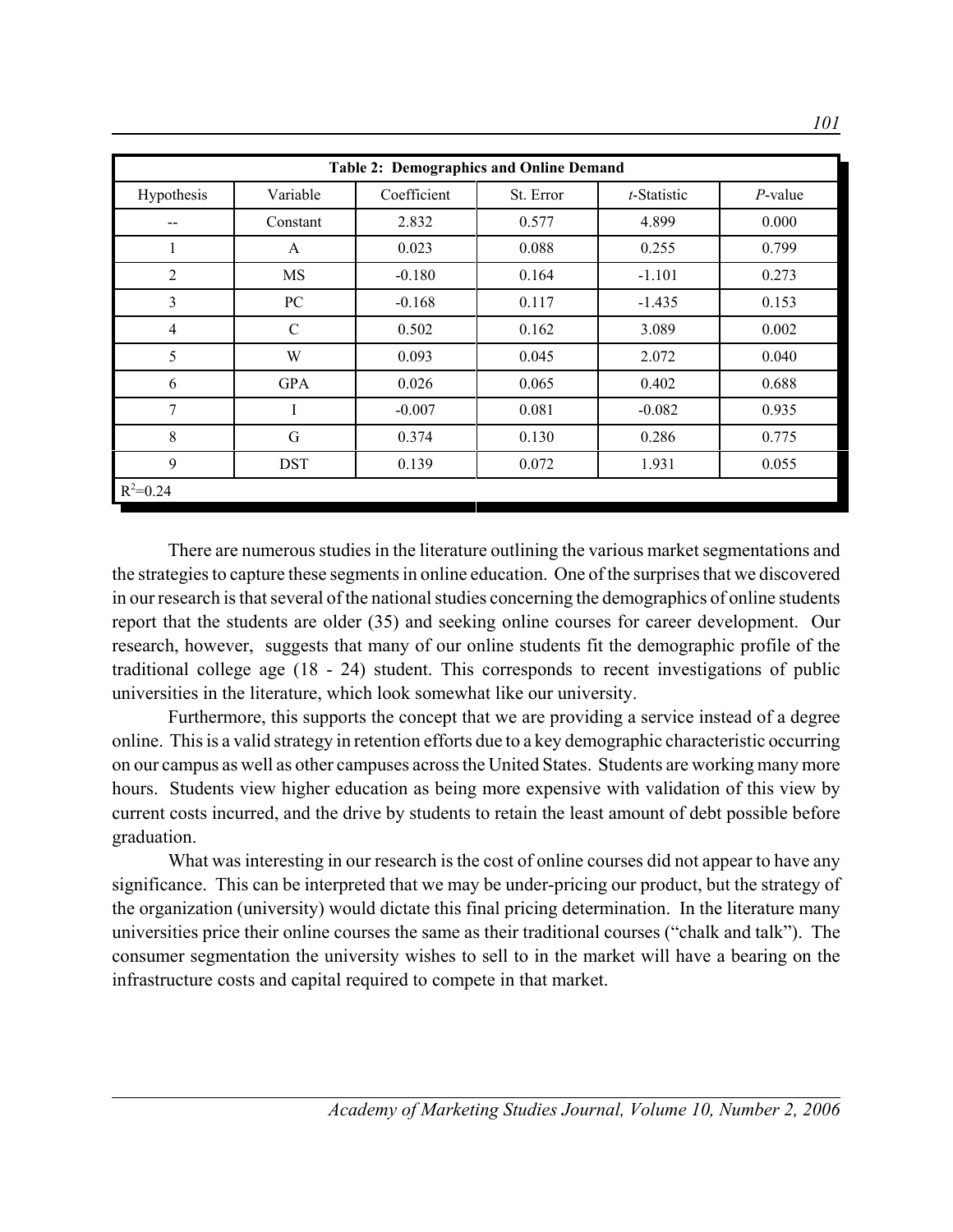### **MARKET SEGMENTS FOR ONLINE BUSINESS COURSES**

The results reported above indicate that the university at which this study was conducted is serving multiple market segments. Prior to this study, no effort has been made to determine the various market segments, nor has there been an effort to develop strategies to reach them. Online courses have grown in popularity of their own accord, not the result of any concentrated marketing strategy.

The following market segments have emerged as distinct groups of customers that are currently enrolled in online business courses at the university:

- Segment 1: Adults with families and careers. The results indicated that the presence of children as well as number of hours working were significant predictors of online course demand. The combination of these two variables results in a market segment likely to be older than traditional college age, with the added responsibilities of career and family.
- Segment 2: Single working parents. While marital status itself was not a significant predictor of online course demand, it is possible to conclude that for the reasons listed with the market segment above that single working parents would also be a viable segment. Anecdotal evidence provided by students in the authors' courses suggests that single parents are not at all uncommon in the online class. The absence of a spouse makes the appeal of online learning even greater than for those who are married.
- Segment 3: Traditional-age college students with jobs. This is probably the most surprising finding, for it includes on-campus as well as off-campus students. Anecdotal evidence gathered from faculty at the university suggests some regrets that online courses are being taken by students living in on-campus dormitories. While this may lead to dismay with academic traditionalists, it should be noted that the students participating in this study were highly likely to work 20-40 hours per week. Thus, regardless of whether they live at home, off-campus with friends, or on-campus, online courses offer a time-saving convenience that allows them to simultaneously work toward their degree, and be gainfully employed to pay for the costs of being in college.
- Segment 4: Distance learners. This segment is the one that was assumed from the beginning by most universities entering the online arena. The region in which this university is located is one of great geographic distance between cities. The university's primary market consists of about 350,000 people, of which a little over 225,000 live within 25 miles of the campus. The remaining persons live up to 130 miles from campus. Furthermore, residents throughout the state, which may be up to 700 miles away, can enjoy in-state tuition and be able to take courses from home (without any travel costs, relocation costs, etc.)

These four segments can often be served equally well by one general course and/or program offering, yet each segment has characteristics that make them unique. The takeaway from this study, though, is that by identifying these segments, marketing programs can be built to try to penetrate each segment.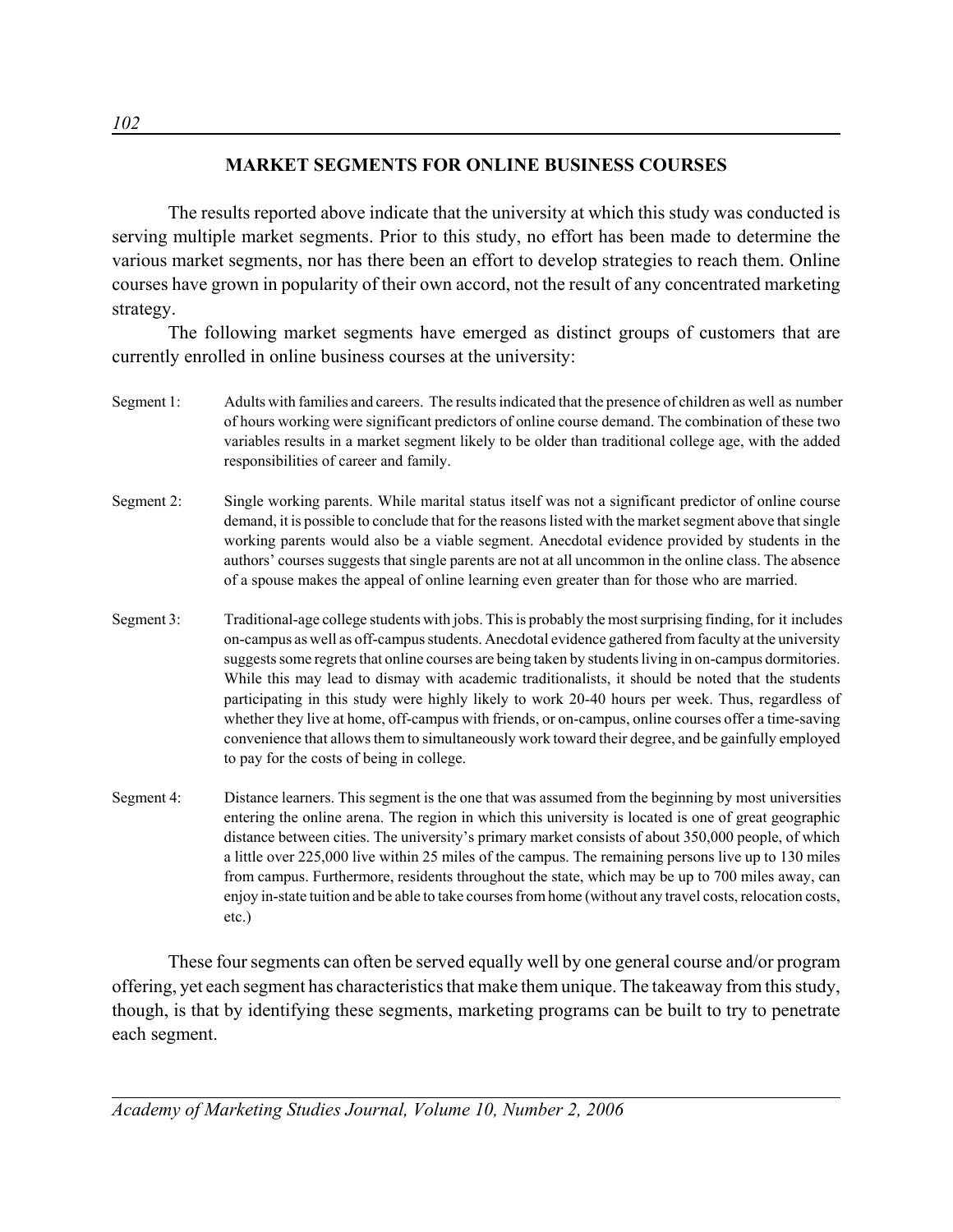#### **CONCLUSIONS**

Understanding why current students enroll in courses and programs defines the market. Identifying and capitalizing upon the market allows the college and the university to recruit and retain its customers (students). In many respects the data developed from the research confirms the investigators' beliefs and is congruent with the literature on demographics and behavioral characteristics of the online undergraduate student market segment.

In other aspects of the research findings the data was somewhat surprising. What becomes apparent is that the online undergraduate college of business student at this university is subsumed in the larger, traditional student population. The online undergraduate business student takes a combination of traditional courses and online courses. Whether this is the outcome of online course supply limitations; due to the lack of resources, costs, expenses and so on or the strategic decision process is an important criterion to recognize. However, the literature and our research illustrate that the traditional student is older, married, non-residential, works more hours, and more likely to be female than male. In addition, the enrollment in online courses is rising, which supports distance education as a viable industry, although there have been some shakeouts (Carnevale and Olsen, 2003; and Clayton, 2000).

The college of business is using online courses as a retention strategy in order to provide flexibility for the traditional undergraduate business student. The research results confirm that the college is accomplishing this objective of retention. Incorporating a retention strategy for online course development has clearly defined the strategy and the components to employ for the college while

In the final analysis when colleges in a university understand individual backgrounds and experiences of the online student market segment this will afford greater knowledge of those who succeed and those who fail. It is hoped that this knowledge gained will contribute to a strategy that addresses the needs of online students and produces higher success rates. The success rate of online students translates into financial achievement for the colleges and the institution. The value of continuous and constant demographic and behavioral characteristics research of the online student market segment allows the colleges to attract and retain their customer group (students) by developing the correct strategy and remaining close to the mission of the university. If the college and the university are clear as to the strategic policy problem or issue that they are trying to resolve and the market segment (students) they serve with distance education, then the ability to develop strategy and policy is greatly enhanced and enriched.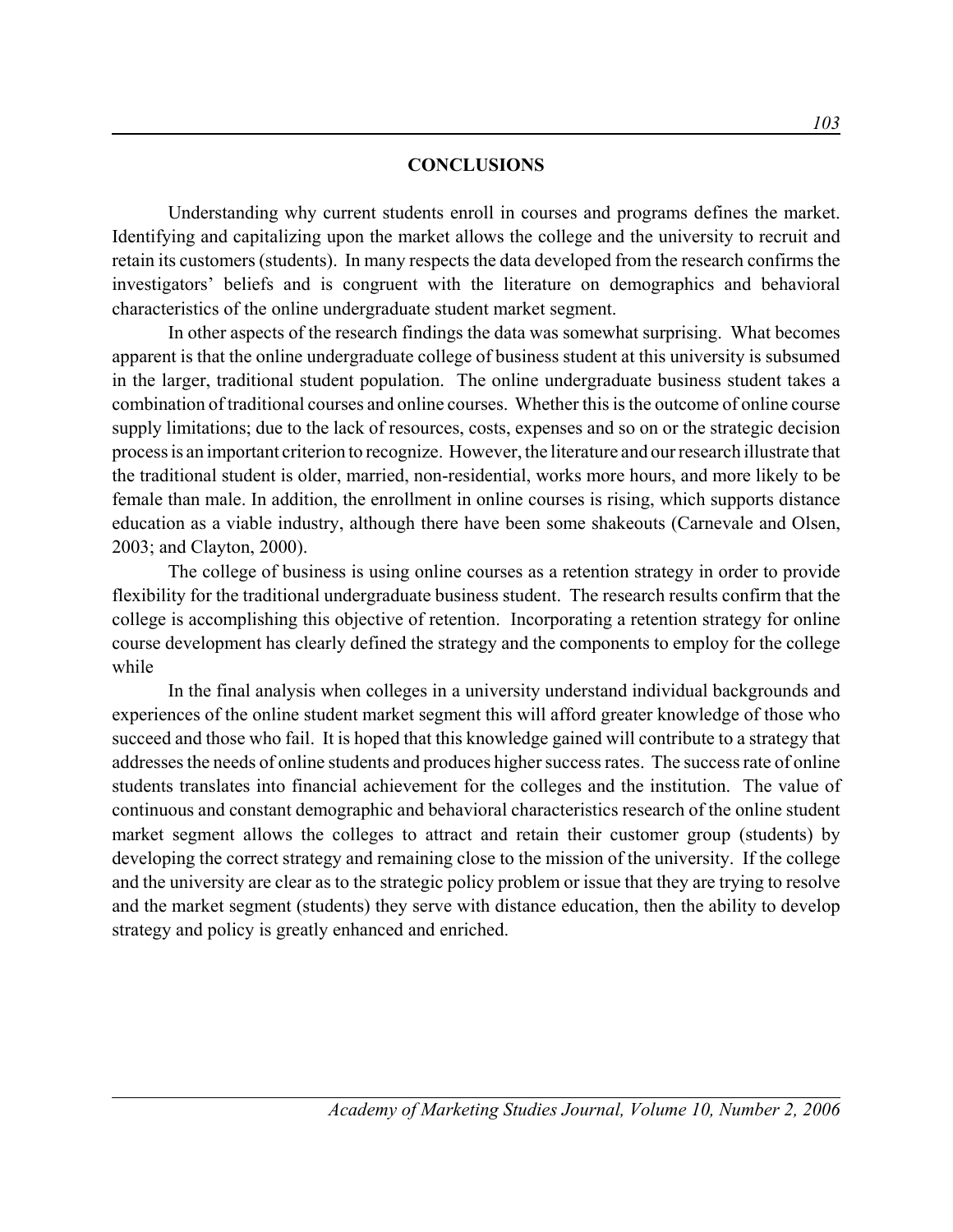#### **REFERENCES**

- Block, S. (2003). More students must earn while they learn. *USA Today.*, April 4, 2003.
- Burnside, R.M. (2001). E-learning for adults: who has the goods? *Technology Source,* (http://ts.mivu.org/default.asp?show=article&id=882).
- Carnevale, D. & F. Olsen (2003). How to succeed in distance education. *The Chronicle,* 49(49), 25-26.
- Carr, S. (2000). As distance education comes of age, the challenge is keeping the students. *Chronicle of Higher Education,* 46(23), 4-16.
- Clayton, M.A. (2001). Who's online? a look at demographics of online student populations. Presented to the *V Congress on the Americas*, Puebla, Mexico.
- Clayton, M. (2000). Click n' learn. *Christian Science Monitor,* 92(185), 15.
- Diaz, D.P. (2000). Comparison of student characteristics, and evaluation of student success in an online health education course. Villenova University. (http://www.LTSeries.com/LTS/pdf\_docs/dissertn.pdf).
- Diaz, D.P. (2002). Online drop rates revisited. *Technology Source, (*http://ts.mivu.org/default.asp?show=article&id=981).
- Diaz, D.P. & R.B. Cartnal (1999). Students' learning styles in two classes: online distance learning and equivalent oncampus. *College Teaching,* 47 (4), 130-135.
- Farrington, G. & S. Bronack (2001). Sink or swim? *T H E Journal,* 28(10), 42-47.
- Gerlich, R. Nicholas and Ben Neely (2005). An assessment of the effectiveness of West Texas A&M University's online teaching program in serving market needs, Working Paper, West Texas A&M University.
- Gibson, C.C. (1998). The distance learner's academic self-concept. In C. Gibson (Ed.), *Distance Learners In Higher Education: Institutional Responses For Quality Outcomes*, Madison, WI: Atwood, 65-76.
- Gibson, C.C. & A.O. Graff (1992). Impact of adults' preferred learning styles and perception of barriers on completions of external baccalaureate degree programs. *Journal of Distance Education,* 7(1), 39-51.
- Hezel, Richard T. & P. Sculz-Dominguez (2001). Strategic planning in e-learning collaborations. *Education at a Distance,* 15(40), 1-4.
- Kidwell, Jill, Mattie, J. & M. Sousa (2000). Prepare your campus for e-business. *Educause Quarterly,* 23(2), 23-25.
- Morrison, J. & P. Rossmand (2003). The future of higher education: an interview with Parker Rossman. *Technology Source,* (http://ts.mivu.org/default.asp?show=article&id=1041).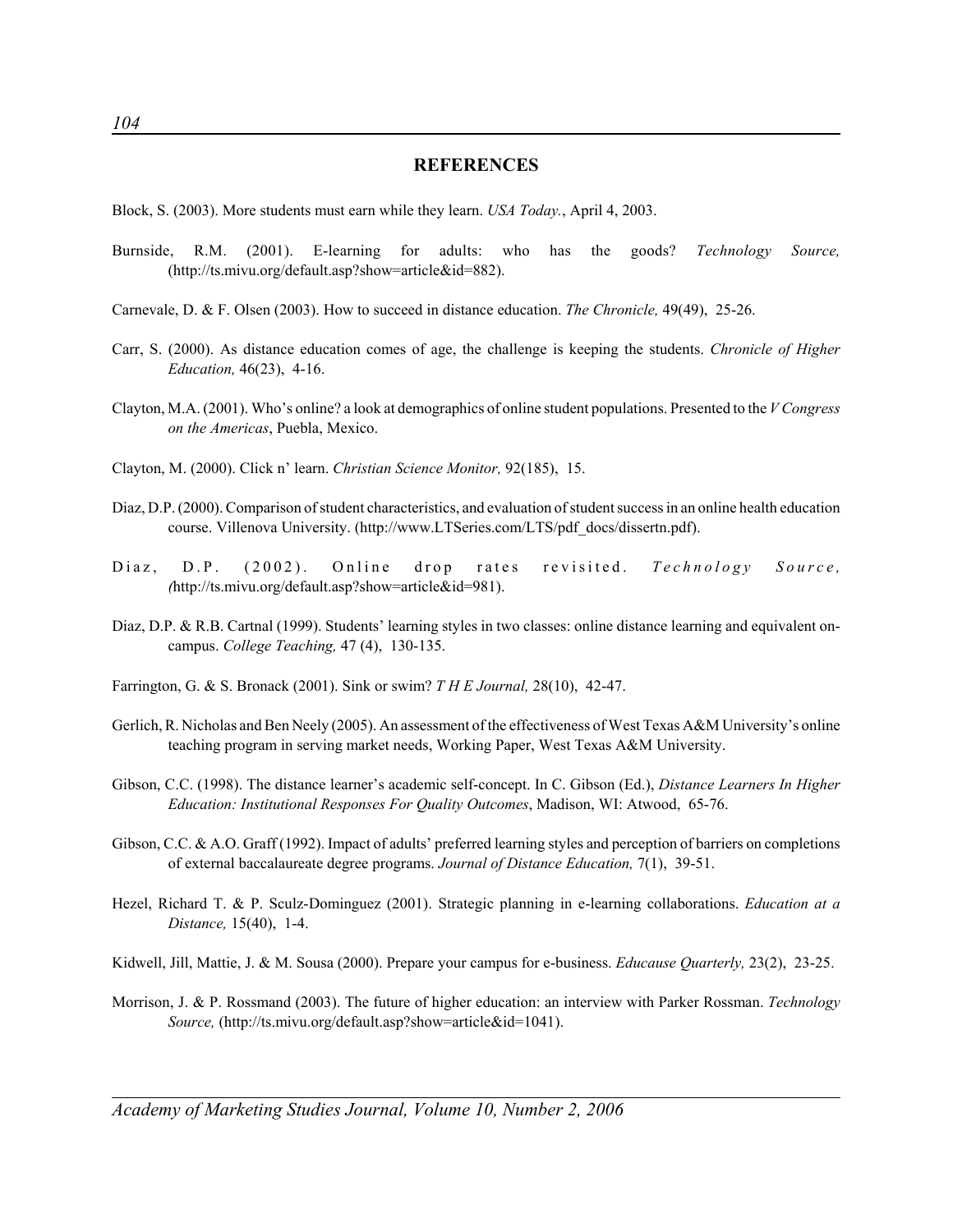- Oblinger, D.G. (2000). The nature and purpose of distance education. *Technology Source,* (http://ts.mivu.org/default.asp?show=article&id=647).
- O'Malley, J. & H. McCraw (1999). Student perceptions of distance learning, online learning and the traditional classroom. *Online Journal of Distance Learning Administration,* 2 (4), 7-16.
- Peters, L. (2001). Through the looking glass: student perceptions of online learning. *Technology Source,* (http://ts.mivu.org/default.asp?show=article&id=907).
- Preston, J. & L. Booth (2002). An e-commerce model for teaching online. (http://ipfw.edu/as/tohe/2002/Papers/preston.htm).
- Richards, T. (1997). Educating in a time of challenging student demographics. *Technology Source,* (http://ts.mivu.org/default.asp?show=article&id=544).
- Schofield, J. (1999). Back to school online. *Maclean's,* 112(36), 68-71.
- Sherry, L. (1996). Issues in distance learning. *International Journal of Educational Telecommunication,* 1(4), 337-365.
- Szulc, P. (1999). Reassessing the assessment of distance education courses. *T H E Journal,* 27(2), 105-111.
- Thompson, M.M. (1998). Distance learners in higher education. In C. Gibson (Ed.), *Distance Learners In Higher Education: Institutional Responses For Quality Outcomes,* Madison, WI: Atwood, 9-24.
- Willis, B. (2000). Distance education's best kept secrets. *Technology Source,* (http://ts.mivu.org/default.asp?show=article&id=673).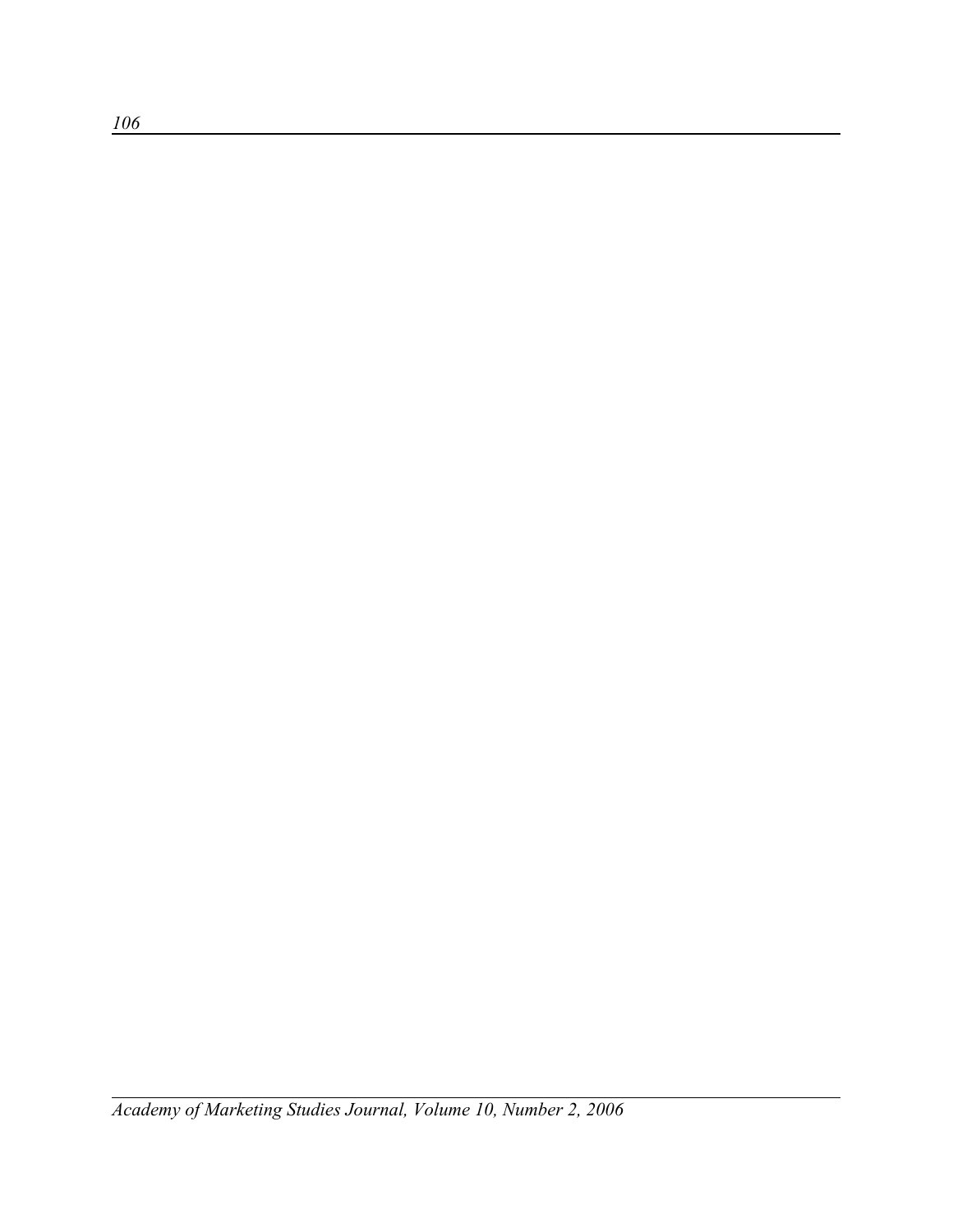# **THE INCOME EFFECT IN PERSONAL SHOPPING VALUE, CONSUMER SELF-CONFIDENCE, AND INFORMATION SHARING (WORD OF MOUTH COMMUNICATION) RESEARCH**

**Terrence J. Paridon, Cameron University Shawn Carraher Cameron University Sarah C. Carraher Consolidation Enterprises**

#### **ABSTRACT**

*Theory predicts that income should influence a complex set of relationships involving personal shopping values, consumer self-confidence, and word of mouth communication. Nevertheless, irrespective of income level, findings indicate that social self-confidence mediates the effects of hedonic experiences upon word of mouth communication. Similarly, the direct effects of utilitarian value upon personal self-confidence are also invariant across income groups. Findings involving the effects of personal confidence upon word of mouth communication are inconclusive. However, income does influence the nature of the relationships between hedonic experiences and social self-confidence as well as the significance of the effects involving utilitarian value and social self-confidence. The implications for these findings are discussed from the perspectives of retail management, site location decisions, and the direction of future research efforts.* 

# **THE INCOME EFFECT IN PERSONAL SHOPPING VALUE, CONSUMER SELF-CONFIDENCE AND INFORMATION SHARING RESEARCH**

The marketing discipline's sustained stream of research into the nature of hedonic and utilitarian constructs has produced a significant body of literature that has enhanced knowledge about effective marketing practices. For example, Kozinets et al. (2002) emphasized that retail environments should incorporate hedonic and epistemic (utilitarian) designs (cf. Titus & Everett, 1995) when formulating retail themes. Such recommendations rested on solid empirical grounds. To be more specific, research indicates that the level of the shopping environment's hedonic value contributed significantly to explaining differences in shopper's reactions to mall and store atmospheres (Babin, Darden & Griffin, 1994; Michon, Chebalt & Turley, 2005; Wakefield & Baker, 1998). Similarly, findings indicate that utilitarian value is a factor in clarifying the nature of purchasing behavior (Babin & Attaway, 2000; Babin, Darden & Griffin, 1994).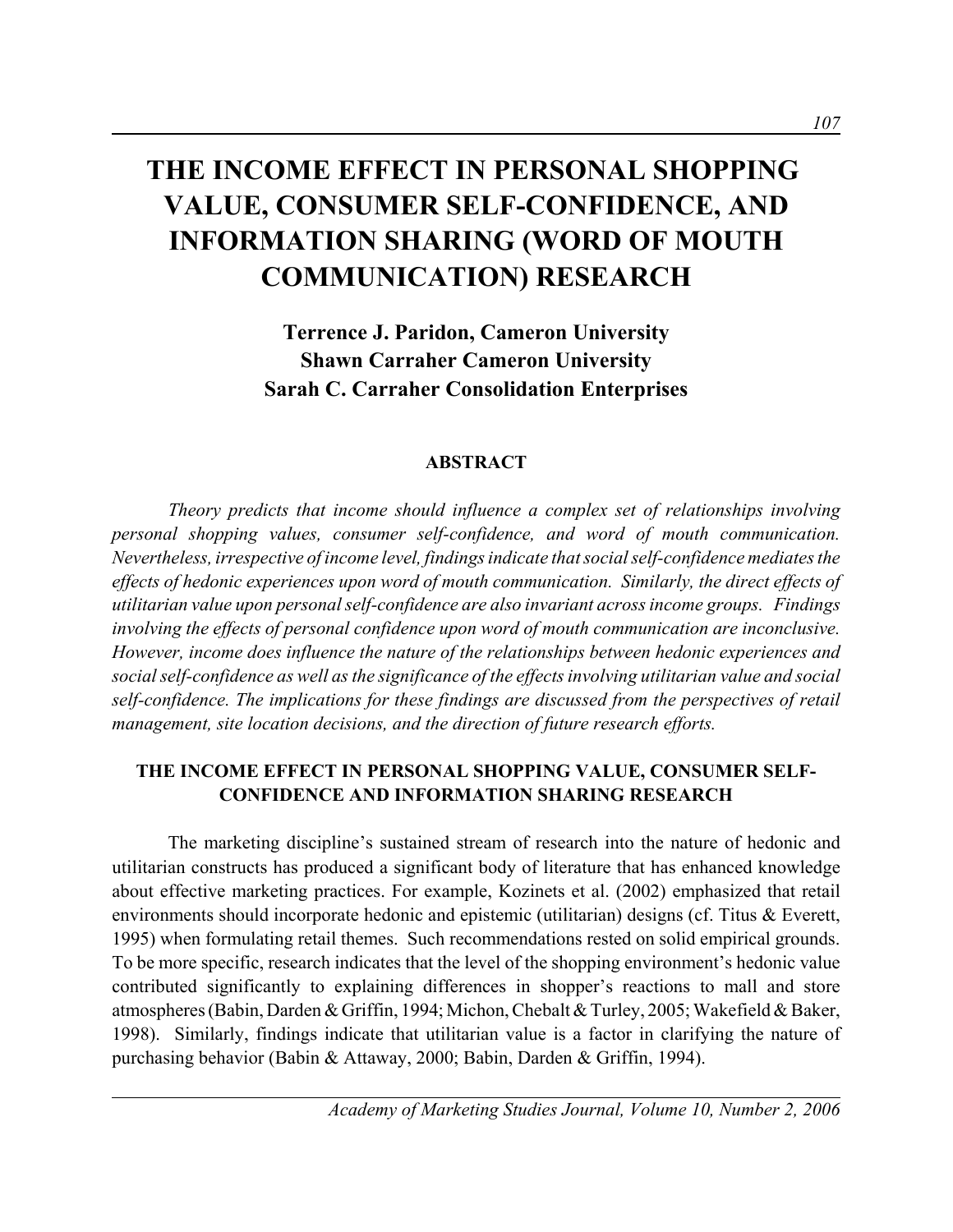The effects of hedonic and utilitarian experiences upon shopper's responses to marketing activities extend beyond immediate reactions to the shopping milieu. That is, hedonic experiences and utilitarian outcomes have been researched as antecedent variables in word of mouth communication. A significant causal relationship between hedonic atmosphere and patronage intentions included the shopper's willingness to recommend the store to a friend (Grewal, Baker, Levy, &Voss, 2003). Other research (Paridon, 2005a, 2005b) suggests the viability of a model in which utilitarian value directly affects personal outcomes confidence while hedonic value influences social outcomes confidence. However, only social outcomes confidence has been found to mediate the effects of hedonic value upon information sharing.

The aforementioned contributions to the discipline's understanding of interpersonal influence notwithstanding, research suggest the possibility of extending the significance of those initial results involving word of mouth communication. To be more specific, interest in the potential for demographics to moderate findings in the area of consumption and interpersonal influence is not unknown. For example, Holbrook and Hirschman (1982) postulated an income effect and an income difference was expected but not confirmed in research on hedonic shopping motivations (Arnold & Reynolds, 2003). Other research has hypothesized and confirmed the interaction effects of hedonic/functional usage, social/personal consumption context, and income upon purchasing behavior (Wakefield & Inman, 2003). Since purchasing behavior frequently precedes word of mouth, this study examines income as a possible moderator in research involving personal shopping value, consumer self-confidence, and word of mouth communication.

### **CONCEPTUAL DEVELOPMENT**

Building upon a number of studies about the availability of product information, merchandising practices, and store design, Titus and Everett (1995) proposed the consumer retail search process model. It postulates that the search for product information may be guided by epistemic and hedonic constructual systems. The epistemic system, representing the shopper's system of logic, gives rise to a need for the design of in-store information displays and merchandising practices, the sine qua non of the epistemic system. In other words, such displays and practices enable the shopper to focus upon utilitarian needs. In turn, fulfillment of these task oriented needs leads to a satisfactory utilitarian experience, an experience that has been defined as the "…work…" (Babin, Darden, and Griffin, 1994, p. 646) associated with shopping. The emotionally laden hedonic system is the sensate orientation that accompanies the shopping experience. This sensate orientation enables the shopper to experience hedonic value, which is defined as the emotional response attributable to the "… potential entertainment and emotional worth…" of the shopping event (Babin, Darden, and Griffin, 1994, p. 646). The retail search model suggests that the individual and the combined effects of these two constructual systems may lead to an efficient, pleasurable, and satisfying shopping experience.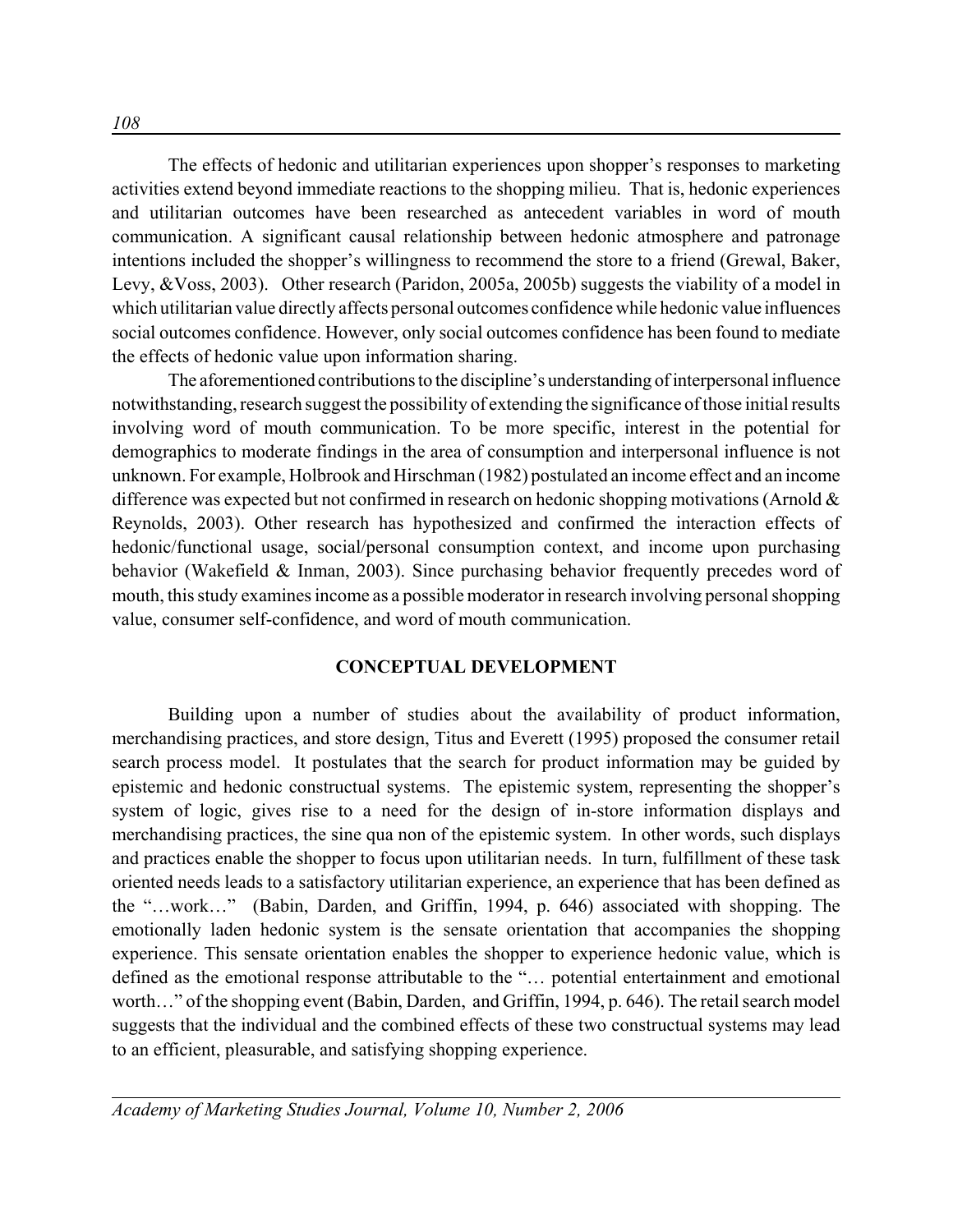Mall and store research supports the aforementioned hedonic and epistemic (utilitarian) postulates of the model. In a mall study, a sensate environmental factor was causally related to the excitement associated with the shopping trip and a desire to continue shopping (Wakefield & Baker, 1998). Similarly, olfactory impressions generated a favorable response to the mall environment as well as product related effects (Mattila & Wirtz, 2001; Michon, Chebat & Turley, 2005). In store research, a positive emotional state explained one's satisfaction with the shopping experience (Babin & Darden, 1996). In other store research, shopper's hedonic reaction to, and utilitarian orientation towards, the shopping experience were associated with their overall satisfaction with the marketplace offerings (Babin, Darden & Griffin, 1994; Griffin, Babin, & Modianos, 2000). In other mall research, Shim and Eastlick (1998) report a composite measure of knowledge about the attributes of one's most frequently shopped mall, arguably utilitarian based. Emotional variables contributed to one's overall frequency of shopping and average monthly mall expenditures. Knowledge based and emotional variables contributed also to an increase in the amount of time and money spent in shopping (Babin, Griffin & Boles, 1997).

Efficient, pleasurable, and satisfying shopping experiences are thought also to contribute to the consumer's personal and social confidence in making decisions (Bearden, Hardesty & Rose, 2001). According to the authors, consumer self-confidence is the "…extent to which an individual feels capable and assured with respect to his or her marketplace decisions and behaviors" (p. 122). Since the decision to shop involves explicit marketplace behaviors, one's hedonic and utilitarian shopping experiences should influence the consumer's personal and social self-confidence. Stated somewhat differently, a shopper who feels capable and assured in her shopping experiences will experience a minimal level of doubt about her consumption related social and personal selfconfidence (cf. Folkes & Kiesler, 1991). Thus, the first research hypothesis is:

# *H1: Hedonic and utilitarian shopping experiences will positively influence personal and social self-confidence.*

## **Consumer Self-Confidence**

When consumers interact successfully with shopping environments, their acquisition of personal and social information is grounded in their hedonic experiences and their utilitarian outcomes. In turn, this information, in the form of word of mouth communication (Feick, Price & Higie, 1986; Paridon, 2005a; Reynolds & Darden, 1971; Summers, 1970), is passed along to their friends and acquaintances (Titus & Everett, 1995; see also Higie, Feick & Price, 1987). Nevertheless, this transmission should not be thought of as automatic. That is, since the personal and social nature of the shopping experience (Tauber, 1972) leads to the acquisition of information that will influence one's personal outcomes and social outcomes self-confidence (Bearden et al., 2001), and since self-confidence influences word of mouth communication (Reynolds & Darden,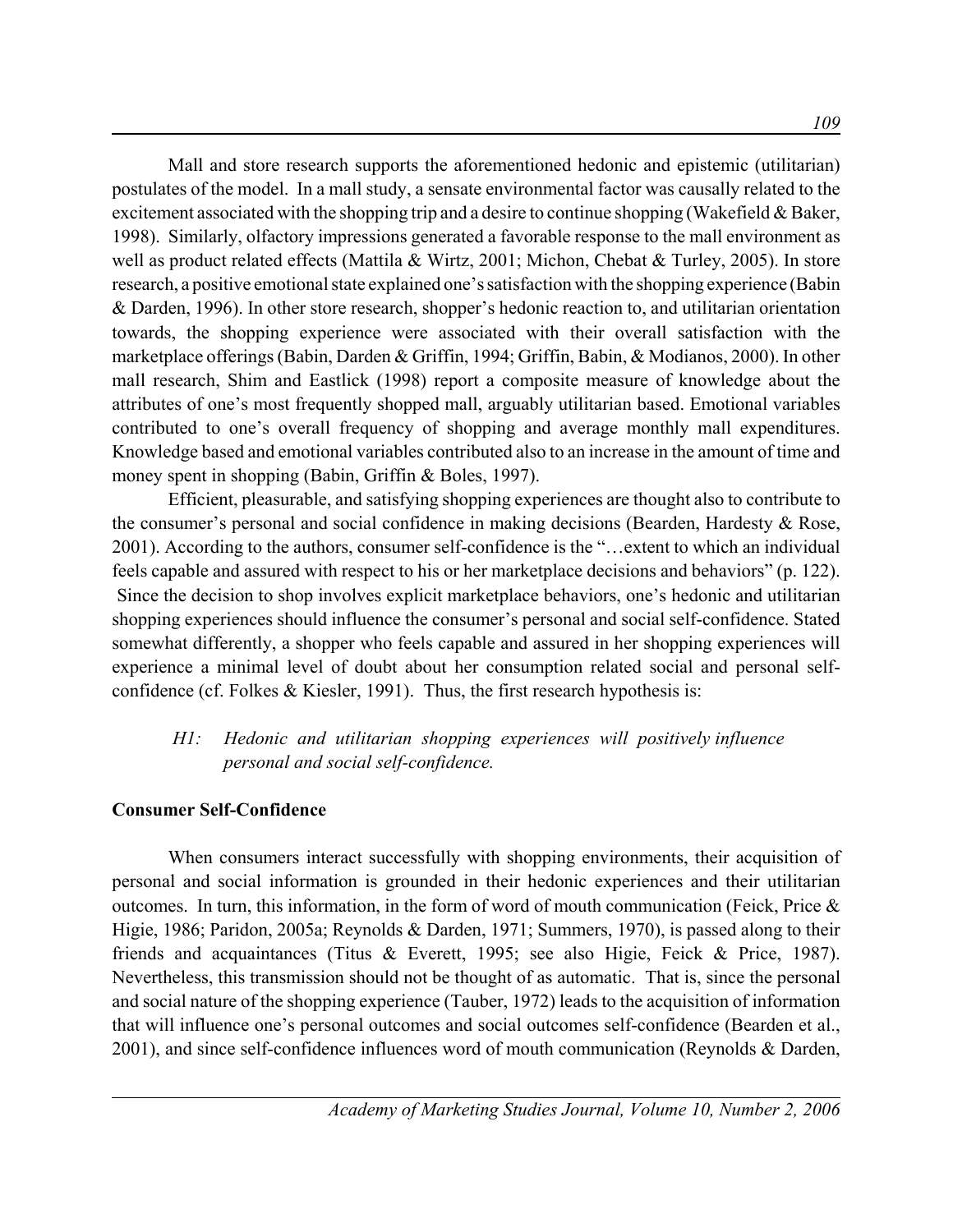1971; Summers, 1970), one's personal outcomes and social outcomes self-confidence should influence one's word of mouth communication. Accordingly, the following research hypotheses appear tenable:

- *H2: Word of mouth communication will be positively influenced by consumer social outcomes and personal outcomes confidence.*
- *H3: Hedonic value and utilitarian value operating through social outcomes confidence and personal outcomes confidence will positively effect word of mouth communication.*

## **Income Effect**

Theorists and researchers have postulated a differential income effect involving hedonic and functional consumption and usage. For example, Holbrook and Hirschman (1982) recognized the possibility that income might contribute to explaining differences in hedonic consumption. Similarly, in discussing hedonic consumption situations, Caldwell (2001) and Richards (1999) emphasize the potential for an income effect. Support for this effect exists. To be more specific, Blanchflower and Oswald (2004) report that income influences one's happiness in life, with happiness generally considered one indicator of an orientation towards hedonic consumption (Batra & Ahtola, 1990; Voss, Spangenberg, and Grohmann, 2003).

The relationship between income and utilitarian orientation is not so straightforward. For example, in discussing the complex nature of relationships between income and experiential as well as utilitarian orientations, Okada (2005, p. 50) states, "…it might be predicted that financial constraints will increase the need for justification of choice and therefore amplify the magnitude of the reversal in relative preferences between hedonic and utilitarian alternatives." Specifically, any effect of income upon hedonic and utilitarian choices might be subject to the purchase consumption situation. Direct evidence for such a relationship exists. Wakefield and Inman (2003) hypothesized a hedonic/functional usage, a consumption related social and personal self-confidence, and an income effect upon purchasing behavior. In discussing their findings, the authors report that the social/personal consumption context, the intended usage - hedonic or functional, one's income, and the quantity purchased interact in contributing to understanding differences in the price's shopper's pay. An income effect was associated with one's intended usage—hedonic/functional—as well as the social personal context of the consumption situation. When income was taken into consideration, the causal nature of the findings was altered.

While the preceding research involving an income effect is conceptually significant, the findings do not enable the formulation of specific income effect hypotheses in this study. Nevertheless, the research indicates that income has the potential to contribute to understanding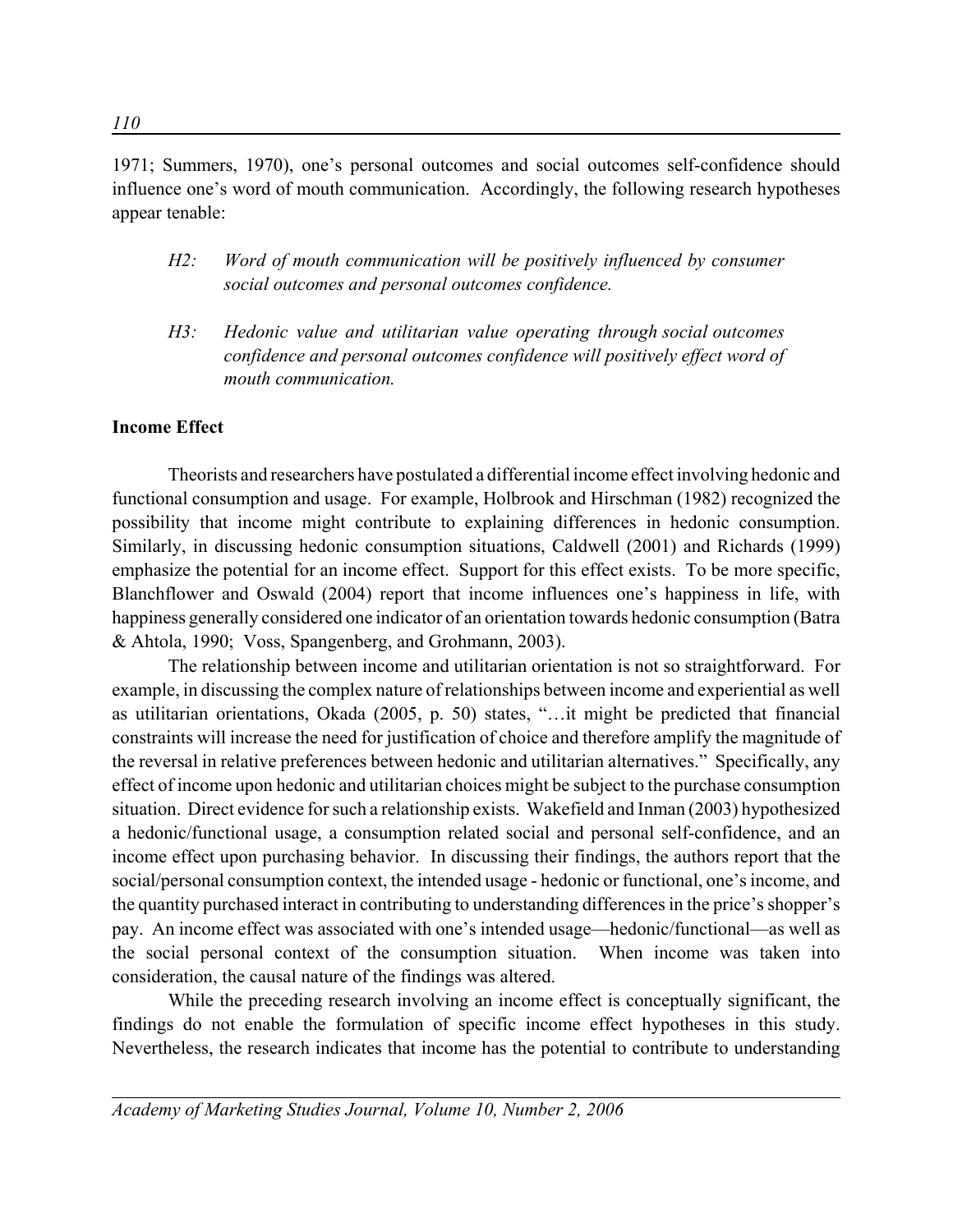shopping behavior. This potential to contribute appears to be related to income's role as a moderator or "… a qualitative (e.g. sex, race, class) or quantitative (e.g. level of reward) variable that affects the direction and/or the strength of the relation between an independent or predictor variable and a dependent or criterion variable" (Baron & Kenny, 1986, p. 1174). Accordingly, the final research hypothesis is:

*H4: Income will moderate the effects of personal shopping value and consumer self-confidence in word of mouth communication research.*

#### **METHODOLOGY**

#### **Data Collection**

Marketing students enrolled in an advanced marketing course at a southwestern regional university were trained and given instructions in personal interviewing procedures and techniques. Since female shoppers account for approximately 80 % of total retail expenditures, women were the subjects in the study. In two surveys spaced approximately six months apart, students contacted their adult non-student female friends and acquaintances and asked them to complete a selfadministered structured questionnaire about their department store shopping behaviors. Respondents were asked also to provide a first name and telephone number for verification purposes. Students were instructed to remain content neutral and answer only questions about the instructions for completing the questionnaire.

For each survey, a quota-sampling plan was adopted in an attempt to obtain a representative demographic cross section of respondents (cf. Bearden, Hardesty, & Rose, 2001). An analysis of the demographic data for the 458 respondents, 258 from the first study and 200 from the second study, revealed that the typical respondent is white, has at least one child, is employed at least part time, and is thirty-nine years old. She resides in a household with an annual average income of \$40,000.00 dollars and has attained at least a partial college education. A convenience sample of 60 respondents, two per student interviewer, was contacted by telephone and asked to verify their participation. All interviewees responded that they had completed the questionnaire.

Testing for an income effect required partitioning the sample of 458 into two or more groups. Since structural equation modeling was the preferred mode of analyzing the data, statistical considerations associated with the technique influenced the partition decision. When the general rule of thumb for a sample of size 200 for structural equation modeling is considered along with research suggesting that the minimum acceptable size to evaluate SEM fit statistics is 150 (Hu and Bentler, 1998), the respondent base of 458 could be partitioned into either two or three groups.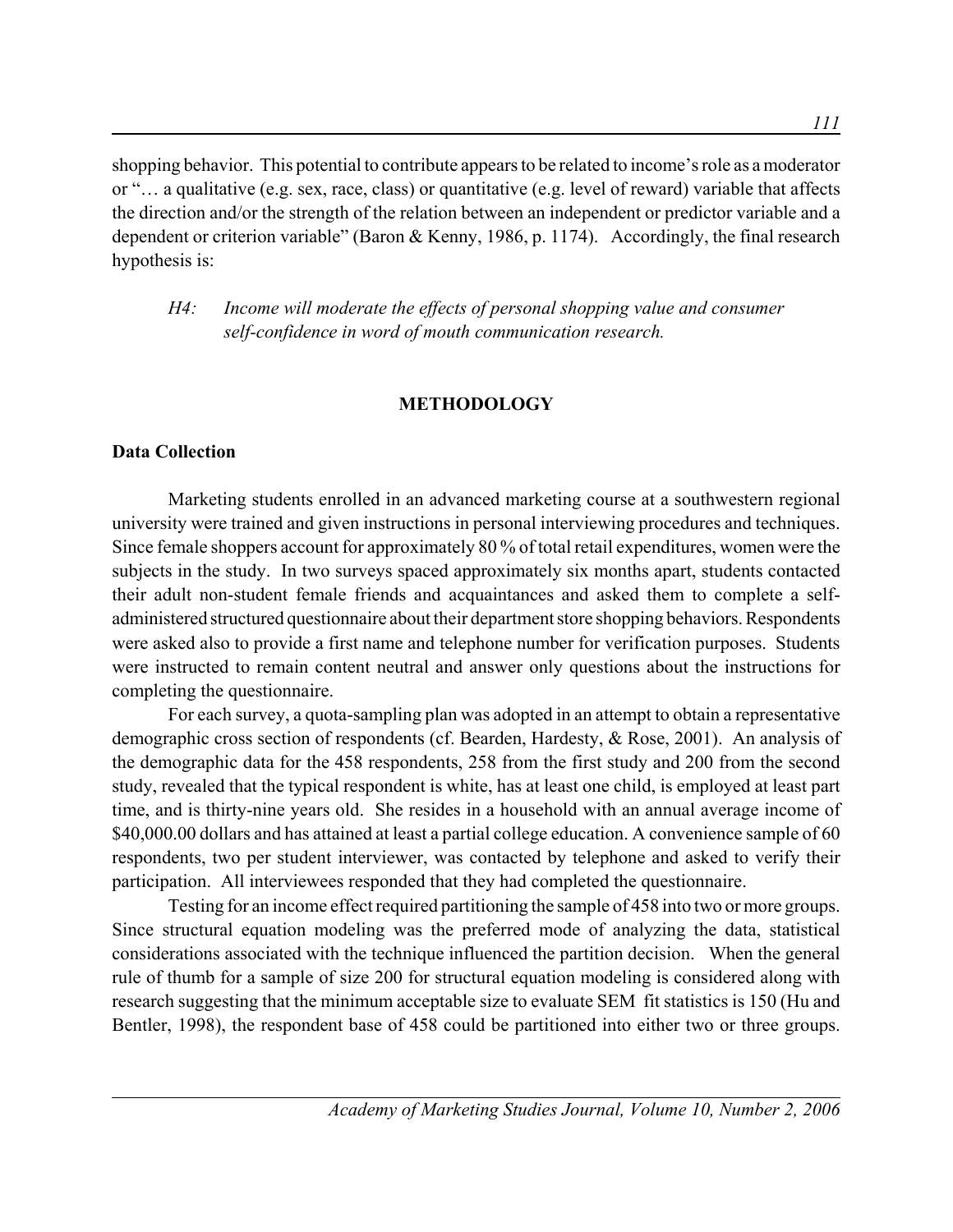Since three groups would involve a partition of approximately 150 per group, the bare minimum to assess the fit statistics, the decision was made to split the respondents into two groups.

A review of Census Bureau statistics for the MSA indicates that approximately fifty percent of the households reported an annual household income of less than thirty five thousand. Accordingly, this value was used as the partitioning point. The partitioned database consisted of 222 respondents with income less than thirty five thousand, and 236 with income equal to or greater than thirty five thousand.

### **Scale Indicators**

Recent research in measuring latent constructs has documented acceptable values of reliability and validity coefficients for unipolar scales (Bearden et al., 2001; Clark & Goldsmith, 2005; Dabholkar, Thorpe & Rentz, 1996; Darden & Babin, 1994; Feick & Price, 1987; Kim & Jin, 2001). Preliminary research involving the measurement of information sharing was consistent with those findings: unipolar construct measurement generated comparable internal consistency and construct reliability values. Similarly, initial research into the viability of the proposed model indicated that improvements in construct reliability could be attained by using shortened unipolar measures (Paridon, 2005a; 2005b). The original sets of construct indicators for the model were modified accordingly. The first change was the deletion of the "gift giving," and the "agonizing over purchasing" measures from the original personal and social self-confidence scales, respectively (Bearden et al., 2001). Responses to the remaining four indicators for each self-confidence construct were obtained by asking interviewees to indicate on a seven point Likert-type scale the extent to which they agreed that the statement characterized them.

Similar issues involving reliability resulted in selecting four hedonic orientations, and four utilitarian value indicators (Babin et al., 1994; Griffin et al., 2000) that demonstrated, by their standardized factor loading, an acceptable level of construct validity. However, previous research by Paridon (2005a; 2005b) suggested that deletion of a negatively worded hedonic construct indicator would result in improved reliability and variance extracted values. Further research into utilitarian measurement (Voss, Spangenberg & Grohmann, 2003) suggested an improvement in the original four indicator utilitarian scale might be realized by incorporating satisfaction as a new measure. The decision to include satisfaction was guided in part by findings indicating that satisfaction was significantly and positively related to utilitarian value (Babin, Darden, & Griffin 1994). Other research suggests that satisfaction may also be a viable indicator when measuring market place experiences. Bagozzi, Gopinath, and Nyer (1999) state (p. 201), "We suspect that previous studies finding discriminant validity for measures of satisfaction can be explained by the way the items were presented on the questionnaire (e.g. separation of measures of satisfaction from measures of other positive emotions) or the lack of a sufficient number of positive emotions." A context effect (cf. Podsakoff, MacKenzie, & Lee, 2003) can be expected when using satisfaction as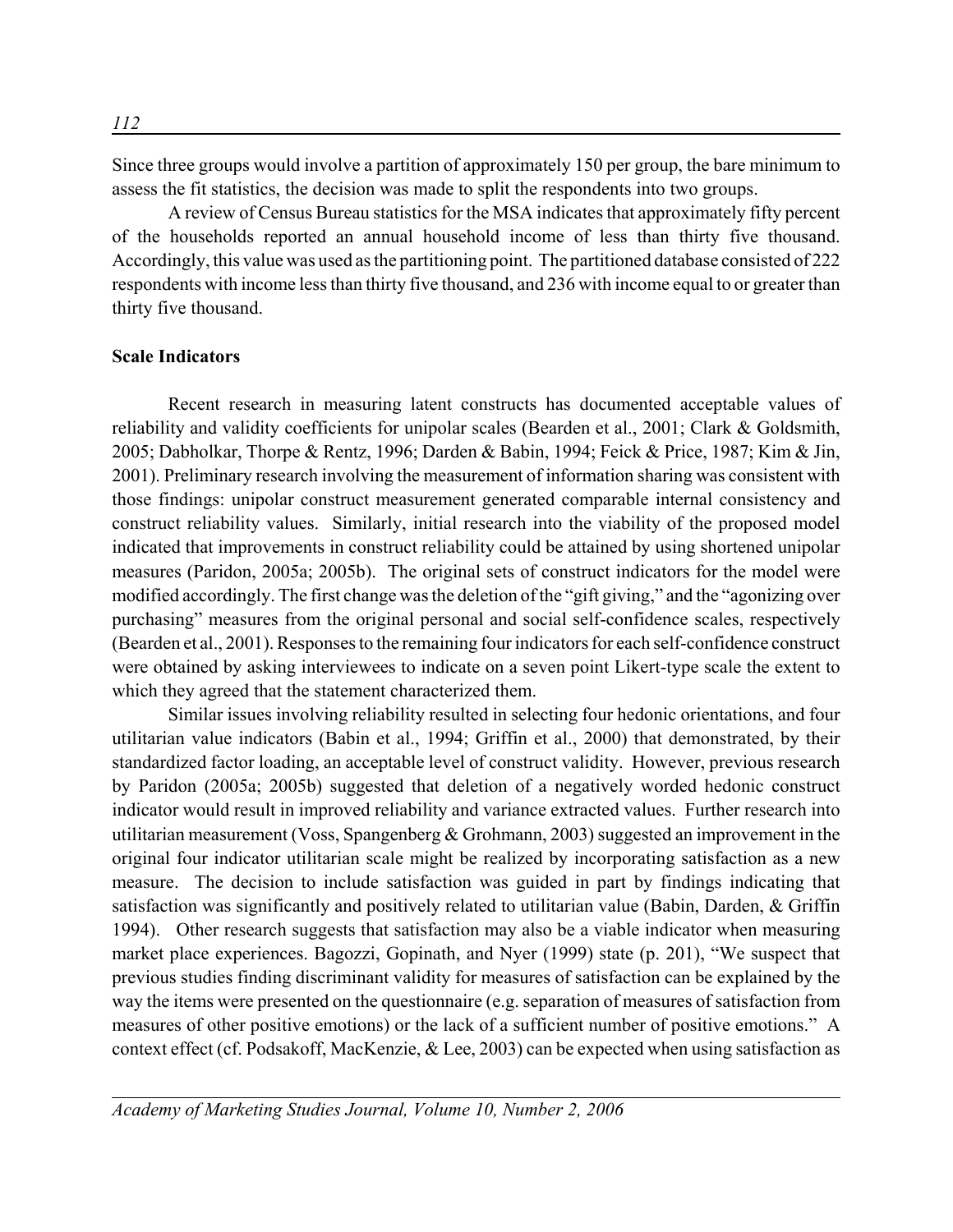an indicator, and the findings of Babin, Darden, and Griffin (1994) confirm the potential for such an effect, thereby suggesting the viability of satisfaction as an indicator for utilitarian measurement.

One additional change was incorporated into the set of indicators used to measure utilitarian value. Research involving retail information sharing (Paridon 2005a; 2005b) indicated that deleting the negatively worded utilitarian statement "I couldn't buy what I really needed," a product related measure, could lead to improved measurement statistics. Thus, utilitarian value was assessed using two original utilitarian value indicators and two substitute measures of satisfaction and usefulness. For these eight personal shopping value measures, using a conventional seven point Likert type format, respondents were asked to indicate the extent to which they agreed with the item.

The final set of construct measures emerged from research in retail information sharing (Paridon, 2004), and word of mouth communication (Feick et al., 1986; Higie et al., 1987). Three of the ten indicators from the retail information sharing scale were adopted and supplemented with one item that explicitly addressed the altruistic nature of word of mouth communication (Feick et al., 1986; Higie et al., 1987; Paridon, 2006). For each of the four indicators, participants were asked to rate the extent to which they agreed, on a seven point Likert type scale, with the statement.

Although not developed as a conceptual complement to or as a theoretical foundation in this study, the questionnaire also contained, for comparison purposes, the complete market maven scale (Feick & Price, 1987), an accepted measure of one's propensity to engage in general marketplace conversations. In addition to the previously discussed, standard semantic anchors, the indicators for all five constructs and the market maven measures contained numeric anchors with one representing the least favorable interpretation of the statement and seven indicating the most favorable interpretation of the statement. Standard demographic measures—gender, age, marital status, employment status, annual household income, education, and ethnicity—were included also.

#### **ANALYSIS AND RESULTS**

As an initial analysis for evaluating multiple indicator scales, Hair, Anderson, Tatham, and Black (1998) recommend using the Bartlett test of sphericity and the Kaiser-Meyer-Olkin (KMO) measure of sampling adequacy. For each of the five constructs in both income groups, the significance level for the Bartlett test was less than .01. In the lower income (upper) group, the KMOs were as follows: hedonic orientation, .82 (.83); utilitarian value, .81 (.84); information sharing, .79 (.80); social confidence, .80 (.73); personal confidence, .75 (.69). (Comparable statistics characterize the original two data sets.) Sets of indicators whose KMO value is .80 or greater are characterized as meritorious while KMO values that exceed .70 are considered adequate.

For both income groups, the significance levels for the Bartlett tests for the market maven scale were less than .01. The KMO values were .82 and .83, lower income group and upper income group, respectively. Accordingly, an initial statistical comparison of the five constructs and the market maven scale made use of Pearson product moment correlations. The resulting pattern of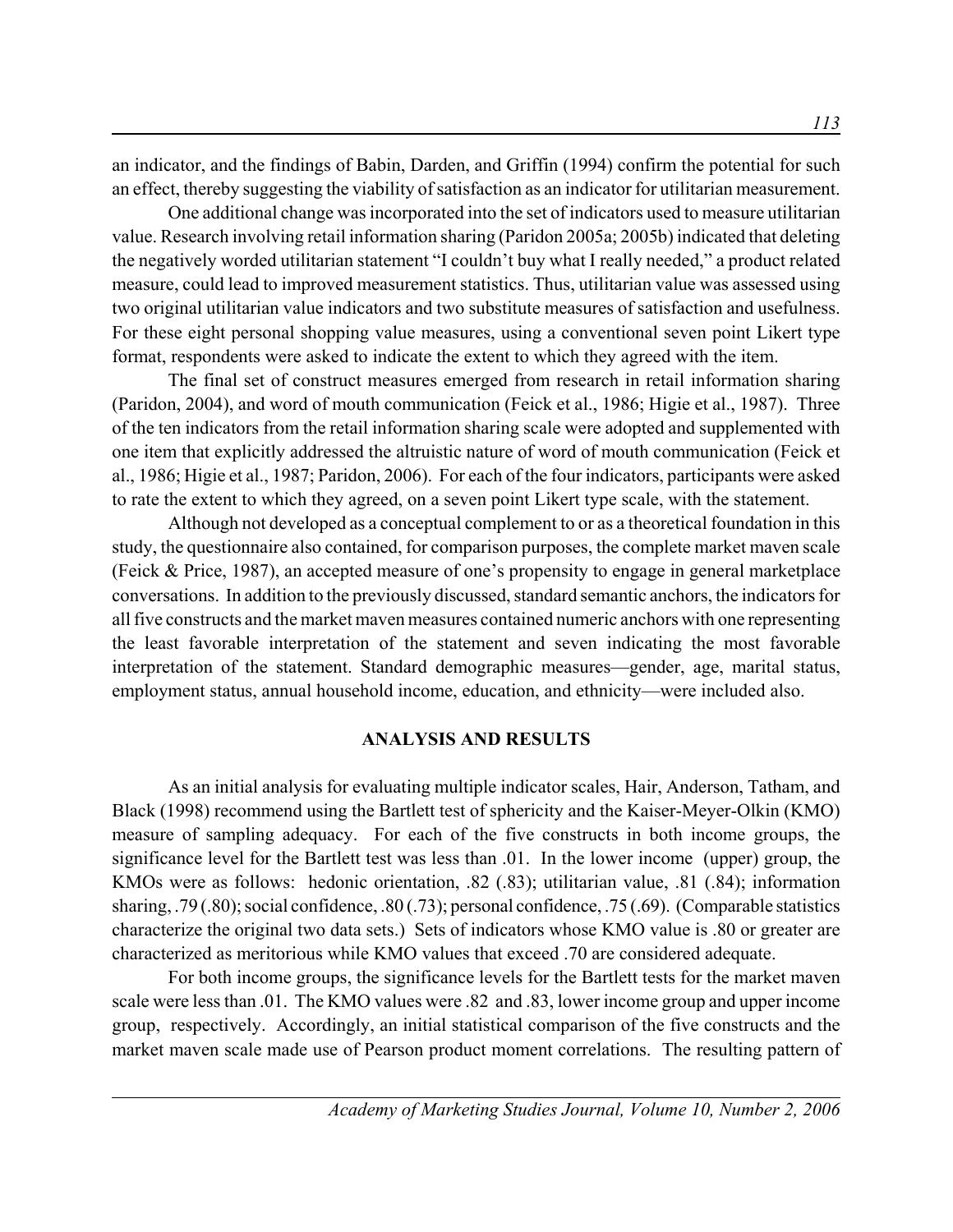coefficients, summarized in Table 1, suggests an acceptable level of agreement between the market mavenism and the constructs of interest in this study. One would expect that shoppers who share information about their shopping experiences; exhibit social confidence; enjoy shopping; and shop for what they want would also score high on the market maven scale. Furthermore, the correlation between personal confidence and market mavenism is in partial agreement with expectations: the negatively worded personal confidence should correlate negatively with market mavenism. This pattern holds for the lower income group but not the higher income group. The remaining correlations of Table 1 are offered as descriptive measures of the relationships between the five constructs of interest in this study.

| <b>Table 1. Product Moment Correlations.</b>                                                                                                 |                                     |                               |                            |                             |                            |                            |  |
|----------------------------------------------------------------------------------------------------------------------------------------------|-------------------------------------|-------------------------------|----------------------------|-----------------------------|----------------------------|----------------------------|--|
|                                                                                                                                              | Market<br>Maven                     | Information<br>Sharing        | Social<br>Confidence       | Personal<br>Confidence      | Hedonic<br>Orientation     | Utilitarian<br>Value       |  |
| Market<br>mayen                                                                                                                              | 31.6/31.5<br>(6.51)/(6.52)          |                               |                            |                             |                            |                            |  |
| Information<br>sharing                                                                                                                       | $65^{\rm a}/.70^{\rm a}$            | 23.3/27.6<br>(3.87)/(5.02)    |                            |                             |                            |                            |  |
| Social<br>confidence                                                                                                                         | $62^{\mathrm{a}}/0.62^{\mathrm{a}}$ | $54^{\circ}$ .72 <sup>a</sup> | 20.8/20.2<br>(4.44)/(4.32) |                             |                            |                            |  |
| Personal<br>confidence                                                                                                                       | $-.21a/-.01$                        | $-.18^{\circ}/.07$            | $-.23^{\circ}/.01$         | 12.8/11.3<br>(6.26)/(5.36)  |                            |                            |  |
| Hedonic<br>orientation                                                                                                                       | $.36^{\circ}/.40^{\circ}$           | $.31^{\circ}/.44^{\circ}$     | $.40^{\rm a}/.40^{\rm a}$  | $-.05/.04$                  | 20.7/19.8<br>(5.48)/(5.54) |                            |  |
| Utilitarian<br>value                                                                                                                         | $.40^{\rm a}/.27^{\rm a}$           | $49^{\circ}/.20^{\circ}$      | $.44^{\circ}/.21^{\circ}$  | $-.34^{\circ}/-.26^{\circ}$ | $.47^{\circ}/.41^{\circ}$  | 22.8/23.0<br>(4.32)/(4.56) |  |
| Main diagonal values are means with standard deviations in parentheses. Income less than 35k/income<br>Note:<br>equal to or greater than 35k |                                     |                               |                            |                             |                            |                            |  |

 $p < .01$ , two tail test.

# **Structural Equation Model Analysis**

Non-nested model testing is appropriate for comparing covariance structure models across groups (Jöreskog & Sörbom, 2001; Rust, Lee, & Valente, 1994). Accordingly, the conceptual model depicted in Figure 1 was subjected to LISREL 8 (Jöreskog & Sörbom, 2001) group analyses.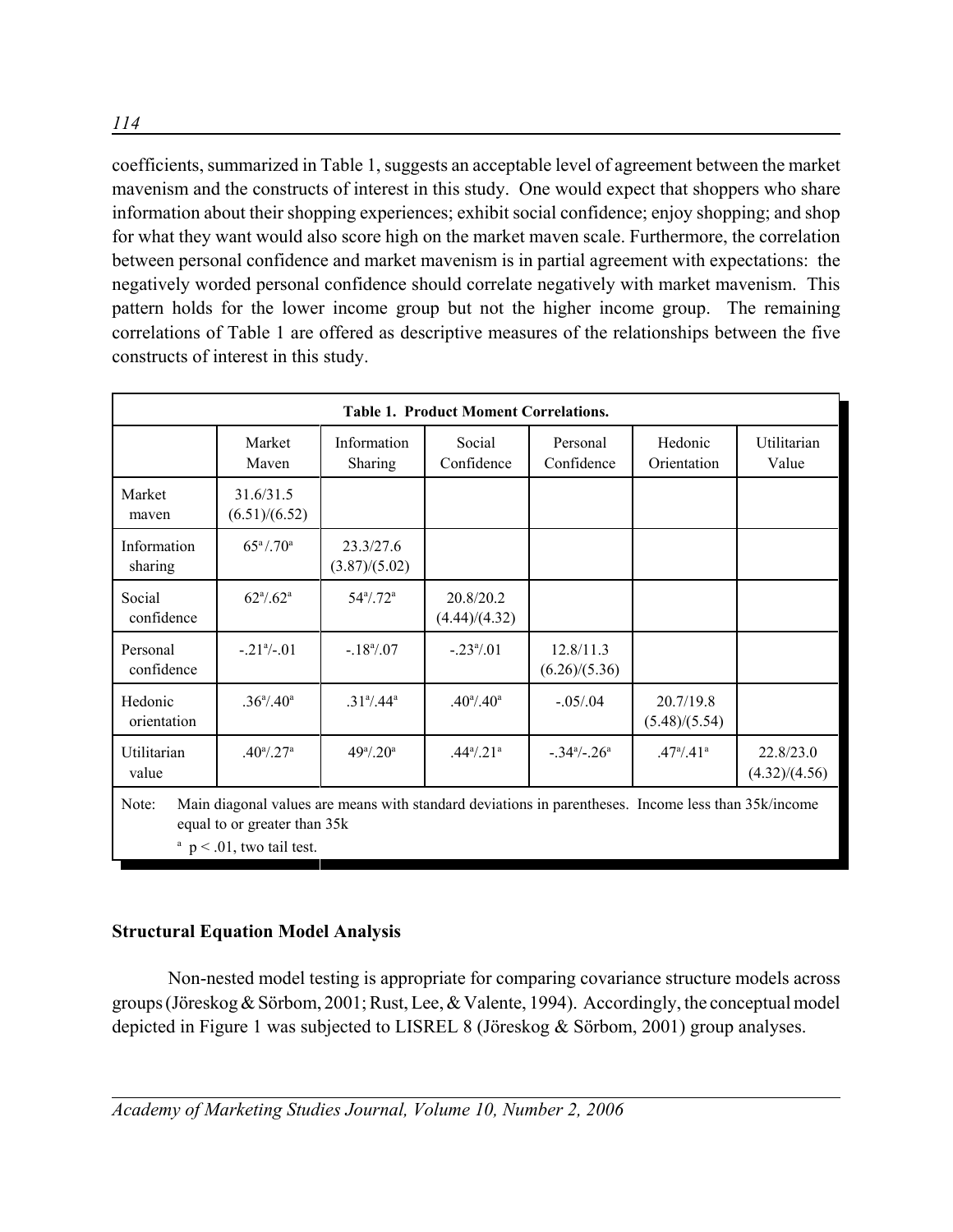Prior to testing the hypotheses, a SEM analysis focused upon comparing the two original data sets using the group analysis procedures advocated by Jöreskog and Sörbom (2001). The analysis involved freely estimating the structural equation coefficients for each group. It generated an overall minimum fit function chi square of 918.32 with 326 degrees of freedom,  $p < 0.01$ , indicating a lack of exact fit. The goodness of fit statistics for this analysis were: a comparative fit index (CFI) .94; a root mean square error of approximation (RMSEA) of .09; and a standardized root mean square residual (SRMR) of .07. Comparing the observed CFI and SRMR values with findings that reasonable true (nonzero factor covariance), simple (indicators loading only on one factor), and robust (measured variables not multivariate normally distributed) models of sample sized 150 to 5,000 (True, simple, and robust characterizes all models and data sets used in this study.), should generate CFI values of .90 to .96 and SRMR values of .06 to .11 (Hu & Bentler 1999, p. 16), leads to accepting the model as reasonable. This conclusion is buttressed by Hu and Bentler's finding that RMSEAs and SRMRs of .09 and .07 for true, simple, and robust models lead to acceptable Type 1 error rates (1999, p. 26).

Accordingly, each structural equation coefficient was examined for invariance across the two survey groups. The procedure required a series of LISREL 8 SEM analyses that constrain each structural equation coefficient to be equal across the two groups (cf. Babin and Darden, 1995). The chi square value of the freely estimated analysis is then subtracted from the chi square value of the constrained analysis. If this chi square value with one degree of freedom is statistically significant, the groups differ with respect to the constrained coefficient. (Acceptable values of CFIs, RMSEAs, and SRMRs should also characterize the constrained analyses. As expected, each of the six analyses involved in this modeling generated CFIs, RMSEAs, and SRMRs of approximately .94, .09, and .07. ) The chi square difference values are summarized in Table 3. It should be noted that the survey groups differ with respect to the effects of social confidence upon information sharing, and utilitarian value upon social confidence. Since no major changes in the macro environment occurred during the six month interval between administering the surveys, these differences are most likely attributable to variation between the two survey groups.

The modeling procedures for testing the hypotheses were similar. In the first LISREL 8 analysis of the income group data, the structural equation coefficients for both income groups were constrained to be equal. The minimum fit function chi square was 829.13 with 332 df,  $p < 01$ . In the second income group analysis, the six structural equation coefficients for both groups were freely estimated. This analysis produced a chi square value of 805.68 with 326 df,  $p < .01$ , with a CFI of .95, a RMSEA of .08, and a SRMR of .07. The chi square difference of 23.45 with 6 degrees of freedom is significant beyond .01. Since this chi square difference test indicated that income effects the magnitude of the structural equation coefficients, six additional structural equation models were analyzed in order to identify the invariant structural relationships.

As before, the analysis for income effects requires testing of chi square difference values derived from the constrained and the freely estimated structural models. However, since the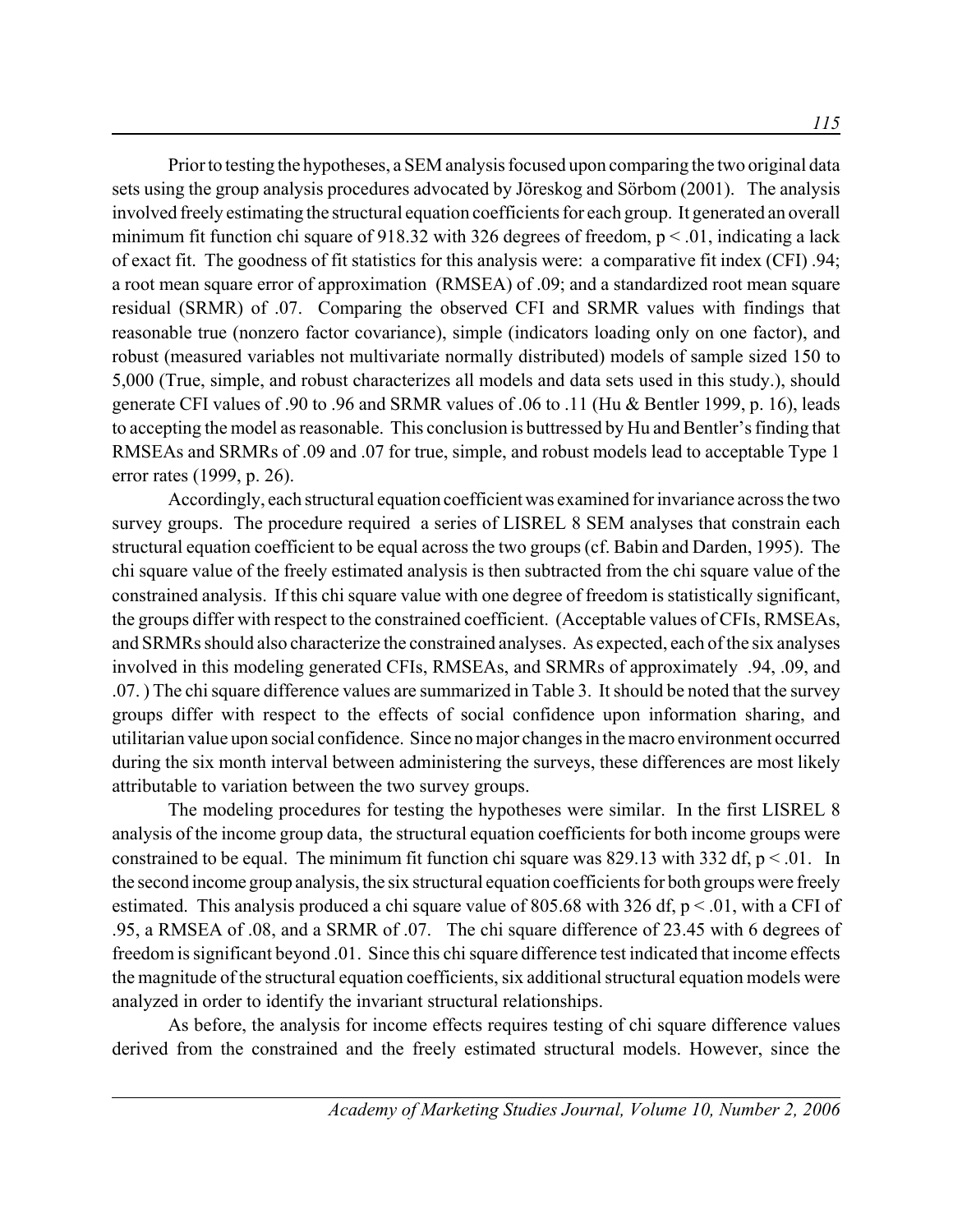measurement properties of the indicator variables influences the confidence that may be placed in a SEM analysis, an evaluation of these measurement properties prior to structural analysis appears warranted. The standardized factor structures and loadings of the freely estimated baseline model contained in Table 2 were used to evaluate the reliability and discriminant validity of the constructs. Using the commonly accepted standard that factor loadings of an indicator serve as a measure of its construct validity, an evaluation of the loadings in Table 2 suggests each indicator attains an acceptable (greater than or equal to .50) level of construct validity. Construct reliability estimates were calculated using standardized factor loadings (Fornell & Larcker, 1981). The reliability estimates (coefficient alpha in parentheses) for the lower/upper income groups are: hedonic shopping orientation, .86/87 (.85/.87); utilitarian value, .88/.91 (.88/.90); social outcome confidence, .86/.83 (.86/.82); personal outcome confidence, .90/.84 (.90/.85); and information sharing, .81/85 (.81/.84). For both income groups, the more conservative average variance extracted values of the five constructs exceeded the commonly accepted value of .50. The specific lower/upper income values are: hedonic shopping orientation, .60/.62; utilitarian value, .65/.71; social outcome confidence, .60/.55; personal outcome confidence, .69/.58; and information sharing, .52/.58.

The average variance extracted values were used to evaluate the discriminant validity of the constructs. The structural equation model test for discriminant validity requires the square of the construct correlations to be less than both variance extracted values (Fornell & Larcker, 1981). For each income group, the results of this comparison test indicated the existence of discriminant validity for all ten pairwise comparisons.

## **Structural Equation Effects**

Hypotheses one and two require consideration of direct structural equation effects, while hypothesis three requires indirect hypothesis testing. These three hypotheses were tested by using the structural equation coefficient values generated by the freely estimated LISREL 8 income group analysis or the baseline model. Hypothesis four involved the aforementioned chi-square difference test for moderation. Testing the latter hypothesis required the use of the baseline model as well as six additional LISREL 8 models.

The direct standardized structural equation coefficients and the statistical significance of the LISREL 8 estimates obtained from the separate income groups in the aforementioned freely estimated baseline analysis are contained in Figure 1. Numerous similarities and differences across the income groups are evident. First, a hedonic orientation effect upon both social confidence and personal confidence characterizes the upper income group while the lower income group exhibits significant hedonic orientation and utilitarian value effects upon social confidence. Both income groups are characterized by a significant relationship between utilitarian value and personal outcomes confidence. The negative sign between the utilitarian and the personal outcomes constructs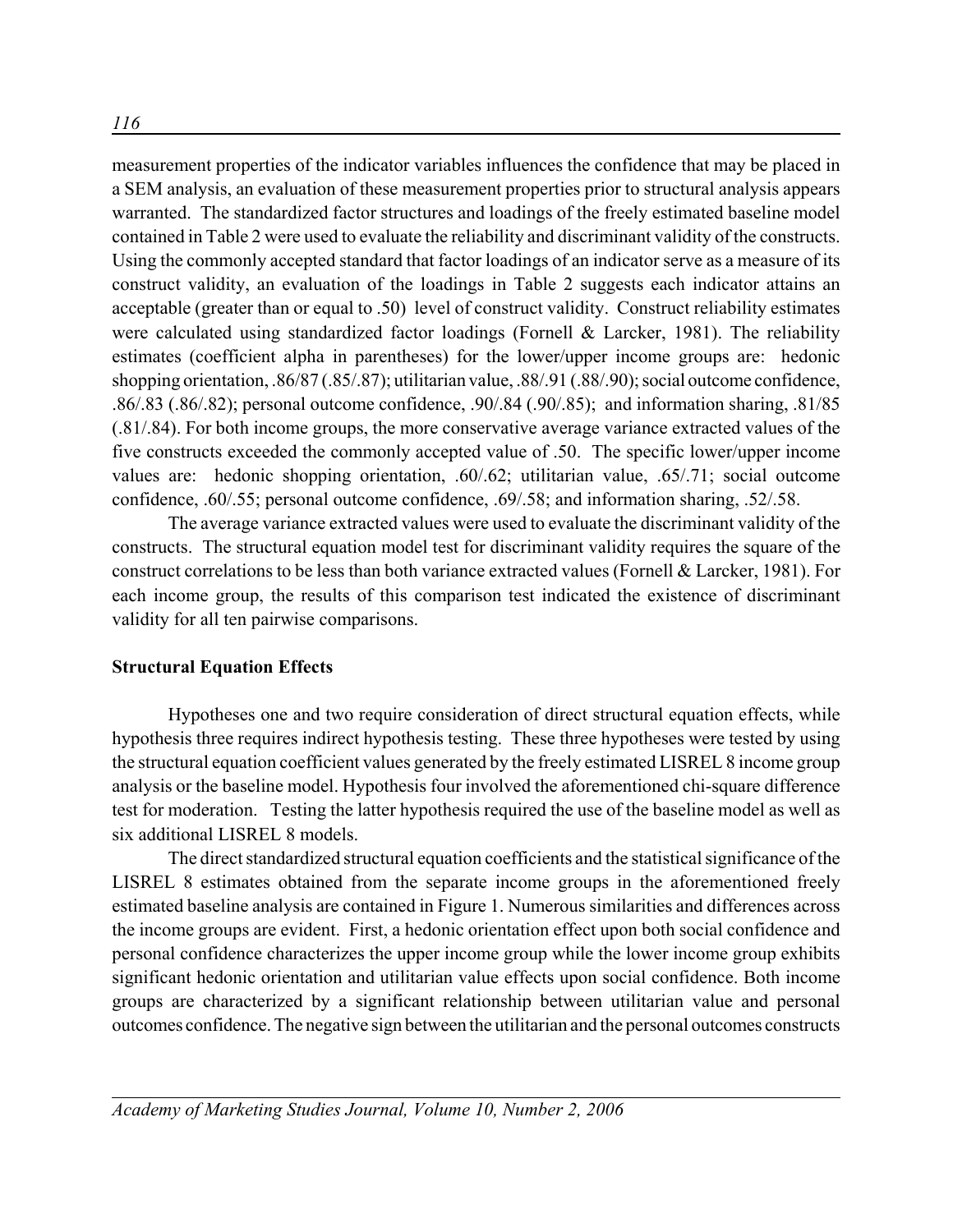is consistent with the wording conventions of both constructs. Thus, research hypothesis one is supported in part.

| Table 2. Factor Structure and Standardized Loadings.                                            |                   |                                                                                                   |                   |  |  |  |
|-------------------------------------------------------------------------------------------------|-------------------|---------------------------------------------------------------------------------------------------|-------------------|--|--|--|
| <b>Hedonic Orientation</b>                                                                      | Factor<br>Loading | <b>Personal Outcomes Confidence</b>                                                               | Factor<br>Loading |  |  |  |
| The shopping trip was truly a joy.                                                              | .83/0.84          | I never seem to buy the right thing for<br>me.                                                    | .95/.59           |  |  |  |
| The shopping trip truly felt like an escape.                                                    | .80/0.80          | Too often the things I buy are not<br>satisfying.                                                 | .90/.61           |  |  |  |
| I had a good time because I was able to act<br>on the spur of the moment.                       | .78/0.76          | I often wonder if I've made the right<br>purchase selection.                                      | .72/.91           |  |  |  |
| I enjoyed the shopping trip for its own<br>sake, not just for the items I may have<br>purchased | .67/0.74          | I often have doubts about the purchase<br>decisions I make.                                       | .72/.87           |  |  |  |
| <b>Utilitarian Value</b>                                                                        |                   | <b>Information Sharing</b>                                                                        |                   |  |  |  |
| The shopping trip was useful.                                                                   | .87/0.88          | When my friends give me shopping<br>advice I can use, I usually act on it.                        | .78/.78           |  |  |  |
| I was satisfied with the items I purchased.                                                     | .87/0.83          | When I help a friend by telling her about<br>my shopping experiences, I feel good<br>about myself | .73/0.69          |  |  |  |
| I accomplished just what I wanted to on<br>the shopping trip.                                   | .76 / .85         | My friends and I enjoy talking about the<br>styles and fashions we see on shopping<br>trips.      | .70/0.75          |  |  |  |
| While shopping, I found just the item(s)<br>I was looking for.                                  | .70/0.82          | When we find quality service in a store,<br>my friends and I let each other know                  | .68/0.83          |  |  |  |
| <b>Social Outcomes Confidence</b>                                                               |                   |                                                                                                   |                   |  |  |  |
| I impress people with the purchases I<br>make.                                                  | .83/.85           |                                                                                                   |                   |  |  |  |
| I get compliments from others on my<br>purchasing decisions.                                    | .81/.66           |                                                                                                   |                   |  |  |  |
| My friends are impressed with my ability<br>to make satisfying purchases.                       | .79/0.87          |                                                                                                   |                   |  |  |  |
| My neighbors admire my decorating<br>ability.                                                   | .67/0.56          |                                                                                                   |                   |  |  |  |
| Note: Income less than 35k values/income equal to or greater than 35k values.                   |                   |                                                                                                   |                   |  |  |  |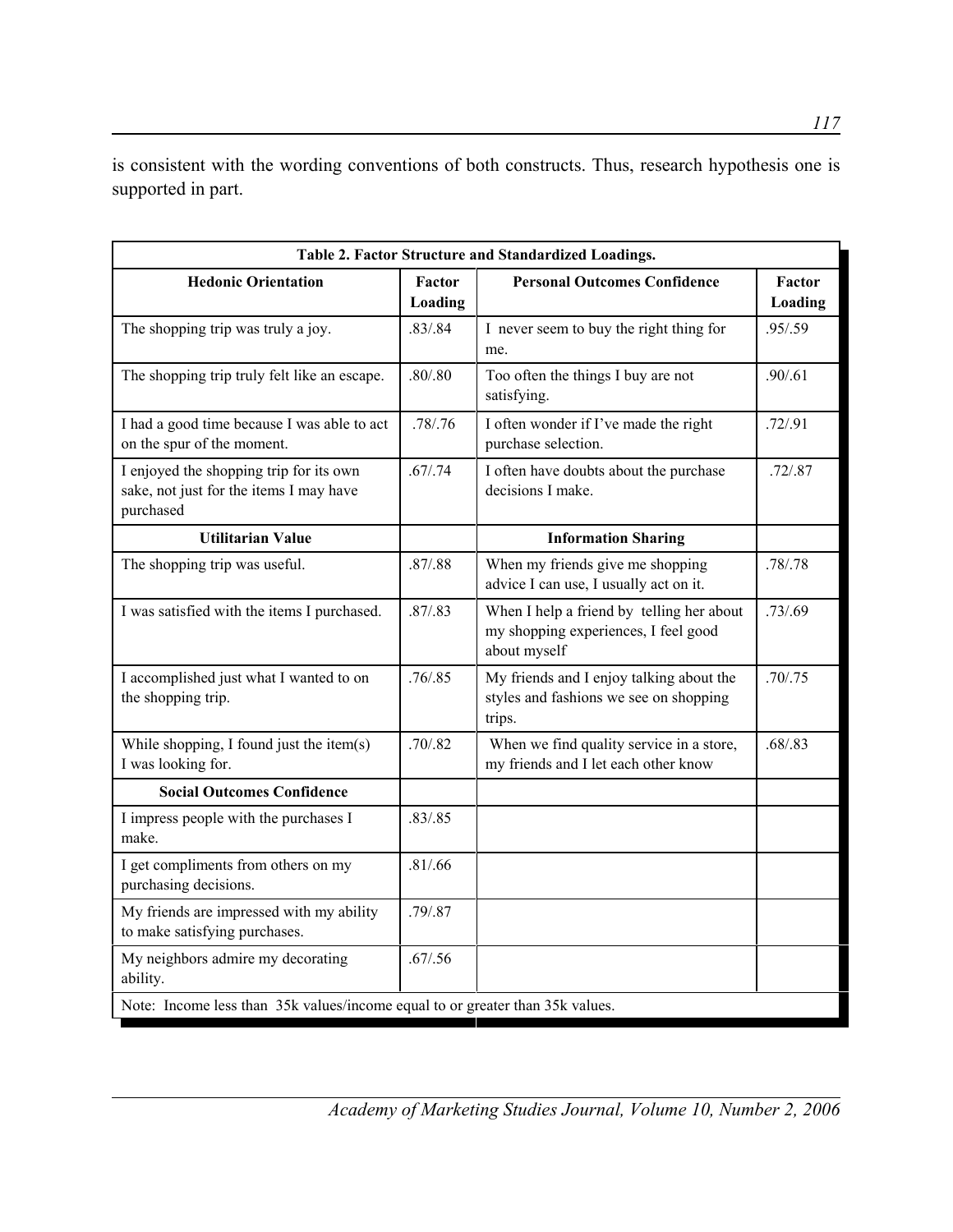

Hypothesis two is supported in part also. The effects of social confidence upon information sharing are strong and significant for both income groups. However, the nonsignificant lower income effect of personal confidence upon information sharing does not support hypothesis two. For the upper income group, the magnitude of the effect of personal value upon information sharing, while statistically significant with a value of .10, may not contribute to the managerial importance of this specific relationship.

For research hypothesis three, only the indirect social confidence effects were confirmed. For the lower income group, the indirect effects of utilitarian value and hedonic orientation operating through social confidence upon information sharing behavior, based upon the direct maximum likelihood LISREL estimates and calculated in accordance with Bollen's (1987) guidelines, were .25 and .13 respectively, attaining statistically significant Sobel (1982, 1986) test statistics of 4.04 and 2.90, respectively ( $p < .01$ ). For the upper income group, the indirect effect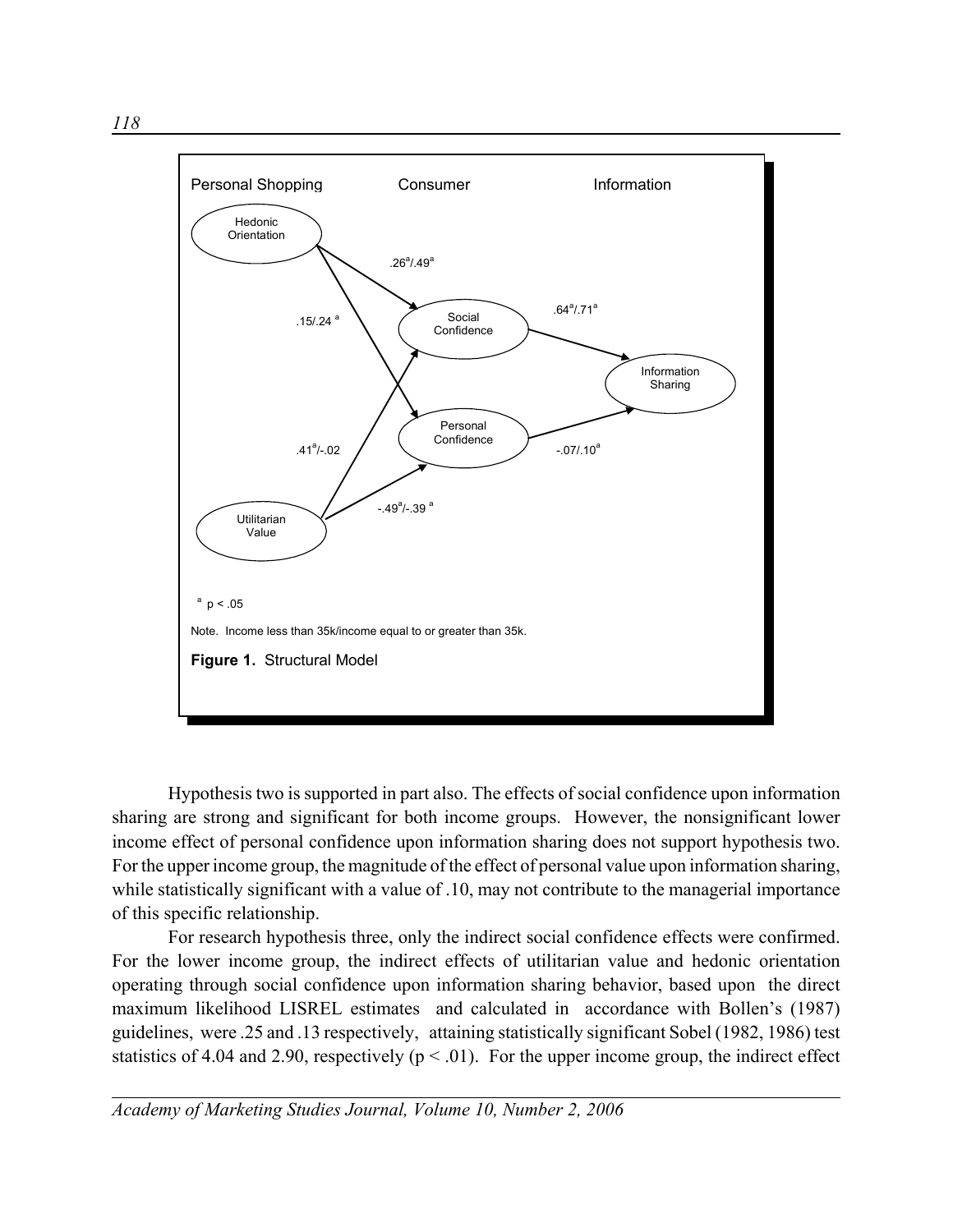of one's hedonic orientation operating through social confidence upon information sharing, magnitude .24 and a Sobel statistic of 4.84, attained a similar level of significance.

Finally, for research hypothesis four, the results of the chi-square difference tests appear in Table 3. For each reported chi square difference statistic, the baseline model chi square value of 805.68 with 326 degrees of freedom was subtracted from the chi square value obtained when testing for equality of the specific structural equation coefficient. Each of the latter chi squares possessed 327 degrees of freedom and generated CFIs, RMSEAs, and SRMRs that did not differ by more than .01 from the baseline values of .95, .08, and .07, respectively. Although each model qualifies as a reasonable model (Hu & Bentler, 1998) the analysis indicates that income acts as a moderator for the effects of utilitarian value upon social confidence, and for the effects of hedonic value upon social confidence. All other tests for income as a moderator are not significant.

| Table 3: $\chi$ <sup>2</sup> Difference Tests for Survey Group and Moderating Effects |                     |            |                                |            |  |  |
|---------------------------------------------------------------------------------------|---------------------|------------|--------------------------------|------------|--|--|
| Invariant                                                                             | Original Groups     |            | Income groups                  |            |  |  |
| Path                                                                                  | $\chi^2$ Difference | sig. level | $\chi$ <sup>2</sup> Difference | sig. level |  |  |
| Hedonic $\rightarrow$ Social                                                          | 1.31                | ns         | 4.39                           | .05        |  |  |
| Hedonic $\rightarrow$ Personal                                                        | .18                 | ns         | .92                            | ns         |  |  |
| Utilitarian $\rightarrow$ Social                                                      | 4.34                | .05        | 15.38                          | .01        |  |  |
| Utilitarian $\rightarrow$ Personal                                                    | 2.90                | ns         | .93                            | ns         |  |  |
| Social $\rightarrow$ Sharing                                                          | 4.63                | .05        | .06                            | ns         |  |  |
| Personal $\rightarrow$ Sharing                                                        | 2.63                | ns         | 2.97                           | ns         |  |  |

## **DISCUSSION**

In addition to similarities across the income groups, the results confirm the existence of a differential income effect that influences or at the very least accompanies one's orientation towards shopping. The observed similarities and differences possess the potential to further the discipline's understanding of shopper's experiences.

The results indicate that both the lower and the upper income groups gain personal selfconfidence when they are able to purchase the functional items they require. Both groups engage also in favorable word of mouth communication as a result of a positive hedonic experience that is mediated by one's favorable social self-confidence. In other words, irrespective of one's level of income, one's confidence in their ability to elicit favorable responses from their friends depends upon their enjoyment of the shopping event, and the effects of this pleasure induced social confidence will translate into an increase in information sharing behavior.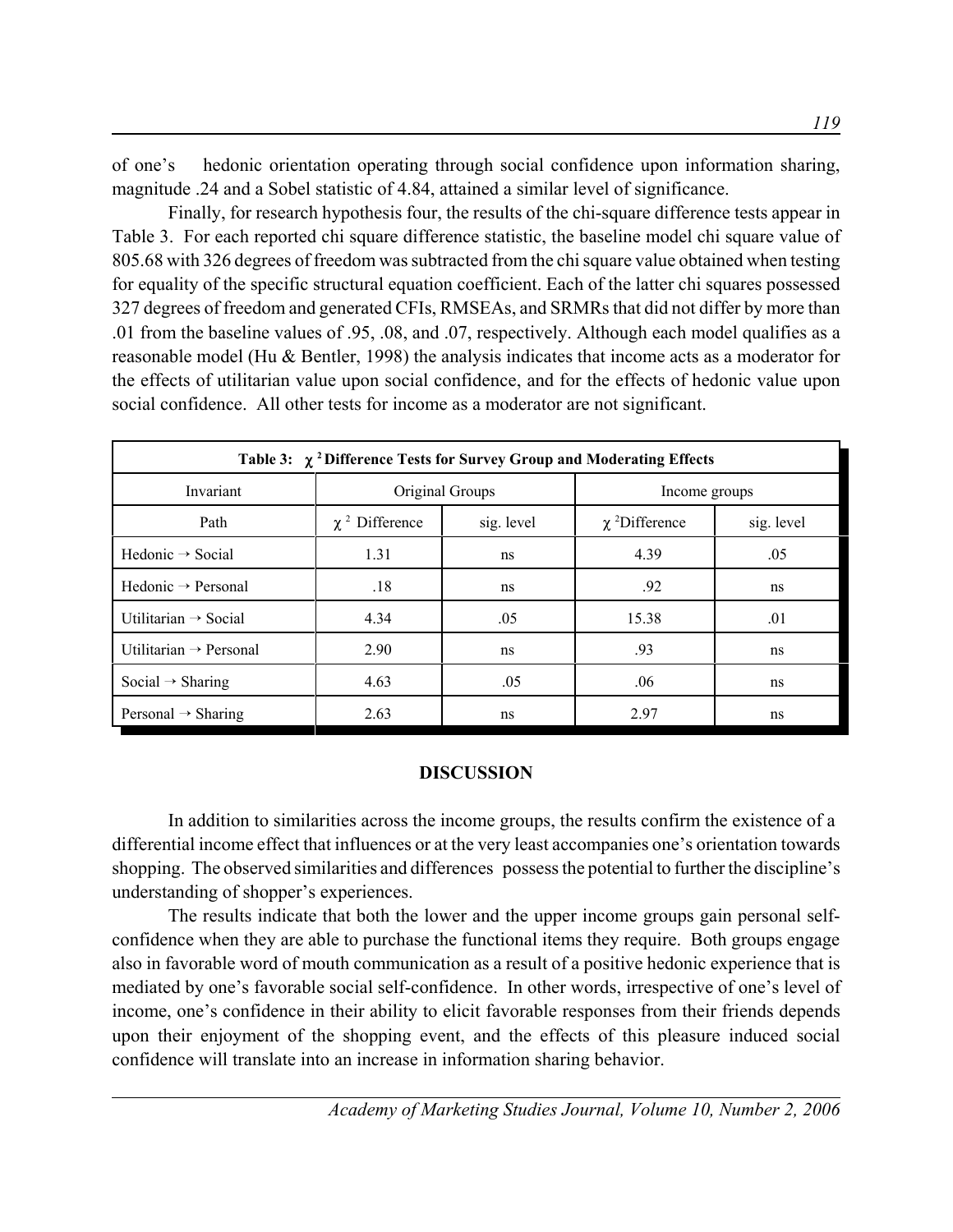Despite these similarities, the income groups differ when considering the magnitude of the effects of hedonic orientation upon social confidence and utilitarian value upon social confidence. When compared to the lower income group, the upper income group's social confidence exhibits the effect of being influenced more by hedonic shopping experiences. On the other hand, when compared to the upper income group, the lower income group's social confidence is influenced by utilitarian value. The upper income group shows no such effect. This latter dependency in the lower income group involving social confidence and utilitarian value contributes to the emergence of word of mouth communication. Thus, in the lower income group, social self-confidence mediates the effects of hedonic and utilitarian shopping experiences upon word of mouth communication. For the upper income group, social confidence mediates the effect of hedonic experiences only upon word of mouth communication.

When customers' shopping and confidence profiles match the profiles of the shoppers in this study, managers should plan merchandising efforts in order to foster specific positive outcomes. First, managers should focus upon the utility needs of the shopper. This practice should lead to an increase in the personal outcomes confidence associated with shopping decisions for both income groups. In addition, when lower income group shoppers believe that their utility needs are met, their consumption related social confidence will increase and lead to an increase in favorable word of mouth communication. Second, when retailers manage shopping environments, they should focus also upon creating enjoyable shopping atmospheres. The pleasurable experiences associated with such environments will influence the social confidence of both groups and differentially influence the social confidence of the upper income group. Thus social confidence will mediate the effects of hedonic experiences upon word of mouth communication with the upper income group being more receptive to enhanced hedonic experiences.

The theory and findings apply also to site location decisions. For example, spatial competition is a conceptual foundation of site location decision making (Karande & Lombard, 2005) with two strategies predominating. A proximity strategy is one in which the site is selected in order to capitalize on the principal of cumulative attraction. The result is that when stores are concentrated, with higher store density one outcome of the proximity strategy, higher income shoppers are presumed to be more likely to engage in price comparison shopping. However, they are unwilling to engage in price comparison shopping at the expense of their shopping enjoyment (Marmorstein, Grewal, and Fishe, 1992). Since the findings of this study do not negate the latter findings, it is suggested that developers and designers should insure that merchandise price comparisons are possible for higher income shoppers but not ignore shopping enjoyment.

On the other hand, a distancing strategy geographically disperses stores in an attempt to gain a differential advantage (Karande & Lombard, 2005). The latter emphasizes accessibility and time spent shopping, correlates of a utilitarian shopping orientation (cf. Babin & Attaway, 2000). When this strategy targets lower income shoppers, the the utilitarian value generated by the shopping experience will influence social confidence and lead to word of mouth communication. However,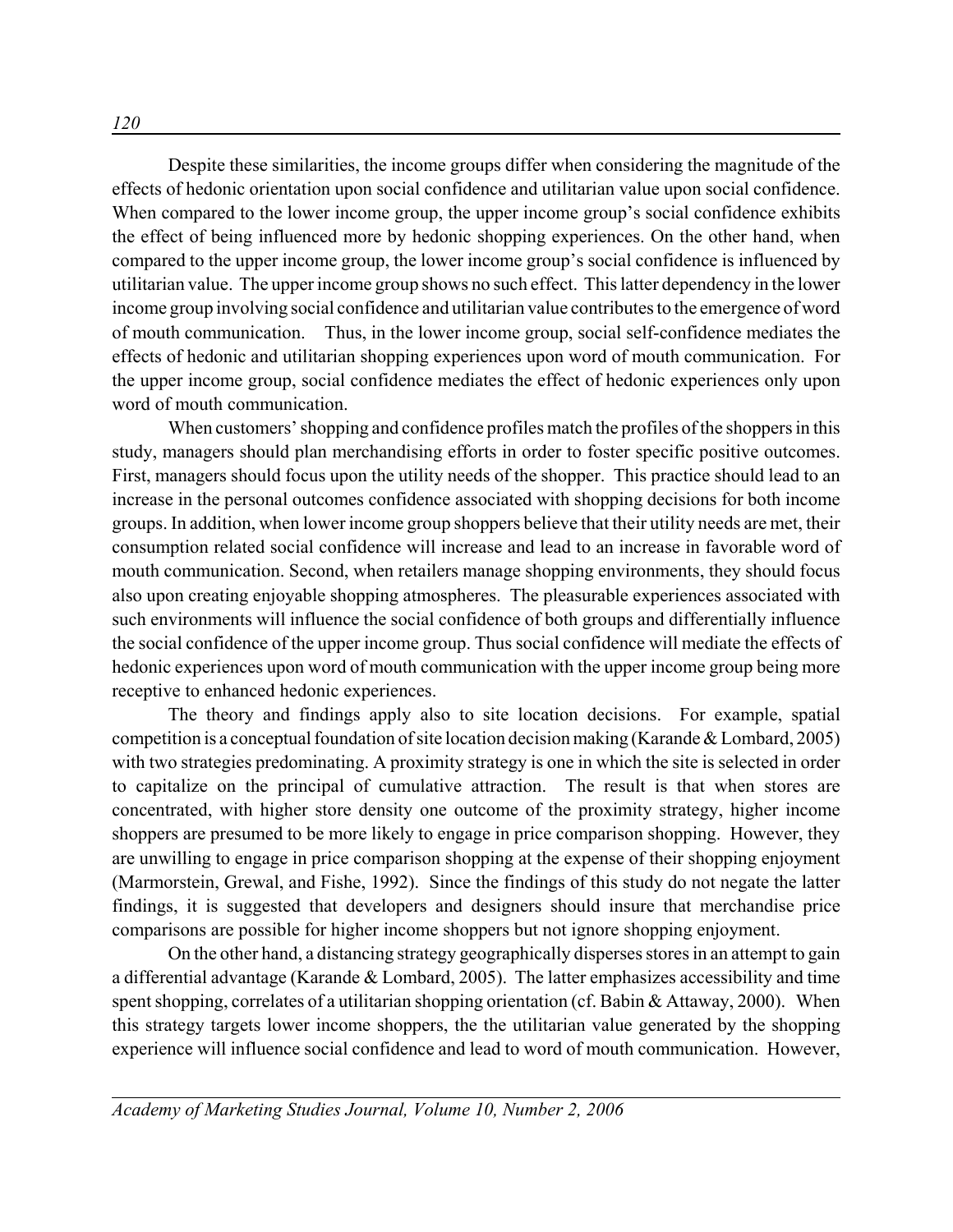since hedonic experiences also influence the social confidence of lower income shoppers, providing them with a "favorable" hedonic experience will also lead to increased social confidence and word of mouth communication. Developers should recognize these relationships and include the appropriate level of hedonic experience when planning and designing stores.

The preceding findings and recommendations notwithstanding, studies should continue into extraneous variable effects upon personal shopping value, consumer self-confidence, and word of mouth communication. One possible extension could involve large sample studies designed to study the potential moderating effects of social class on word of mouth communication. These additional studies should focus also on identifying and clarifying specific hedonic conditions (e.g. Turley & Milliman, 2000) and other antecedent variable relationships. Future research could investigate the effects of scents, lighting, layouts, and merchandising practices upon hedonic experiences and utilitarian behaviors. Continued study of these cause and effect relationships should further the discipline's understanding of the theoretical and the managerial significance of designing and managing shopping environments because the economically competitive advantages generated by optimal shopping environments can be substantial.

#### **REFERENCES**

- Arnold, M. J., & Reynolds, K. E. (2003). Hedonic shopping motivations. *Journal of Retailing,* 79 (2), 77-95.
- Babin, B. J., & Attaway, J. S. (2000). Atmospheric affect as a tool for creating value and gaining share of customer. *Journal of Business Research,* 49 (2), 91-99.
- Babin, B. J. & Darden, W. R. (1994). Exploring the concept of affective quality: Expanding the concept of retail personality. *Journal of Business Research,* 29 (2), 101-109.
- Babin, B. J. & Darden, W. J. (1995). Consumer self-regulation in a retail environment. *Journal of Retailing,* 71 (1), 47070.
- Babin, B. J., & Darden, W. R. (1996). Good and bad shopping vibes: Spending and patronage satisfaction. *Journal of Business Research,* 35 (3), 201-206.
- Babin, B. J., Darden, W. R., & Griffin, M. (1994). Work and/or fun: Measuring hedonic and utilitarian shopping value. *Journal of Consumer Research,* 20 (4), 644-656.
- Babin, B. J., Griffin, M., & Boles, J. S. (1997). Two ways to keep your customers: An exploratory investigation of patronage loyalty. In W. M. Pride and G. T M Hult (Eds.), *Enhancing knowledge development in marketing* (Vol. 8, pp. 251-252), Chicago: American Marketing Association.
- Bagozzi, R. P., Gopinath, M., & Nyer, U. (1999). The role of emotions in marketing. *Journal of the Academy of Marketing Science*, 27 (2), 184-2006.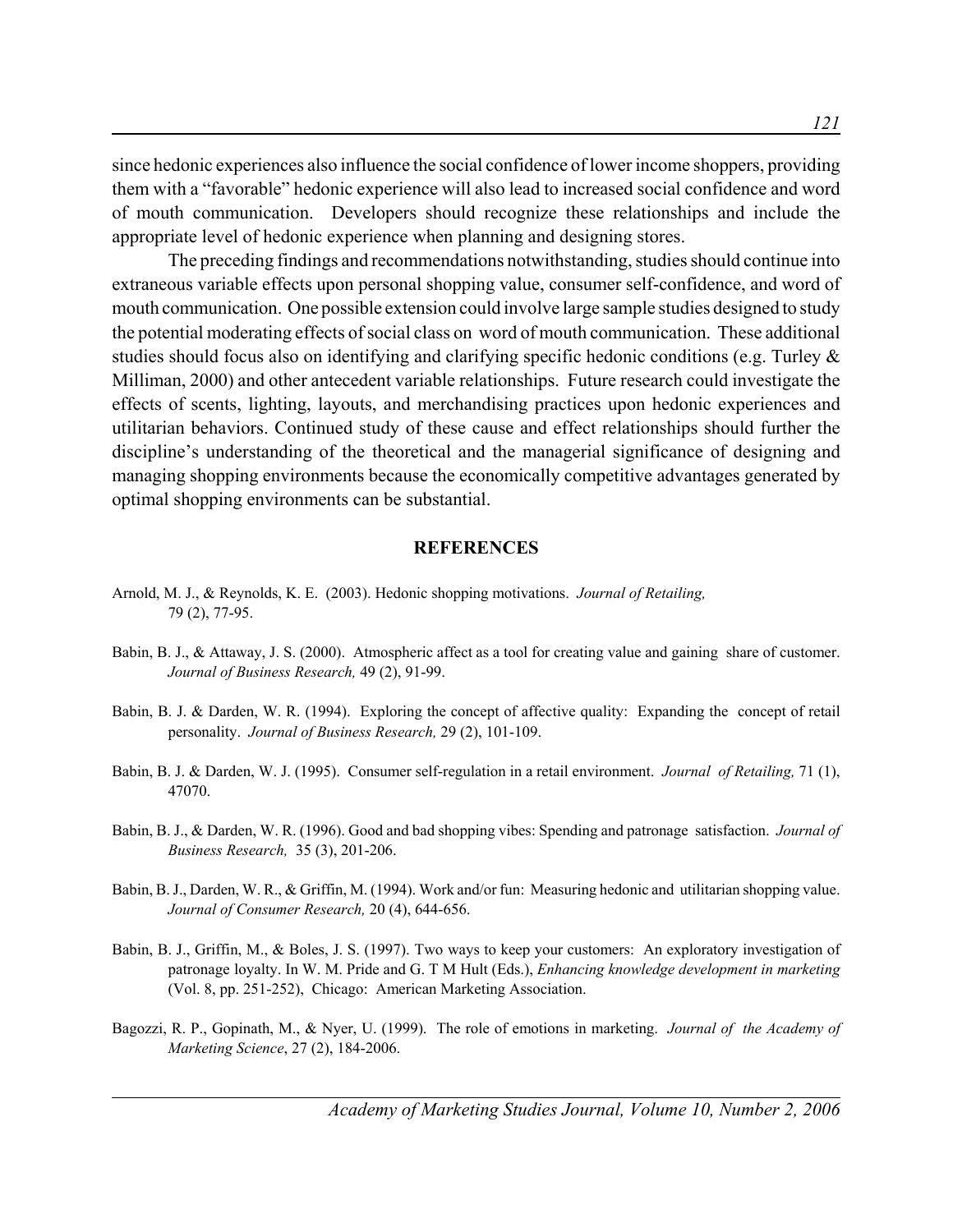- Baron, R. M., & Kenny, D. A. (1986). The moderator-mediator distinction in social psychological research: Conceptual, strategic, and statistical considerations. *Journal of Personality and Social Psychology,* 51 (6), 1173-1182.
- Batra, R. & Ahtola, O. T. (1990). Measuring the hedonic and utilitarian sources of consumer attitudes. *Marketing Letters* 2 (2), 159-170.
- Bearden, W. O., Hardesty. D. M., & Rose. R. L. (2001). Consumer self-confidence: Refinements in conceptualization and measurement. *Journal of Consumer Research,* 28 (1), 121-134.
- Blanchflower, D. G. & Oswald, A. J. (2004). Well-being over time in Britain and the USA. *Journal of Public Economics,* 88 (7/8), 1359-1386.
- Bollen, K. A. (1987). Total, direct, and indirect effects in structural equation models. In C. C. Clogg, (Ed.), *Sociological methodology:* Vol. 17. Washington DC: American Sociological Association.
- Caldwell, M. (2001). Applying general living systems theory to learn consumers' sense making in attending performing arts. *Psychology and Marketing*, 18 (5), 497-511.
- Clark, R. A. & R. E. Goldsmith (2005). Market mavens: Psychological influences. *Psychology and Marketing*, 22 (4), 289-312.
- Dabholkar, P. A., Thorpe, D. I., & Rentz, J. O. (1996). A measure of service quality for retail stores: Scale development and validation. *Journal of the Academy of Marketing Science,* 24 (1), 3-16.
- Darden, W. R., & Babin, B. J. (1994). Exploring the concept of affective quality: Expanding the concept of retail personality. *Journal of Business Research*, 29 (2), 101-109.
- Feick, L. F., & Price, L. L. (1987). The market maven: A diffuser of marketplace information. *Journal of Marketing,* 51 (1), 83-97.
- Feick, L. F., Price, L. L., & Higie, R. A. (1986). People who use people: The other side of opinion leadership. In R. Lutz (Ed.), *Advances in consumer research* (Vol. 13, pp. 301-305). Provo, UT: Association for Consumer Research.
- Folkes, V. S., & Kiesler, T. (1991). Social cognition: Consumers' inferences about the self and others. In T. S. Robertson & H. H. Kassarjian (Eds.), *Handbook of consumer behavior.* Englewood Cliffs, NJ: Prentice-Hall.
- Fornell, C., & Larcker, D. F. (1981). Evaluating structural equation models with unobservable variables and measurement error. *Journal of Marketing Research,* 18 (1), 39-50.
- Grewal, D., Baker, J., Levy, M., & Voss, G. B. (2003). The effects of wait expectations and store atmosphere evaluations on patronage intentions in service-intensive retail stores. *Journal of Retailing*, 79 (4), 259-268.
- Griffin, M., Babin, B. J., & Modianos, D. (2000). Shopping values of Russian consumers: The impact of habituation in a developing economy. *Journal of Retailing,* 76 (1), 33-52.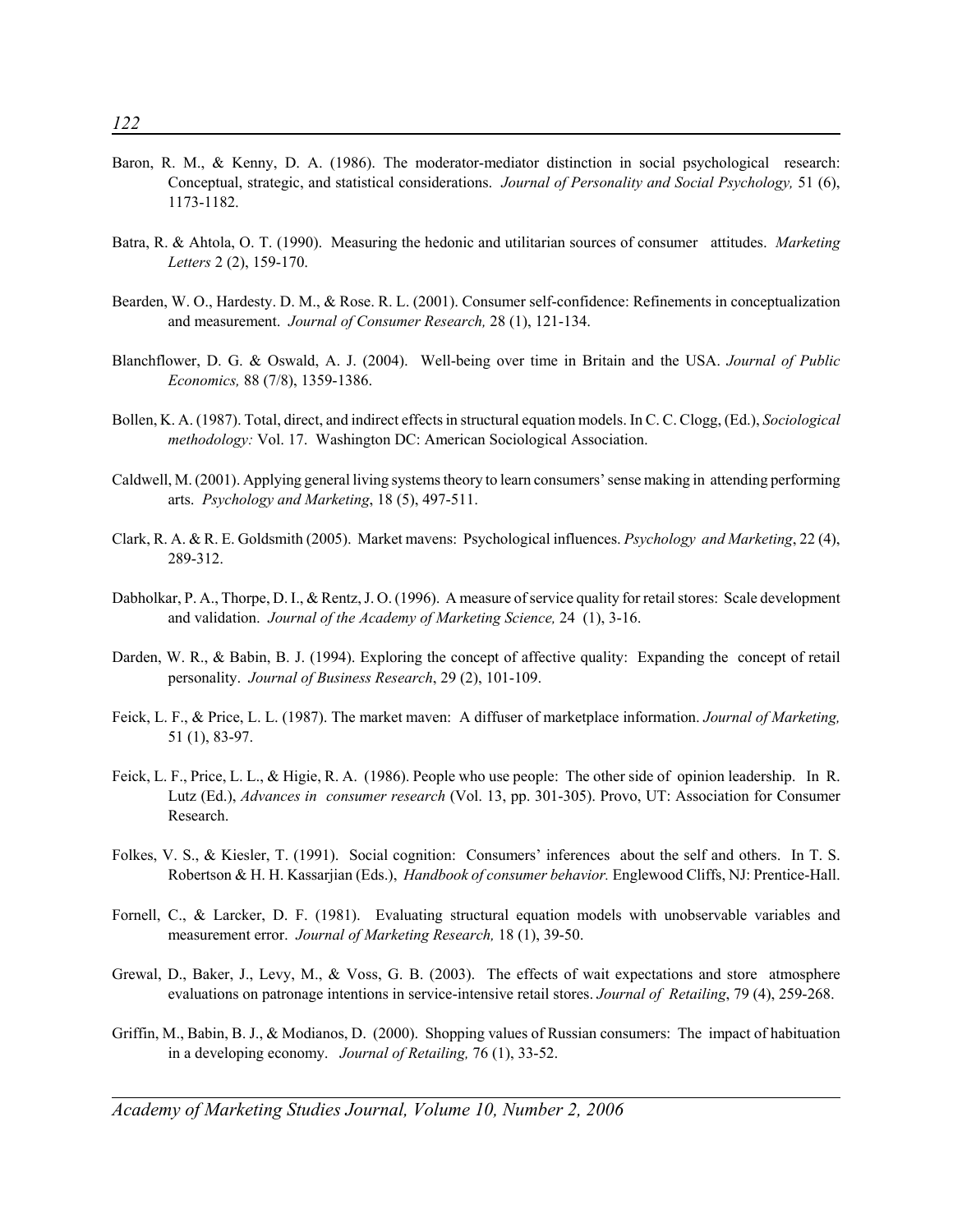- Hair, J. F. Jr., Anderson, R. E., Tatham, R. L., & Black, W. C. (1998). *Multivariate data analysis* (5th ed.). Englewood Cliffs, NJ: Prentice Hall.
- Higie, R. A., Feick, L. F., & Price, L. L. (1987). Types and amount of word-of-mouth communications about retailers. *Journal of Retailing,* 63 (3), 260- 278.
- Holbrook, M. B., & Hirschman, E. C. (1982). The experiential aspects of consumption: Consumer fantasies, feelings, and fun. Journal of Consumer Research, 9 (2), 132-140.
- Hu, L. H., & Bentler, P. M., (1999). Cutoff criteria for fit indexes in covariance structure analysis: Conventional criteria versus new alternatives*. Structural Equation Modeling,* 6 (1), 1-55.
- Jöreskog, K., & Sörbom, D. (2001). *LISREL 8: User's reference guide*. Lincolnwood, IL: Scientific Software International.
- Karande, K., & Lombard, J. R. (2005). Location strategies of broad-line retailers: An empirical investigation. *Journal of Business Research*, 58 (5), 687-695.
- Kim, S., & Jin, B. (2001). An evaluation of the retail service quality scale for U.S. and Korean customers of discount stores. In M. C. Gily & J. Meyers-Levy (Eds.), *Advances in consumer research* (Vol. 28, pp. 169-176), Provo, UT: Association for Consumer Research.
- Kozinets, R. V., Sherry, J. F., DeBerry-Spence, B., Duhachek, A., Nuttavuthisit, K., & Storm, D. (2002). Themed flagship brand stores in the new millennium: Theory, practice, and prospects. *Journal of Retailing,* 78 (1), 17- 29.
- Marmorstein, H., Grewal, D., & Fishe, R. P. H. (1992). The value of time spent in price-comparison shopping: Survey and experimental evidence. *Journal of Consumer Research,* 19 (1), 52-61.
- Matilla, A. S., & Wirtz, J. (2001). Congruency of scent and music as a driver of in-store evaluations and behavior. *Journal of Retailing,* 77 (2), 273-289.
- Michon, R., Chebat, J-C., & Turley, L. W. (2005). Mall atmospherics: The interaction effects of the mall environment on shopping behavior. *Journal of Business Research,* 58 (5), 576- 583.
- Okada, E. M. (2005). Justification effects on consumer choice of hedonic and utilitarian goods. *Journal of Marketing Research*, 42 (1), 43-53.
- Paridon, T. J. (2004). Retail opinion sharing: Conceptualization and measurement. *Journal of Retailing and Consumer Services,* 11 (1), 87-93.
- Paridon, T. J. (2005a). Antecedents in retail information sharing research: The case for personal shopping values and consumer self-confidence. *Journal of Applied Management and Entrepreneurship*, X (4), 18-31.
- Paridon, T. J. (2005b). The direct and indirect effects of personal shopping values in consumer self-confidence and retail information sharing research. *Central Business Review,* 24 (1-2), 20-25.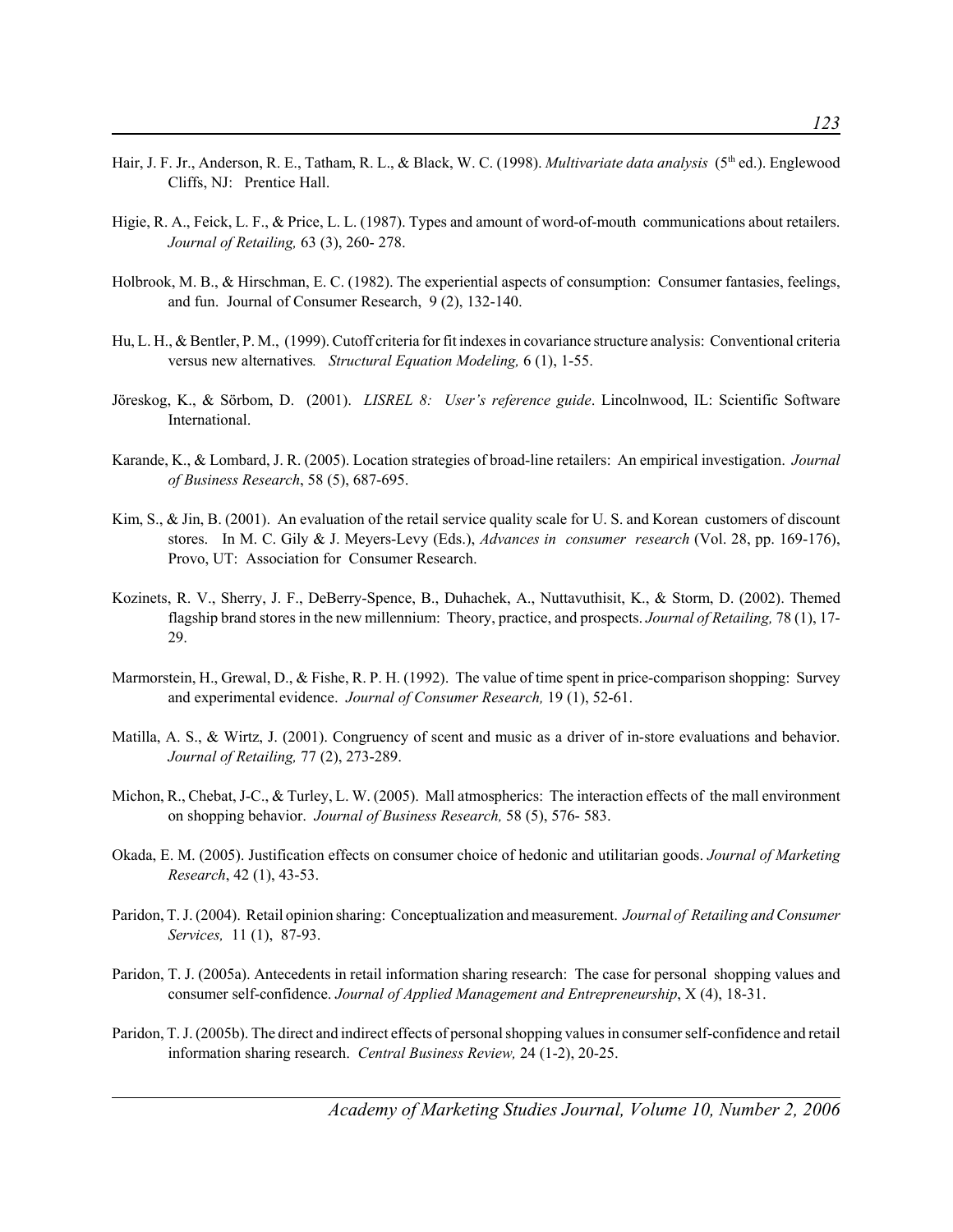- Paridon, T. J. (2006). Extending and clarifying causal relationships in research involving personal shopping value, consumer self-confidence, and word of mouth communication. *Marketing Management Journal*, XVI (1), 32- 43.
- Podsakoff, P. M., MacKenzie, S., & Lee, J-Y (2003). Common method bias in behavioral research: A critical review of the literature and recommended remedies. *Journal of Applied Psychology*, 88 (5), 879-903.
- Reynolds, F. D., & Darden, W. R. (1971). Mutually adaptive effects of interpersonal communication. *Journal of Marketing Research,* 8 (4)), 449-454.
- Richards, G. (1999). Vacations and the quality of life. *Journal of Business Research,* 44 (3), 189-198.
- Rust, R. T., Lee, C., & Valente, E., Jr. (1994). Comparing covariance structure models: A general methodology. *International Journal of Research in Marketing,* 12 (4), 279-291.
- Shim, S., & Eastlick, M. A. (1998). The hierarchical influence of personal values on mall shopping attitude and behavior. *Journal of Retailing*, 74 (1), 139-160.
- Sobel, M. E. (1982). Asymptotic confidence intervals for indirect effects in structural equation models. In S. Leinhardt (Ed.), *Sociological methodology* (pp. 290-312). San Francisco: Josey-Bass.
- Sobel, M. E. (1986). Some new results on indirect effects and their standard errors in covariance structure models. In N. B. Tuma (Ed.), *Sociological methodology* (Vol. 16 , pp. 159-186), Washington, DC: American Sociological Association.
- Summers, J. O. (1970). The identity of women's clothing fashion opinion leaders. *Journal of Marketing Research*, 7 (2), 178-185.
- Tauber, E. M. (1972). Why do people shop? *Journal of Marketing,* 36 (4), 46-59.
- Titus, P. A., & Everett, P. B. (1995). The consumer retail search process: A conceptual model and research agenda. *Journal of the Academy of Marketing Science,* 23 (2), 106-119.
- Turley, L. W., & Milliman, R. E. (2000). Atmospheric effects on shopping behavior: A review of the experimental evidence. *Journal of Business Research,* 49 (2), 193-211.
- Voss, K. E., Spangenberg, E. R., & Grohmann, B. (2003). Measuring the hedonic and utilitarian dimensions of consumer attitude. *Journal of Marketing Research,* 40 (3), 310-320.
- Wakefield, K. L., & Baker, J. (1998). Excitement at the mall: Determinants and effects on shopping response. *Journal of Retailing,* 74 (4), 515-539.
- Wakefield, K. L., & Inman, J. J. (2003). Situational price sensitivity: The role of consumption occasion, social context, and income. *Journal of Retailing*, 79 (4), 199-212.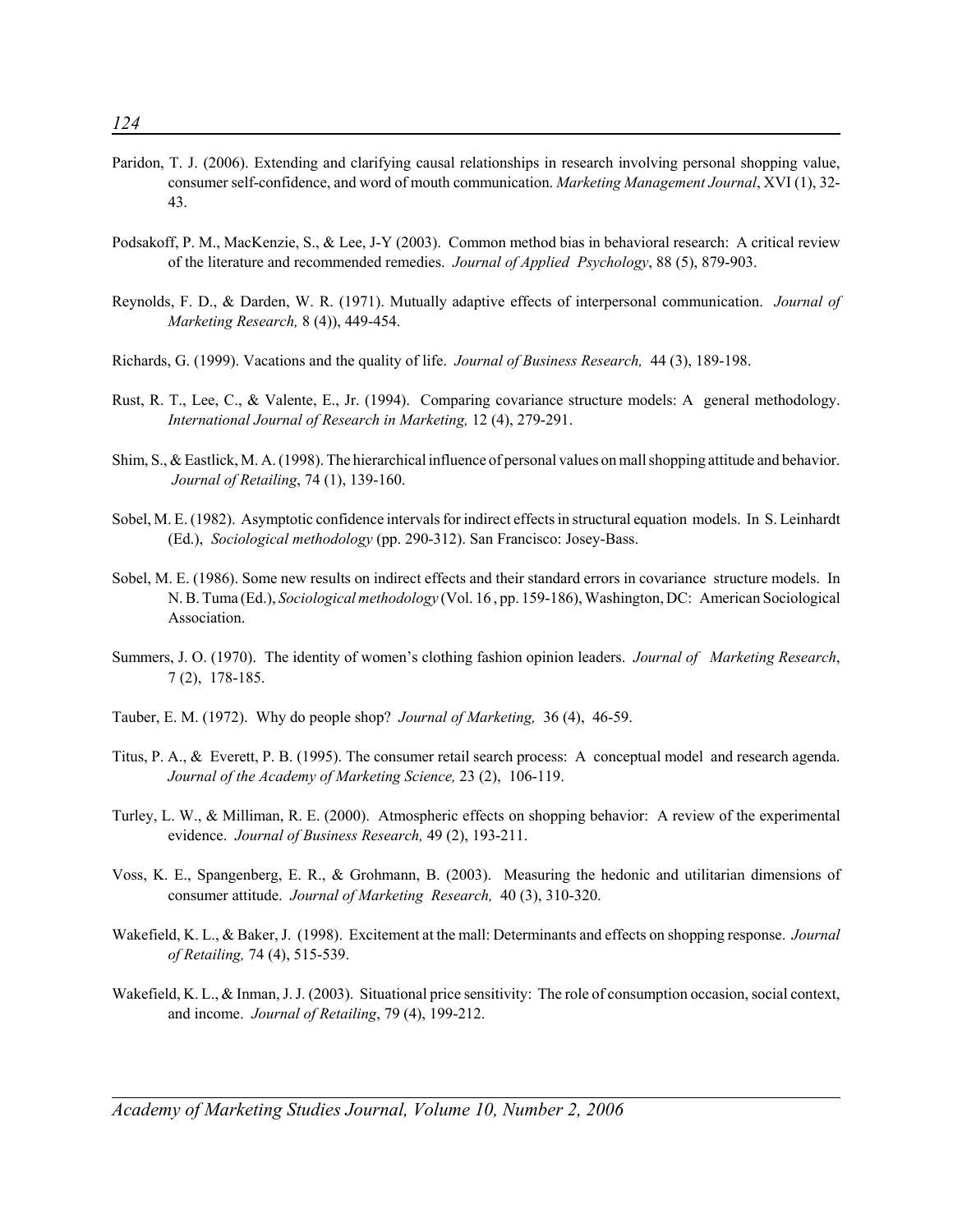# **Allied Academies**

# **invites you to check our website at**

# **www.alliedacademies.org**

**for information concerning**

**conferences and submission instructions**